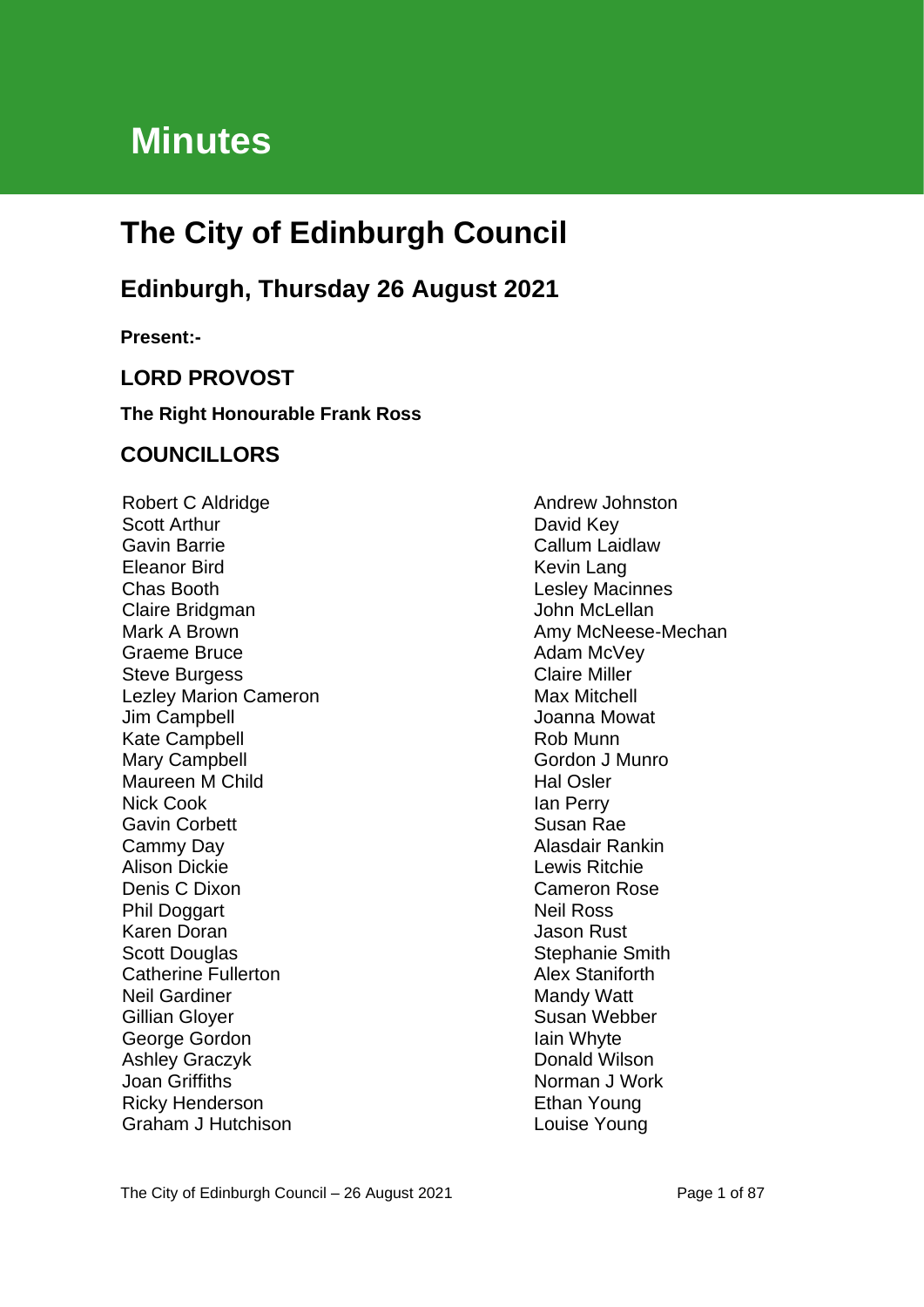# **1 Motion by Councillor Osler – Action on Flooding**

# **a) Deputation – Easter Drylaw Drive Residents Group**

A written deputation was presented on behalf of Easter Drylaw Residents Group.

The deputation was concerned at the damage the flooding had brought to their properties inside and out which had a major impact on their lives and mental well being. They indicated that in regard to flash flooding it seemed that climate change was also an issue.

The deputation noted that major works had commenced within the Crailgleith area due to residents being subjected to similar problems and asked if provision could be made within the Council budget to help in their area which was of a smaller scale than Craigleith.

# **b) Deputation – EH4 Residents Association**

The deputation expressed concern at the summers storms which caused sewage surcharges into their properties and with the high water pressure during those times the water was unable to go back down the drainage pipes. They stressed that water was being forced through manholes in the street and into into internal sinks.

The deputation felt powerless to stop the water from infiltrating their properties and urged the Council to work with Scottish Water to find a solution to the problem which could include soak away tanks.

# **c) Deputation – Owners and Residents of Queens Court, Blackhall**

The deputation indicated that Queens Court had been the subject of immense flooding in recent years following exceptionally heavy rain and thunder showers in the area. These occurrences had happened in recent times in June 2019, August 2020 and more recently in July 2021. On each of these recent occasions the drainage system flowing under the development grounds had been under immense pressure of water, resulting in the drains situated within the development having their lids blown off with the overflow of water and sewerage saturating the grounds and entering the apartments situated on the lower (garden) level and communal areas (ie Residents Lounge and Guest Suite) also sited on that level. The level of resulting contamination from these floods had been significant and caused potential extreme health hazards, requiring action by Scottish Water to decontaminate the grounds on several occasions.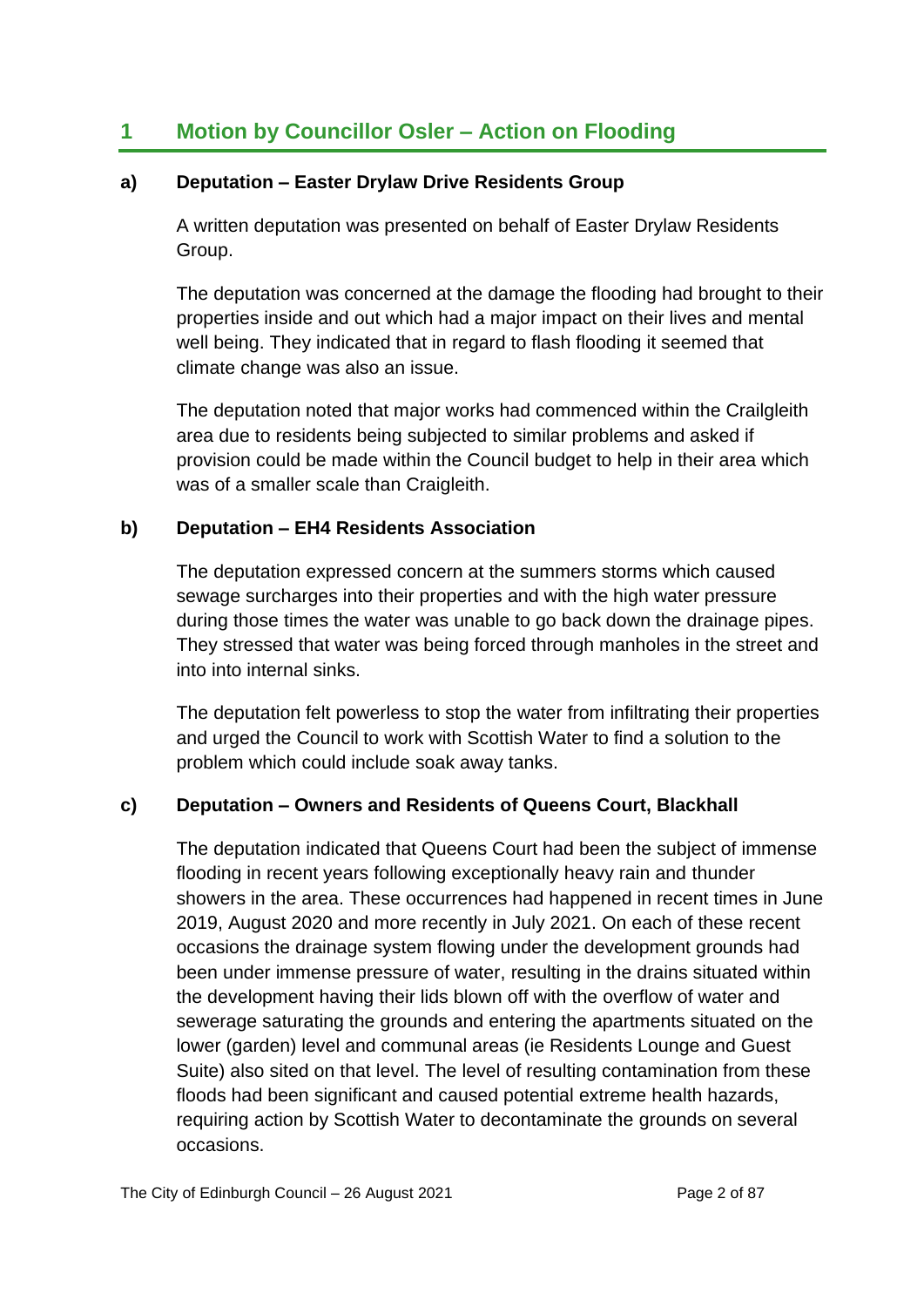The deputation felt that the Council needed to take full responsibility to ensure that measures were put in place urgently to improve the drainage system flowing through the grounds of Queen's Court to prevent further flooding in the area, and to endorse Councillor Osler's motion regarding action on flooding.

# **d) Deputation – Eildon Street Residents Association**

A written deputation was presented on behalf of Eildon Street Residents Association.

The deputation indicated that they hade recently suffered several basement property flooding incidents which had caused severe emotional and financial harm to an increasing number of residents. They felt that in view of the likelihood of more flooding incidents in years to come, the support and involvement of the Council in finding a solution to this traumatic situation would be welcomed.

# **e) Deputation – Craigleith Flooding**

The deputation indicated that in August 2020 three homes had been very badly flooded with water coming in through doors and walls at the front and backs of the houses and in through airbricks and up through the floors. There had been dirty water sitting above skirting board height across the whole ground floor of each of the houses.

The deputation stressed that the impact that this event has had on all three households involved was hard to set out and that the initial shock of seeing the water in their homes, being powerless to do anything to stop or alleviate the damage and not knowing what the ultimate consequences would be, had been distressing.

The deputation felt that their situation justified public investment and assistance.

# **f) Deputation – Craigleith/Blackhall Community Council**

The deputation indicated that the significant amount of rain falling in a short period which had occurred annually over the last 3years - 2019, 2020, 2021 had led to major disruption, roads impassible for a period, debris left on the road and pavements. For some unfortunate residents their properties were affected. Queensferry Road/Hillhouse Road flooded wall to wall during the recent floods in July 2021 and some residents had been affected by not only rainfall , but also foul sewage mixed with the floodwater

The City of Edinburgh Council – 26 August 2021 Page 3 of 87 The deputation felt that the Council needed to be more pro-active giving greater priority to maintaining existing infrastructure such as gully drains,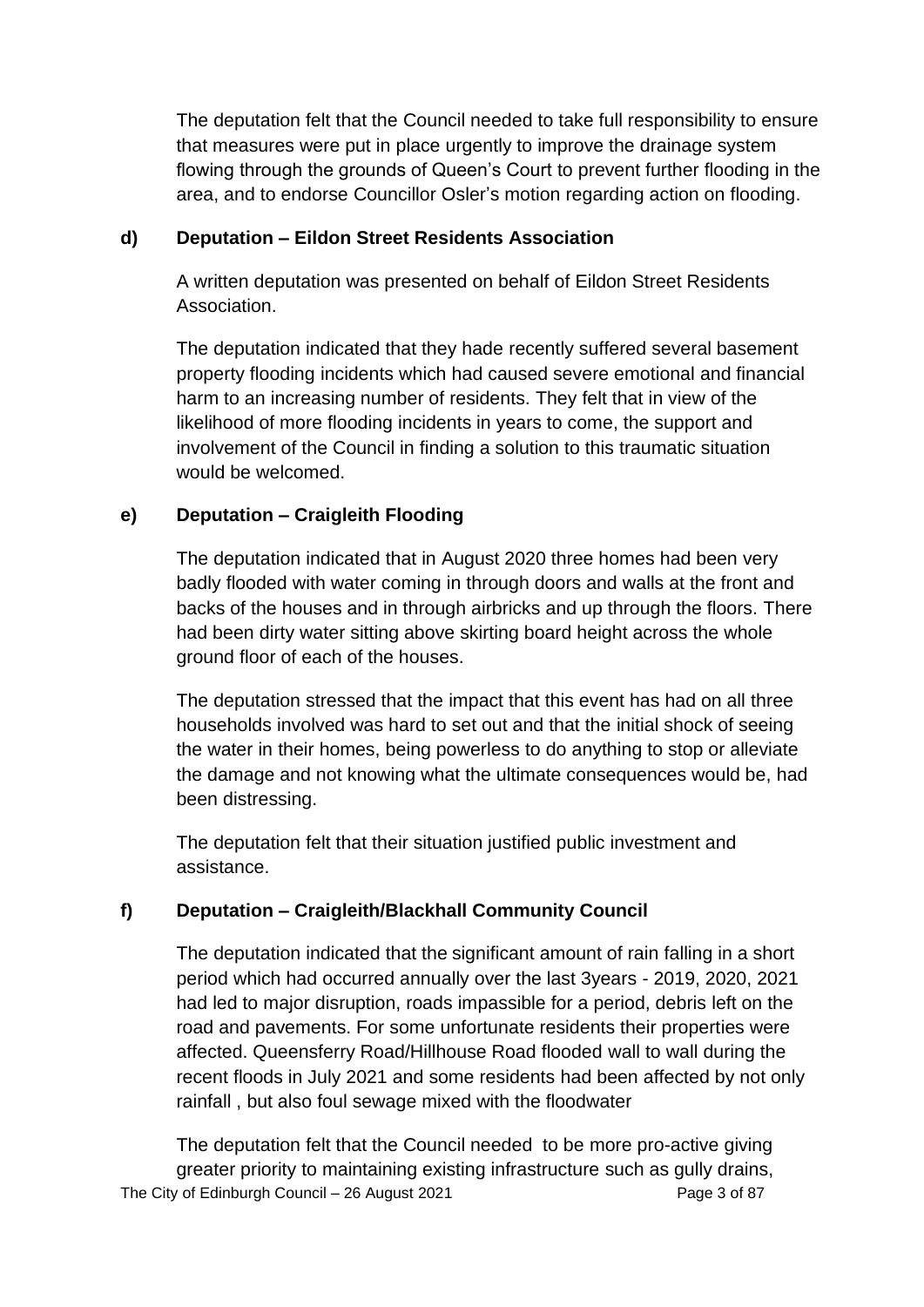roads and pavements and that it was unrealistic to expect residents to report all blocked gully drains.

They urged the Council to identify problem areas where early action to upgrade the drainage system was required to accommodate increased rainfall and that a more pro-active approach was essential, equal to the priority being given to other Council policies.

# **g) Deputation – Residents of Egypt Mews**

The deputation expressed concern at the number of flodding incidents they had suffered over the last 30 years and particularly on 11/12 August 2020 when floodwater entered homes, caused a car to be written off, and seriously damaged driveways.

The deputation strongly supported the motion asking for adequate funding to support the transition from risk assessment to implementation of risk management for Edinburgh.

The deputation was particularly concerned at the ability of the capacity of existing drainage infrastructure to cope with any additional water load resulting from future developments on the Astley Ainslie Hospital site. While this was a very local issue, they believed similar concerns would apply to other areas in Edinburgh vulnerable to flooding.

# **h) Deputation – Polwarth Local Residents**

A written deputation was presented on behalf of Polwarth Local Residents.

The deputation indicated that there had been repeated flooding to properties in Polwarth Grove for the last 12 years, however, on 11 August 2020 they had suffered the worst flooding so far. Seven properties in Polwarth Grove had been impacted with thousands of pounds of damage to buildings and gardens. Luckily no one was killed or injured.

The deputation indicated that the flooding re-occurred in early July 2021 and felt that the disaster and damage to their houses could have been avoided if the council had properly addressed their repeated requests over recent years to address the underlying problem of insufficient and non-working drains to manage surface water.

The deputation asked the Council for a co-ordinated city-wide approach by the Council, Scottish Water and SEPA via the Edinburgh and Lothians Strategic Drainage Partnership to implement the objectives of the Water Management plan.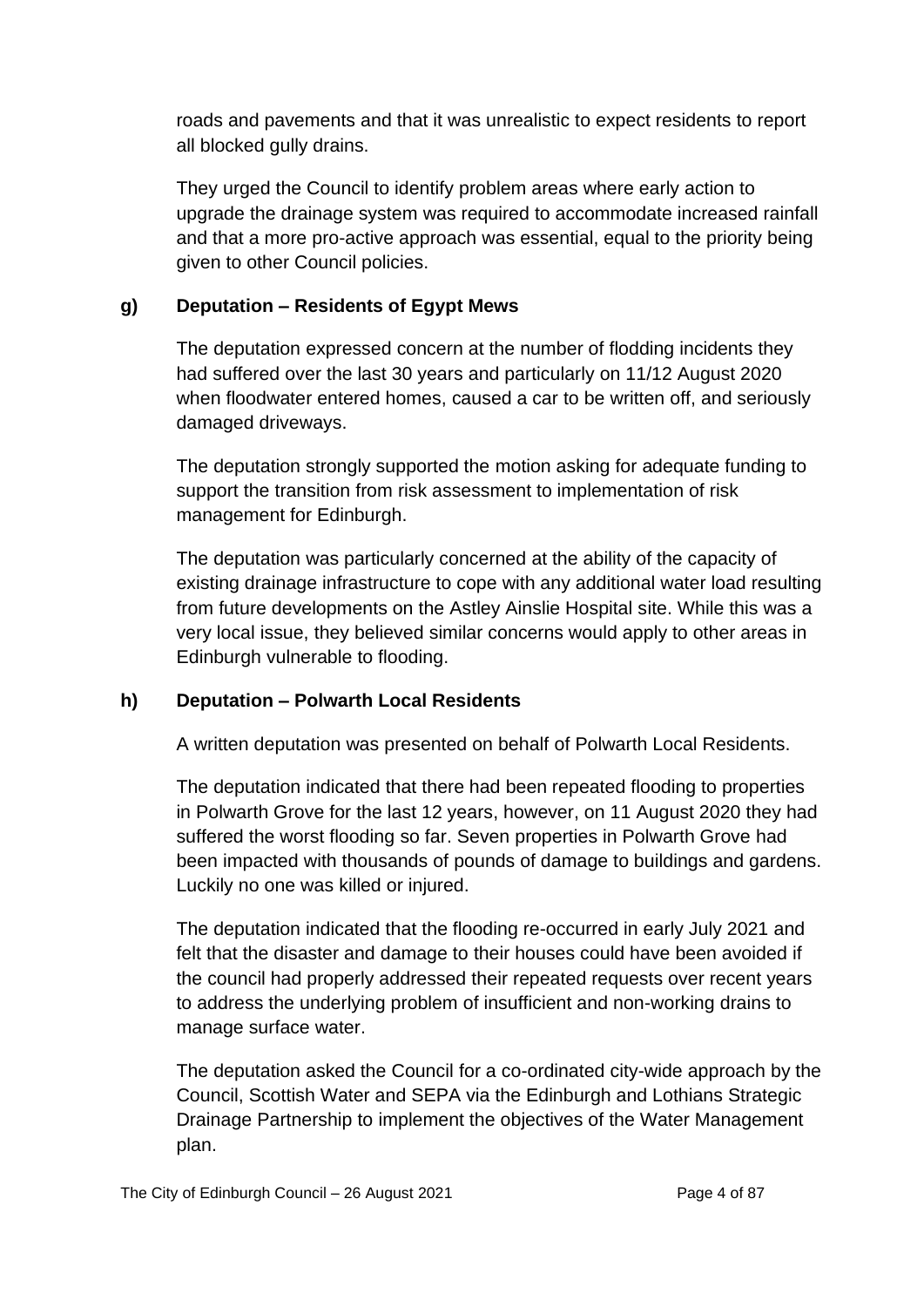# **i) Deputation – Greenhill Place Residents**

The deputation indicated that following the flooding in August, Scottish Water had carried out a survey in their area but the residents were still unaware of the details of the outcome. Nothing had been heard from the City of Edinburgh Council addressing the problem of flooding which they felt had been exacerbated by the gross failure of the Council for a considerable period of time to clear the roadway and gutters of leaves, mud and debris.

The deputation urged the Council to allocate the necessary funds to ensure necessary improvements were made for protection against flooding and there was an appropriate maintenance schedule in place to ensure gutters and drains were kept clear. They asked the Council to liaise with Scottish Water on steps to be taken concerning the sewers to avoid a repeat of flooding which was becoming more frequent.

# **j) Motion by Councillor Osler**

The following motion by Councillor Osler was submitted in terms of Standing Order 17:

"Council notes:

- 1) Notes the torrential rainfall witnessed in July 2021 which resulted in serious localised flooding including areas of Blackhall, Comely Bank, Craigleith, Drylaw, Inverleith, Stockbridge and Warriston.
- 2) Thanks the efforts of Council officers, the emergency services and local residents who worked to support local communities which were affected.
- 3) Notes the Vision for Water Management as approved Transport and Environment Committee in November 2020 which recognised how occurrences of extreme rainfall events will rise as a result of climate change, and that a progress report on the Vision is due later this year.
- 4) Notes the collaborative work with Scottish Water and SEPA to address the complex interaction between surface and wastewater and to develop surface water management plans which identify the most critical areas in this city for flooding.
- 5) Remains concerned that continued pressure on local government funding will mean the Council is unable to make the critical improvements which will be necessary to protect communities from future flooding.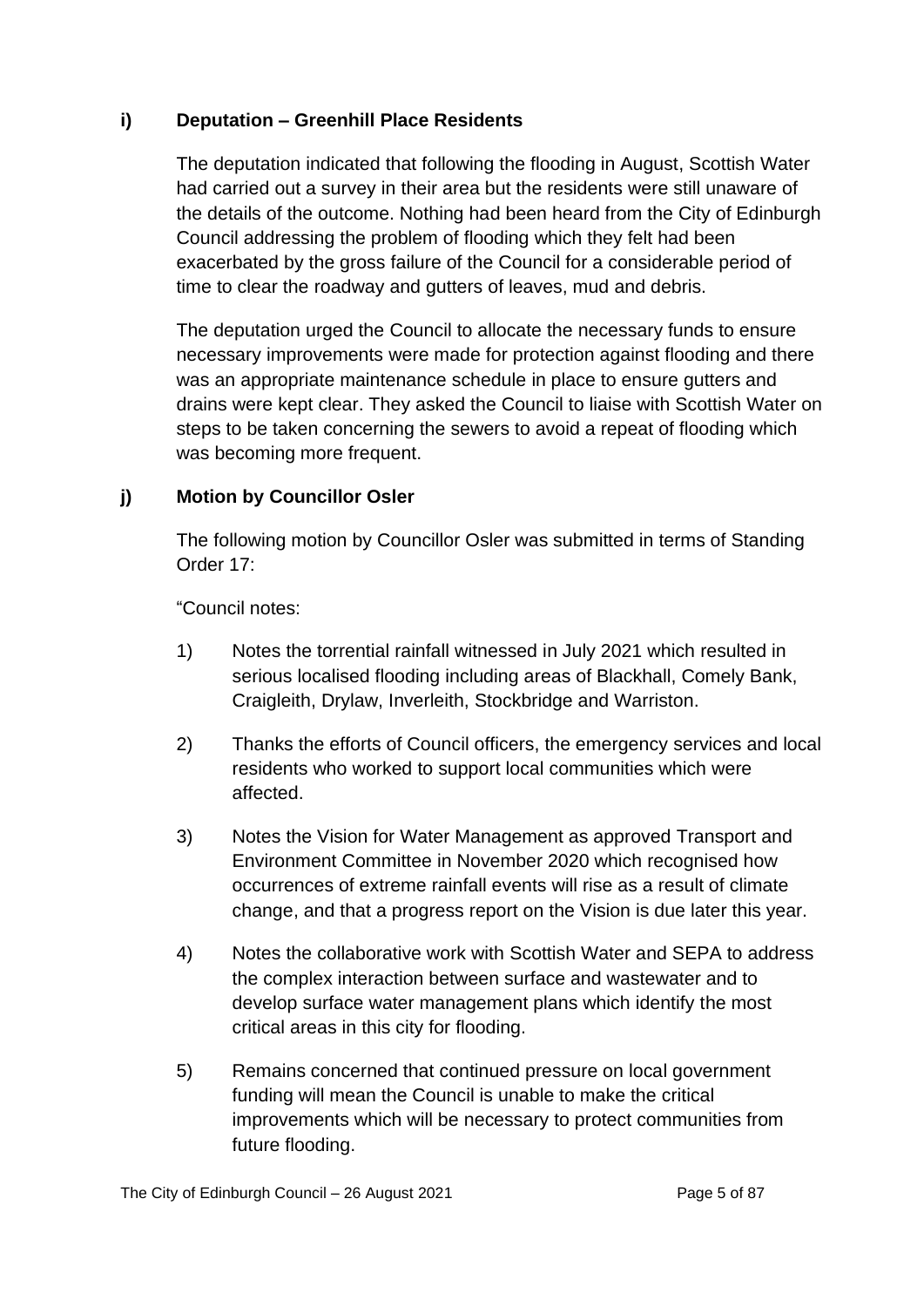6) Therefore agrees that the Convener of the Transport and Environment Committee writes to both Cabinet Secretary for Finance and Economy and the Minister for Net Zero, Energy and Transport in order to seek sufficient increased funding to enable the necessary improvements to be made."

#### **Motion**

To approve the motion by Councillor Osler.

- moved by Councillor Osler, seconded by Councillor Lang

# **Amendment**

To add to the motion by Councillor Osler:

- 1) Notes the work between the council, Scottish Water and Scottish Canals in Glasgow to develop a "Smart Canal" partnership to tackle surface water distribution and therefore, in the progress report on the Vision for Water Management, seeks an update from officers on the scope for an analogous partnership with reference to the Union Canal.
- 2) Notes that the arrangements for regional strategic drainage partnership need to be matched by improved partnership arrangements at an operational level so that multi-faceted flooding problems at hotspots can be tackled across a range of public bodies as appropriate, and so seeks an update on work to enable that to happen.

- moved by Councillor Corbett, seconded by Councillor Miller

In accordance with Standing Order 21(12), the amendment was accepted as an addendum to the motion.

# **Decision**

To approve the following adjusted motion by Councillor Osler:

- 1) To note the torrential rainfall witnessed in July 2021 which resulted in serious localised flooding including areas of Blackhall, Comely Bank, Craigleith, Drylaw, Inverleith, Stockbridge and Warriston.
- 2) To thank the efforts of Council officers, the emergency services and local residents who worked to support local communities which were affected.
- 3) To note the Vision for Water Management as approved Transport and Environment Committee in November 2020 which recognised how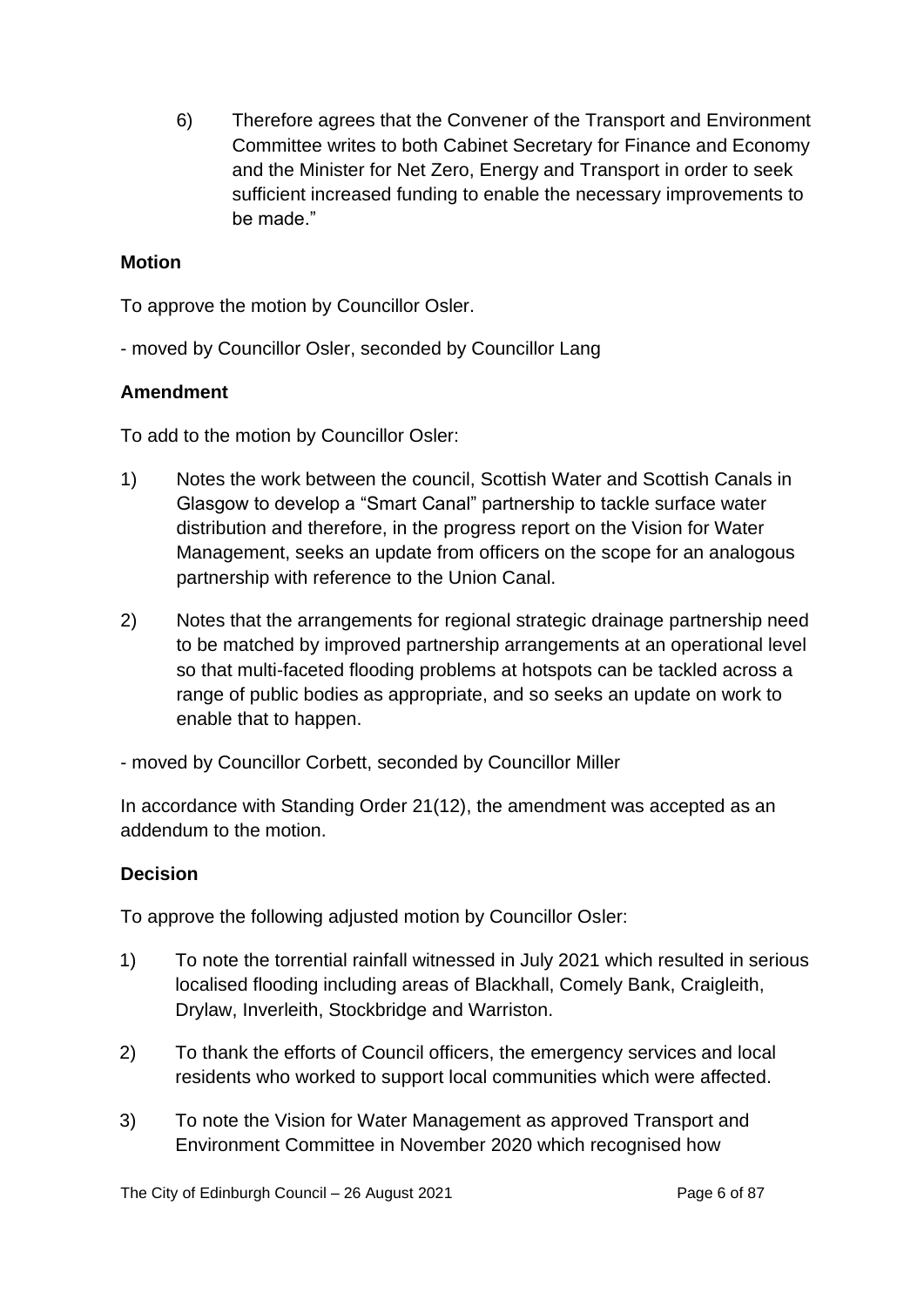occurrences of extreme rainfall events would rise as a result of climate change, and that a progress report on the Vision was due later this year.

- 4) To note the collaborative work with Scottish Water and SEPA to address the complex interaction between surface and wastewater and to develop surface water management plans which identify the most critical areas in this city for flooding.
- 5) To remain concerned that continued pressure on local government funding would mean the Council was unable to make the critical improvements which would be necessary to protect communities from future flooding.
- 6) To therefore agree that the Convener of the Transport and Environment Committee writes to both Cabinet Secretary for Finance and Economy and the Minister for Net Zero, Energy and Transport in order to seek sufficient increased funding to enable the necessary improvements to be made.
- 7) To note the work between the council, Scottish Water and Scottish Canals in Glasgow to develop a "Smart Canal" partnership to tackle surface water distribution and therefore, in the progress report on the Vision for Water Management, seek an update from officers on the scope for an analogous partnership with reference to the Union Canal.
- 8) To note that the arrangements for regional strategic drainage partnership needed to be matched by improved partnership arrangements at an operational level so that multi-faceted flooding problems at hotspots could be tackled across a range of public bodies as appropriate, and so seek an update on work to enable that to happen.

# **Declaration of Interests**

Councillor Corbett declared a non-financial interest in the above item as the Council's Canal Champion.

# **3 Minutes**

# **Decision**

To approve the minute of the Council of 24 June 2021 as a correct record.

# **4 Leader's Report**

The Leader presented his report to the Council. He commented on:

- Updated Covid status increase in numbers
- Situation in Afghanistan accommodation for refugees

The City of Edinburgh Council – 26 August 2021 Page 7 of 87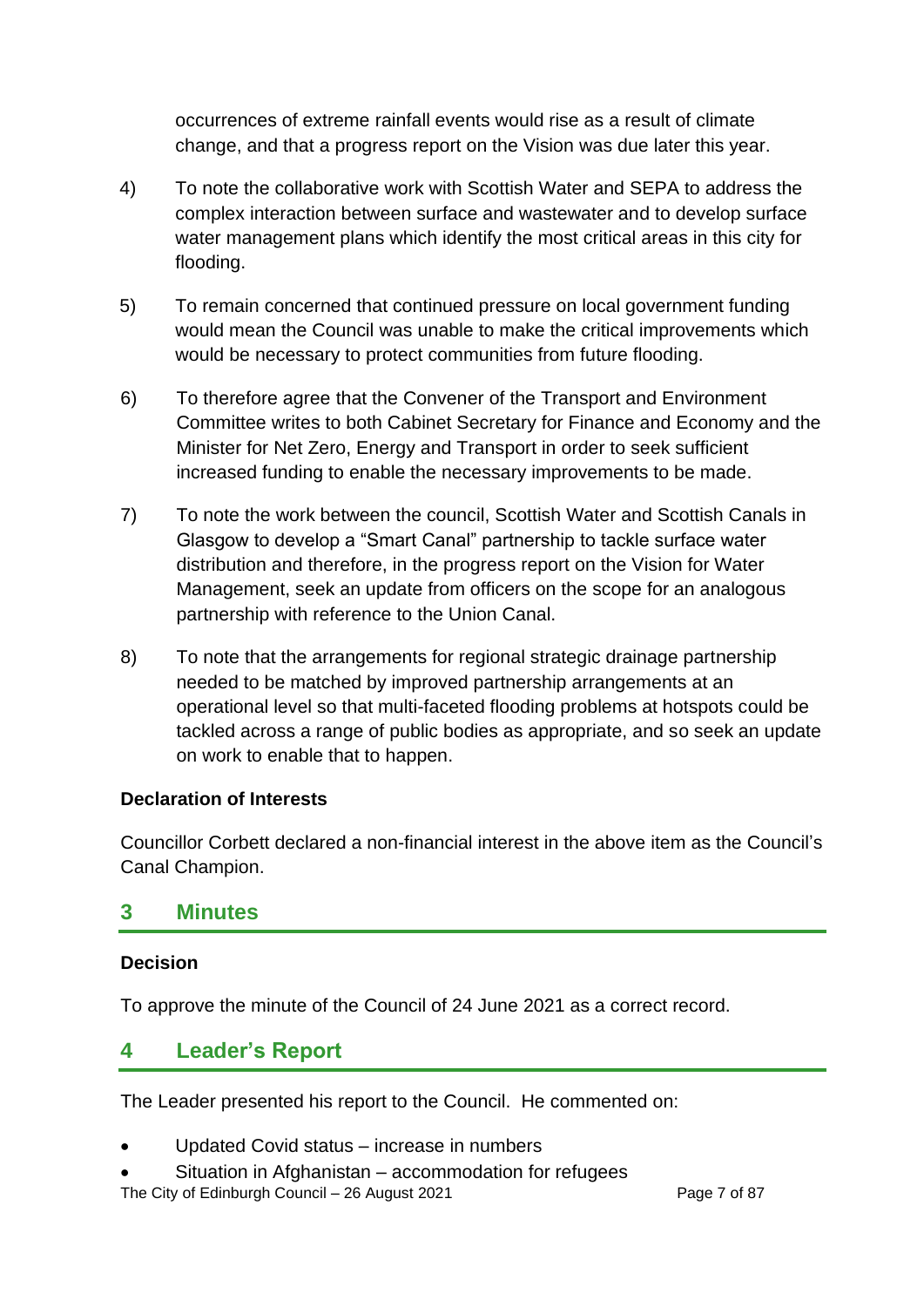The following questions/comments were made:

| <b>Councillor Whyte</b>        |                          | 2022 Controlled parking zones in the City -<br><b>Consultation outcomes</b>                                  |
|--------------------------------|--------------------------|--------------------------------------------------------------------------------------------------------------|
| <b>Councillor Miller</b>       |                          | Afghanistan refugees - Funding resources for 3rd<br>sector organisations                                     |
| <b>Councillor Aldridge</b>     |                          | Afghanistan refugees                                                                                         |
|                                | --                       | Joseph Rowntree report - UK Government cut of<br><b>Universal Credit</b>                                     |
| <b>Councillor Day</b>          |                          | Edinburgh welcoming refugees                                                                                 |
|                                |                          | Senior Officer Appointments and appointment of<br>Sharon Graham as Unite leader                              |
| <b>Councillor Bird</b>         |                          | 76 expressions of interest for young people to<br>stand in the election for the Scottish Youth<br>Parliament |
| <b>Councillor Webber</b>       |                          | Wester Hailes Regeneration – pilot programme<br>costs                                                        |
| <b>Councillor Burgess</b>      |                          | Rrecent report on Climate Change - Council led<br>approach                                                   |
| <b>Councillor Louise Young</b> | $\overline{\phantom{0}}$ | Flooding - communications                                                                                    |
| <b>Councillor Cameron</b>      |                          | Dame Elizabeth Violet Blackadder - condolences                                                               |
| <b>Councillor Gordon</b>       |                          | Climate declaration before COP                                                                               |
| <b>Councillor Laidlaw</b>      |                          | Re-branded Spaces for People programme -<br>creation of driveways                                            |
| <b>Councillor Barrie</b>       |                          | Afghanistan refugees                                                                                         |
|                                |                          | Affordable housing within the city                                                                           |
| <b>Councillor Booth</b>        |                          | Short term lets/holiday lets – planning policy on<br>loss of housing                                         |

The City of Edinburgh Council – 26 August 2021 Page 8 of 87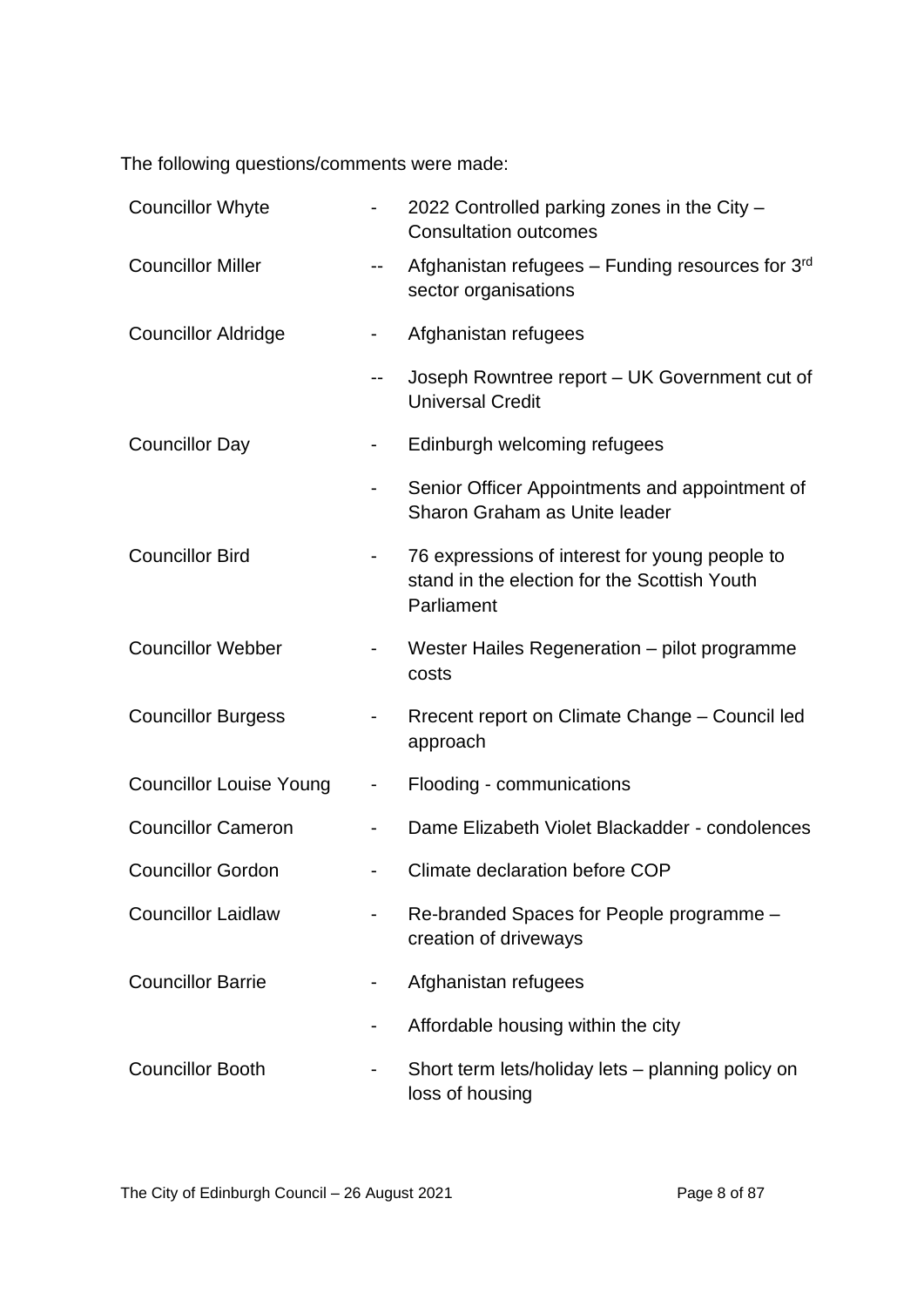| <b>Councillor Bruce</b>     | -              | School closures – home schooling $P1 - P3$ – what<br>additional support will be provided to enable pupils<br>to catch up |  |
|-----------------------------|----------------|--------------------------------------------------------------------------------------------------------------------------|--|
| <b>Councillor Fullerton</b> | $\blacksquare$ | Government decision to cut Universal Credit uplift                                                                       |  |
| <b>Councillor Munro</b>     | $\blacksquare$ | UK Government funding for refugees                                                                                       |  |
|                             | ٠              | <b>Scottish Government funding</b>                                                                                       |  |

# **5 Elected Member Champion – Older People**

The Council had appointed elected member champions for a number of roles but currently there was no champion for older people. The Council had been approached by the national charity Age Scotland and the Scottish Older People's Assembly (SOPA) to establish an Older People's Champion.

#### **Motion**

- a) To appoint Councillor Fullerton as Older People's Champion.
- b) To note a review of the role of elected member champions would be carried out with findings and recommendations presented to Council, following the local government elections in 2022.

- moved by Councillor McNeese-Mechan, seconded by Councillor Doran

# **Amendment**

To note that a review of the role of elected member champions would be carried out following the local government elections in 2022 and presented to Council with findings and recommendation and agree that Council should consider whether to appoint an elected member champion for older people at that time.

- moved by Councillor Mowat, seconded by Councillor Doggart

# **Voting**

The voting was as follows:

| For the motion    |   | 42 votes |
|-------------------|---|----------|
| For the amendment | - | 17 votes |

(For the motion: The Lord Provost, Councillors Aldridge, Arthur, Barrie, Bird, Booth, Bridgman, Burgess, Cameron, Kate Campbell, Mary Campbell, Child, Corbett, Day, Dickie, Dixon, Doran, Fullerton, Gardiner, Gloyer, Gordon, Graczyk, Griffiths,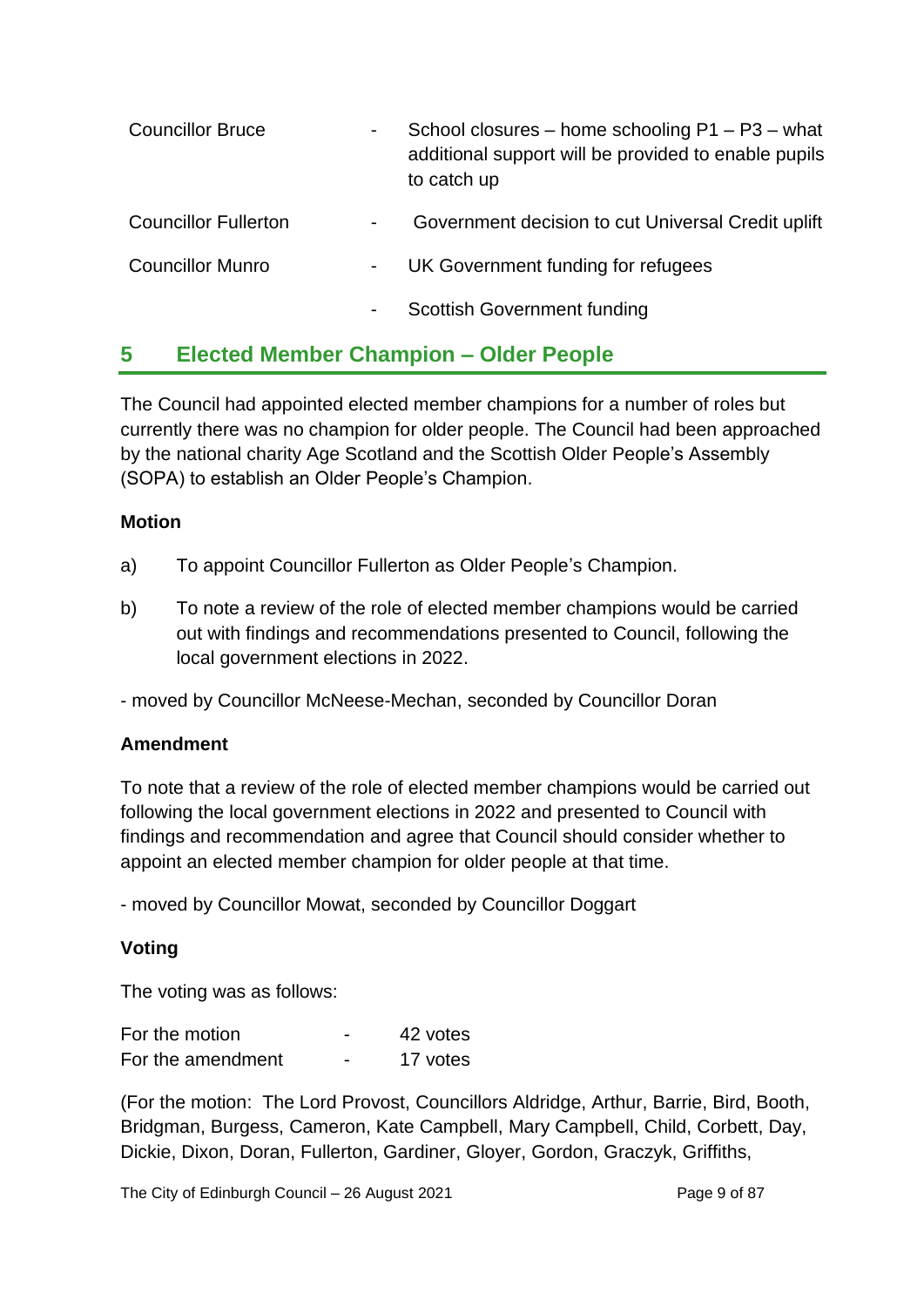Henderson, Key, Macinnes, McNeese-Mechan, McVey, Miller, Munn, Munro, Osler, Perry, Rae, Rankin, Neil Ross, Staniforth, Watt, Wilson, Work, Ethan Young and Louise Young.

For the amendment: Councillors Brown, Bruce, Jim Campbell, Cook, Doggart, Douglas, Hutchison, Johnston, Laidlaw, McLellan, Mitchell, Mowat, Rose, Rust, Smith, Webber and Whyte.)

### **Decision**

To approve the motion by Councillor Fullerton.

(References – Act of Council No 8 of 29 June 2017; report by the Executive Director of Corporate Service, submitted.)

#### **Declaration of Interests**

Councillor Corbett declared a non-financial interest in the above item as the Council's Canal Champion

# **6 Review of Political Management Arrangements**

In response to the Covid-19 emergency; specifically, to establish quick and agile decision making, manage the pressure on staff, and prioritise frontline services; interim political management arrangements had been implemented. Arrangements had been reviewed at regular and appropriate points during this period.

Details were provided on proposed meeting arrangements to carry out Council and Committee business going forward.

#### **Motion**

- 1) To note that physical meetings of executive committees would re-commence with the Policy and Sustainability Committee on 5 October 2021.
- 2) To agree that meetings of the City of Edinburgh Council would continue to be virtual until the Council removed the physical distancing requirement in its buildings.
- 3) To delegate authority to the Chief Executive, in consultation with relevant Conveners and Vice-Conveners, to agree an appropriate time to reinstate physical Other Committees and Sub-Committees (as set out in the Committee Terms of Reference and Delegated Functions) including quasi-judicial meetings, following the successful implementation of physical executive committees.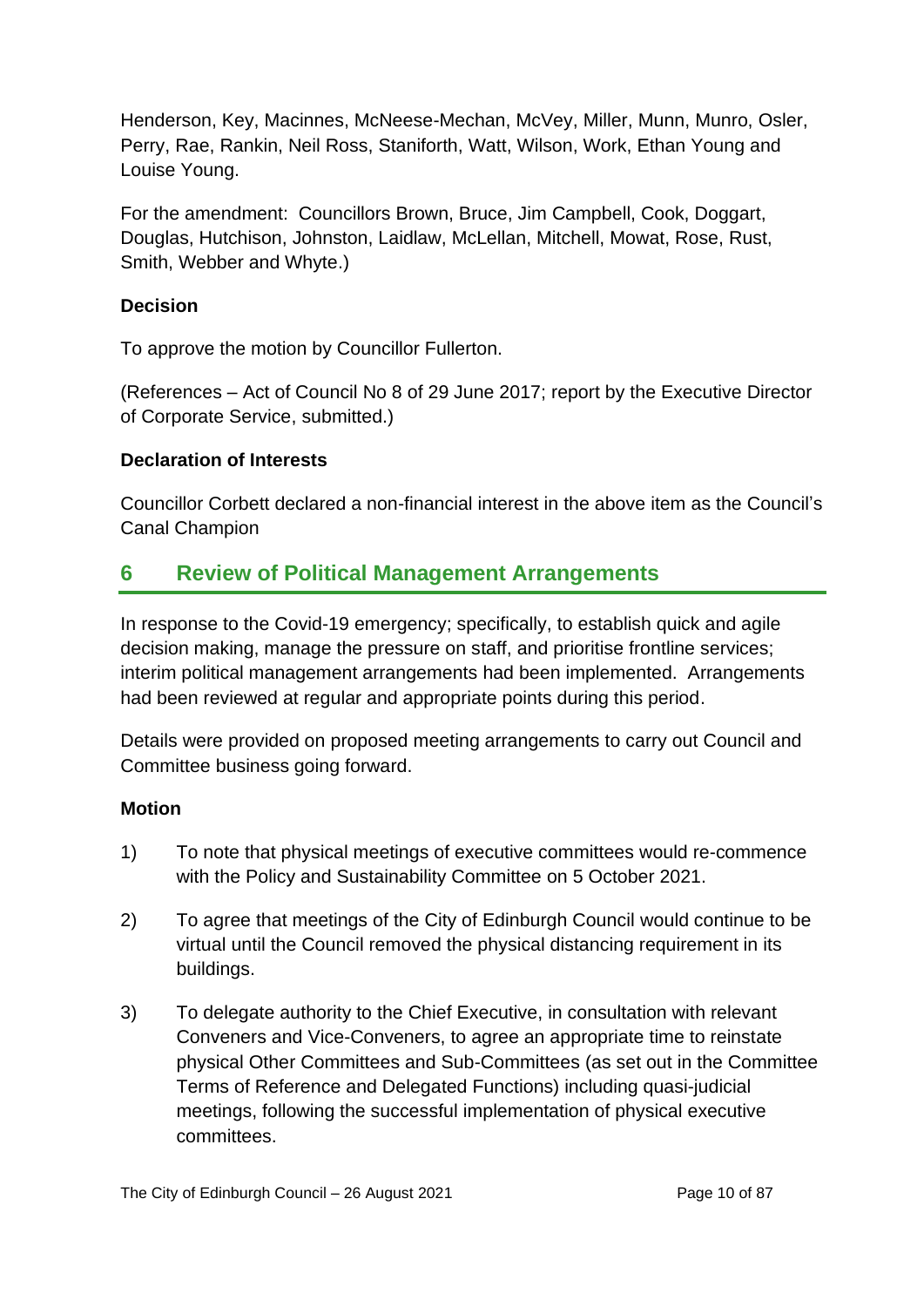4) To delegate authority to the Proper Officer, in consultation with the relevant Convener, to determine whether a hybrid meeting should revert to being remote only in situations where the numbers of members attending virtually meant that it was impractical to run and support the meeting effectively.

- moved by Councillor McVey, seconded by Councillor Day

#### **Amendment 1**

- 1) To note that physical meetings of executive committees would re-commence with the Policy and Sustainability Committee on 5 October 2021.
- 2) To agree that meetings of the City of Edinburgh Council would continue to be virtual until the Council removed the physical distancing requirement in its buildings.
- 3) To delegate authority to the Chief Executive, in consultation with relevant Conveners and Vice-Conveners, to agree an appropriate time to reinstate physical Other Committees and Sub-Committees (as set out in the Committee Terms of Reference and Delegated Functions) including quasi-judicial meetings, following the successful implementation of physical executive committees.
- 4) To delegate authority to the Proper Officer, in consultation with the relevant Convener, to determine whether a hybrid meeting should revert to being remote only in situations where the numbers of members attending virtually meant that it was impractical to run and support the meeting effectively.
- 5) To develop guidance on when hybrid meetings should revert to being remote to ensure consistency in how meetings were held across the Council.
- moved by Councillor Mowat, seconded by Councillor Webber

# **Amendment 2**

To ensure that all political parties were represented in discussions on the return of physical meetings, to insert, at paragraph 3 of the motion by Councillor McVey;

"and Group leaders" after "Vice-Conveners".

In accordance with Standing Order 21(12), Amendments 1 and 2 were accepted as addendums to the motion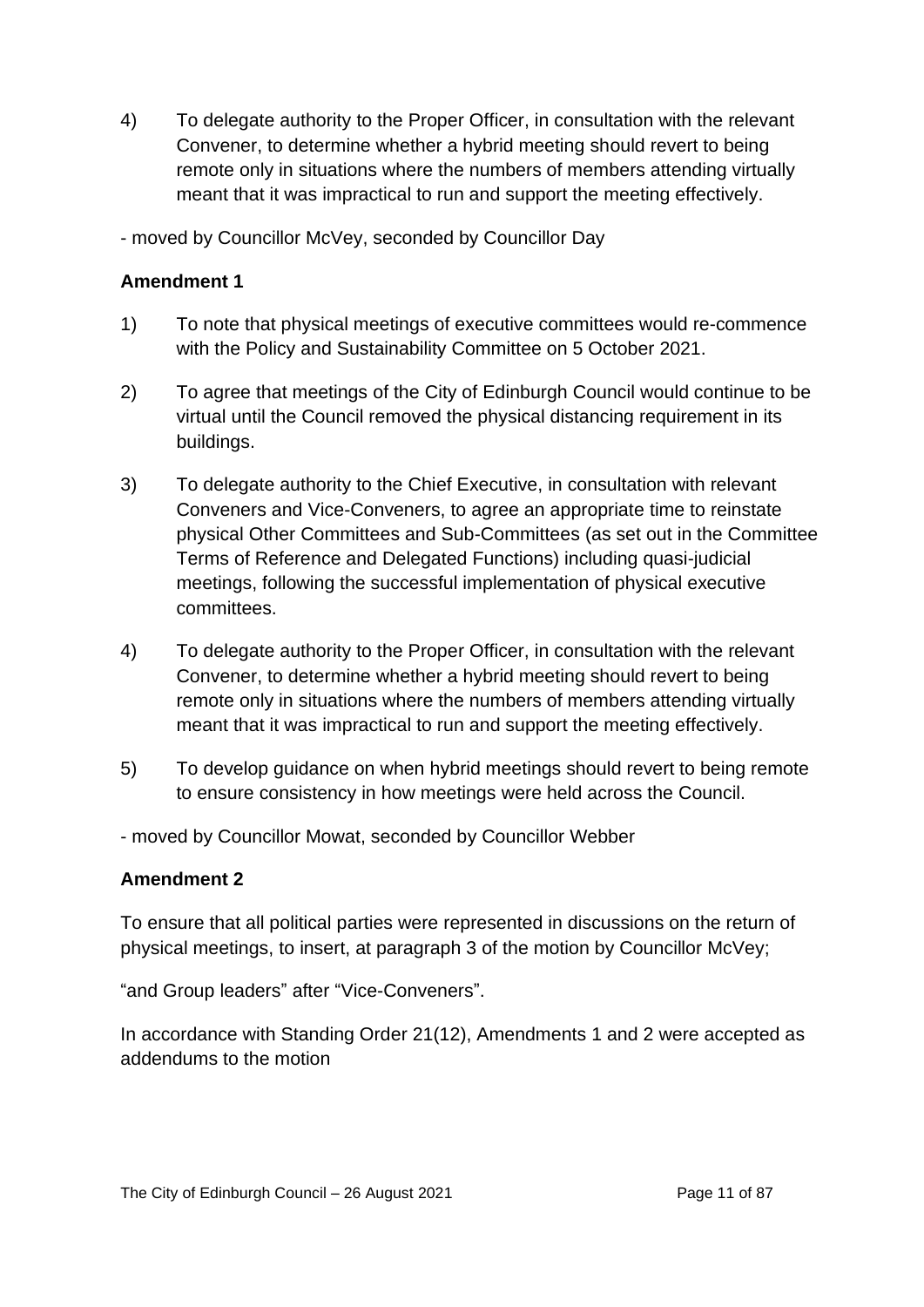# **Decision**

To approve the following adjusted motion by Councillor McVey:

- 1) To note that physical meetings of executive committees would re-commence with the Policy and Sustainability Committee on 5 October 2021.
- 2) To agree that meetings of the City of Edinburgh Council would continue to be virtual until the Council removed the physical distancing requirement in its buildings.
- 3) To delegate authority to the Chief Executive, in consultation with relevant Conveners, Vice-Conveners and Group Leaders, to agree an appropriate time to reinstate physical Other Committees and Sub-Committees (as set out in the Committee Terms of Reference and Delegated Functions) including quasijudicial meetings, following the successful implementation of physical executive committees.
- 4) To delegate authority to the Proper Officer, in consultation with the relevant Convener, to determine whether a hybrid meeting should revert to being remote only in situations where the numbers of members attending virtually meant that it was impractical to run and support the meeting effectively.
- 5) To develop guidance on when hybrid meetings should revert to being remote to ensure consistency in how meetings were held across the Council.

(Reference – report by the Executive Director of Corporate Services, submitted.)

# **7 The Scheme of Delegation**

Details were provided on proposed amendments to the Scheme of Delegation to Officers in relation to the delegated powers to proper officers

# **Decision**

- 1) To repeal the Scheme of Delegation to Officers and approve in its place Appendix one to the report by the Executive Director of Corporate Services, such repeal and approval to take place from 27 August 2021.
- 2) To designate the proper officer functions noted in paragraph 4.3 of the report currently appointed to the Chief Executive to the Service Director, Legal and Assurance from 27 August 2021.

(Reference - report by the Executive Director of Corporate Service, submitted.)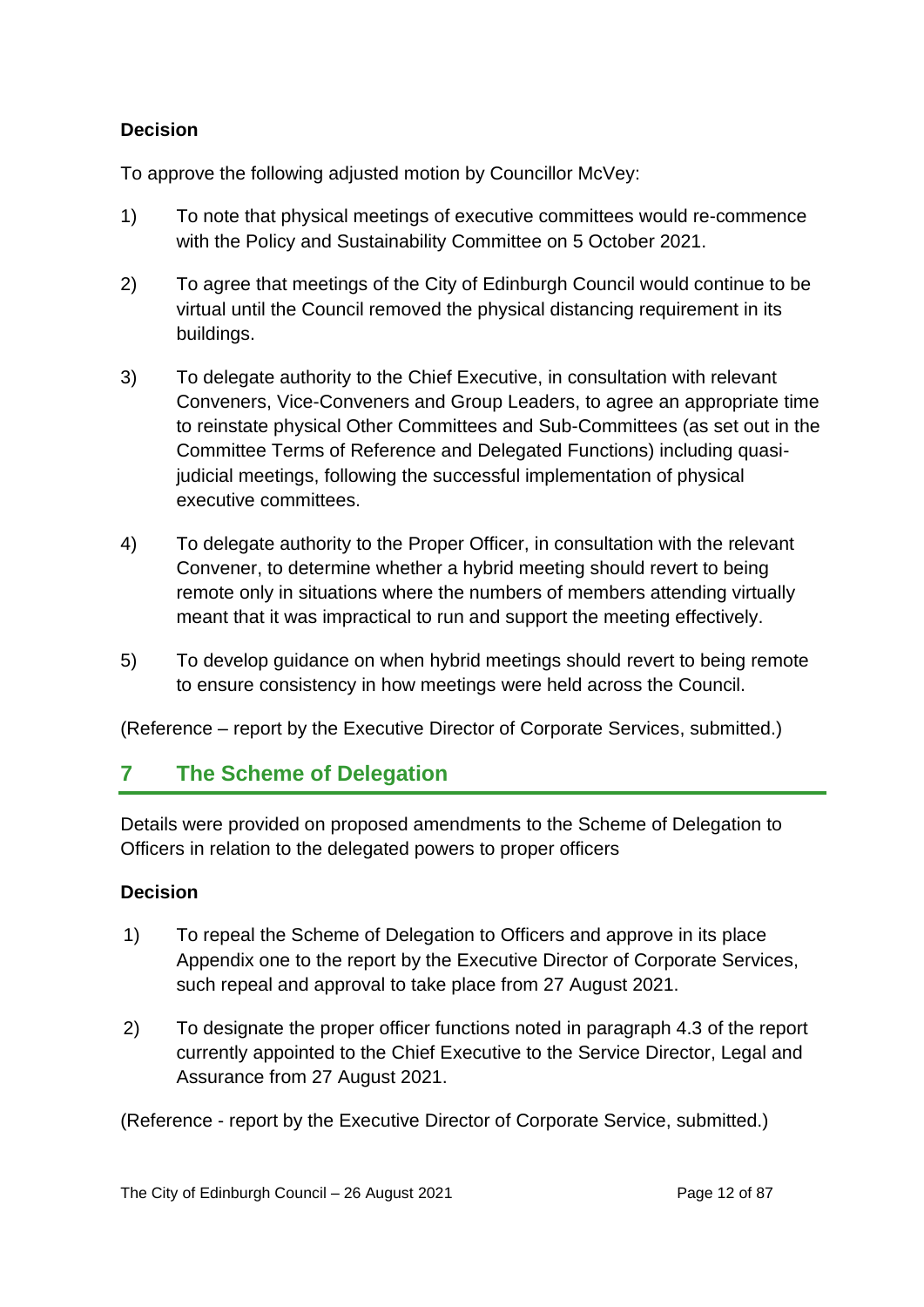# **8 Consultation Response to Ethical Standards Commissioner – Strategic Plan 2021-24**

Details were provided on the Council's proposed draft response to the Ethical Standards Commissioner's consultation on the Strategic Plan 2021-24.

### **Decision**

- 1) To note an extension period had been agreed with the Acting Ethical Standards Commissioner to allow consideration of the consultation at Council.
- 2) To agree the proposed Council response to the consultation at Appendix 1 to the report by the Executive Director of Corporate Services.
- 3) To add to Edinburgh's consultation response:
	- a) To note to date, a perceived failure in the office to effectively and quickly deal with minor complaints and effectively and meaningfully deal with the most serious complaints relating to violence and sexual misconduct have led to a low in confidence in the office and very much hope through reform this can be improved.
	- b) While acknowledging the aspiration to improve effectiveness of the office, notes that these are only set out a fairly high level in the proposed plan. Welcomes further engagement with Council, formally through consultation and directly through continuous engagement, to ensure that confidence can be restored in the operations of the office to ensure that the public, Councillors and their families can be effectively protected.

(Reference: report by the Executive Director of Corporate Services, submitted.)

# **9 Rolling Actions Log**

Details were provided on the outstanding actions arising from decisions taken by the Council from May 2015 to June 2021.

#### **Decision**

1) To agree to close the following Actions:

**Action 3 -** Climate Change Impact and Management - Motion by Councillor **Macinnes** 

**Action 4 -** 1140 Hours Provision of Early Learning and Childcare – Motion by Councillor Laidlaw

The City of Edinburgh Council – 26 August 2021 **Page 13 of 87** Page 13 of 87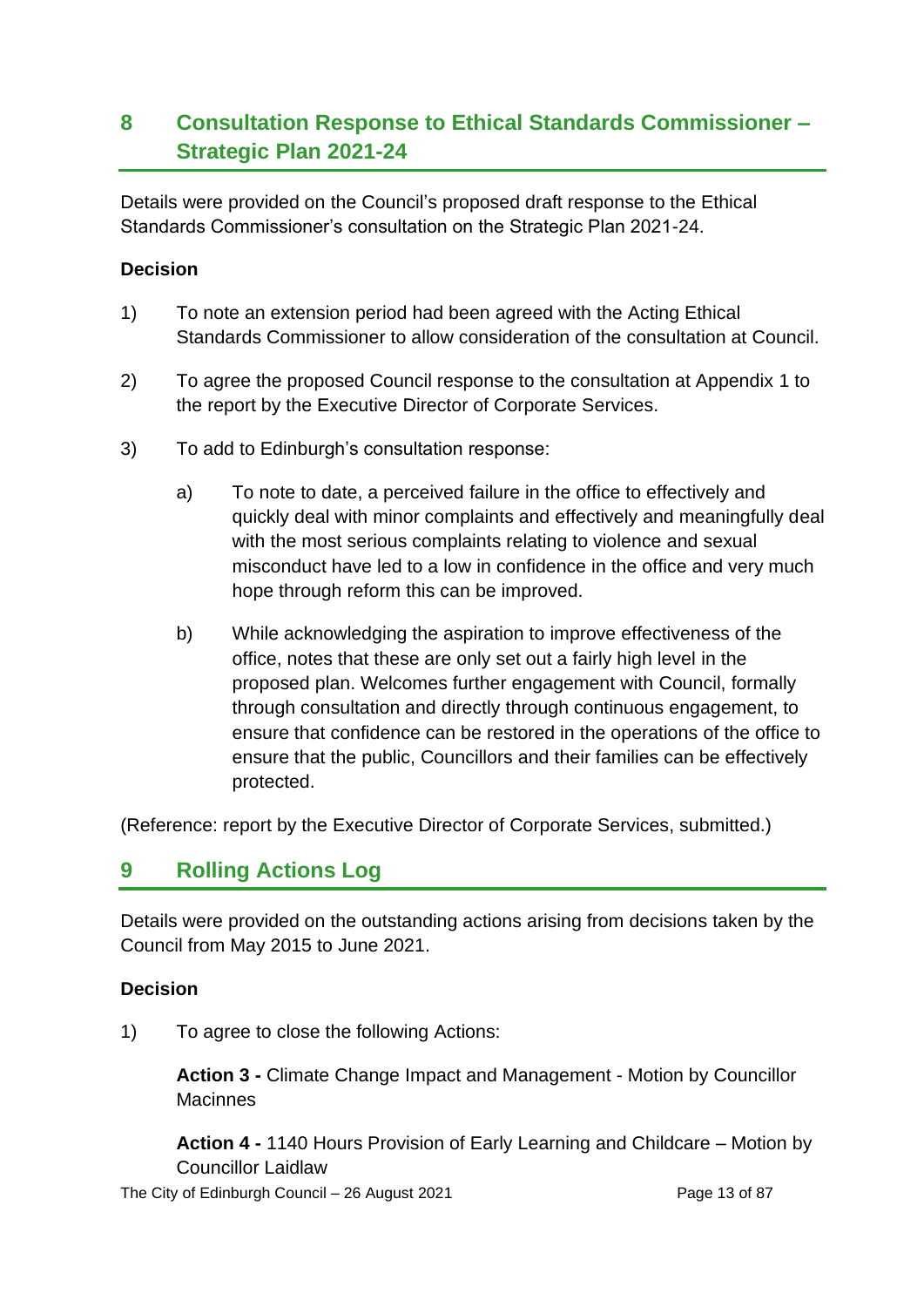**Action 5 -** Community Councils - Motion by Councillor Rae

**Action 7 -** Year of Childhood – Motion by Councillor Dickie

**Action 8 -** CEC Legal Challenge – Motion by Councillor Rose

2) To otherwise note the Rolling Actions Log.

(Reference – Rolling Actions Log, submitted)

# **10 Report in Relation to a Legal Case**

#### **Order of Business - Resolution to consider in private**

The following motion by Councillor Whyte was submitted in terms of Standing Order  $17<sup>1</sup>$ 

"Council notes that Item 7.5 has been circulated to members with a related confidential Annex with the intention that it be considered as private business.

Council further notes that part of the Annex is the Court Judgement in the case and Court judgements are published as public documents by the Court Service so there is no reason why this should not be published under the 'A agenda'; Council therefore agrees to do so.

Council also notes that the remainder of the report circulated under a 'B agenda' as private relates to potential legal arguments which the Council did not use in the case. As the case has been lost, the Court has ordered release of the document to the Whistleblower and this has been complied with, there is no further value in this legal argument and no reason why the remainder of the report should not be made public.

Council therefore agrees to publish the remainder of the report on the 'A agenda' and to consider the matter in public."

- moved by Councillor Whyte, seconded by Councillor Jim Campbell

# **Decision**

To continue consideration of the matter to the next meeting of the Council for further clarification on the private elements of the report at b) on the agenda.

(References – Act of Council No 14 of 24 June 2021: reports (2) by the Service Director: Legal and Assurance and Council Monitoring Officer, submitted.)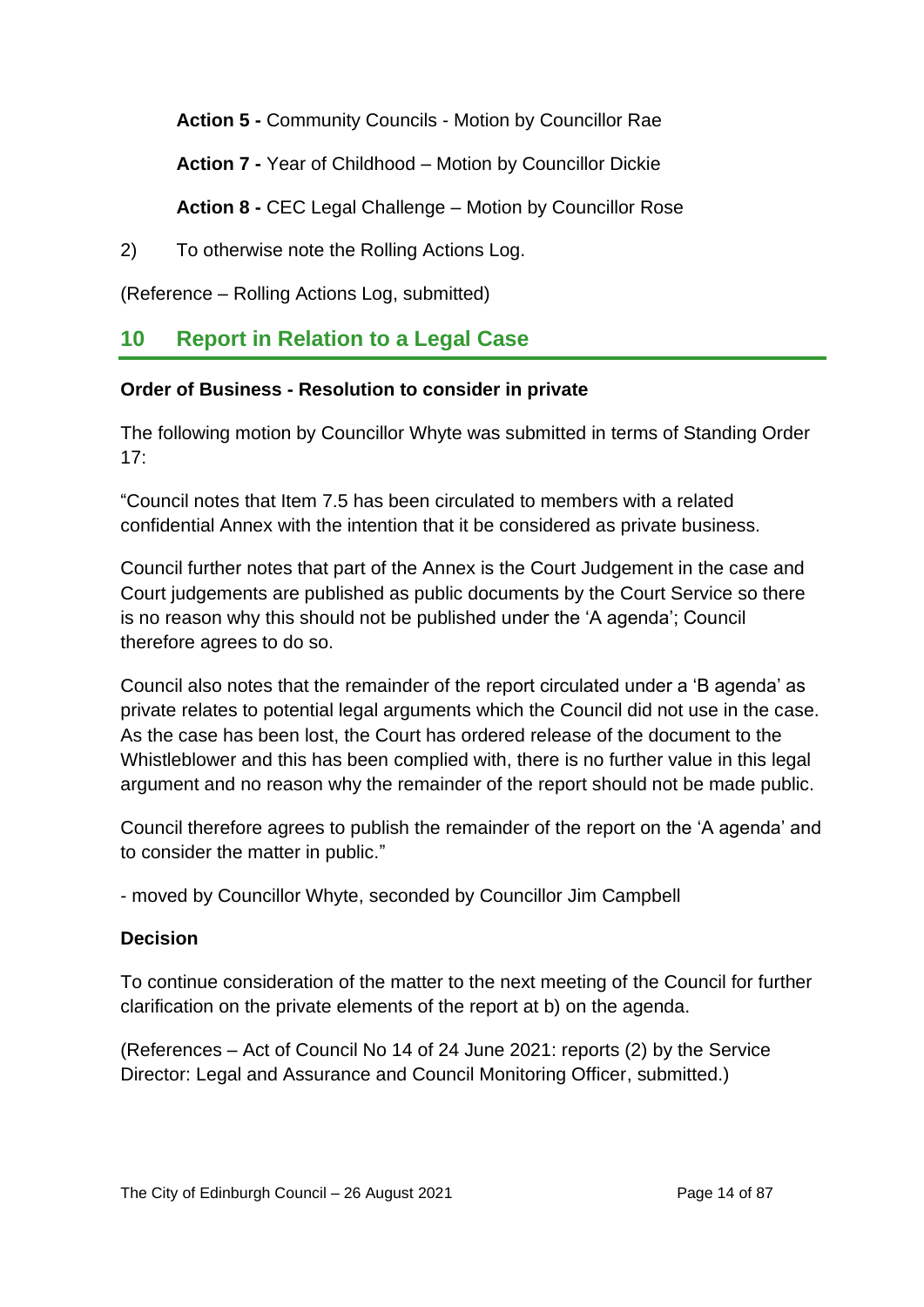# **11 Treasury Management - Annual Report 2020/21 – referral from the Finance and Resources Committee**

The Finance and Resources Committee had refered a report on Treasury Management activity in 2020/21 to the City of Edinburgh Council for approval.

#### **Decision**

To approve the Annual Report on Treasury Management for 2020/21.

(References - Finance and Resources Committee of 12 August 2021 (item 11); referral from the Finance and Resources Committee, submitted.)

# **12 Revenue Monitoring 2020/21 – Outturn Report – referral from the Finance and Resources Committee**

The Finance and Resources Committee had referred a report on Revenue Monitoring 2020/21 – outturn report to the City of Edinburgh Council for approval of a contribution of up to £21,660 to support the Edinburgh Boundaries Extension and Tramways Act 1920 Centennial commemorations.

#### **Decision**

To approve of a contribution of up to £21,660 to support the Edinburgh Boundaries Extension and Tramways Act 1920 Centennial commemorations:

(References – Finance and Resources Committee of 12 August 2021 (item 7); referral from the Finance and Resources Committee, submitted.)

# **13 Strategic Review of Parking – Results of Phase 2 Consultation and General Update– referral from the Transport and Environment Committee**

The Transport and Environment Committee had referred a report on the Strategic Review of Parking – Results of Phase 2 Consultation and General Update to the Council for consideration

#### **Motion**

- 1) To note the results of the informal consultation for the Phase 2 area as detailed in Appendix 1 to the report by the Executive Director of Place.
- 2) To note that the report formed the second part of a city-wide strategic review of parking being conducted in 4 different stages and previously approved in 2018.

The City of Edinburgh Council – 26 August 2021 **Page 15 of 87** Page 15 of 87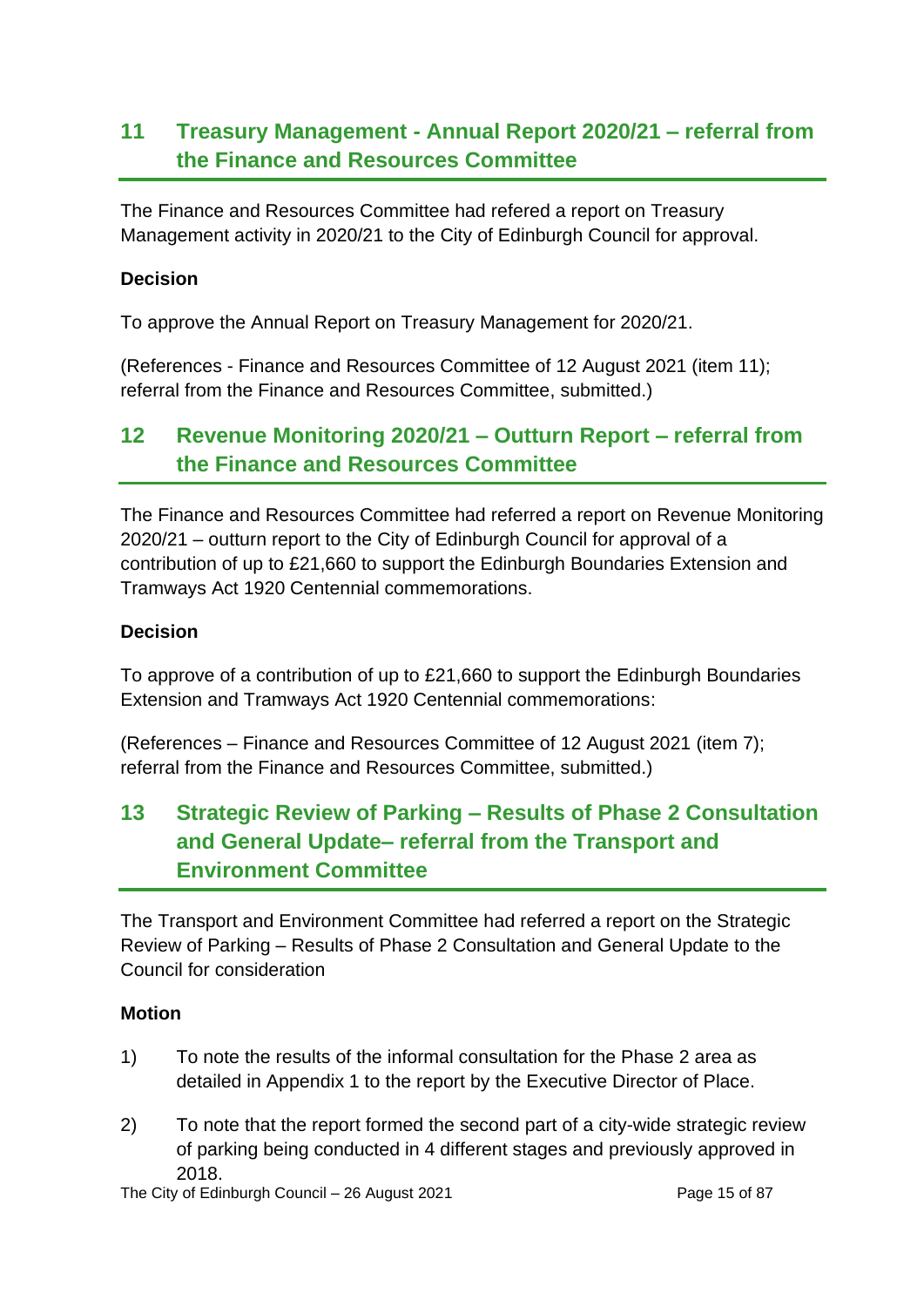- 3) To note the degree of consultation and engagement which had taken place and the consultation results for the Phase 2 schemes.
- 4) To request officers undertake further engagement with resident's groups and other local stakeholders, such as community Councils, on the final designs for Phase 2.
- 5) To request an additional report in Autumn 2022 at the latest (including feedback on the implementation on phase 1) to allow Committee to review the designs for the TRO process for Phase 2 schemes following the engagement set out in 4) above and prior to a traffic order being issued. These designs should be consistent with the implementation of the pavement parking ban.
- 6) To note the intention to further defer consideration of the Stadiums Review, as detailed in the report.
- 7) To approve the setting of charges related to permits and pay-and-display as detailed in Appendix 4 of the report.
- 8) To note the details in Appendix 5 to the report, which outlined the progress made since the previous report in January 2021.
- 9) To agree that high quality public engagement during the roll-out of these proposals would be crucial to its success, and therefore call for a comprehensive public engagement programme to be brought forward, in particular focusing on the policy justifications for the extension of the CPZ and the likely knock-on effect of adjacent zones coming into operation.
- 10) To further agree that the roll-out of the extension of the CPZ could be used as an opportunity to encourage vehicle owners to consider more sustainable transport options, and therefore to agree to investigate the potential to collaborate with public transport operators, the City Car Club and active travel organisations to provide information and incentives to residents to choose more sustainable travel options at the point of CPZ extension

- moved by Councillor Macinnes, seconded by Councillor Doran

# **Amendment 1**

- 1) To note the results of the informal consultation for the Phase 2 area as detailed in Appendix 1 to the report by the Executive Director of Place.
- 2) To note that the Council had traditionally only introduced new parking restrictions in areas where there was significant support amongst residents for such restrictions.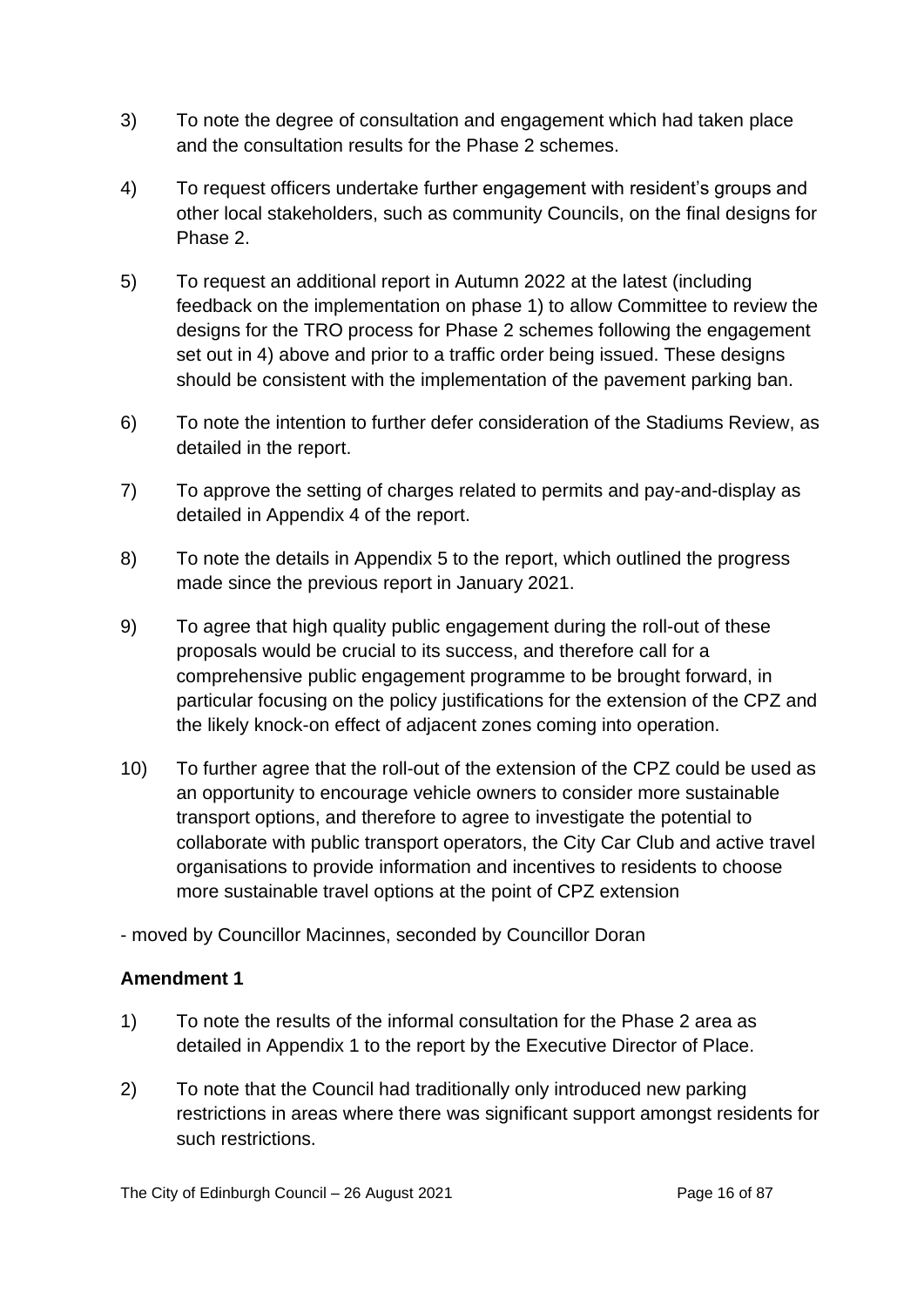- 3) Consider that the results of the consultation for phase 2 showed a significant majority of respondents were opposed to these plans and therefore conclude that there was not sufficient public demand for their implementation.
- 4) To believe that further consultation and delaying a decision until next year needlessly drew out the process when residents had already made their views clear.
- 5) To therefore, agree not to proceed with the implementation of parking controls in the Phase 2 area.
- 6) To ask that officers now progress with the stadium review as a priority in order to address long-standing concerns regarding the significant impact large events had on parking in the vicinity of stadiums.

- moved by Councillor Hutchison, seconded by Councillor Douglas

# **Amendment 2**

- 1) To note the results of the informal consultation for the Phase 2 area as detailed in Appendix 1 to the report by the Executive Director of Place.
- 2) Having considered the consultation results, the policy justification behind the measures proposed by the Strategic Review of Parking, and the potential for parking migration between areas, to approve commencement of the legal process to introduce parking controls into all areas covered by the Phase 2 proposals.
- 3) To note the operational details for the proposed parking controls for the Phase 2 area, as detailed in Appendix 3 to the report.
- 4) To note the recommended changes arising from the consultation process to the proposed designs as detailed in Appendix 1 to the report.
- 5) To note the intention to further defer consideration of the Stadiums Review, as detailed in the report.
- 6) To approve the setting of charges related to permits and pay-and-display as detailed in Appendix 4 to the report.
- 7) To note the details in Appendix 5 to the report which outlined the progress made since the previous report in January 2021;
- 8) To agree that high quality public engagement during the roll-out of these proposals would be crucial to its success, and therefore call for a comprehensive public engagement programme to be brought forward, in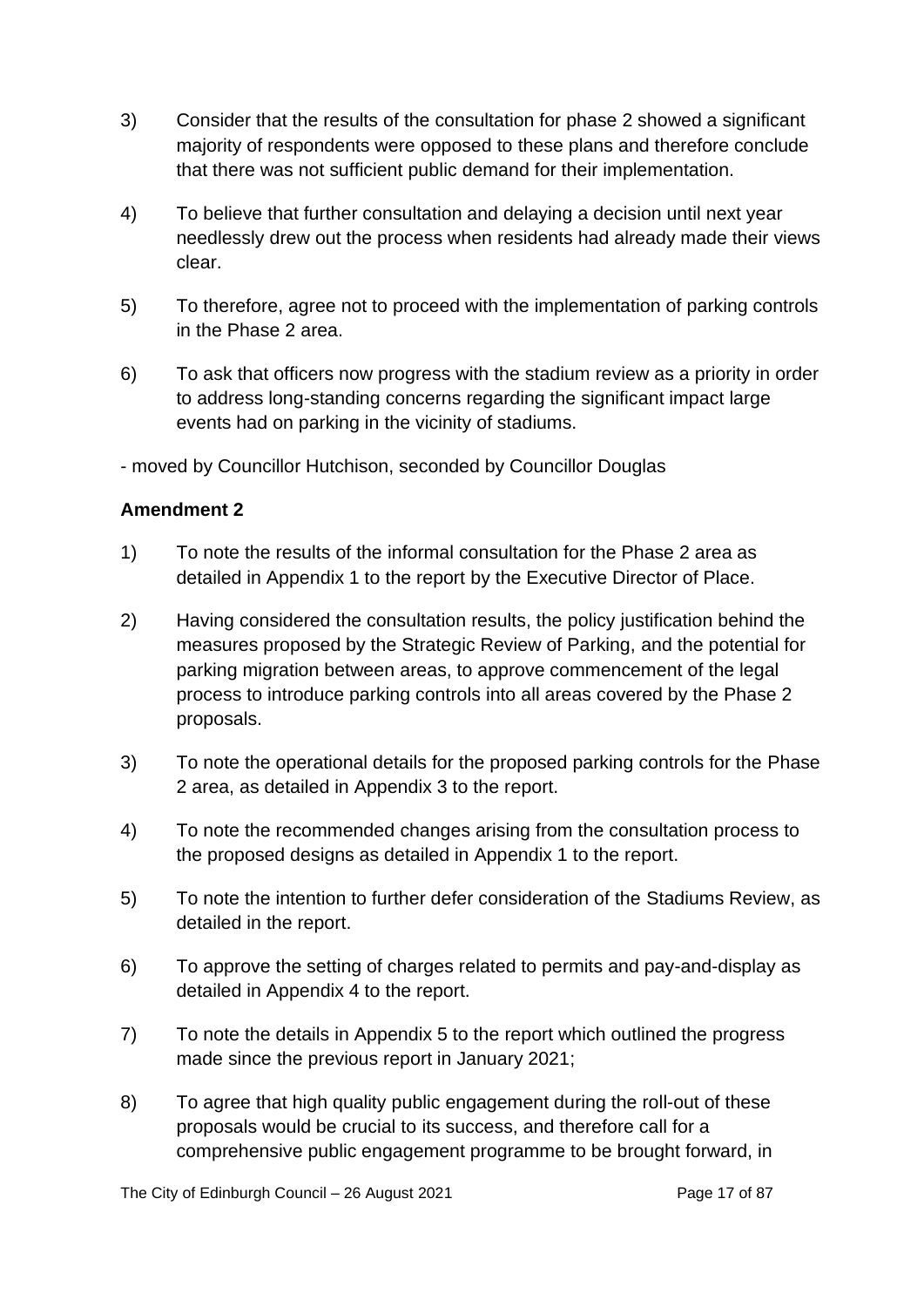particular focusing on the policy justifications for the extension of the CPZ and the likely knock-on effect of adjacent zones coming into operation.

9) To further agree that the roll-out of the extension of the CPZ could be used as an opportunity to encourage vehicle owners to consider more sustainable transport options, and therefore to agree to investigate the potential to collaborate with public transport operators, the City Car Club and active travel organisations to provide information and incentives to residents to choose more sustainable travel options at the point of CPZ extension.

- moved by Councillor Miller, seconded by Councillor Corbett

# **Amendment 3**

- 1) To note the results of the informal consultation for the Phase 2 area as detailed in Appendix 1 to the report by the Executive Dirctor of Place.
- 2) To respect the clear views expressed during the consultation, regret that it failed to offer residents the option of more nuanced local solution to parking pressures, and agree not to proceed with the legal process to introduce parking controls into the areas covered by the phase 2 proposals.
- 3) To note the intention to further defer consideration of the Stadiums Review, as detailed in the report.
- 4) To note the details in appendix 5 to the report, which outlined the progress made since the previous report in January 2021.
- moved by Councillor Lang, seconded by Councillor Gloyer

#### **Voting**

#### **First Vote**

The voting was as follows:

| For the Motion  |                          | 27 votes |
|-----------------|--------------------------|----------|
| For Amendment 1 |                          | 17 votes |
| For Amendment 2 | $\overline{\phantom{0}}$ | 8 votes  |
| For Amendment 3 |                          | 8 votes  |

(For the Motion: Lord Provost, Councillors Arthur, Bird, Cameron, Kate Campbell, Child, Day, Dickie, Dixon, Doran, Fullerton, Gardiner, Gordon, Griffiths, Henderson, Key, Macinnes, McNeese-Mechan, McVey, Munn, Munro, Perry, Rankin, Watt, Wilson, Work and Ethan Young.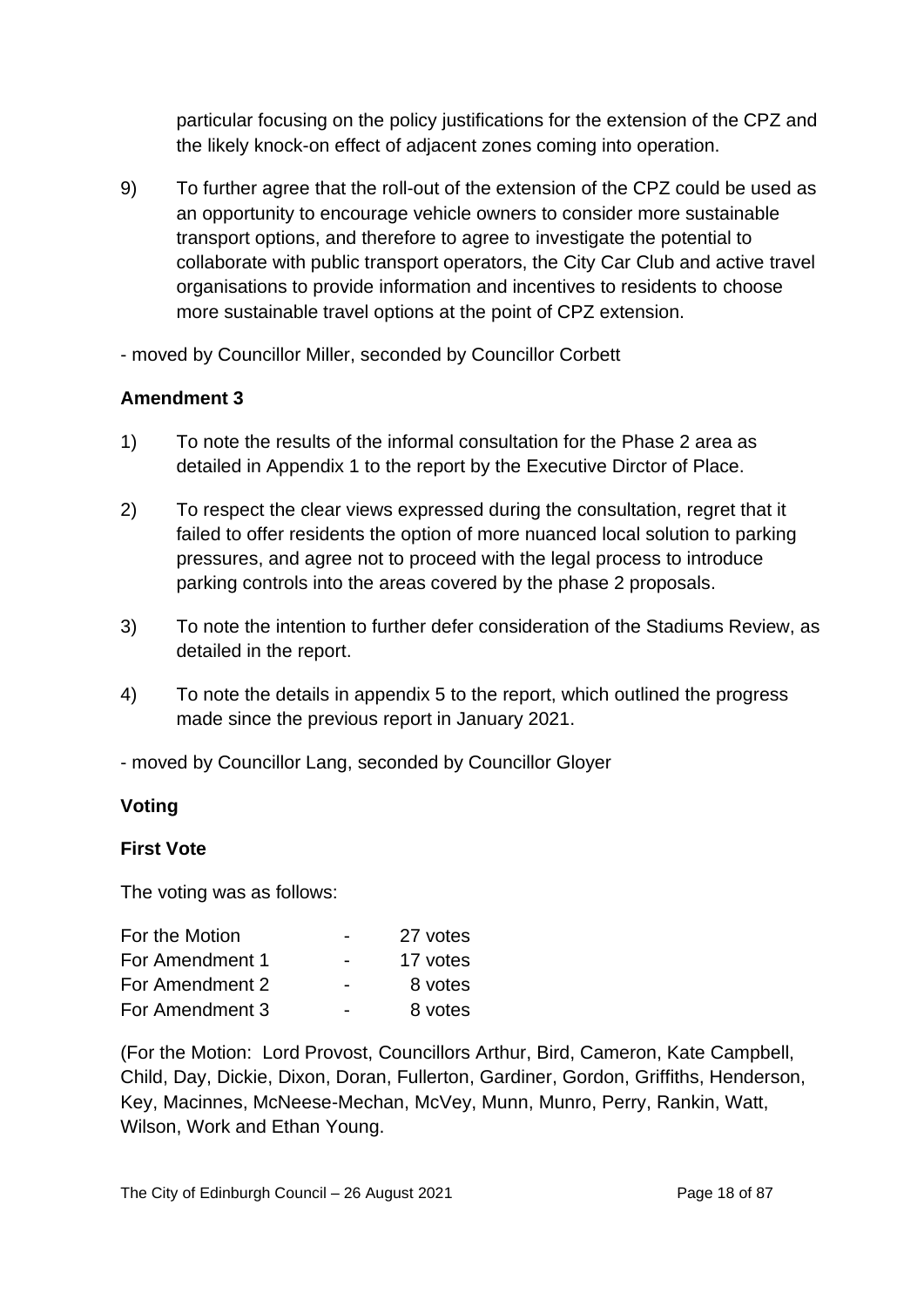For Amendment 1: Councillors Brown, Bruce, Jim Campbell, Cook, Doggart, Douglas, Hutchison, Johnston, Laidlaw, McLellan, Mitchell, Mowat, Rose, Rust, Smith, Webber and Whyte.

For Amendment 2: Councillors Booth, Burgess, Mary Campbell, Corbett, Graczyk, Miller, Rae and Staniforth.

For Amendment 3: Councillors Aldridge, Barrie, Bridgman, Gloyer, Lang, Osler, Neil Ross and Louise Young.)

There being no overall majority, and having 3 votes for Amendment 2 and 3 votes for Amendment 3, the Lord Provost gave his casting vote for Amendment 2, therefore Amendment 3 fell and a second vote was taken between the Motion and Amendments 1 and 2.

#### **Second Vote**

The voting was as follows:

| For the Motion  | $\overline{\phantom{0}}$ | 27 votes |
|-----------------|--------------------------|----------|
| For Amendment 1 | $\overline{\phantom{0}}$ | 25 votes |
| For Amendment 2 | $\overline{\phantom{0}}$ | 8 votes  |

(For the Motion: Lord Provost, Councillors Arthur, Bird, Cameron, Kate Campbell, Child, Day, Dickie, Dixon, Doran, Fullerton, Gardiner, Gordon, Griffiths, Henderson, Key, Macinnes, McNeese-Mechan, McVey, Munn, Munro, Perry, Rankin, Watt, Wilson, Work and Ethan Young

For Amendment 1: Councillors Aldridge, Barrie, Bridgman, Brown, Bruce, Jim Campbell, Cook, Doggart, Douglas, Gloyer, Hutchison, Johnston, Laidlaw, Lang, McLellan, Mitchell, Mowat, Osler, Rose, Neil Ross, Rust, Smith, Webber, Whyte and Louise Young.

For Amendment 2: Councillors Booth, Burgess, Mary Campbell, Corbett, Graczyk, Miller, Rae and Staniforth.)

There being no overall majority, Amendment 2 fell and a third vote was taken between the Motion and Amendment 1.

#### **Third Vote**

The voting was as follows:

| For the Motion  | -                        | 35 votes |
|-----------------|--------------------------|----------|
| For Amendment 1 | $\overline{\phantom{0}}$ | 25 votes |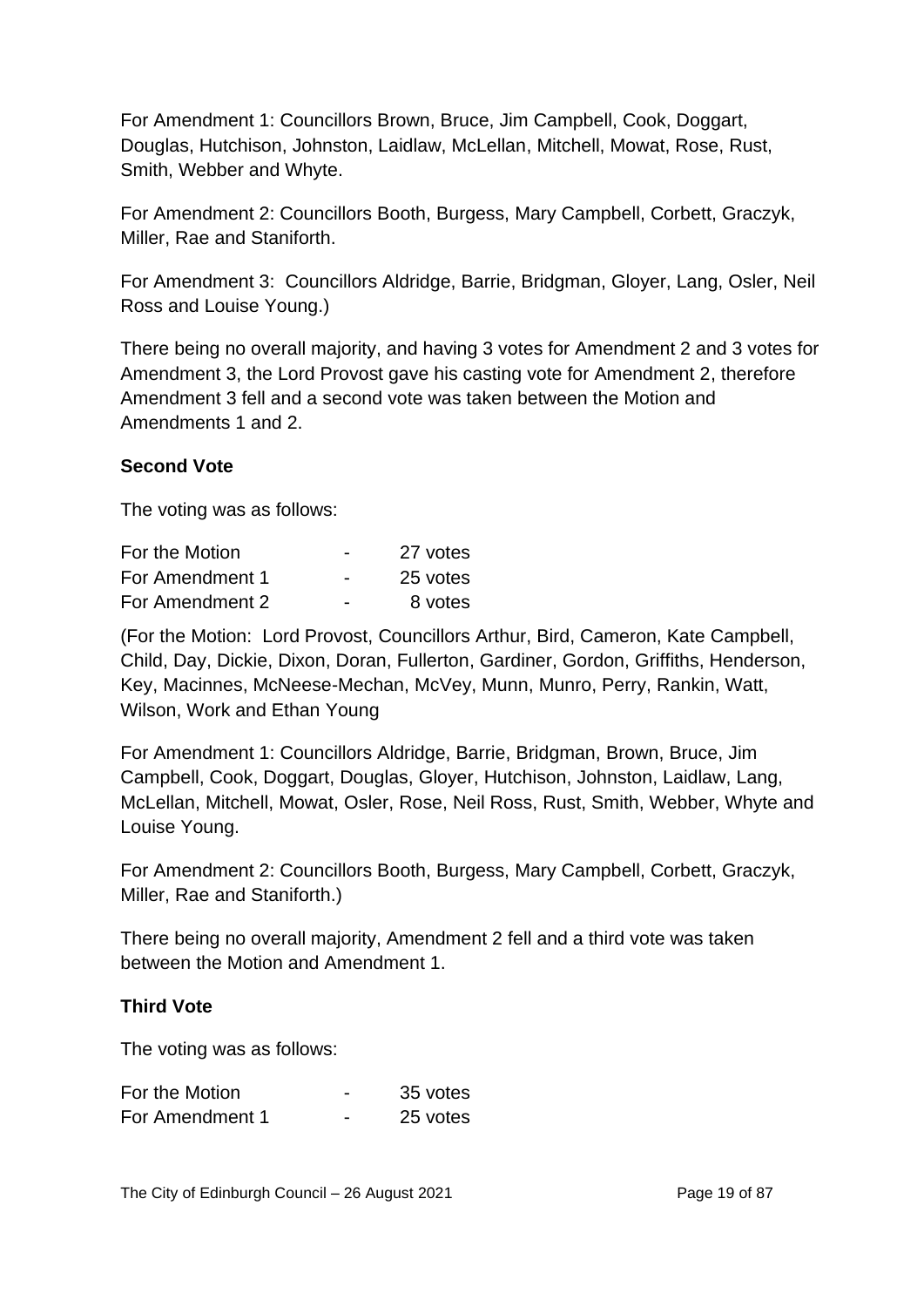(For the Motion: Lord Provost, Councillors Arthur, Bird, Booth, Burgess, Cameron, Kate Campbell, Mary Campbell, Child, Corbett, Day, Dickie, Dixon, Doran, Fullerton, Gardiner, Gordon, Graczyk, Griffiths, Henderson, Key, Macinnes, McNeese-Mechan, McVey, Miller, Munn, Munro, Perry, Rae, Rankin, Staniforth, Watt, Wilson, Work and Ethan Young.

For Amendment 1: Councillors Aldridge, Barrie, Bridgman, Brown, Bruce, Jim Campbell, Cook, Doggart, Douglas, Gloyer, Hutchison, Johnston, Laidlaw, Lang, McLellan, Mitchell, Mowat, Osler, Rose, Neil Ross, Rust, Smith, Webber, Whyte and Louise Young.)

# **Decision**

To approve the motion by Councillor Macinnes.

(References - Transport and Environment of 19 August 2021; referral from the Transport and Environment Committee, submitted.)

# **Declaration of Interests**

Councillors Bird, Gardiner, Gordon, McNeese-Mechan, McVey, Mowat, Munn and Whyte declared a non-financial interest in the above item as residents of one of the areas affected by the proposed changes.

# **14 Reform of Transport Arm's Length External Organisations– referral from the Transport and Environment Committee**

The Transport and Environment Committee had referred a report on the reform of Transport Arm's Length External Organisations to the City of Edinburgh Council for consideration.

# **Motion**

- 1) To note the considerations of the short life working group, including the options for reform.
- 2) To agree to progress with the reforms to the Transport Arm's Length External Organisation (ALEO) structure, as set out in paragraphs 4.20 – 4.25 of the report by the Executive Director of Place.
- 3) To request updates as implementation moved forward.

- moved by Councillor Macinnes, seconded by Councillor Doran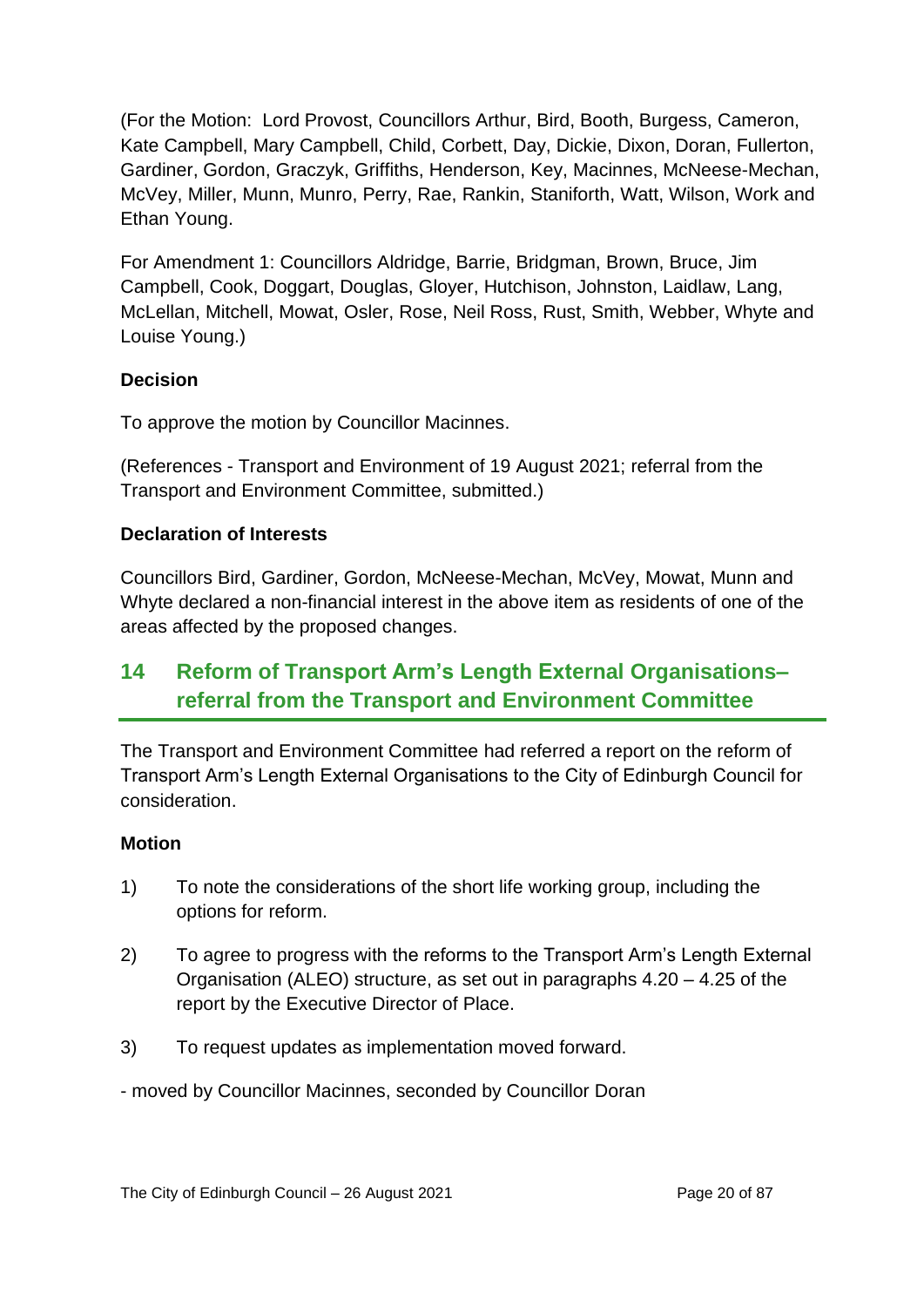# **Amendment 1**

- 1) To consider that the report was not clear on how the proposed new structure would deliver on the stated principles.
- 2) To note that the rolling of transport ALEOs into Lothian Buses appeared to be a backward step and was not consistent with the Council's recent approach to transport ALEOs.
- 3) To note the considerations of the short life working group, including the options for reform.
- 4) To therefore instruct officers to recommence the process of examining Report of Transport Arm's Length External Organisations with proposals for a more representative working group and terms of reference to be brought to the Transport and Environment Committee in a report in one cycle, and with a clearer and more substantive report with recommendations to be brought to the Transport and Environment Committee in four cycles.

- moved by Councillor Whyte, seconded by Councillor Mowat

#### **Amendment 2**

- 1) To note the considerations of the short life working group, including the options for reform.
- 2) To agree not to progress with the reforms to the Transport Arm's Length External Organisation (ALEO) structure, as set out in paragraphs 4.20 – 4.25 of the report by the Executive Director of Place.;
- moved by Councillor Lang, seconded by Councillor Neil Ross

#### **Voting**

The voting was as follows:

| For the Motion  | $\overline{\phantom{0}}$ | 36 votes |
|-----------------|--------------------------|----------|
| For Amendment 1 | $\overline{\phantom{0}}$ | 17 votes |
| For Amendment 2 | -                        | 6 votes  |

(For the Motion: Lord Provost, Councillors Arthur, Barrie, Bird, Booth, Burgess, Cameron, Kate Campbell, Mary Campbell, Child, Corbett, Day, Dickie, Dixon, Doran, Fullerton, Gardiner, Gordon, Graczyk, Griffiths, Henderson, Key, Macinnes, McNeese-Mechan, McVey, Miller, Munn, Munro, Perry, Rae, Rankin, Staniforth, Watt, Wilson, Work and Ethan Young.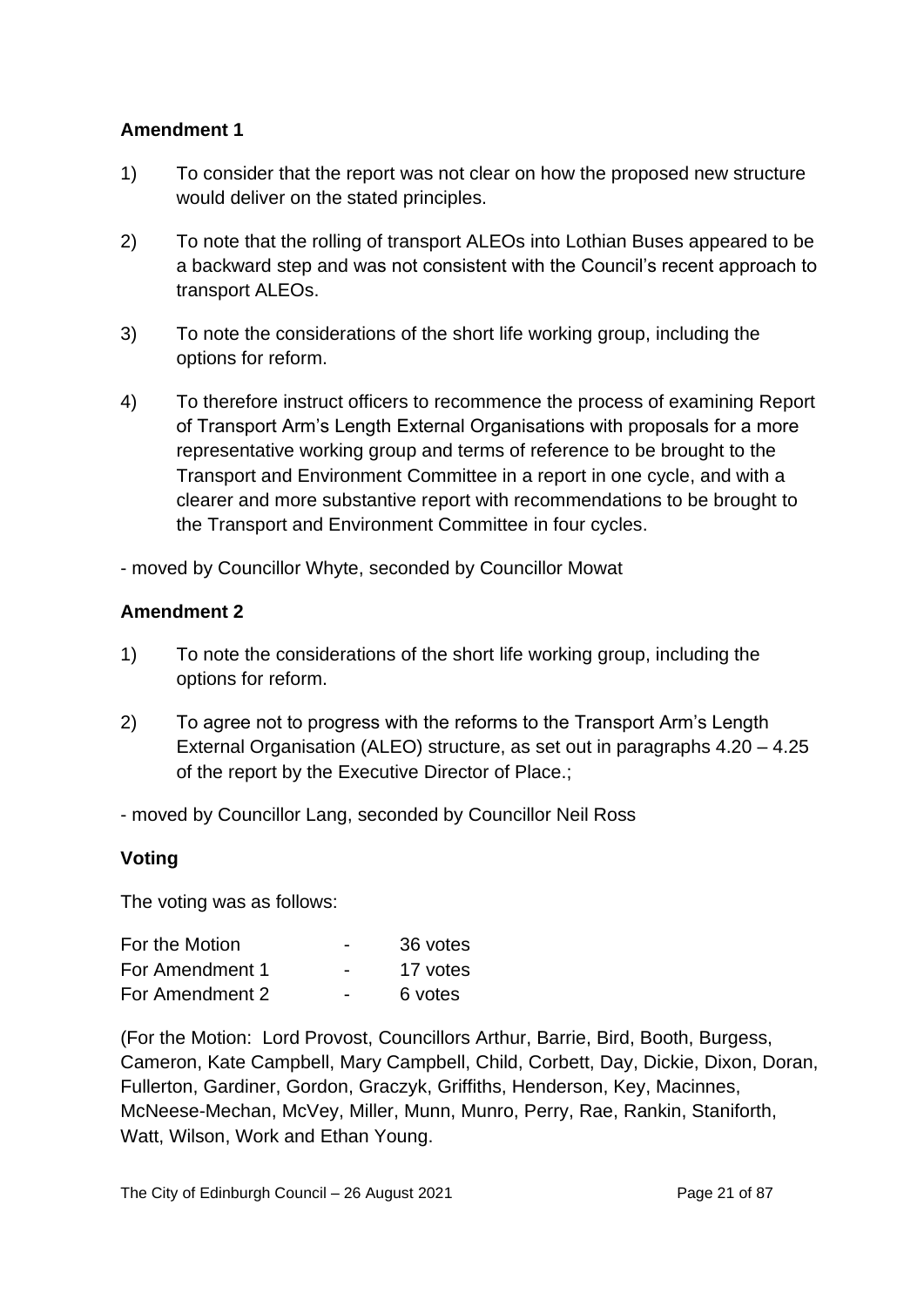For Amendment 1: Councillors Brown, Bruce, Jim Campbell, Cook, Doggart, Douglas, Hutchison, Johnston, Laidlaw, McLellan, Mitchell, Mowat, Rose, Rust, Smith, Webber and Whyte.

For Amendment 2: Councillors Aldridge, Gloyer, Lang, Osler, Neil Ross and Louise Young.)

### **Decision**

To approve the motion by Councillor Macinnes.

(References: Transport and Environment of 19 August 2021; referral from the Transport and Environment Committee, submitted.)

#### **Declaration of Interests**

Councillor Bridgman declared a non-financial interest in the above item as the wife of a bus driver and took no part in consideration of this item.

Councillors Doran, Laidlaw and Miller declared a non-financial interest in the above item as members of Transport for Edinburgh.

Councillor Macinnes declared a non-financial interest in the above item as Chair of Transport for Edinburgh.

# **15 Drainage – Motion by Councillor Mowat**

The following motion by Councillor Mowat was submitted in terms of Standing Order  $17<sup>°</sup>$ 

"Council:

Council notes that motions from Councillors in August 2020 and August 2013 have asked officers to engage with Scottish Water and then report back as to how flooding in the event of heavy rainfall can be mitigated. Is concerned that after flooding in similar areas of the city which have, in some cases, affected the same homes and businesses.

Further notes that a 'Vision for Water Management' was reported to the Transport and Environment Committee in November 2020. While accepting this is a useful vision statement, considers that Council needs to be better informed of the issues around flooding events in Edinburgh to enable Members to respond to the concerns of residents and businesses, and better represent those interests in Council decision making and with other organisations.

Therefore, calls for in 1 cycle:

The City of Edinburgh Council – 26 August 2021 **Page 22 of 87** Page 22 of 87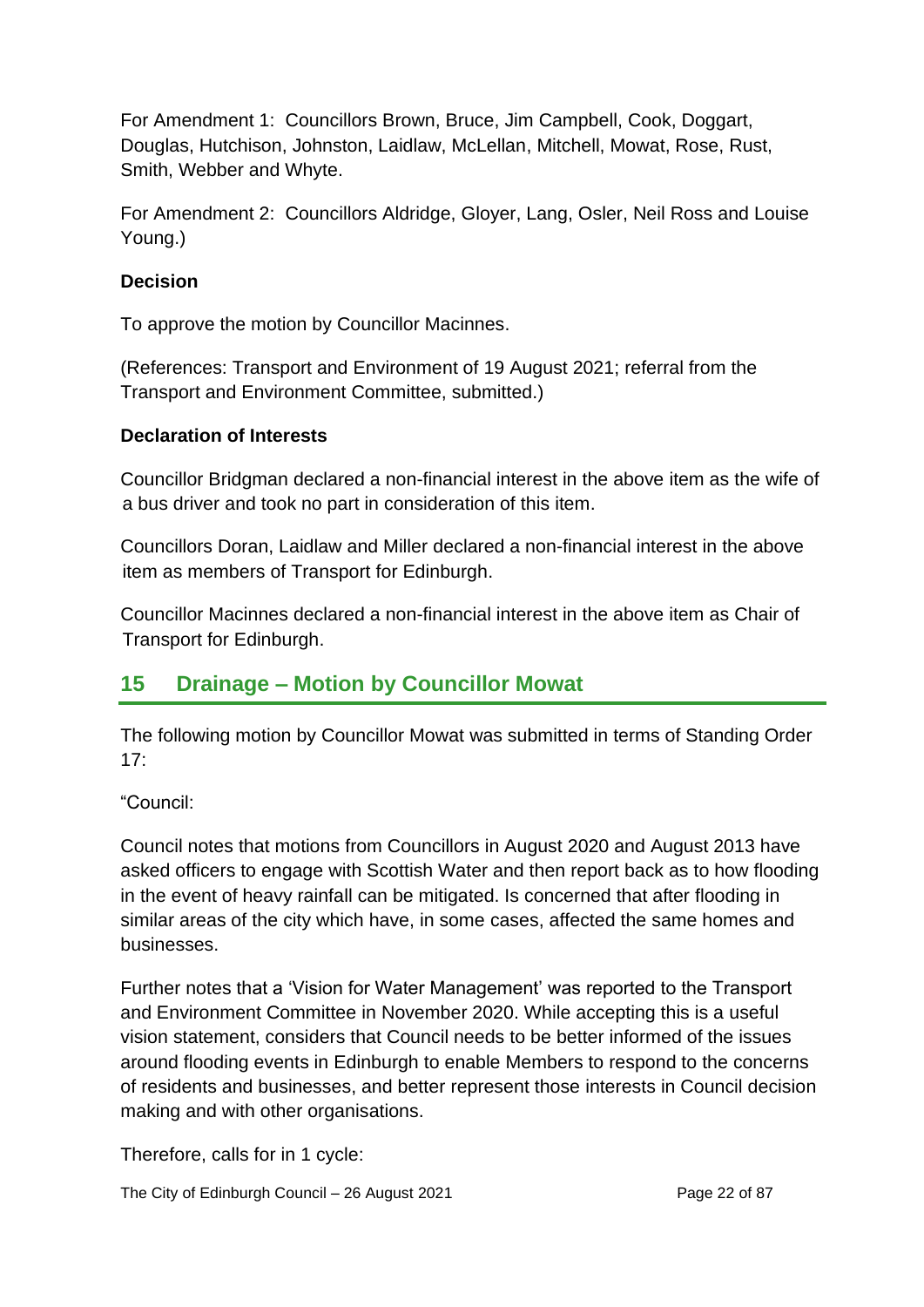A report of engagement activity with Scottish Water detailing how the following challenges are being addressed:

Separation of foul water from wastewater:

The survey of the drainage/sewerage system to ascertain where there are blockages, slow draining gullies and to detail what works needs to be done to reduce slow running drains and blocked gullies which lead to localised flooding during spells of heavy rain as agreed in the motion of 2013.

Capacity issues with both the sewerage and drainage system and how this is being addressed.

Road surface design appropriate for intense rainfall events, including camber angles and gully placement and the intelligent use of adjacent surfaces to attenuate flooding and mitigate the risk to property."

# **Motion**

To approve the motion by Councillor Mowat.

- moved by Councillor Mowat, seconded by Councillor Webber

# **Amendment**

To delete:

"Therefore, calls for a report in one cycle: A report of engagement with Scottish Water detailing how the following challenges are being addressed" in the motion by Councillor Mowat:

And replace with:

"Therefore, calls for a report by January to the Transport and Environment Committee, requesting that Scottish Water provide information alongside input and information from Council officers detailing how the following challenges are being addressed."

- moved by Councillor Macinnes, seconded by Councillor Doran

In accordance with Standing Order 21(12), the amendment was accepted as an amendment to the motion.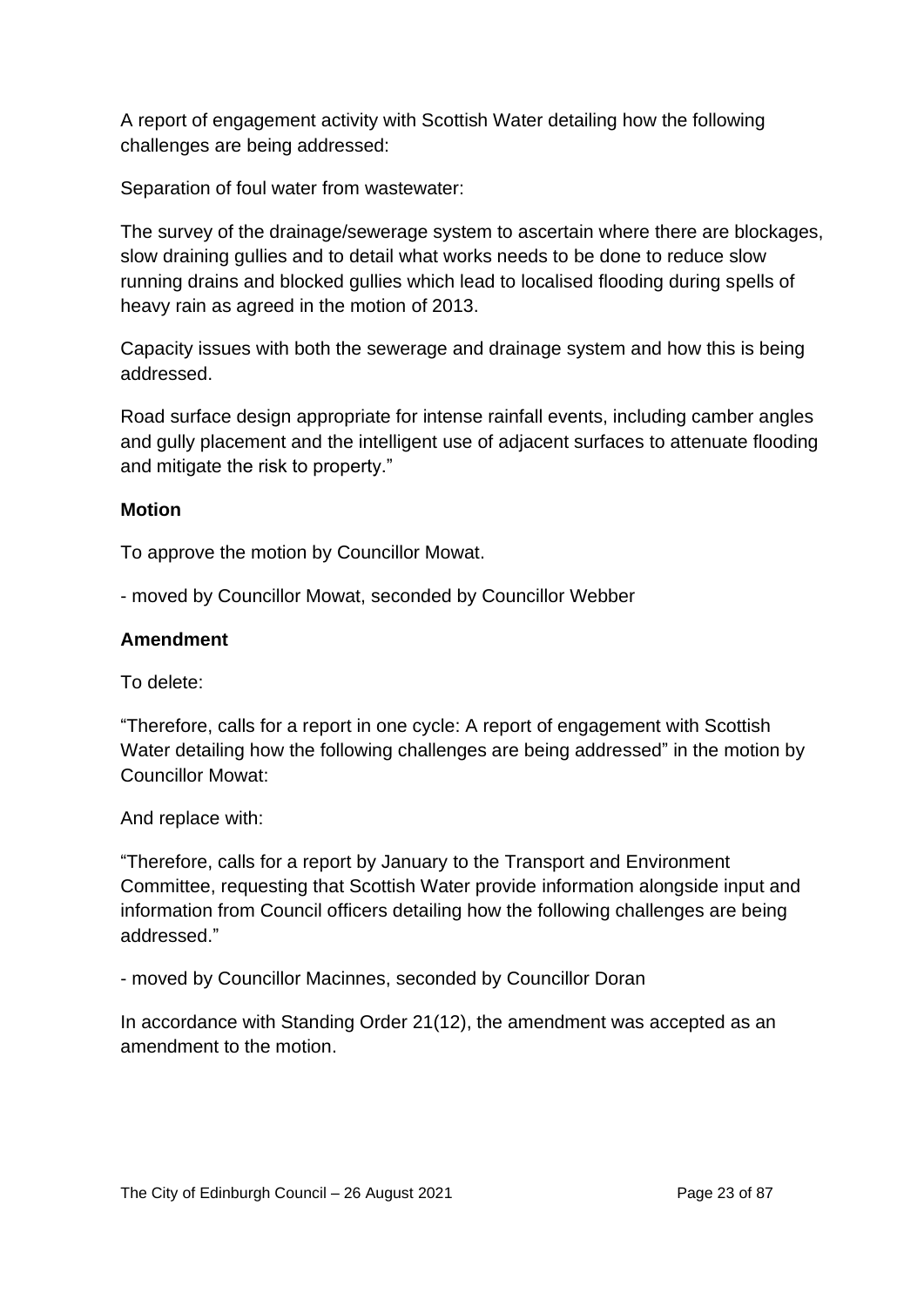# **Decision**

To approve the following adjusted motion by Councillor Mowat:

- 1) To note that motions from Councillors in August 2020 and August 2013 had asked officers to engage with Scottish Water and then report back as to how flooding in the event of heavy rainfall could be mitigated. Was concerned that after flooding in similar areas of the city which had, in some cases, affected the same homes and businesses.
- 2) To further note that a 'Vision for Water Management' was reported to the Transport and Environment Committee in November 2020. While accepting this was a useful vision statement, consider that Council needed to be better informed of the issues around flooding events in Edinburgh to enable Members to respond to the concerns of residents and businesses, and better represent those interests in Council decision making and with other organisations.
- 3) To therefore, call for a report by January to the Transport and Environment Committee, requesting that Scottish Water provide information alongside input and information from Council officers detailing how the following challenges are being addressed:

Separation of foul water from wastewater:

The survey of the drainage/sewerage system to ascertain where there were blockages, slow draining gullies and to detail what works needed to be done to reduce slow running drains and blocked gullies which lead to localised flooding during spells of heavy rain as agreed in the motion of 2013.

Capacity issues with both the sewerage and drainage system and how this was being addressed.

Road surface design appropriate for intense rainfall events, including camber angles and gully placement and the intelligent use of adjacent surfaces to attenuate flooding and mitigate the risk to property.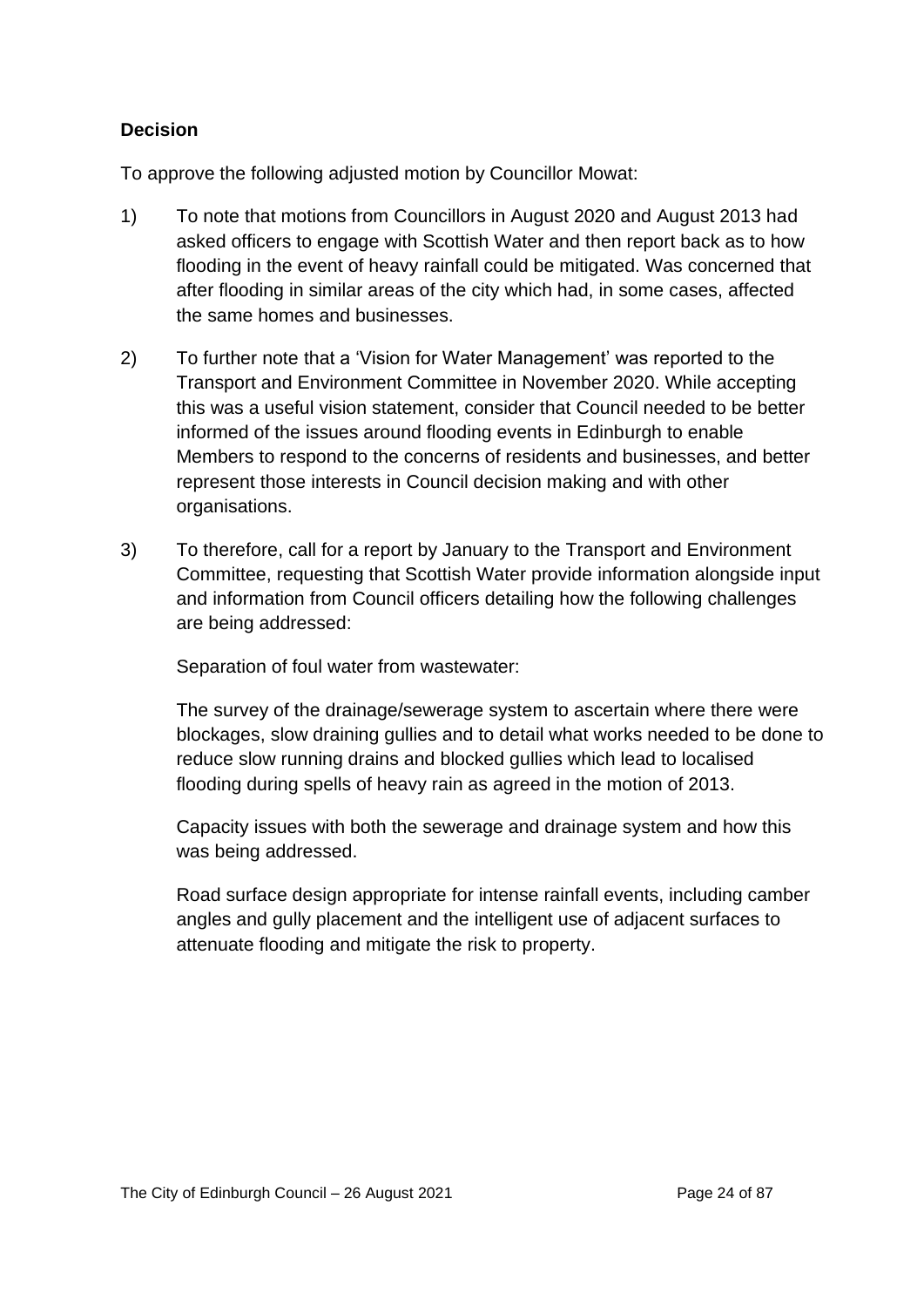# **16 Creating a Safer First and Last Mile Journey for Women and Girls – Motion by Councillor Osler**

The following motion by Councillor Osler was submitted in terms of Standing Order  $17:$ 

"Council:

- acknowledges the importance of ensuring women and girls can travel safely in Edinburgh including through our open spaces,
- recognises 'Safe Cities and Safe Public Spaces' is one of the core partnership initiatives in action used by UN Women (of the United Nations) to achieve its 2018 – 2021 strategic plan objective of more cities and other settings having safe and empowering public spaces for women and girls,
- notes Atkins' 'Get Home Safe' which calls on transport planners and urban designers to take action to create safer first and last mile journeys for women, and recommends: improving visibility through low to the ground planting and vegetation and removal of walls and barriers; active building frontages to provide 'eyes on the street'; and providing emergency contact and digital wayfinding apps, and
- calls for a report to be submitted to Transport and Environment Committee within two cycles on the benefits of adopting such recommendations and on how safety for women should be improved, notably in our parks and open spaces."

# **Motion**

To approve the motion by Councillor Osler.

- moved by Councillor Osler, seconded by Councillor Gloyer

# **Amendment 1**

To delete the last paragraph of Councillor Osler's motion and replace with:

"Council welcomes the motion by Councillor Osler and asks that it be included in the remit of Councillor Watt's motion: Women's Safety in Public Places, which was agreed by Council on 29 April 2021. Councillor Watt's motion asked for a report to Policy and Sustainability Committee within two cycles. This amendment would extend that by two cycles to acknowledge the scope of the work that is being undertaken."

- moved by Councillor Watt, seconded by Councillor McNeese-Mechan

The City of Edinburgh Council – 26 August 2021 **Page 25 of 87** Page 25 of 87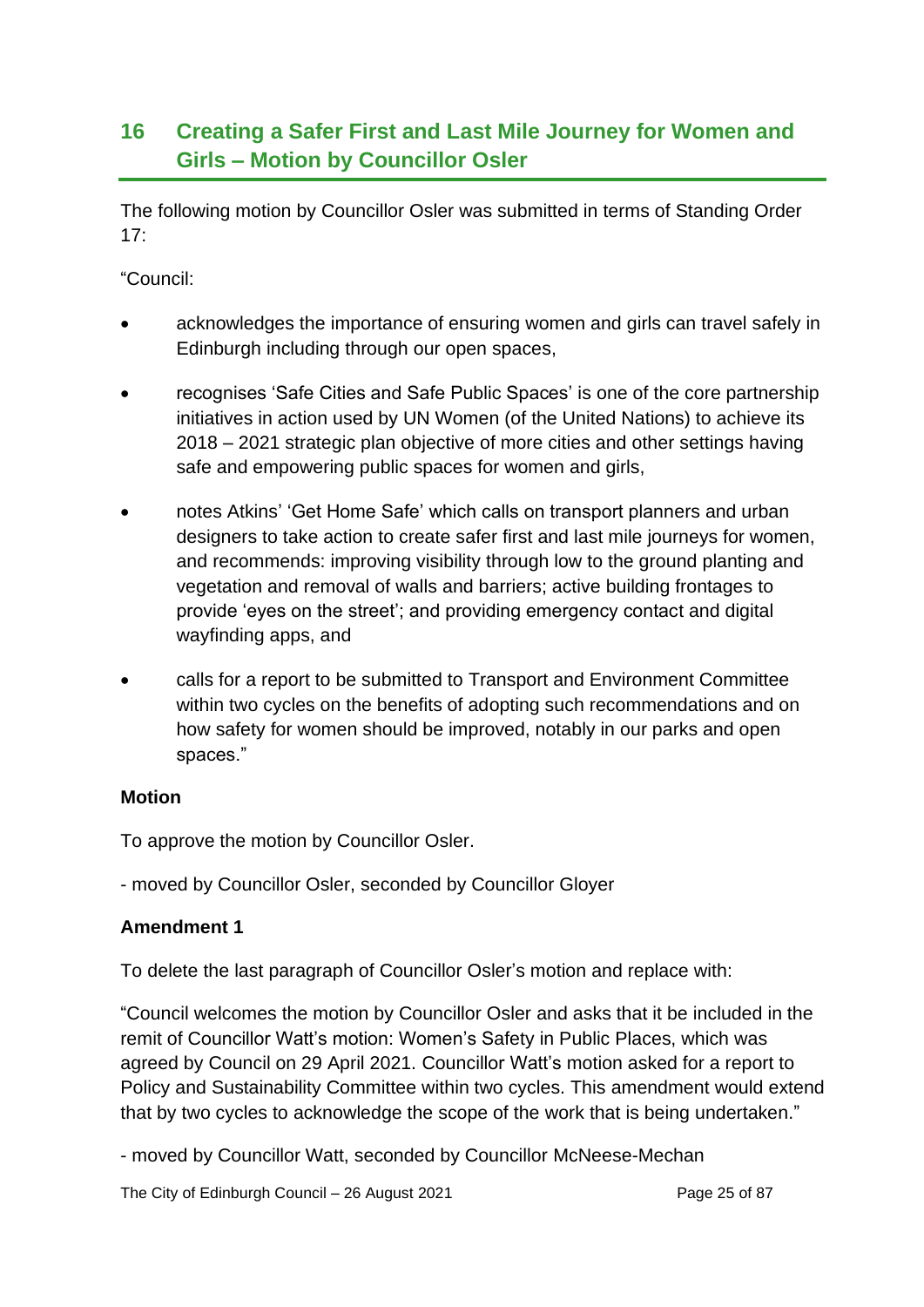# **Amendment 2**

To add to the end of the motion by Councillor Osler:

"Notes that violence against women and girls is ultimately caused by perpetrators, and that the responsibility for violence therefore lies with those perpetrators, however recognises that in this context Council can and should take action to make spaces safer whilst working towards an end to violence against women and girls."

- moved by Councillor Miller, seconded by Councillor Rae

In accordance with Standing Order 22(12), Amendments 1 and 2 were accepted as amendments to the motion.

# **Decision**

To approve the following adjusted motion by Councillor Osler:

- 1) To acknowledge the importance of ensuring women and girls can travel safely in Edinburgh including through our open spaces.
- 2) To recognise 'Safe Cities and Safe Public Spaces' was one of the core partnership initiatives in action used by UN Women (of the United Nations) to achieve its 2018 – 2021 strategic plan objective of more cities and other settings having safe and empowering public spaces for women and girls.
- 3) To note Atkins' 'Get Home Safe' which called on transport planners and urban designers to take action to create safer first and last mile journeys for women, and recommended: improving visibility through low to the ground planting and vegetation and removal of walls and barriers; active building frontages to provide 'eyes on the street'; and providing emergency contact and digital wayfinding apps.
- 4) To welcome the motion by Councillor Osler and ask that it be included in the remit of Councillor Watt's motion: Women's Safety in Public Places, which was agreed by Council on 29 April 2021. Councillor Watt's motion asked for a report to Policy and Sustainability Committee within two cycles. This amendment would extend that by two cycles to acknowledge the scope of the work that is being undertaken.
- 5) To note that violence against women and girls was ultimately caused by perpetrators, and that the responsibility for violence therefore lay with those perpetrators, however to recognise that in this context Council could and should take action to make spaces safer whilst working towards an end to violence against women and girls..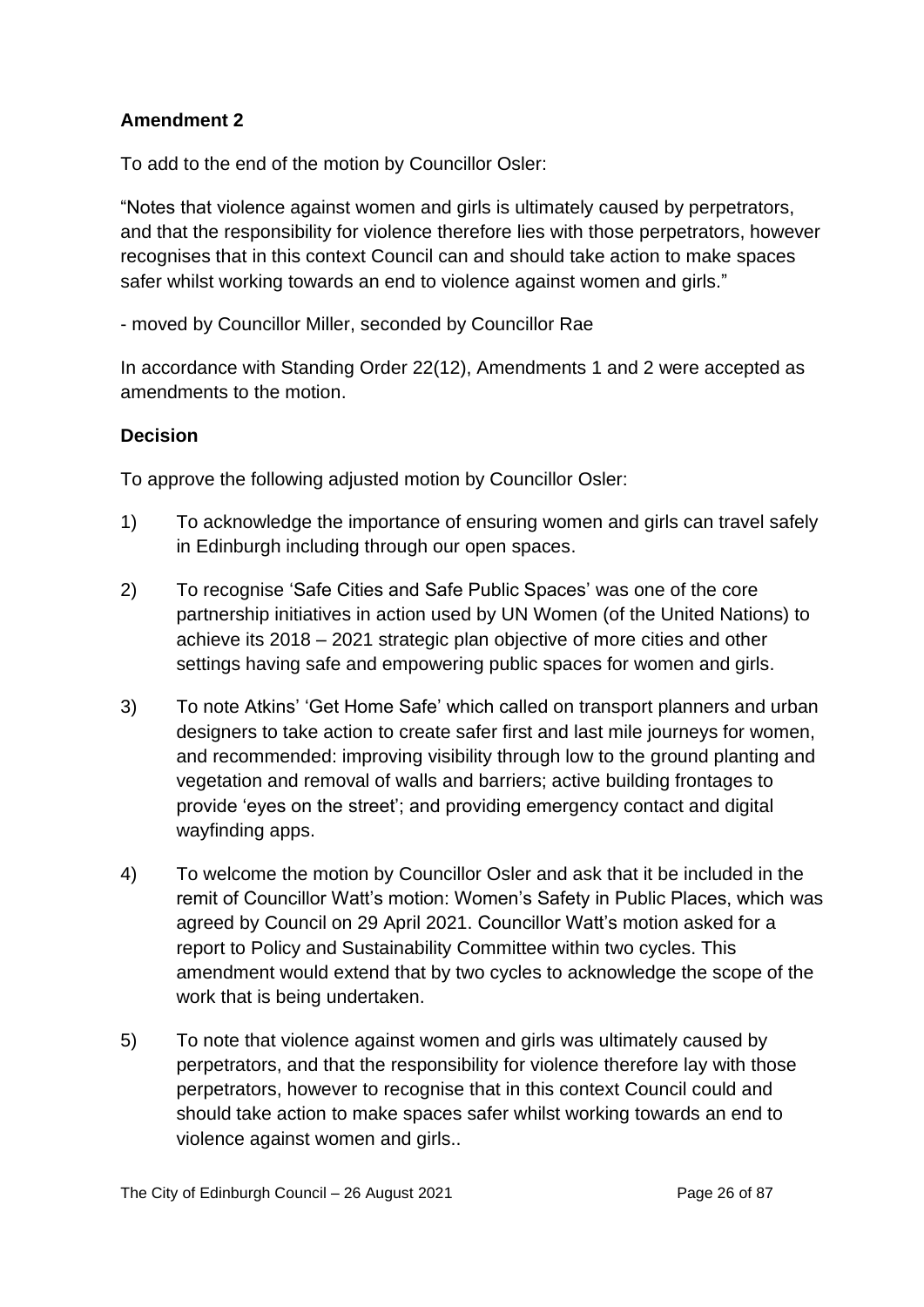# **17 Enterprise Car Club - Motion by Councillor Neil Ross**

The following motion by Councillor Neil Ross was submitted in terms of Standing Order 17:

"Council:

- 1) Notes the recognition within the City Mobility Plan on the importance of the city car club scheme towards meeting the Council's transport goals, and the commitment within the plan to strengthen partnerships with car sharing partners.
- 2) Agrees that the car club scheme has an important role in addressing congestion and on-street parking capacity by encouraging shared car usage and a reduction in private car ownership.
- 3) Notes that while the Council's website hosts a map of car club locations and a link to the Enterprise Car Club website, it does not provide a clear process for people to suggest or request new car club locations.
- 4) Agrees that officers should follow the example of the Cyclehoop scheme, where residents are able to suggest new locations, and create a system to allow residents to suggest new sites for car club spaces.
- 5) Requests that such a system be put in place and reported to the Transport and Environment Committee within two cycles."

# **Motion**

To approve the motion by Councillor Neil Ross.

- moved by Councillor Neil Ross seconded by Councillor Osler

# **Amendment**

To delete points 4 and 5 of the motion by Councillor Neil Ross and replace with:

4) To note the contract with Enterprise Car Club was to be extended for a further 12 months and that discussions were exploring how to better facilitate requests for new Car Club locations from customers, residents' and businesses across the city. These discussions included improving visibility and access to forms to request additional local provision and continuing discussions between the Council and Enterprise to effectively facilitate installation of additional local provision. To request that the improvements agreed in the contract extension be reported to the Transport and Environment Committee upon agreement.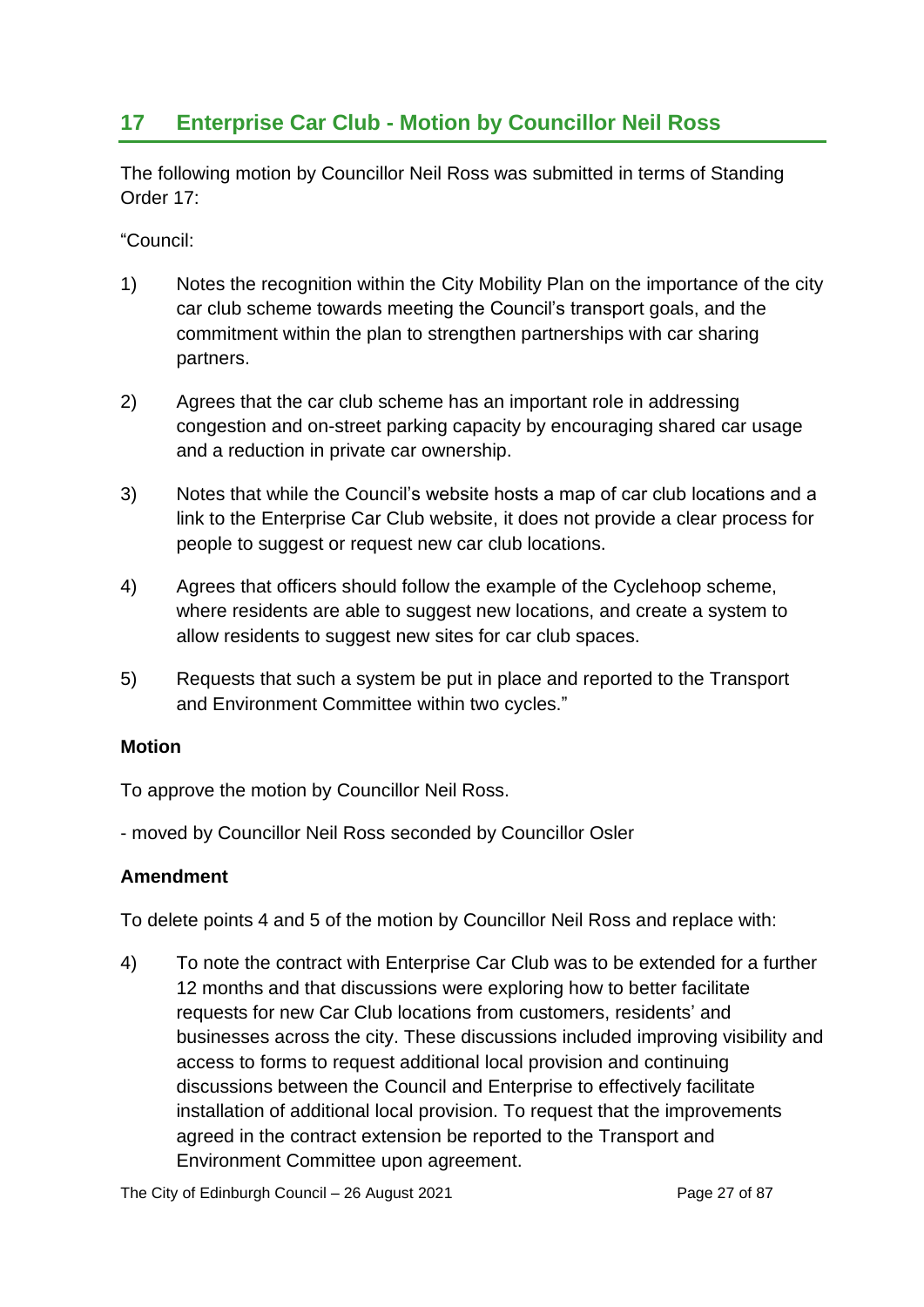- moved by Councillor Macinnes, seconded by Councillor Doran

In accordance with Standing Order 22(12), the motion was adjusted and the amendment adjusted and accepted as an amendment to the motion.

# **Decision**

To approve the following adjusted motion by Councillor Neil Ross:

- 1) To note the recognition within the City Mobility Plan on the importance of the city car club scheme towards meeting the Council's transport goals, and the commitment within the plan to strengthen partnerships with car sharing partners.
- 2) To agree that the car club scheme had an important role in addressing congestion and on-street parking capacity by encouraging shared car usage and a reduction in private car ownership.
- 3) To note that while the Council's website hosted a map of car club locations and a link to the Enterprise Car Club website, it did not provide a clear process for people to suggest or request new car club locations.
- 4) To agree that officers should follow the example of the Cyclehoop scheme, where residents were able to suggest new locations, and create a system to allow residents to suggest new sites for car club spaces.
- 5) To note the contract with Enterprise Car Club was to be extended for a further 12 months and that discussions were exploring how to better facilitate requests for new Car Club locations from customers, residents' and businesses across the city. These discussions included improving visibility and access to forms to request additional local provision and continuing discussions between the Council and Enterprise to effectively facilitate installation of additional local provision. To request that the improvements agreed in the contract extension be reported to the Transport and Environment Committee upon agreement.

# **Declaration of Interests**

Councillor Aldridge declared a non-financial interest in the above item as a member of the Enterprise Car Club.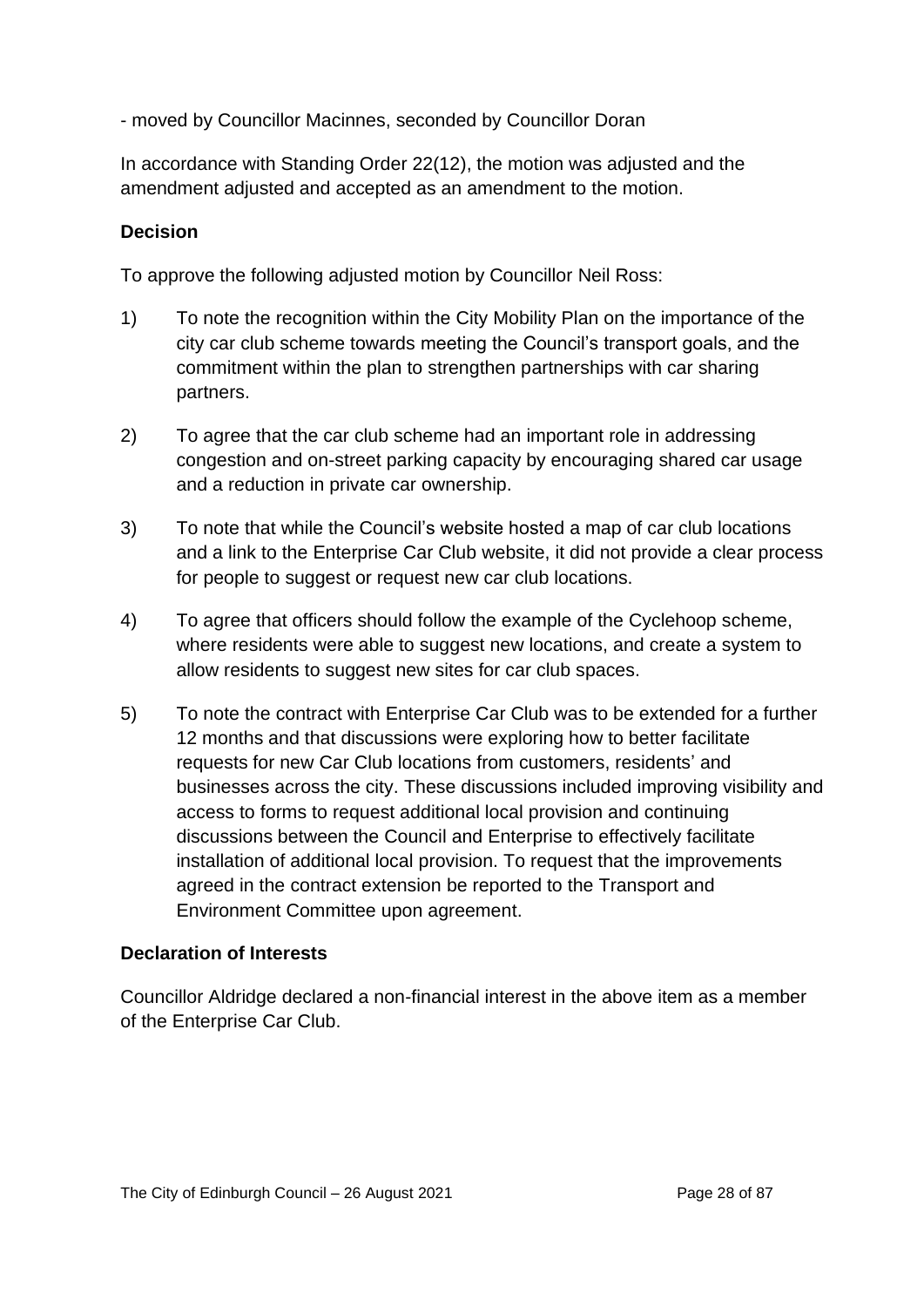# **18 Goldenacre Steps - Motion by Councillor Mitchell**

The following motion by Councillor Mitchell was submitted in terms of Standing Order  $17<sup>·</sup>$ 

"Council:

- 1) Notes that the Goldenacre Steps form part of the adopted network under 'City Development'.
- 2) Acknowledges that the 'City Development' account is now obsolete, requires to be updated and officially transferred to an existing department and team.
- 3) Therefore agrees that the Executive Director of Place shall prepare a report for the next meeting of the Transport and Environment Committee which will include:
	- a) A list of the existing adopted network remaining under 'City Development'.
	- b) A transfer of the remaining 'City Development' network to appropriate department teams.
	- c) Any referrals of the report to appropriate committees."

# **Motion**

To approve the motion by Councillor Mitchell.

- moved by Councillor Mitchell, seconded by Councillor Jim Campbell

# **Amendment**

To delete point 3 of the motion by Councillor Mitchell and replace with:

- 3) Therefore agrees that the Director of Place shall resolve any outstanding issues preventing the effective repair and maintenance of the Goldenacre Steps and any other affected areas and updates the Transport and Environment Committee of this resolution in the business bulletin within one cycle.
- moved by Councillor Macinnes, seconded by Councillor Doran

In accordance with Standing Order 22(12), the amendment was accepted as an amendmet to the motion.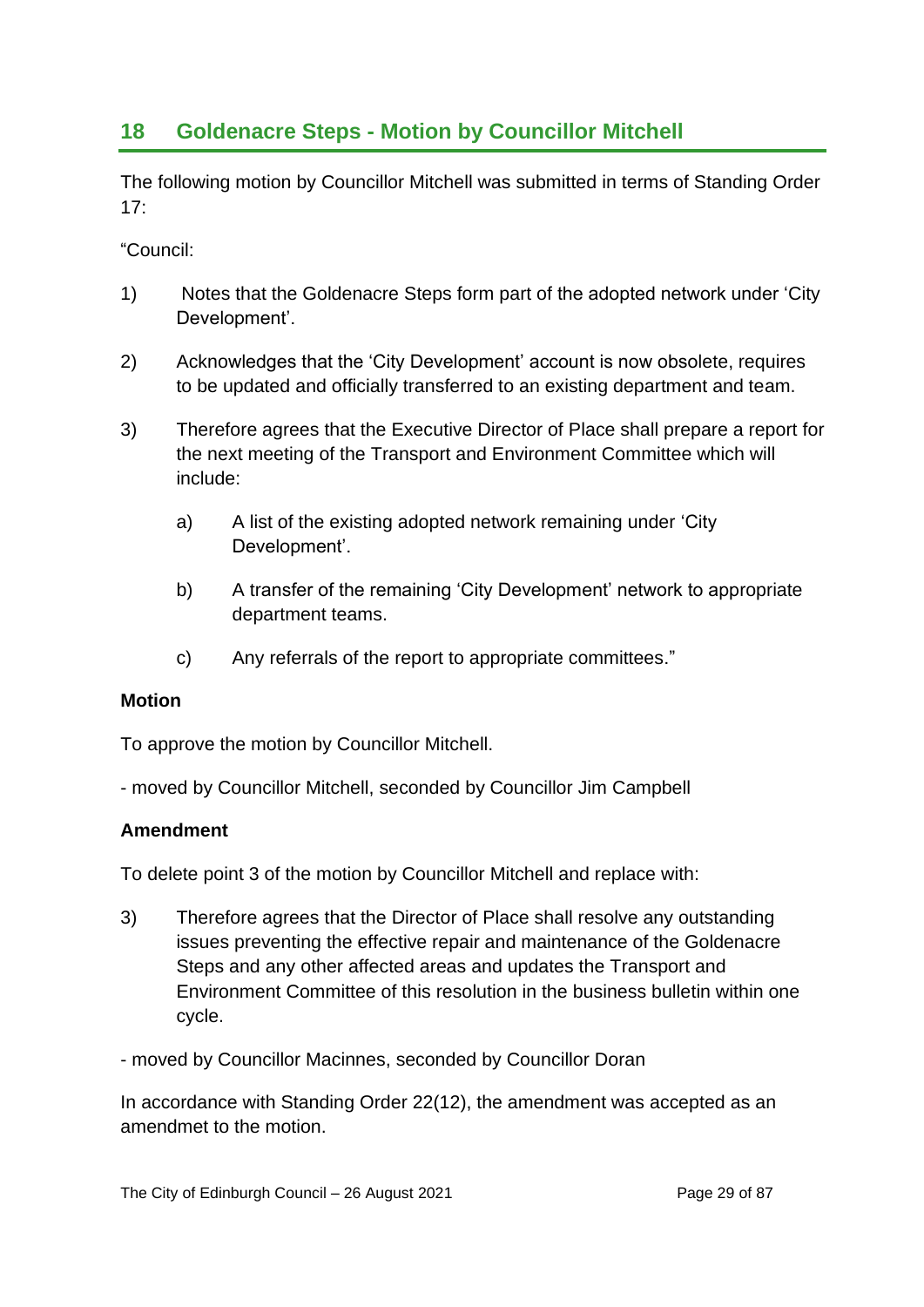# **Decision**

To approve the following adjusted motion by Councillor Mitchell:

- 1) To note that the Goldenacre Steps formed part of the adopted network under 'City Development'.
- 2) To acknowledge that the 'City Development' account was now obsolete, required to be updated and officially transferred to an existing department and team.
- 3) To therefore agree that the Director of Place should resolve any outstanding issues preventing the effective repair and maintenance of the Goldenacre Steps and any other affected areas and update the Transport and Environment Committee of this resolution in the business bulletin within one cycle.

# **17 Platinum Jubilee Holiday – June 2022 - Motion by Councillor Laidlaw**

The following motion by Councillor Laidlaw was submitted in terms of Standing Order  $17<sup>·</sup>$ 

"Council:

- 1) Notes that to celebrate HM The Queen's Platinum Jubilee the UK government has announced a special four-day bank holiday weekend to include Thursday 2nd June and Friday 3rd June 2022.
- 2) Recognises the momentous occasion of Her Majesty celebrating 70 years of serving her country and Commonwealth and that this will be the first time any British monarch has celebrated a platinum jubilee.
- 3) Notes the four days will include special celebrations and festivities including public and community events.
- 4) Recognises that Edinburgh, as Scotland's capital and the site of Her Majesty's official residence in Scotland, will play a key part in these celebrations.
- 5) Notes that currently City of Edinburgh Council offices and libraries are scheduled to be open on existing May public holidays in 2022.
- 6) Notes City of Edinburgh schools are scheduled to be closed on Victoria Day on Monday 23 May 2022.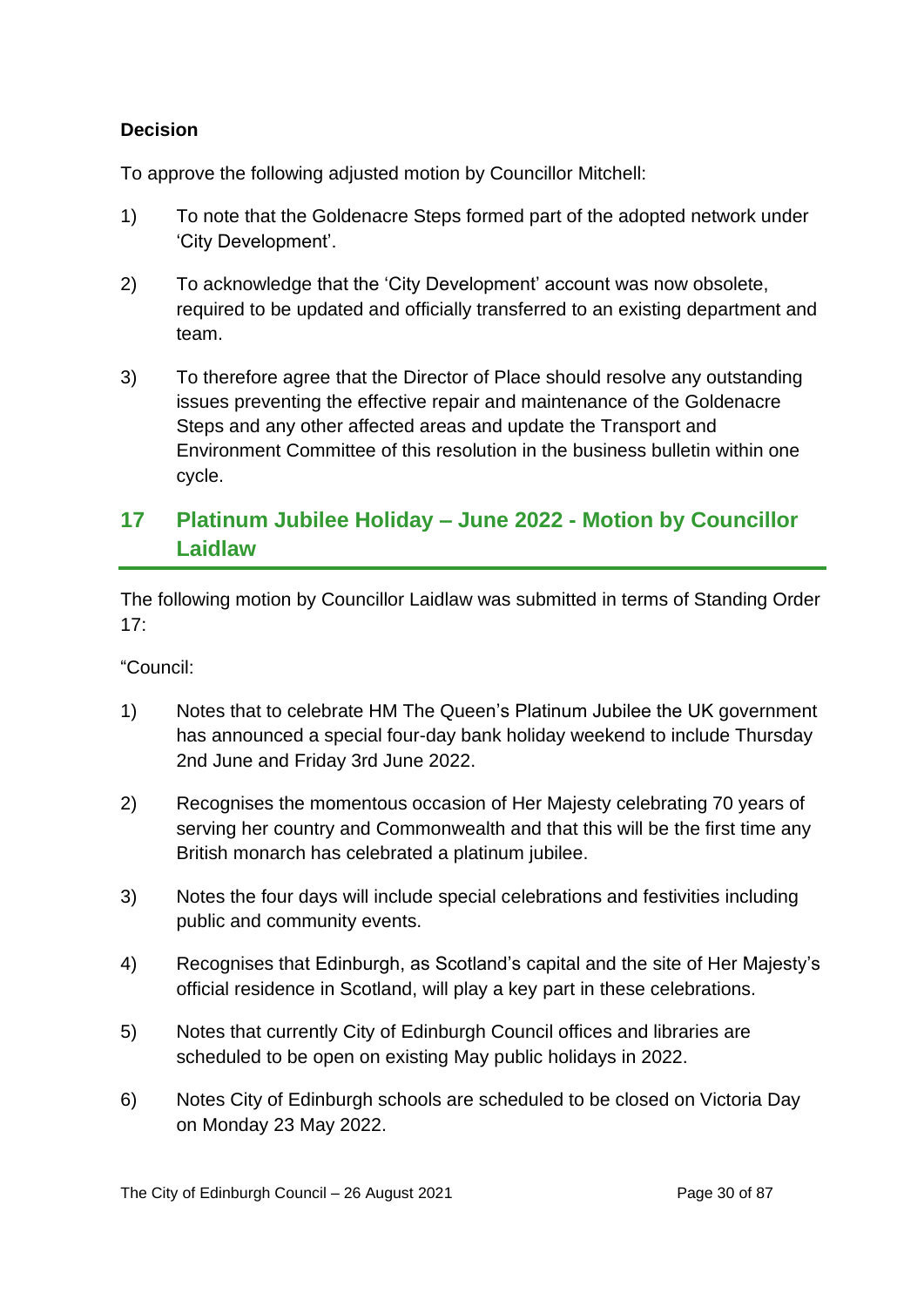- 7) Acknowledges that additional public holidays are a fitting reward for the hardwork our employees have undertaken during the pandemic.
- 8) Approves a one-off closure of Council offices and libraries 2 nd and 3rd June 2022 and a two-day holiday for all Council staff; taken in lieu for those who provide essential services over the jubilee holiday weekend.
- 9) Approves closure of schools on 2nd and 3rd June to allow pupils to join their parents in enjoying the celebrations, in lieu of the Victoria Day holiday."

#### **Motion**

To approve the motion by Councillor Laidlaw.

- moved by Councillor Laidlaw seconded by Councillor Rust

#### **Amendment**

To delete paragraphs 8 and 9 of the motion by Councillor Laidlaw and replace with:

8) Requests a report to Council in one cycle benchmarking through SOLACE against other authorities and making a recommendation on the way forward for the City of Edinburgh Council's hardworking dedicated colleagues.

- moved by Councillor McVey, seconded by Councillor Day

In accordance with Standing Order 22(12), the amendment was accepted as an amendment to the motion.

#### **Decision**

To approve the following adjusted motion by Councillor Laidlaw:

- 1) To note that to celebrate HM The Queen's Platinum Jubilee the UK government had announced a special four-day bank holiday weekend to include Thursday 2nd June and Friday 3rd June 2022.
- 2) To recognise the momentous occasion of Her Majesty celebrating 70 years of serving her country and Commonwealth and that this would be the first time any British monarch had celebrated a platinum jubilee.
- 3) To note the four days would include special celebrations and festivities including public and community events.
- 4) To recognise that Edinburgh, as Scotland's capital and the site of Her Majesty's official residence in Scotland, would play a key part in these celebrations.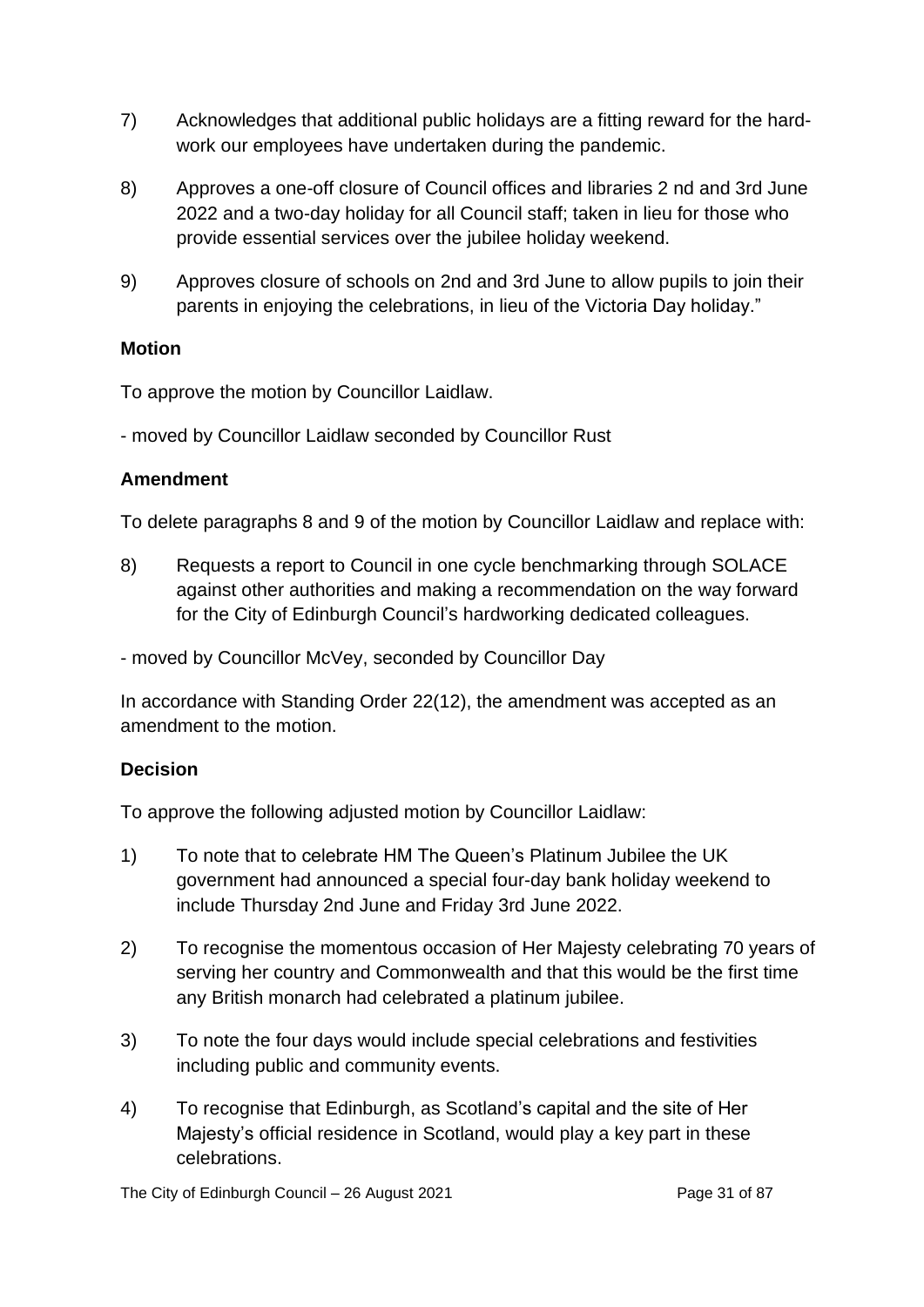- 5) To note that currently City of Edinburgh Council offices and libraries were scheduled to be open on existing May public holidays in 2022.
- 6) To note City of Edinburgh schools were scheduled to be closed on Victoria Day on Monday 23 May 2022.
- 7) To acknowledge that additional public holidays were a fitting reward for the hard-work our employees have undertaken during the pandemic.
- 8) To request a report to Council in one cycle benchmarking through SOLACE against other authorities and making a recommendation on the way forward for the City of Edinburgh Council's hardworking dedicated colleagues.

# **18 Council Condemns Homophobic Attack - Motion by Councillor Staniforth**

The following motion by Councillor Staniforth was submitted in terms of Standing Order 17:

- "1) Council condemns the homophobic attack that occurred on Leith Street on the evening of Friday 27th July.
- 2) Council reaffirms that Edinburgh Council will work to ensure that Edinburgh is an inclusive city in which all people feel safe regardless of their sexuality, gender identity, race or any other protected characteristic.
- 3) Council affirms that as the city opens up and comes out of Covid regulations everyone has a right to enjoy those freedoms without fear of harassment or assault."

# **Motion**

To approve the motion by Councillor Staniforth

- moved by Councillor Staniforth, seconded by Councillor Rae

# **Amendment**

To add to the motion by Councillor Staniforth:

4) Council is proud of LGBT+ community and their positive contribution to society and the economy in Edinburgh and notes the ongoing work with LGBT and other partners to promote LGBT community in our Capital city.

In accordance with Standing Order 21(12), the amendment was accepted as an addendum to the motion.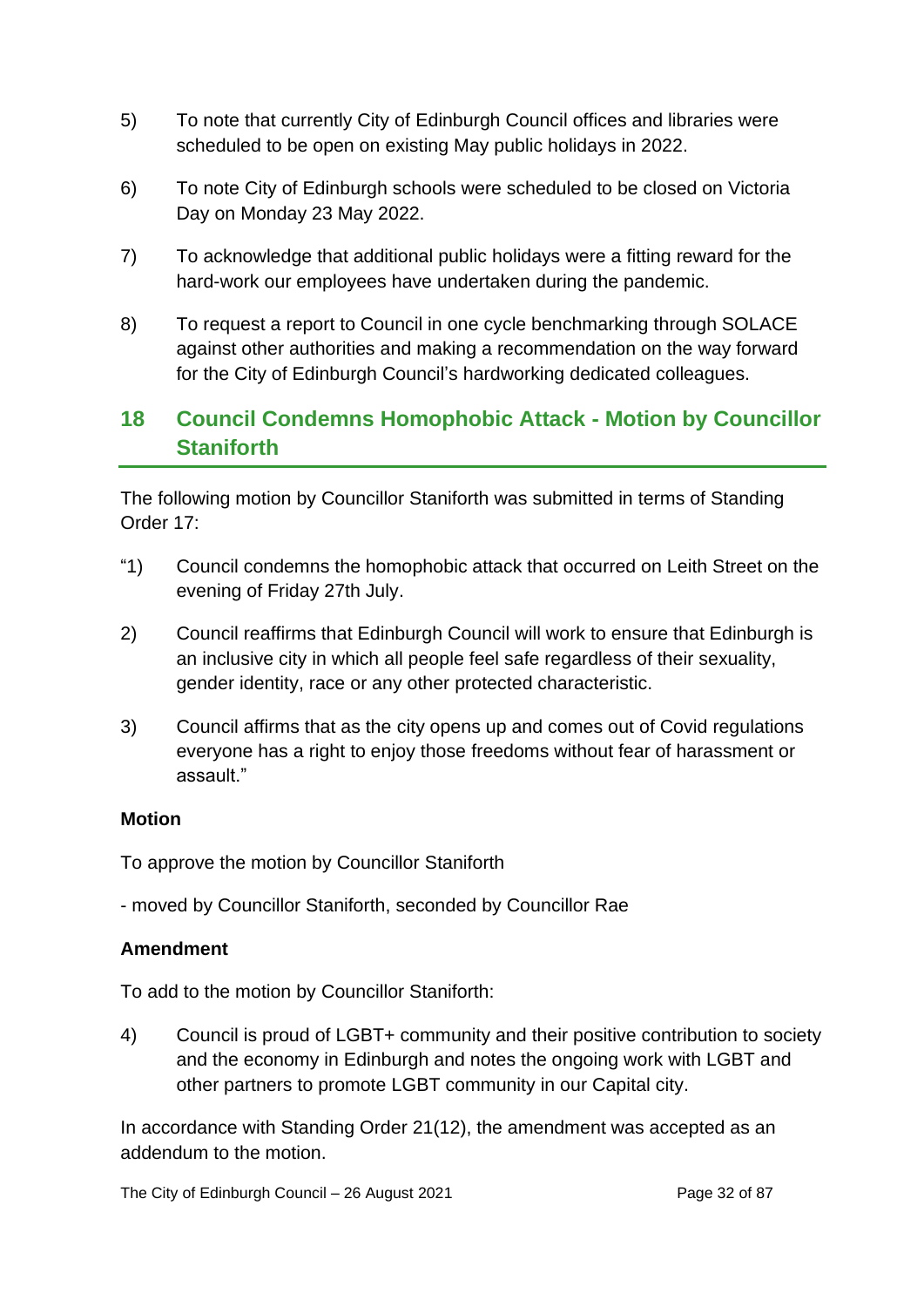# **Decision**

To approve the following adjusted motion by Councillor Staniforth:

- 1) To condemn the homophobic attack that occurred on Leith Street on the evening of Friday 27th July.
- 2) To reaffirm that Edinburgh Council would work to ensure that Edinburgh was an inclusive city in which all people felt safe regardless of their sexuality, gender identity, race or any other protected characteristic.
- 3) To affirm that as the city opened up and came out of Covid regulations everyone had a right to enjoy those freedoms without fear of harassment or assault.
- 4) Council was proud of LGBT+ community and their positive contribution to society and the economy in Edinburgh and to note the ongoing work with LGBT and other partners to promote LGBT community in our Capital city.

# **19 Fossil Fuel Non Proliferation Treaty - Motion by Councillor Burgess**

The following motion by Councillor Burgess was submitted in terms of Standing Order 17:

"This Council;

- 1) Notes that the recent report from the United Nations Intergovernmental Panel on Climate Change (IPCC), has been described as 'a code red for humanity' by the Secretary General of the United Nations;
- 2) Notes the latest IPCC report reaffirms the vital need for rapid and significant reduction of climate-changing pollution;
- 3) Notes that the UN Paris Climate Agreement is largely silent with respect to the supply and production of fossil fuels - coal, oil and gas – the largest source of climatechanging pollution;
- 4) Notes that global governments and the fossil fuel industry are currently planning to produce an estimated 120% more emissions by 2030 than what is needed to limit warming to 1.5°C and avert catastrophic climate disruption, and that this risks undermining global efforts to reduce climatechanging pollution;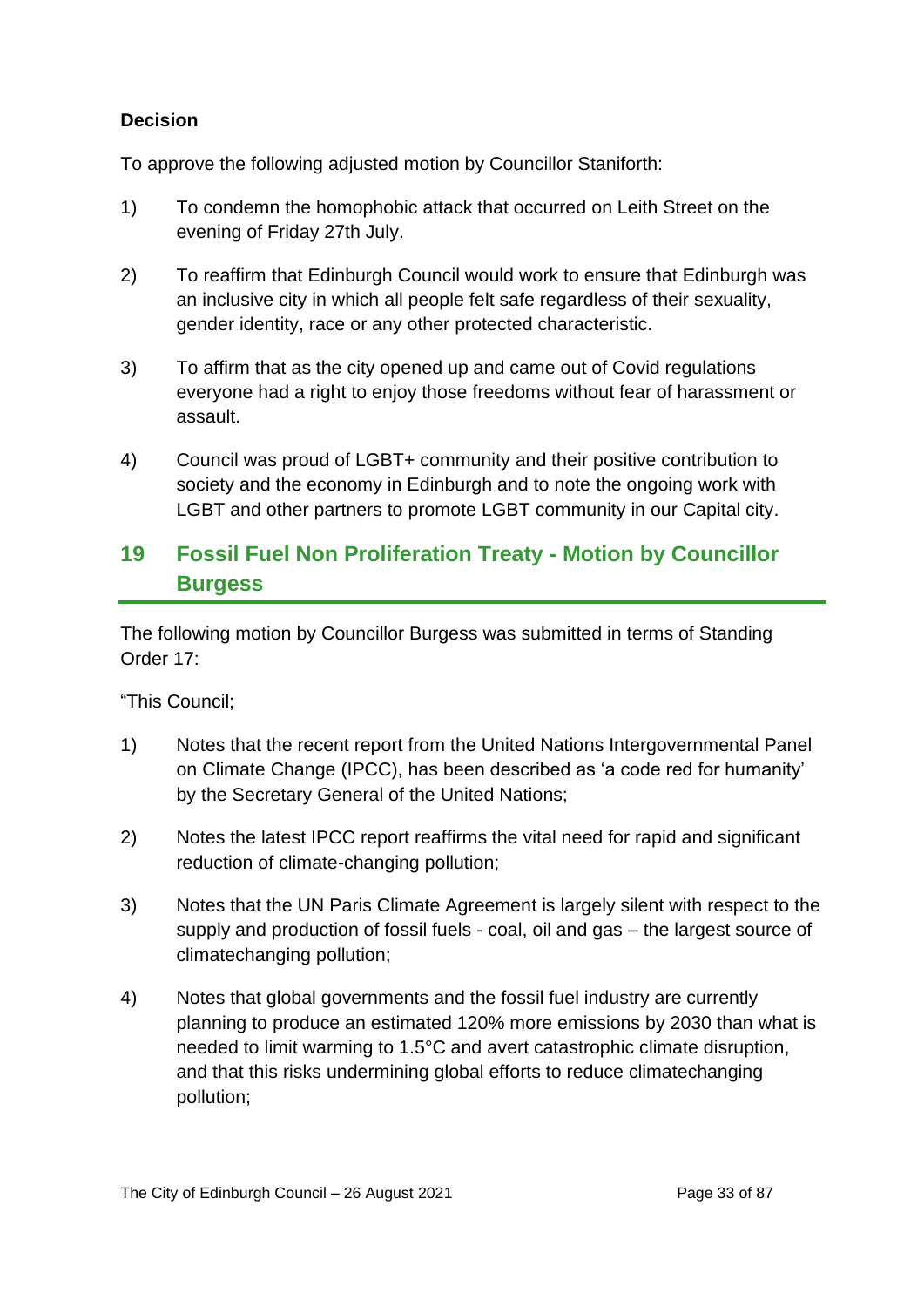- 5) Notes that the economic opportunities presented by a clean energy transition far outweigh the opportunities presented by an economy supported by expanding fossil fuel use and extraction;
- 6) Believes that Scotland should be committed, as part of our Climate Emergency response, to a just energy transition and to ambitious investments in green infrastructure and industries that will create jobs and rapidly decarbonize our economy;
- 7) Recognises the global initiative underway calling for a 'Fossil Fuel Non-Proliferation Treaty' aimed at ending new fossil fuel exploration and expansion, phasing out existing production in line with the global commitment to limit warming to 1.5°C, and accelerating equitable transition plans;
- 8) Notes that other leading cities including Barcelona, Toronto, Los Angeles and Sydney have endorsed the call for a Fossil Fuel Non-Proliferation Treaty;
- 9) Therefore endorses the call for a Fossil Fuel NonProliferation Treaty and urges the Scottish Government to support this initiative."

# **Motion**

To approve the motion by Councillor Burgess.

- moved by Coucillor Burgess, seconded by Councillor Miller

# **Amendment 1**

To delete paragraph 9 of the motion by Councillor Burgess and replace with:

9) Calls for a report in two cycles to the Policy and Sustainability Committee setting out the Fossil Fuel Non-Proliferation for the City of Edinburgh Council.

- moved by Councillor McVey, seconded by Councillor Day

# **Amendment 2**

To take no action on the motion by Councillor Burgess.

- moved by Councillor McLellan, seconded by Councillor Rose

In accordance with Standing Order 21(12), the amendment was accepted as an amendment to the motion.

# **Voting**

The voting was as follows:

The City of Edinburgh Council – 26 August 2021 **Page 34 of 87** Page 34 of 87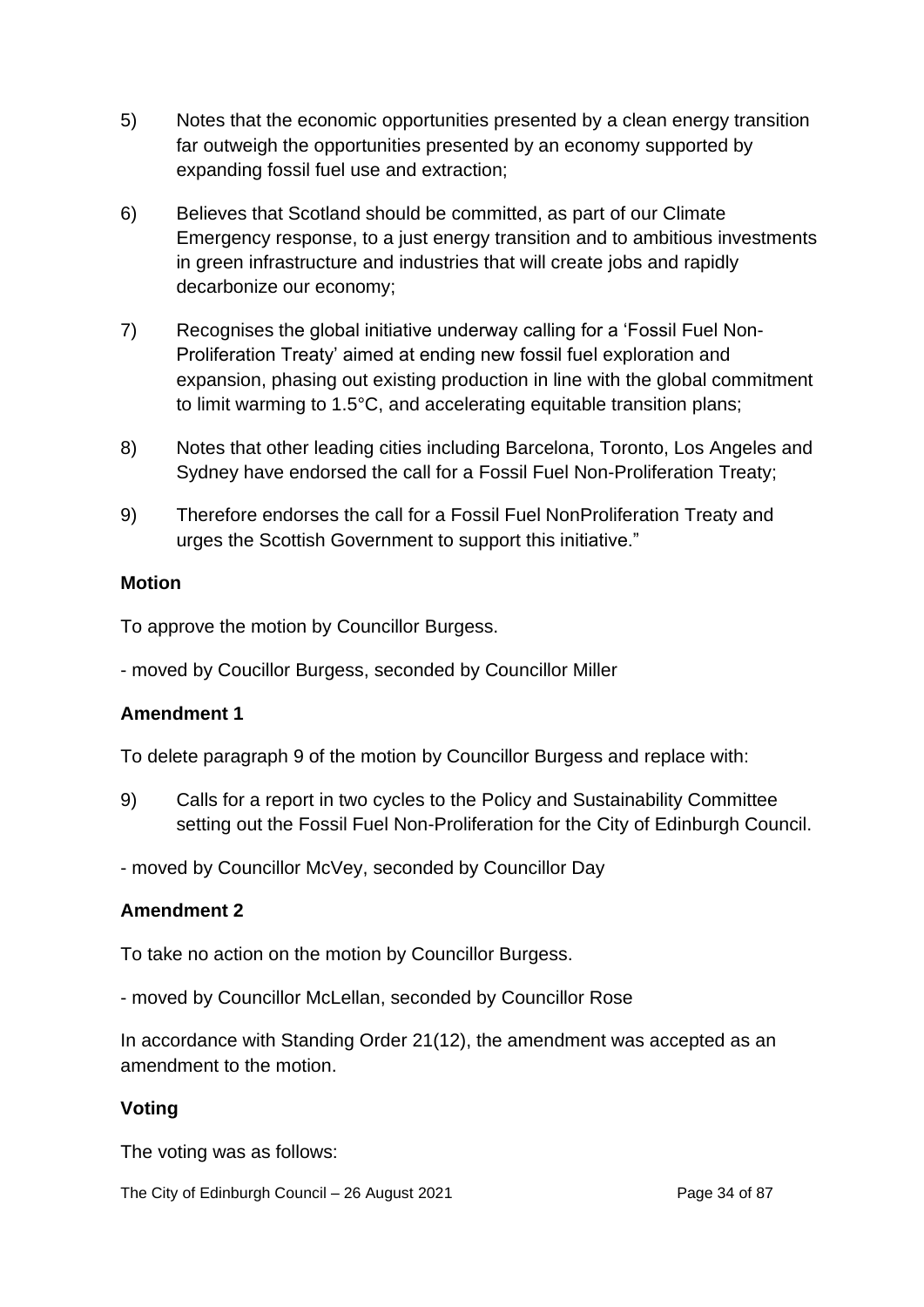| For the motion (as adjusted) | $\overline{\phantom{0}}$ | 41 votes |
|------------------------------|--------------------------|----------|
| For Amendment 2              |                          | 17 votes |

(For the Motion (as adjusted): Lord Provost, Councillors Aldridge, Arthur, Barrie, Bird, Booth, Burgess, Cameron, Kate Campbell, Mary Campbell, Child, Corbett, Day, Dickie, Dixon, Doran, Fullerton, Gardiner, Gloyer, Gordon, Graczyk, Griffiths, Henderson, Key, Lang, Macinnes, McNeese-Mechan, McVey, Miller, Munn, Munro, Osler, Perry, Rae, Neil Ross, Staniforth, Watt, Wilson, Work,Ethan Young and Louise Young.

For Amendment 2: Councillors Brown, Bruce, Jim Campbell, Cook, Doggart, Douglas, Hutchison, Johnston, Laidlaw, McLellan, Mitchell, Mowat, Rose, Rust, Smith, Webber and Whyte.)

# **Decision**

To approve the following adjusted motion by Councillor Burgess:

- 1) To note that the recent report from the United Nations Intergovernmental Panel on Climate Change (IPCC), had been described as 'a code red for humanity' by the Secretary General of the United Nations.
- 2) To note the latest IPCC report reaffirmed the vital need for rapid and significant reduction of climate-changing pollution.
- 3) To note that the UN Paris Climate Agreement was largely silent with respect to the supply and production of fossil fuels - coal, oil and gas – the largest source of climatechanging pollution.
- 4) To note that global governments and the fossil fuel industry were currently planning to produce an estimated 120% more emissions by 2030 than what was needed to limit warming to 1.5°C and avert catastrophic climate disruption, and that this risked undermining global efforts to reduce climatechanging pollution.
- 5) To note that the economic opportunities presented by a clean energy transition far outweighed the opportunities presented by an economy supported by expanding fossil fuel use and extraction.
- 6) To believe that Scotland should be committed, as part of our Climate Emergency response, to a just energy transition and to ambitious investments in green infrastructure and industries that would create jobs and rapidly decarbonize the economy.
- 7) To recognise the global initiative underway calling for a 'Fossil Fuel Non-Proliferation Treaty' aimed at ending new fossil fuel exploration and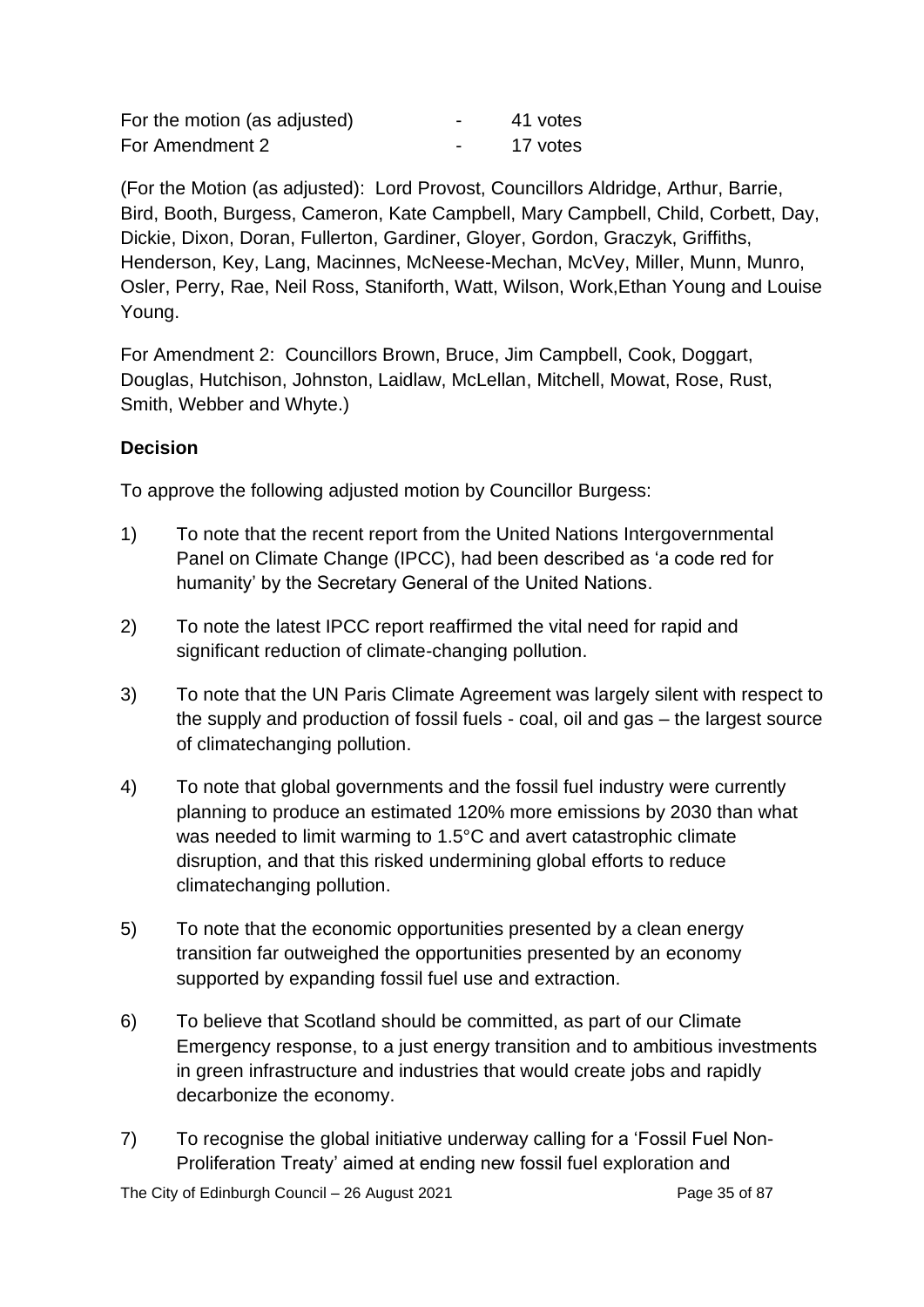expansion, phasing out existing production in line with the global commitment to limit warming to 1.5°C, and accelerating equitable transition plans.

- 8) To note that other leading cities including Barcelona, Toronto, Los Angeles and Sydney had endorsed the call for a Fossil Fuel Non-Proliferation Treaty.
- 9) To call for a report in two cycles to the Policy and Sustainability Committee setting out the Fossil Fuel Non-Proliferation for the City of Edinburgh Council.

# **20 Welcoming Afghanistan Refugees - Motion by Councillor McVey**

The Lord Provost ruled that the following item, notice of which had been given at the start of the meeting, be considered as a matter of urgency to allow the Council to give early consideration to this matter.

The following motion by Councillor McVey was submitted in terms of Standing Order 17, and verbally altered in terms of Standing Order 22.5:

"Notes that unfolding events in Afghanistan since the US, UK and other nations' substantive withdrawal have been shocking to witness and that the whole of the UK bears a moral responsibility for dealing with the consequences. Notes efforts of residual personnel still in Kabul to support evacuation of some of those at risk.

Supports the people of Afghanistan in enjoying the liberties previously protected by allied forces and the right to independence of thought, to vote and for women and girls to be educated and play a full part in the work and life of their country- as well as the right to life for at risk groups, such as LGBT Afghans.

Acknowledges that many UK veterans who served in Afghanistan will find the deteriorating security situation extremely difficult and lead them to question the sacrifices they and their colleagues have made and requests the Lord Provost, as Veterans' Champion, continues to engage with local armed forces.

Agrees that Edinburgh must embrace its responsibility to welcome those fleeing persecution and empower these people to reach their full potential when they arrive. This includes providing good quality immediate temporary accommodation and welcoming Afghan refugees for permanent resettlement in the Capital. Agrees to explore all avenues to secure appropriate accommodation, without putting pressure on existing demand for social homes, such as exploring using short term let properties, to maximise local provision.

Notes ongoing discussions between the Council and the UK Government on arrangements to host a number of Afghan refugees who were locally employed staff as well as ongoing discussions on welcoming further Afghan refugees. Further notes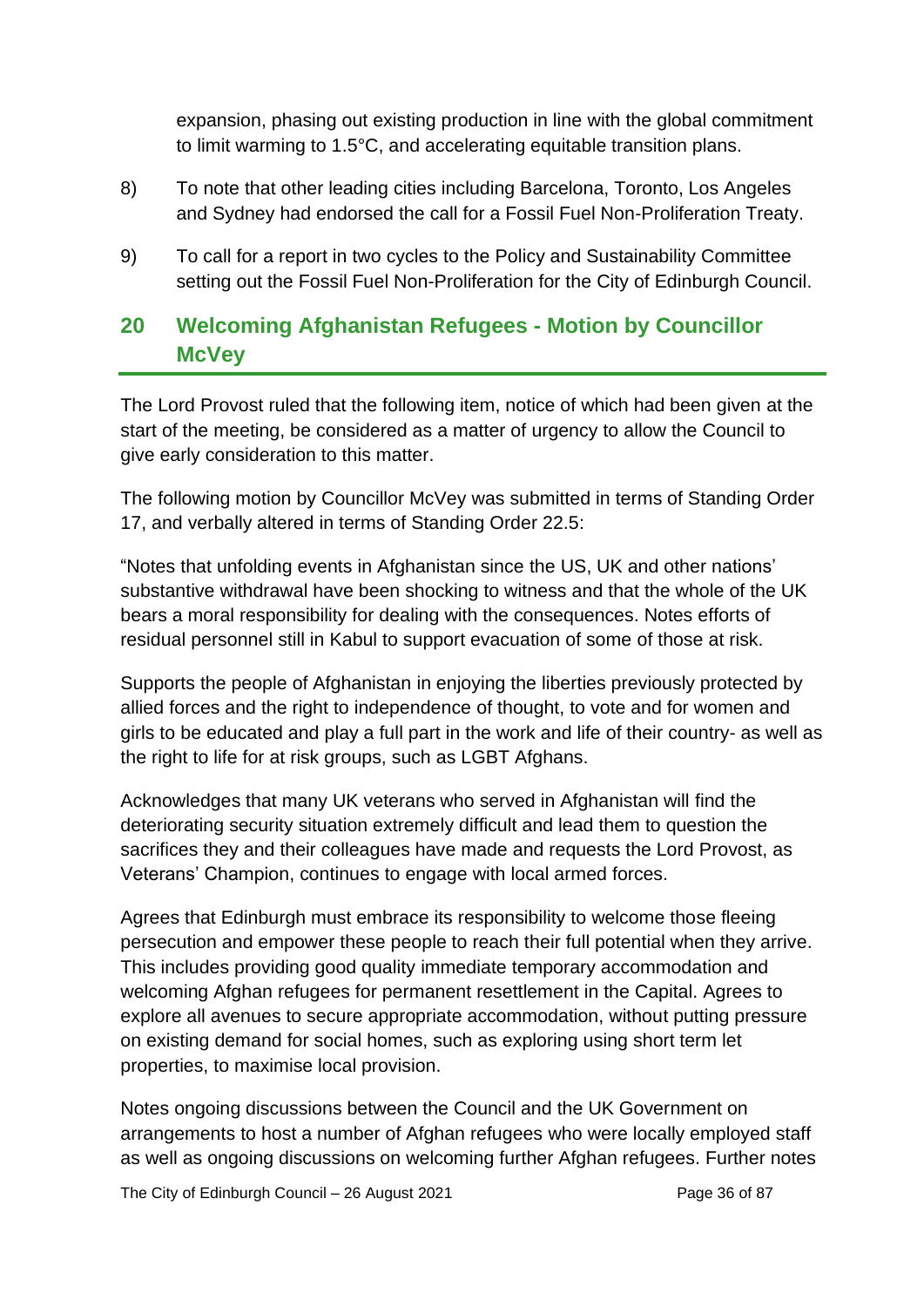these discussions will include other third/voluntary sector and Trade Unions to support and welcome refugees along with the continuing dialogue with the Scottish Government of levels of support they can also contribute. Agrees this includes full access to local services and should also include access to support finding employment, without restrictions on ability to work.

Agrees the Council Leader writes to the UK Government to add Edinburgh's voice to calls to increase the number of Afghan refugees, who are not formerly locally employed staff, beyond the 20,000 already committed over 5 years.

Notes the funding arrangements for the formerly locally employed staff and agrees the Council leader and officers continue dialogue with UK Minsters and officials to ensure support is fully funded by the UK Government and delegates to the Chief Executive, in consultation with the Leader and Deputy Leader, to approve any such other costs arising not covered by UK Government funding, or existing budgets, up to £500,000 from the unallocated general reserve.

Notes current arrangements of UK Government funding for formerly employed staff is able to cover private rented property rates and agrees the Council leader and officers communicate directly the need for the same level of support for all refugees being welcomed and resettled in the City.

Notes the very generous offers of direct support from the people of Edinburgh and agrees that Edinburgh should play its part in welcoming of Afghan refugees: both in terms of the need to find immediate temporary accommodation and welcoming Afghan refugees for permanent resettlement in the Capital."

# **Motion**

To approve the motion by Councillor McVey.

- moved by Councillor McVey, seconded by Councillor Day

# **Decision**

To approve the motion by Councillor McVey.

# **21 The Edinburgh Festival Voluntary Guides Association 75th Anniversary - Motion by Councillor McNeese-Mechan**

The following motion by Councillor McNeese-Mechan was submitted in terms of Standing Order 17:

"Council notes: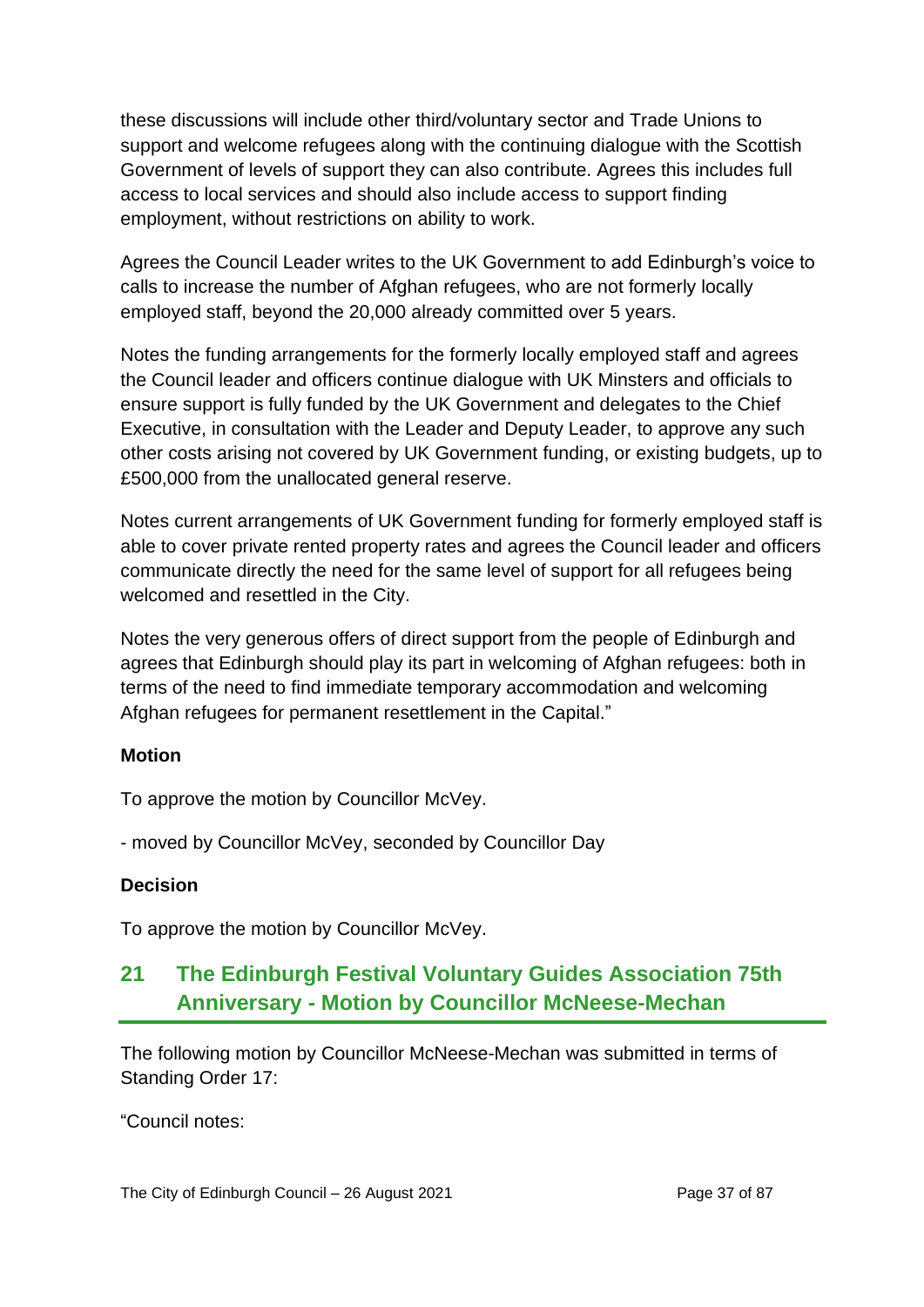The roots of the Edinburgh Festival Voluntary Guides Association go back to 1947. That was when Sir John Falconer, the Lord Provost of Edinburgh and the driving force behind the first Edinburgh Festival, appealed for local people to volunteer to run walking tours of the Royal Mile for the many visitors that were expected to attend the Festival. Twelve volunteers stepped forward. The tours, which were advertised in the Festival's official Souvenir Programme, attracted large numbers of visitors and received favourable mentions in the press.

Further volunteers were recruited for the 1948 Festival, at which point the group was officially constituted as the Edinburgh Festival Voluntary Guides Association, with John Bowman, a former City Water Engineer, serving as its first president. In 1998, in order to increase their public profile, they became officially part of the Edinburgh Festival Fringe rather than the International Festival. They have been running tours as part of the International Festival and the Festival Fringe ever since.

Since 2003, the Association has been entirely self-supporting. They receive no public funding of any kind but are, instead, financed by donations and by the charges they make for custom tours outside the Festival season.

In 2013, they were obliged to move their base out of Cannonball House - after 67 years. Thanks to the support of the City of Edinburgh Council, they now use the City Chambers as their meeting point.

In 2019, the Association became part of the Edinburgh's Open Streets project, in which most of the Royal Mile and other streets in the Old Town are closed to traffic – and therefore open to visitors on foot - on one Sunday afternoon each month. These afternoons have provided them with an excellent opportunity to run their tours in a traffic-free environment.

In acknowledging the positive work of the Edinburgh Festival Voluntary Guides Association, Council requests that the Lord Provost, who is the patron of the Association, marks their 75th Anniversary in an appropriate way."

- moved by the Lord Provost, seconded by Councillor Griffiths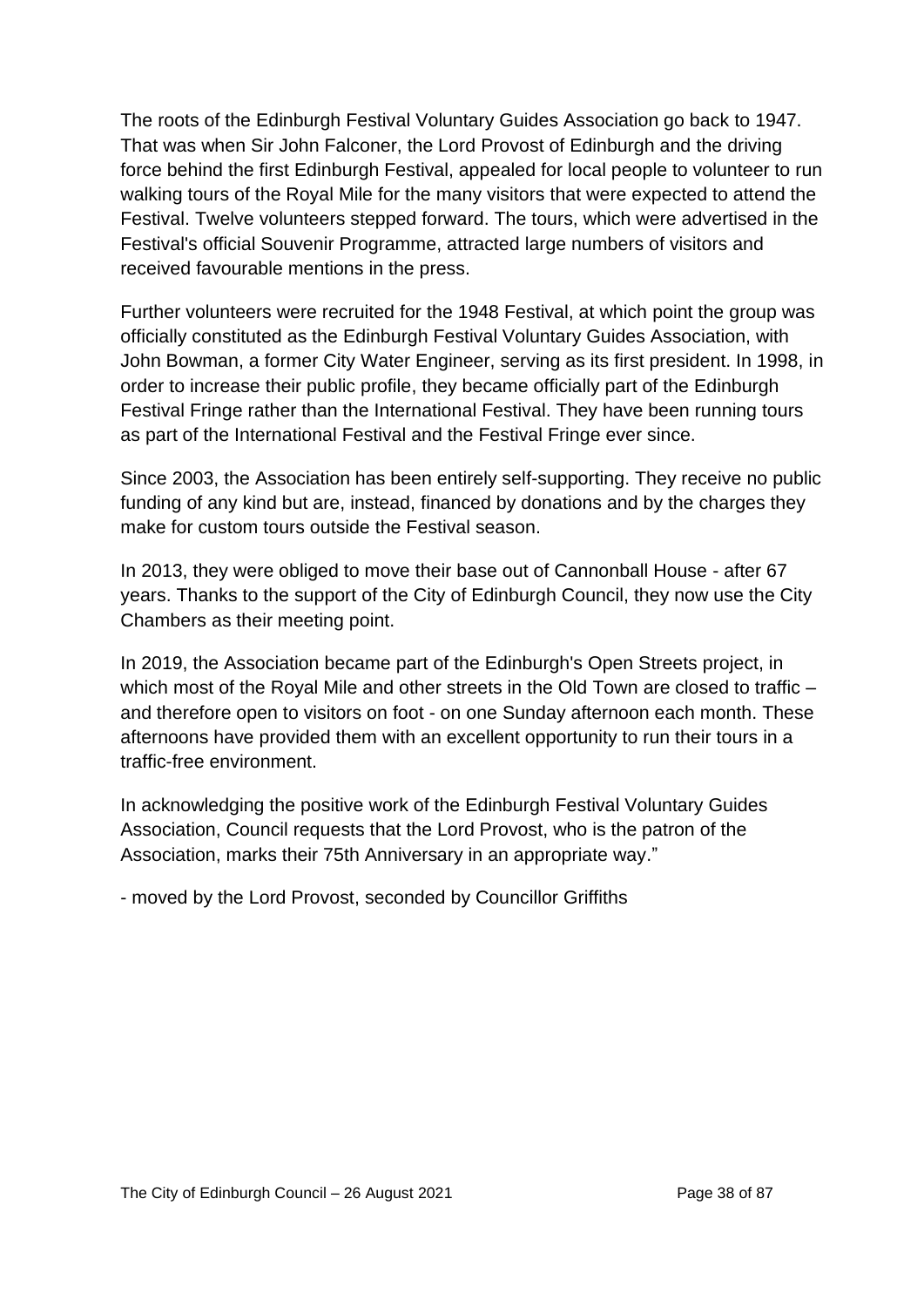### **Decision**

To approve the motion by Councillor McNeese-Mechan.

# **22 Great British Sewing Bee Winner – Motion by Councillor Rae**

The following motion by Councillor Rae was submitted in terms of Standing Order 17, and verbally altered in terms of Standing Order 22.5:

"Council is delighted to recognise and congratulate Ms Serena Baker, the Glasgow born Edinburgh medical student, currently in her fourth year of study, who took time out from nurturing patients to nurture our hearts and minds by winning The Great British Sewing Bee 2021.

Her skill, precision, dexterity and creativity together with her warmth and personality revealed her to be an enormous credit to both cities, and her country, but more importantly, in a time of crisis, to the NHS which we are all incredibly thankful for.

With links to both Glasgow and Edinburgh, Serena became the third winner of iconic programmes this year, following Edinburgh student Peter Sawkins Great British Bake-off win and Glasgow's Laurence Chaney who took the RuPaul's Drag Race crown, ensuring a clean sweep for Scotland.

Council asks that Serena be officially congratulated by the Lord Provost, and that she and her family be invited to celebrate with us at a suitable event in the future when such events resume."

# **Motion**

To approve the motion by Councillor Rae.

- moved by the Lord Provost, seconded by Councillor Griffiths

### **Decision**

To approve the motion by Councillor Rae.

# **23 Questions**

The questions put by members to this meeting, written answers and supplementary questions and answers are contained in Appendix 1 to this minute.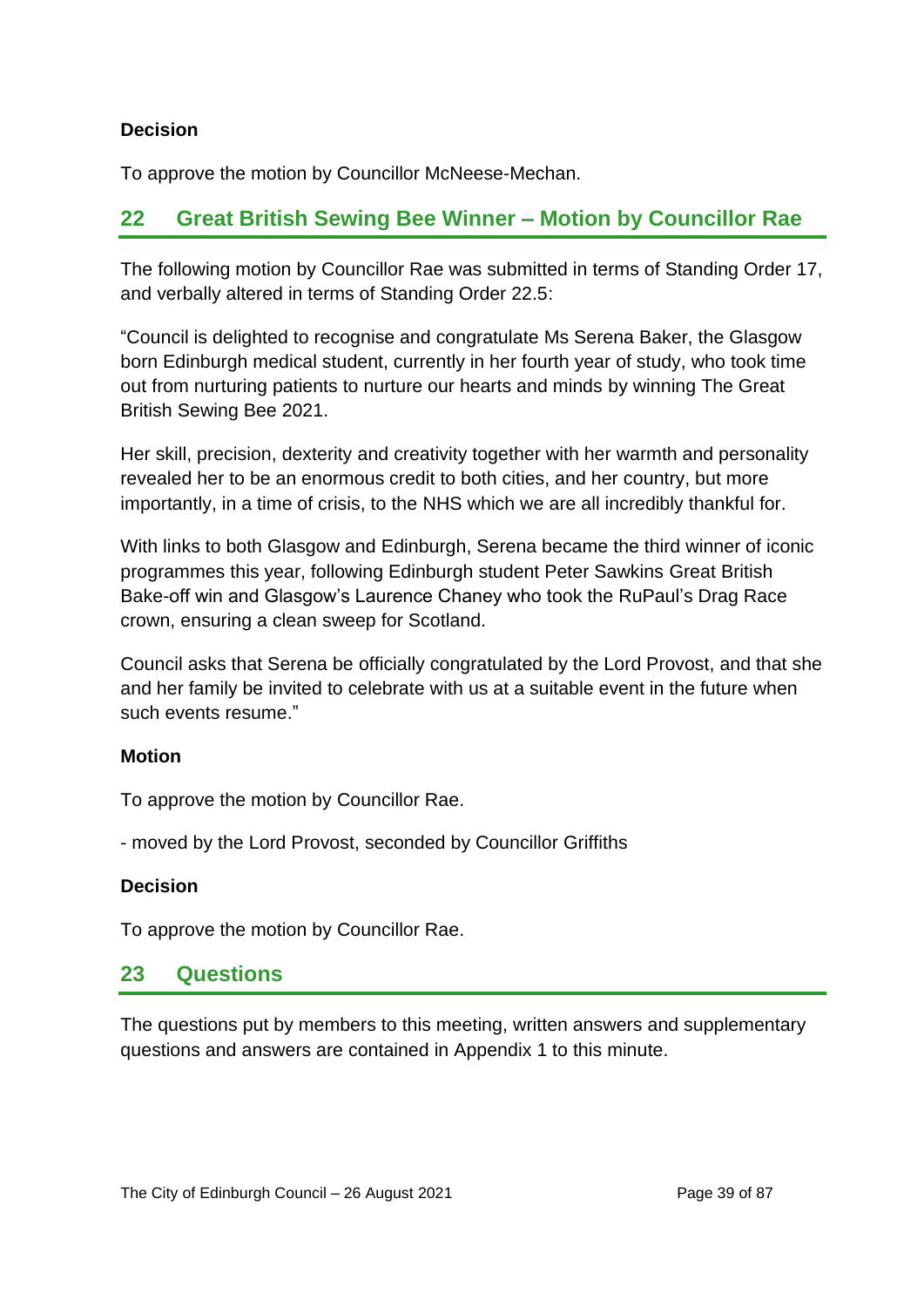# **Appendix 1**

# **(As referred to in Act of Council No 23 of 26 August 2021)**

| <b>QUESTION NO 1</b> |     | By Councillor Munro for answer by<br>the Chair of the Edinburgh<br>Integration Joint Board at a meeting<br>of the Council on 26 August 2021                                                                                                                                                                                                                                                                                                                                                                                                                                                                                                                                                                                                                                                                                                                                                                                    |
|----------------------|-----|--------------------------------------------------------------------------------------------------------------------------------------------------------------------------------------------------------------------------------------------------------------------------------------------------------------------------------------------------------------------------------------------------------------------------------------------------------------------------------------------------------------------------------------------------------------------------------------------------------------------------------------------------------------------------------------------------------------------------------------------------------------------------------------------------------------------------------------------------------------------------------------------------------------------------------|
| Question             | (1) | When will the EHSCP provide fully costed plans that detail<br>how the care services proposed to replace the loss of<br>residential beds in Edinburgh are workable and affordable?                                                                                                                                                                                                                                                                                                                                                                                                                                                                                                                                                                                                                                                                                                                                              |
| <b>Answer</b>        | (1) | The business case that we provide to the EIJB sets this out<br>in the financial and workforce planning elements. The<br>financial model includes an allowance for reinvestment in<br>community services and enhancement of current staffing<br>models in our remaining care homes. If the proposals are<br>approved, they will be implemented in a phased approach<br>with set evaluation points to ensure there are no unintended<br>consequences. The bed based care project is one project in<br>a wide scale Transformation programme that aims to<br>revolutionise the way health and social care is provided in<br>Edinburgh in a system wide approach. A number of<br>different projects are underway, contributing to a system<br>wide redesign that will enable the EIJB to shift the balance<br>of care from acute settings into the community, increase<br>community capacity and support people to remain at home. |
| Question             | (2) | Will these plans include local provision within a city wide<br>context?                                                                                                                                                                                                                                                                                                                                                                                                                                                                                                                                                                                                                                                                                                                                                                                                                                                        |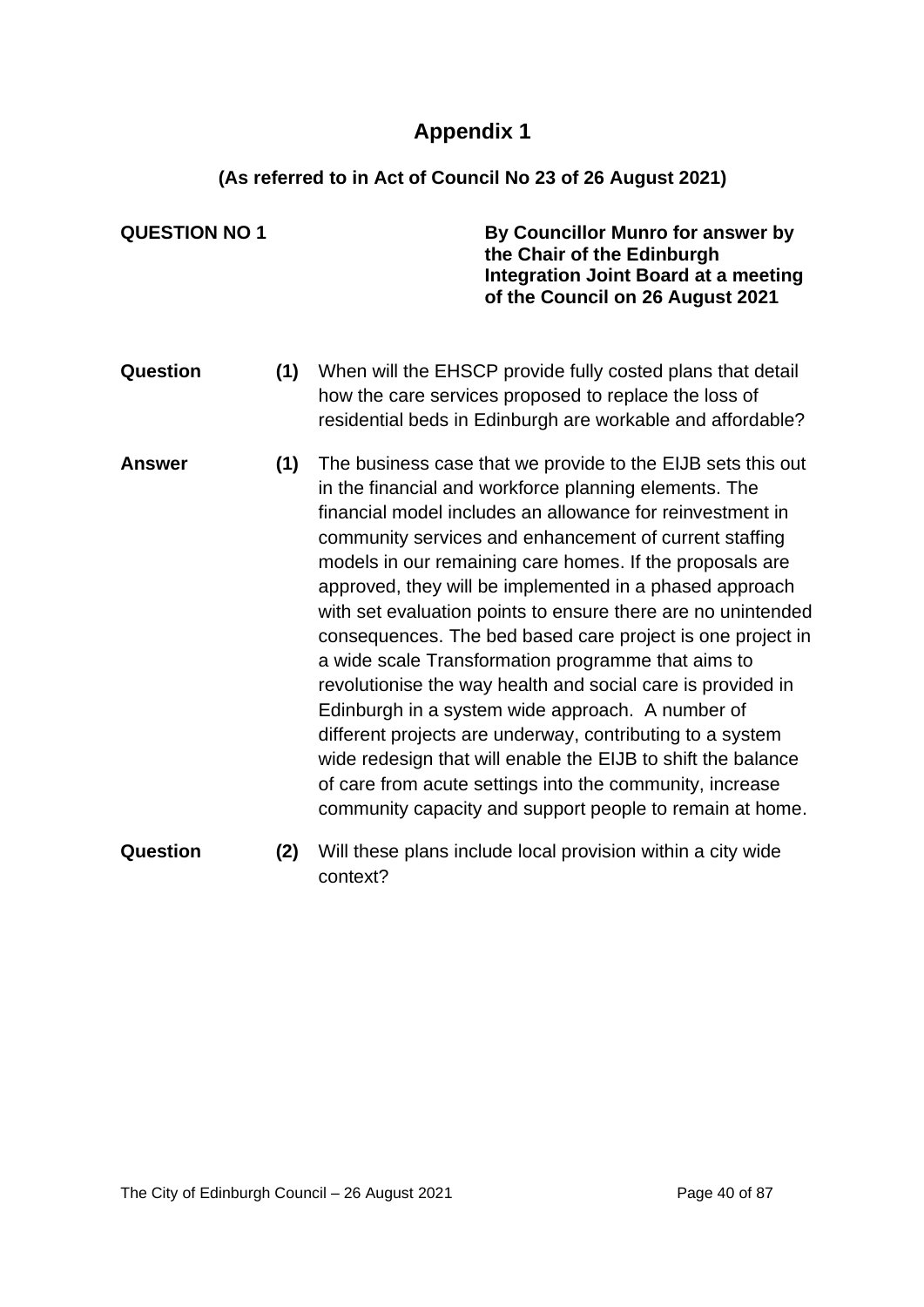| <b>Answer</b> | (2) | Yes, as detailed above there are a number of change            |
|---------------|-----|----------------------------------------------------------------|
|               |     | projects underway that will, where possible, deliver health    |
|               |     | and social care services in, or as close to people's homes     |
|               |     | as possible. The proposals presented to the EIJB will          |
|               |     | increase intermediate care capacity with facilities located in |
|               |     | the north and south of the city. Ultimately it will reduce our |
|               |     | HBCCC capacity to be delivered in one facility in the north of |
|               |     | the city and will reduce the number of care home beds          |
|               |     | across the city but, our managed care homes will be in both    |
|               |     | the north and south of the city. Through delivery of more      |
|               |     | community based services people will only need to access       |
|               |     | bed based services when there is no alternative.               |

- **Question (3)** Will these alternate services replicate the 24 hour care currently provided by staff within Council Care Home provision and can we expect to see an increase in the use of external providers?
- **Answer (3)** The plan sets out that the Bed Based Review is to ensure a modernisation of care provision and that we have the right kind of bed based services. Currently there are too many residential beds and not enough facilities in which to deliver more intensive support and nursing care. In terms of an increase in external care home provision, the balance of this won't change.

As before, there are a range of change activities underway that will increase community capacity, enabling us to deliver health and social care as close to people's homes as possible. Through our modernisation and system wide redesign of services we can provide care, support and choice to our citizens in the most appropriate environment to meet their needs and improve their outcomes.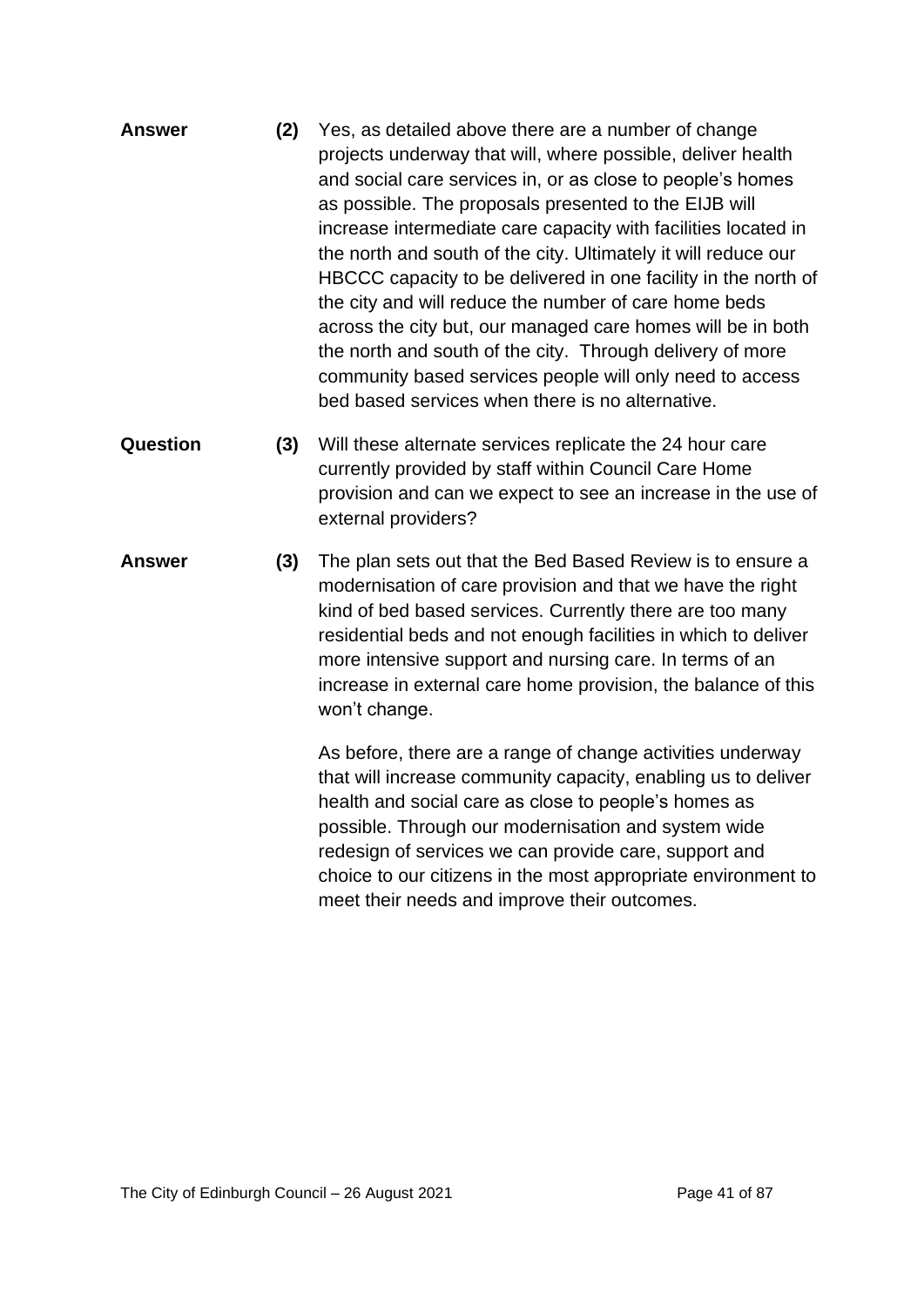**QUESTION NO 2 By Councillor Munro for answer by the Chair of the Edinburgh Integration Joint Board at a meeting of the Council on 26 August 2021**

| Question      | Before any closures or changeovers are implemented will<br>there be a meaningful public consultation, with comments<br>invited from all interested parties, but particularly from<br>residents and their families and those others that are<br>impacted?                                                                                                                                                        |
|---------------|-----------------------------------------------------------------------------------------------------------------------------------------------------------------------------------------------------------------------------------------------------------------------------------------------------------------------------------------------------------------------------------------------------------------|
| <b>Answer</b> | In the progress report submitted for the August EIJB<br>meeting, details on the public consultation process have<br>been provided. Consultation activity will be focussed on the<br>wider bed based strategy and a new model of care to meet<br>the needs of the city's residents. We are currently seeking<br>advice on how to approach the public consultation, once<br>received we will progress as advised. |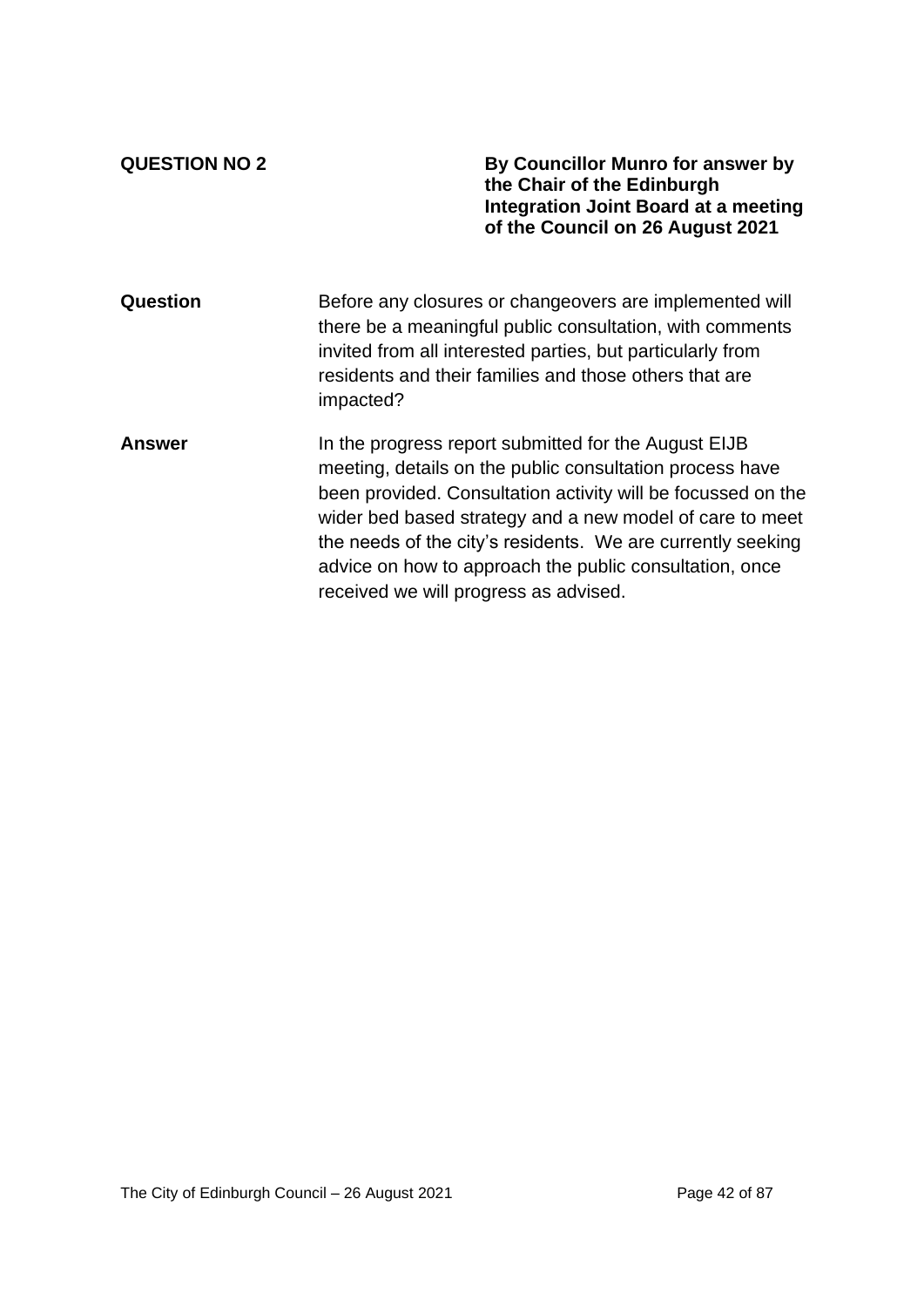**QUESTION NO 3 By Councillor Munro for answer by the Chair of the Edinburgh Integration Joint Board at a meeting of the Council on 26 August 2021**

- **Question (1)** As it was known as far back as 2009 that Clovenstone, Ferrylee, Ford's Road and Jewel House had been deemed not fit for purpose by the Care Inspectorate why was the £15m set aside for the building of a 60 bed care home cut from the budget in February 2021?
- **Answer (1)** The four older care homes mentioned above are approaching their life expectancy, do not conform to design standards advised by the Care Inspectorate and are not deemed suitable to provide the kind of care required to meet future demand. Capital investment was allocated to the construction of a new facility. However, due to the current fiscal position this amount was reduced by the Council to  $f2m$
- **Question (2)** The deletion of the replacement £15m for a 60 bed care home from the Capital budget strategy refers to a requirement to develop a business case "to identify a partially self-funding model to deliver this new facility, requiring a balance of £2 million". Where is this proposal, is it still to be actioned and can detail be provided?
- **Answer (2)** The EIJB's Chief Officer and management team are working closely with officers from the Council and NHS Lothian in respect of future capital requirements.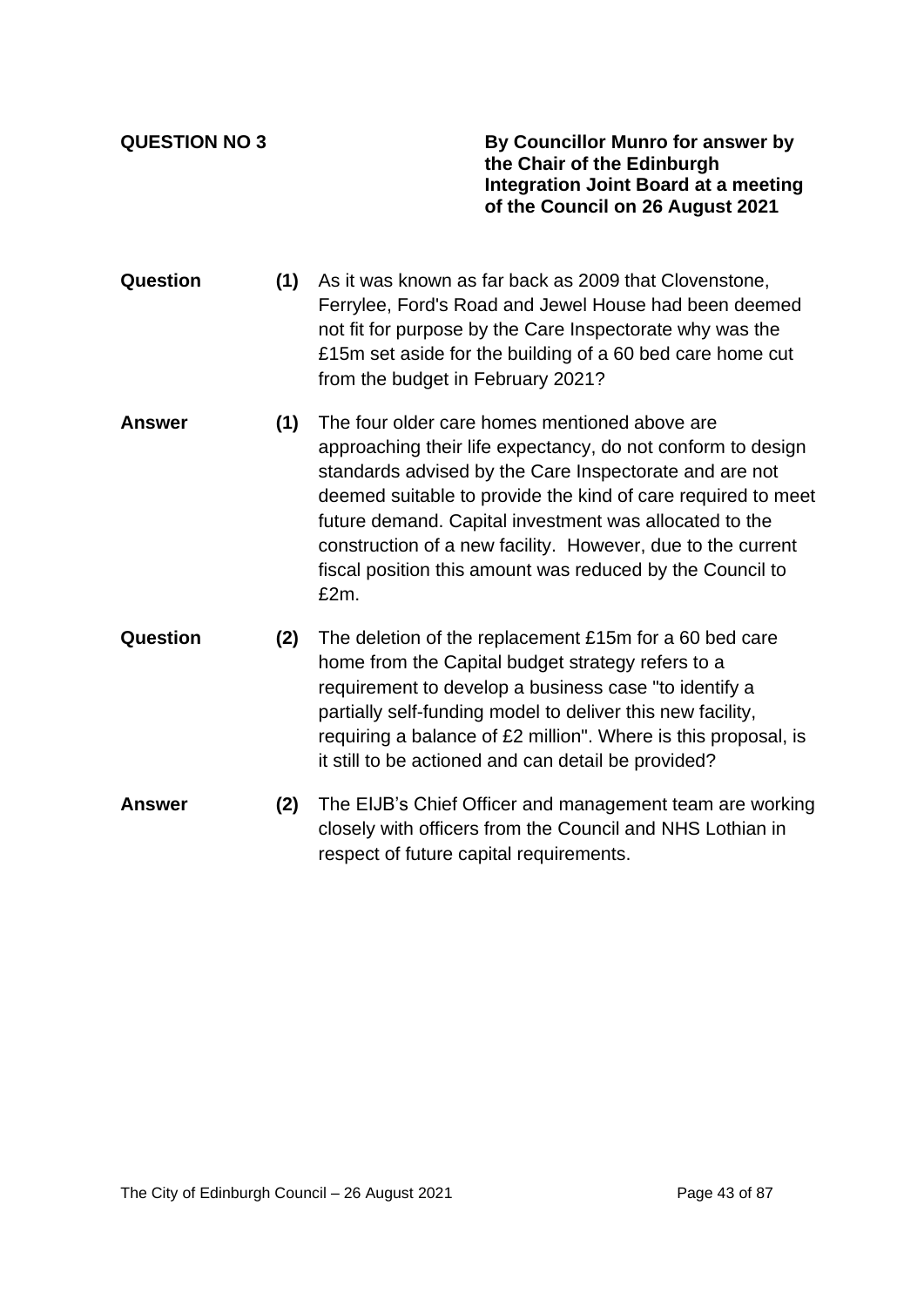**QUESTION NO 4 By Councillor Munro for answer by the Chair of the Edinburgh Integration Joint Board at a meeting of the Council on 26 August 2021**

- **Question (1)** Can improvements be carried out in the Care Homes which would satisfy the report recommendations to make them fit for purpose?
- **Answer (1)** No, from the property assessment completed in 2019 and from previous assessments it was determined that it would not be value for money to refurbish, alter or extend these older properties to meet current minimum standards.
- **Question (2)** What is the cost or estimated cost involved?
- **Answer (2)** Further to the answer provided above, the property assessment suggested it would be even more costly to meet the City of Edinburgh Council's own design and quality criteria and therefore would not be viable.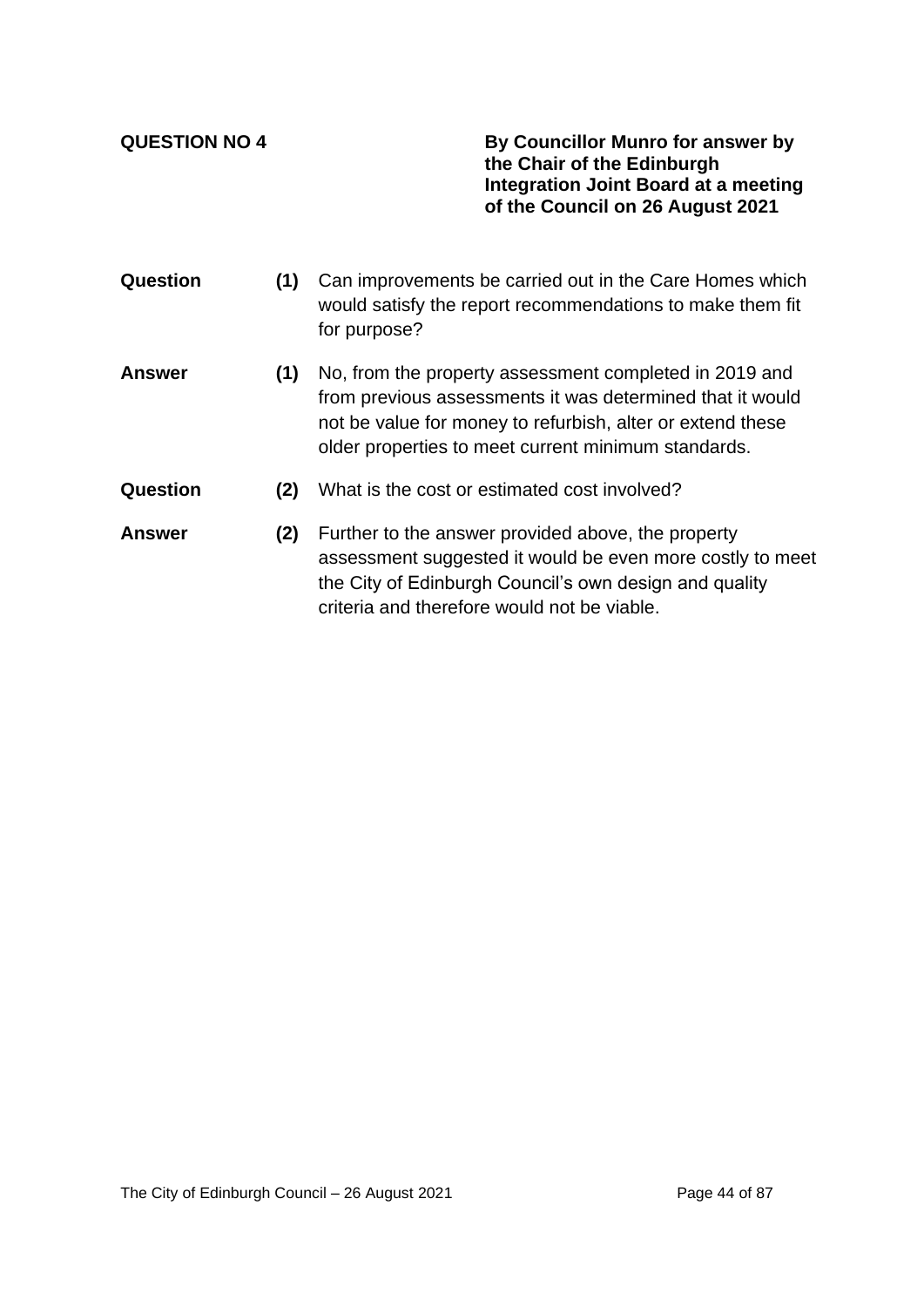**QUESTION NO 5 By Councillor Munro for answer by the Chair of the Edinburgh Integration Joint Board at a meeting of the Council on 26 August 2021**

- **Question (1)** If City of Edinburgh Council intend on closing 4 care homes, where is the sense in handing over a fully functioning 60 bed residential care home for a different use by another organisation when demand for placements says otherwise?
- **Answer (1)** The IJB is commissioning care differently and the focus of the Bed Based Review is having the right sort of care and support in the right place to meet the needs of citizens' and improve outcomes. We have too many residential care home beds, the current demand indicates that those who need care home placements have greater needs than we can provide in residential accommodation. We do not have enough intermediate care capacity and we also need to reduce and consolidate the number of HBCCC beds we have across the city. The Bed Based strategy sets out why the IJB is proposing the use of Drumbrae in this way and also why we are strengthening the model of care and support we are commissioning in the remaining care homes. The purpose of Integration is that the resources delegated to the IJB are utilised in an integrated way and it's important that the plans are seen, not as being NHS or Council but as the right integrated approach to meet the population's needs.
- **Question (2)** When City of Edinburgh Council has paid the NHS £16 million for the purchase of Liberton Hospital, why is there no similar financial recompense from the NHS to the Council for the proposed handover over of Drumbrae?
- **Answer (2)** See Answer 1.
- **Question (3)** If money has changed hands, why is not being used for the build of a replacement care home?
- **Answer (3)** Not for the IJB to answer, this question would have to be directed to NHS Lothian.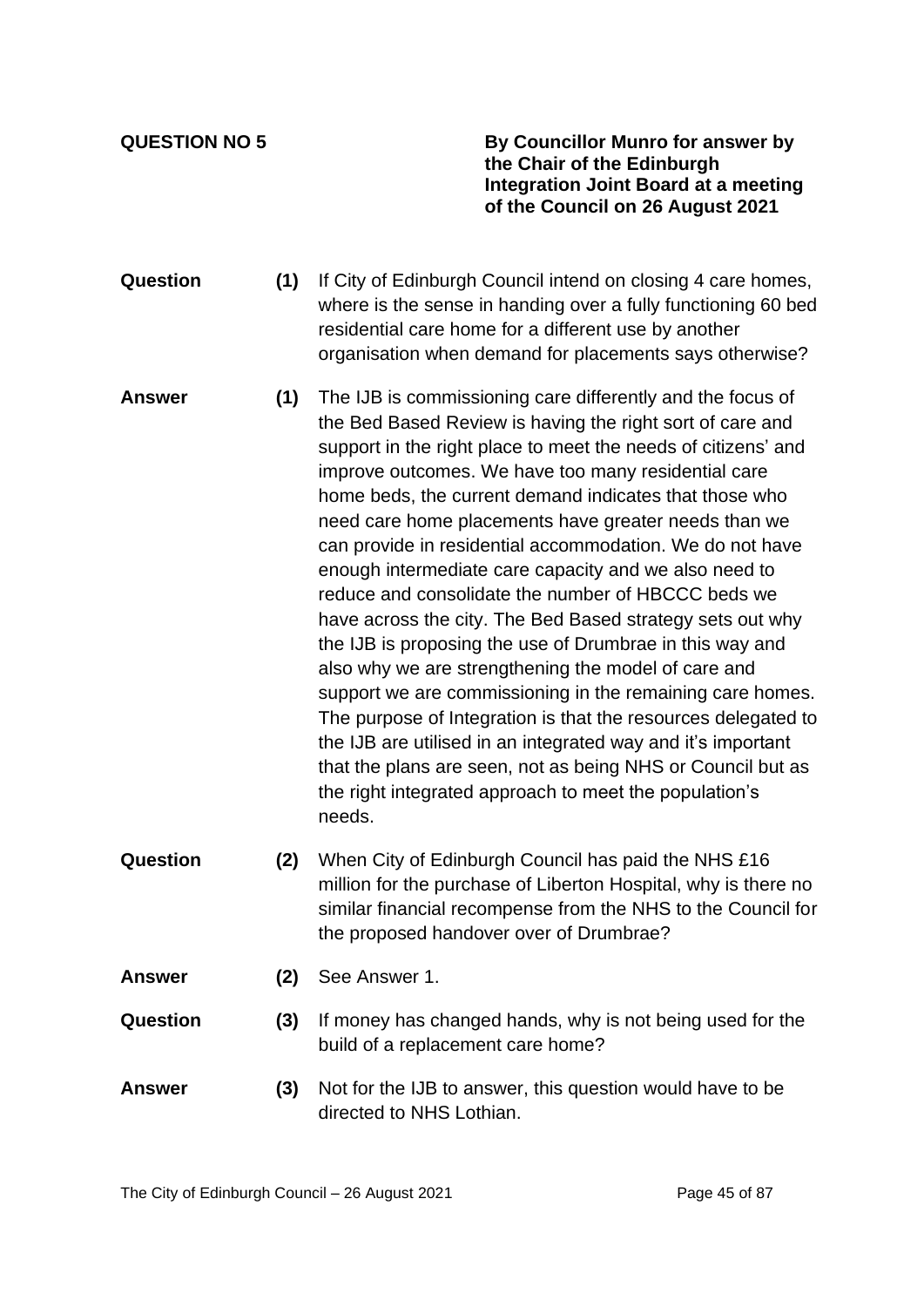- **Question (4)** When did referrals to Drumbrae halt and where, when and who took this decision taken?
- **Answer (4)** From December 2019, Drumbrae Care Home has been subject to an Improvement notice from the Care Inspectorate which halted all admissions until progress was made to meet the improvements. This initially ran to February 2020 and then was extended until July 2020. The large scale investigation process continued throughout 2020 to ensure improvements were maintained. Also, due to the pandemic situation, care homes were closed to admissions if there were any positive cases. Throughout 2020/21, the Bed Based Review was ongoing and we deemed it morally unacceptable to admit into the care homes where the future of the home is under discussion.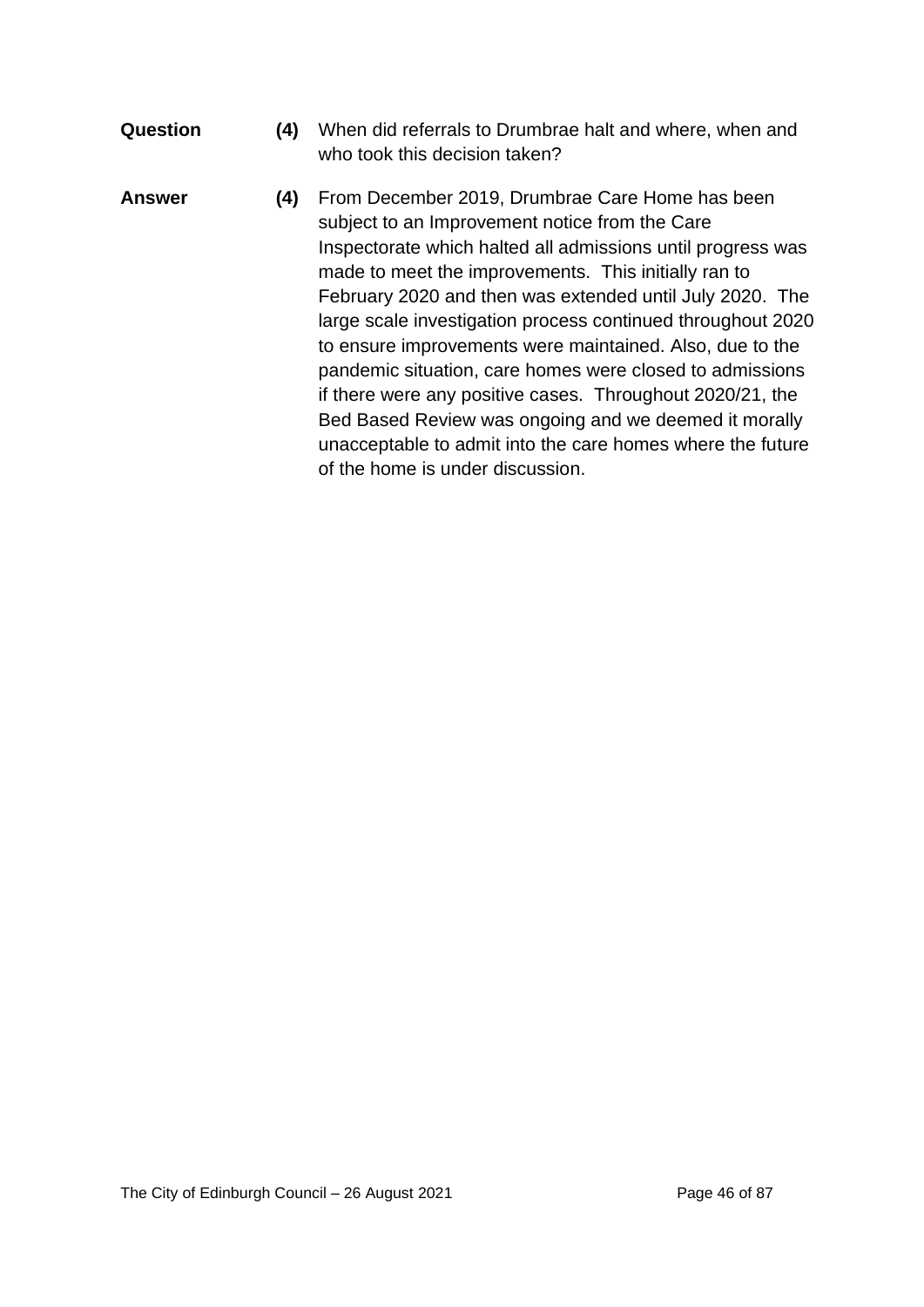**QUESTION NO 6 By Councillor Lang for answer by the Convener of the Transport and Environment Committee at a meeting of the Council on 26 August 2021**

- **Question (1)** What is the current status of the review of the city's bus network, as set out on page 26 of the approved City Mobility Plan?
- **Answer (1)** The review of the city's bus network is currently at a very early stage and will need to take account of some key priorities including understanding the scale of patronage recovery following the COVID-19 pandemic; the introduction of the Bus Partnership Fund; and planned growth across the city region. This is also a key priority of the proposals for transport arms length organisation reform.
- **Question (2)** What is the timetable for the completion of the review and subsequent report to committee?
- **Answer (2)** There is no fixed timetable for completion of the review and reporting to Committee. This is because it is currently uncertain, particularly because it is not possible to predict how long it will be before the scale of patronage recovery following the COVID-19 pandemic is known.
- **Question (3)** What opportunities exist for bus users, community councils and other stakeholders to contribute to the review?
- **Answer (3)** Stakeholder engagement will be a key part of the review and, once an engagement plan has been developed, this will be shared with stakeholders.
- **Supplementary Question** In her answer to question 1, the Convener stated the review was "at a very early stage". Can the convener clarify if any work has yet been undertaken and, if so, what?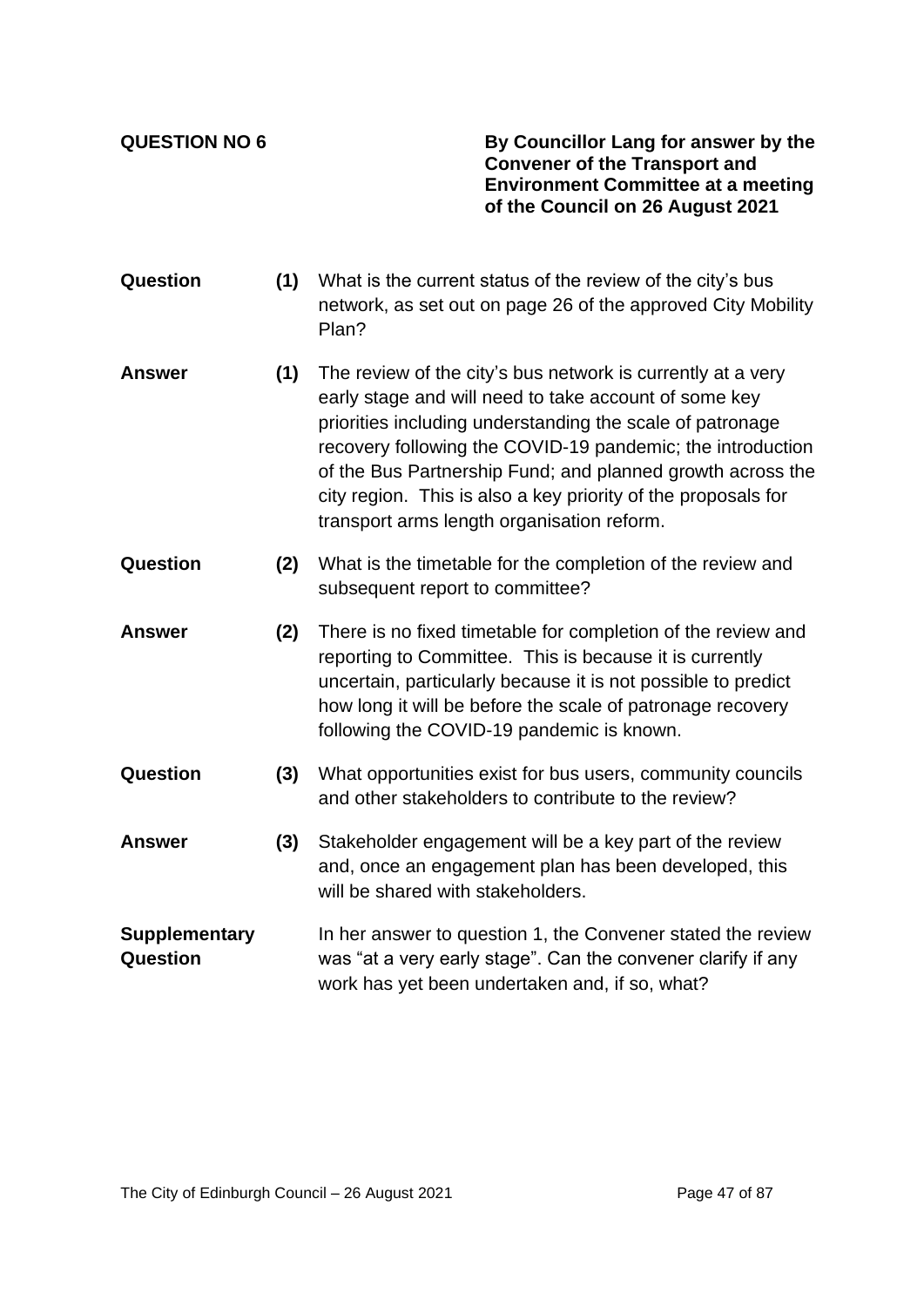| <b>Supplementary</b><br><b>Answer</b> | The commitment to review the city's bus network is<br>embedded in all of the public transport team's work<br>activities.                                                                                                                                             |  |  |
|---------------------------------------|----------------------------------------------------------------------------------------------------------------------------------------------------------------------------------------------------------------------------------------------------------------------|--|--|
|                                       | Current activities include engagement with a variety of<br>stakeholders on the Bus Partnership Fund and Edinburgh<br>City Centre Transformation workstreams, where<br>methodology of determining road use and space hierarchies<br>are being developed.              |  |  |
|                                       | As part of this, officers have been studying other cities and<br>lessons are being learned from Amsterdam's Plusnet and<br>Ghent's Circulation Plan. Officers have also met with<br>counterparts from Dublin who are working on their<br>BusConnects network review. |  |  |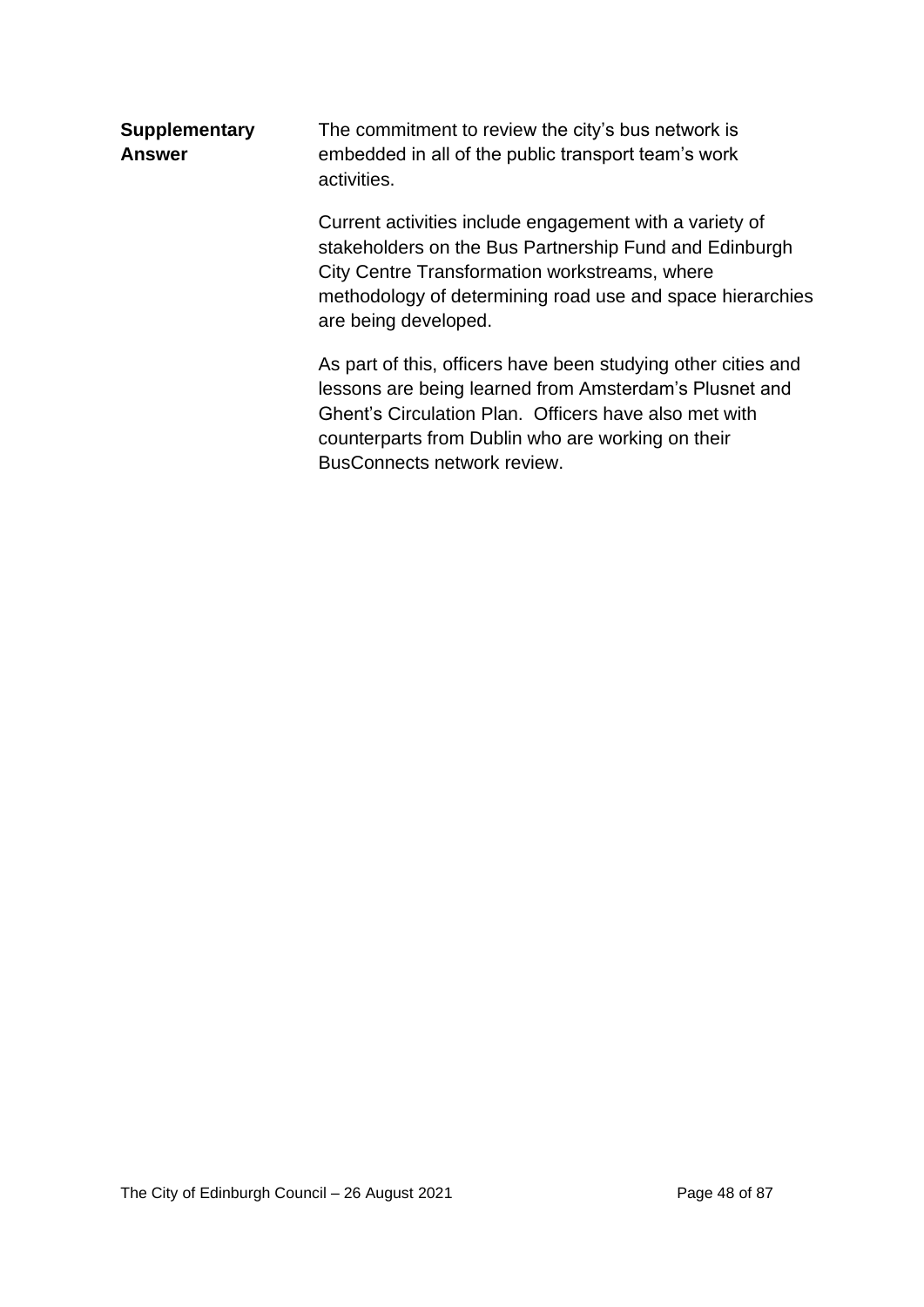**QUESTION NO 7 By Councillor Lang for answer by the Convener of the Culture and Communities Committee at a meeting of the Council on 26 August 2021**

| <b>Question</b> | (1) | How much Scottish Government funding does he expect the<br>Council will receive as a result of the SNP's manifesto<br>pledge to spend £60 million to refurbish all play parks?                                                                                                                                                                                   |
|-----------------|-----|------------------------------------------------------------------------------------------------------------------------------------------------------------------------------------------------------------------------------------------------------------------------------------------------------------------------------------------------------------------|
| <b>Answer</b>   | (1) | City of Edinburgh Council will receive an initial allocation of<br>£414,000 in 2021/22 (of £5m which is being released by<br>Scottish Government in the current financial year). The<br>funding profile for future years has not yet been confirmed.                                                                                                             |
| Question        | (2) | Will this share of funding cover all the anticipated costs of<br>refurbishing play parks maintained by the Council?                                                                                                                                                                                                                                              |
| <b>Answer</b>   | (2) | The Scottish Government funding so far allocated for play<br>parks will not be sufficient to refurbish all of the Council's<br>play parks. However, the funding will be aligned to the<br>Council's Parks infrastructure investment programme,<br>alongside any thirdparty funding secured, to implement<br>improvements in the Council's play parks in 2021/22. |
| Question        | (3) | When does he expect to receive the first allocation of<br>funding from the Scottish Government?                                                                                                                                                                                                                                                                  |
| <b>Answer</b>   | (3) | It is expected that the initial funding allocated will be<br>received in September 2021.                                                                                                                                                                                                                                                                         |
| Question        | (4) | How will the first allocation of funding be prioritised?                                                                                                                                                                                                                                                                                                         |
| Answer          | (4) | As set out above, the funding will be aligned with the<br>priorities set out in the Parks infrastructure investment<br>programme which was presented to Culture and<br>Communities Committee in June 2021.                                                                                                                                                       |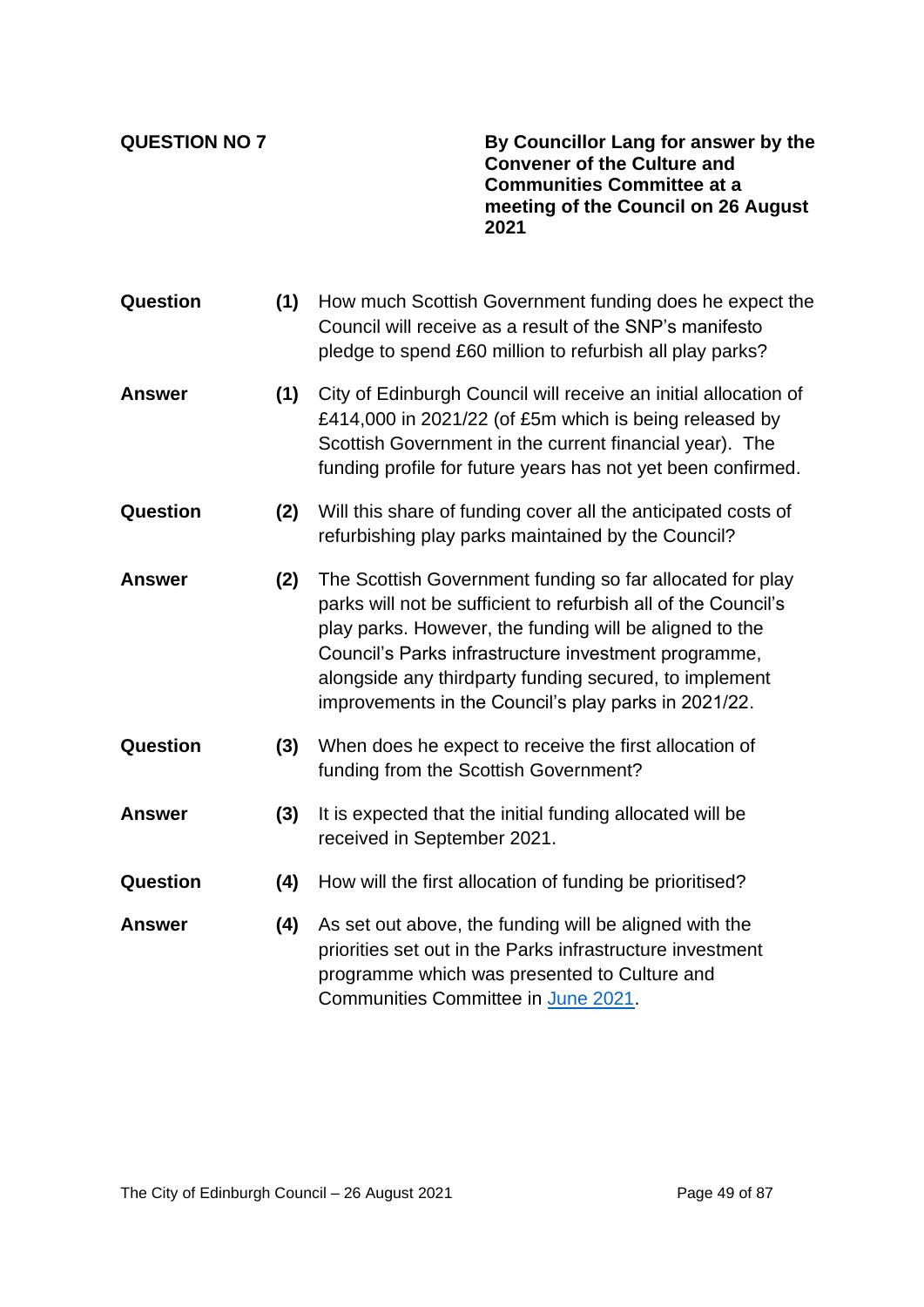### **QUESTION NO 8 By Councillor Osler for answer by the Convener of the Transport and Environment Committee at a meeting of the Council on 26 August 2021**

- **Question** (1) How many road gullies are on the "sensitive" list?
- **Answer (1)** 1,402
- **Question (2)** Where are they (broken down by ward)?

**Answer (2)** Please find below a table summarising the number of sensitive gullies, broken down by ward.

| Ward                    | <b>Number</b> |
|-------------------------|---------------|
| $\mathbf 1$             | 95            |
| $\overline{\mathbf{c}}$ | 49            |
| 3                       | 12            |
| 4                       | 19            |
| 5                       | 86            |
| 6                       | 95            |
| 7                       | 40            |
| 8                       | 128           |
| 9                       | 86            |
| 10                      | 193           |
| 11                      | 65            |
| 12                      | 81            |
| 13                      | 19            |
| 14                      | 65            |
| 15                      | 133           |
| 16                      | 86            |
| 17                      | 150           |
|                         | 1,402         |

| Question |  |  |  | (3) What criteria are applied to meet sensitive status? |  |
|----------|--|--|--|---------------------------------------------------------|--|
|----------|--|--|--|---------------------------------------------------------|--|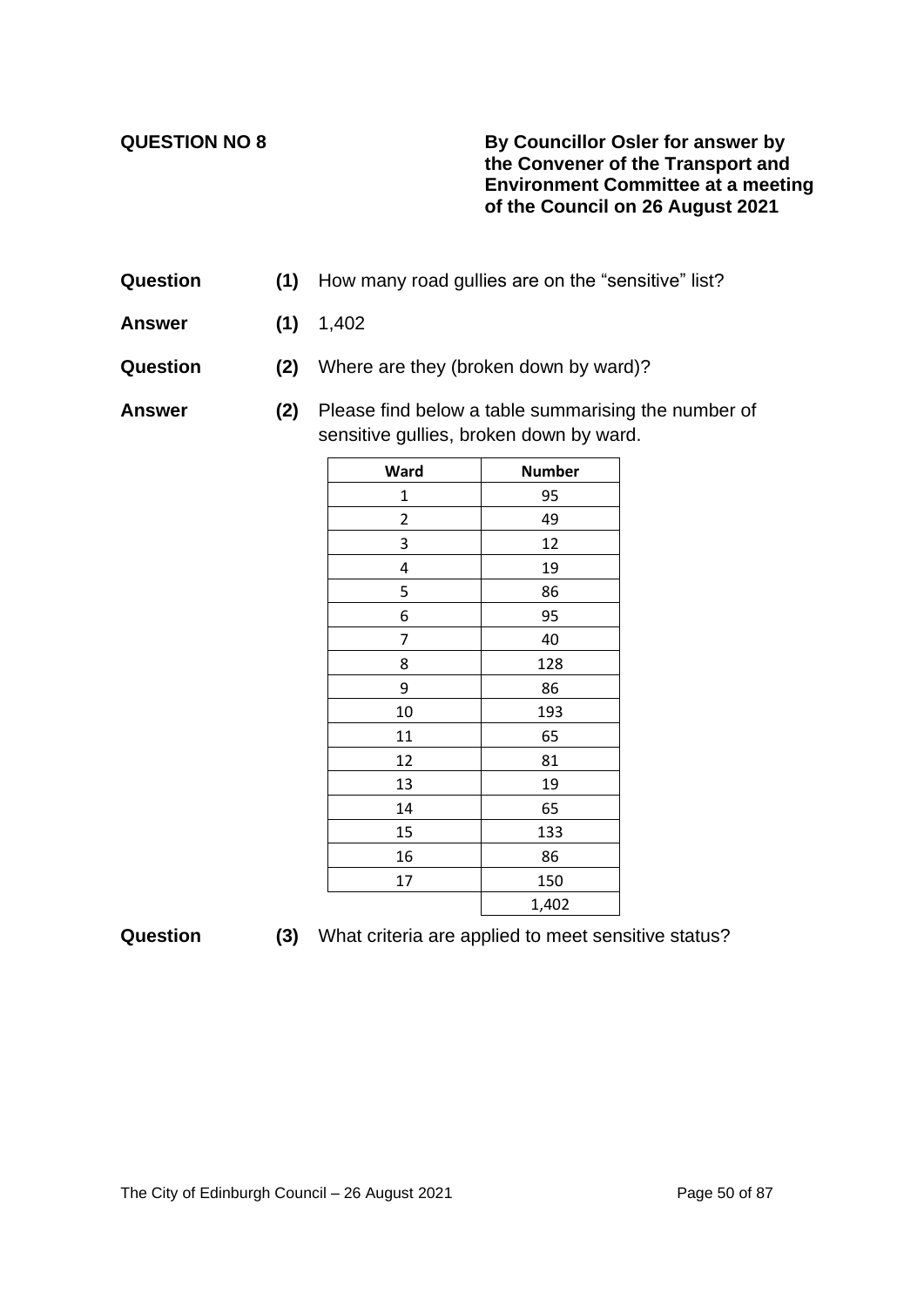| <b>Answer</b> | (3) | Sensitive gullies have been selected using historic<br>information and, in general, are based on: areas of known<br>flooding history; generally affect property; are generally at<br>lower lying (double gully) areas; and/or are possibly prone to<br>excessive silting where routine cleansing will help to<br>alleviate flooding or the frequency of it. The decision to add<br>sensitive gullies will be taken following investigation into the<br>surrounding factors by the gully team, often in consultation<br>with the flood prevention team and, on occasion, Scottish<br>Water. |
|---------------|-----|--------------------------------------------------------------------------------------------------------------------------------------------------------------------------------------------------------------------------------------------------------------------------------------------------------------------------------------------------------------------------------------------------------------------------------------------------------------------------------------------------------------------------------------------------------------------------------------------|
| Question      | (4) | What resourcing and prioritisation is applied to gullies on the<br>sensitive list compared to other gullies not on the list?                                                                                                                                                                                                                                                                                                                                                                                                                                                               |
| <b>Answer</b> | (4) | Sensitive gullies are cleansed twice a year ahead of historic<br>bad weather windows and leaf fall seasons (June/July and<br>November).                                                                                                                                                                                                                                                                                                                                                                                                                                                    |
| Question      | (5) | Is the sensitive list the highest priority list?                                                                                                                                                                                                                                                                                                                                                                                                                                                                                                                                           |
| <b>Answer</b> | (5) | In terms of routine maintenance, there are only two levels of<br>priority: standard and sensitive, sensitive is the highest<br>priority.                                                                                                                                                                                                                                                                                                                                                                                                                                                   |
| Question      | (6) | - if not - What is?                                                                                                                                                                                                                                                                                                                                                                                                                                                                                                                                                                        |
| <b>Answer</b> | (6) | N/A                                                                                                                                                                                                                                                                                                                                                                                                                                                                                                                                                                                        |
| Question      | (7) | Please can the questions 1,2,3,4, be applied to 6 if<br>applicable                                                                                                                                                                                                                                                                                                                                                                                                                                                                                                                         |
| <b>Answer</b> | (7) | N/A                                                                                                                                                                                                                                                                                                                                                                                                                                                                                                                                                                                        |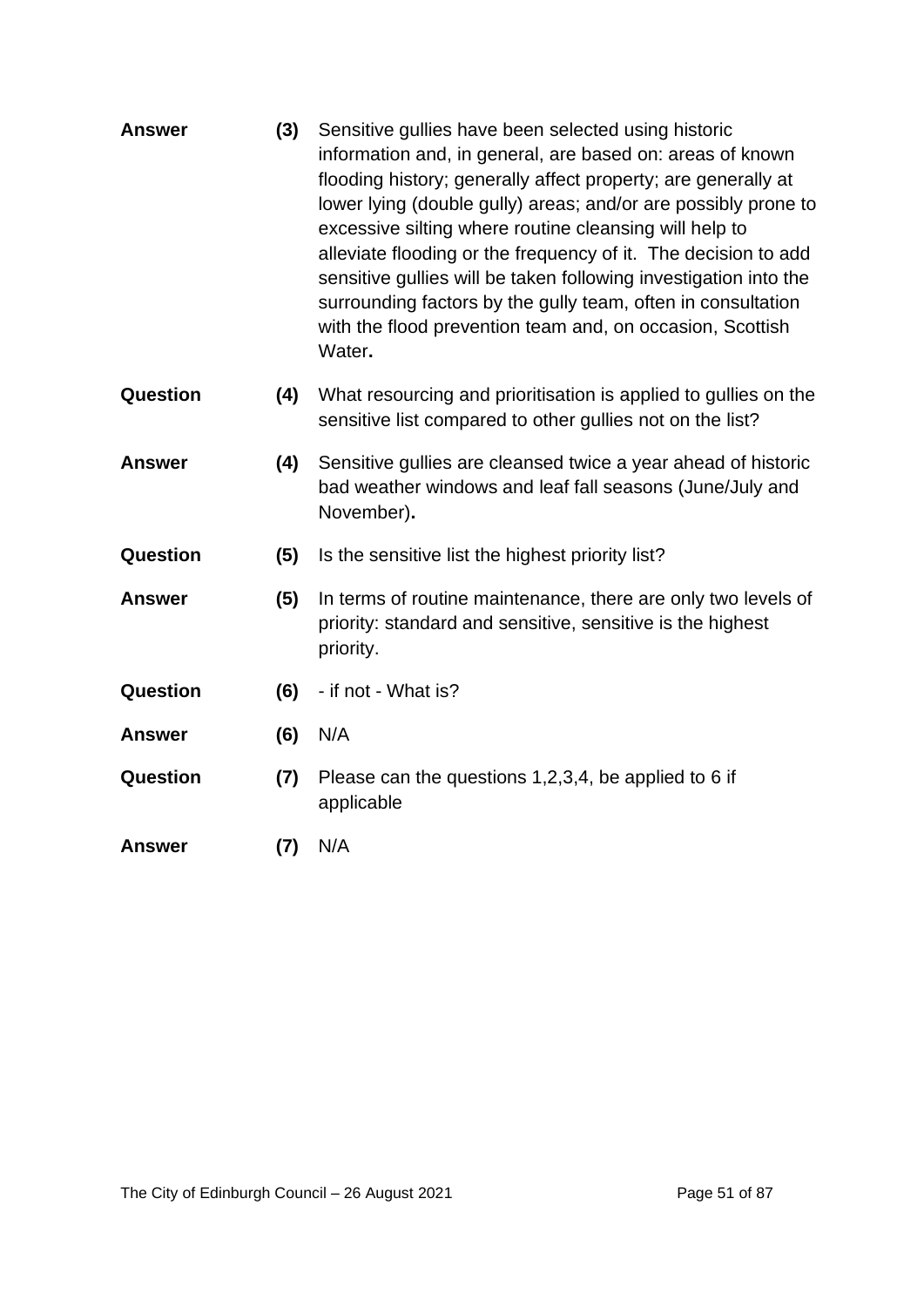**QUESTION NO 9 By Councillor Osler for answer by the Convener of the Transport and Environment Committee at a meeting of the Council on 26 August 2021**

**Question** What instruction is given to waste operatives when returning empty householder bins so that the bins do not obstruct the pavement?

**Answer** A toolbox talk and presentation film are used in training waste operatives on how they should return bins after emptying them. The talk and film were developed in conjunction with the Royal National Institute of the Blind and Guide Dogs Scotland.

> When returning bins, operatives are encouraged to consider other pavement users, especially more vulnerable pedestrians, and to place the bins back properly at the collection points ensuring there is a clear pathway and that they are not blocking access. They are also instructed to report any presentation point issues to their Driver Crew Leader or Supervisor.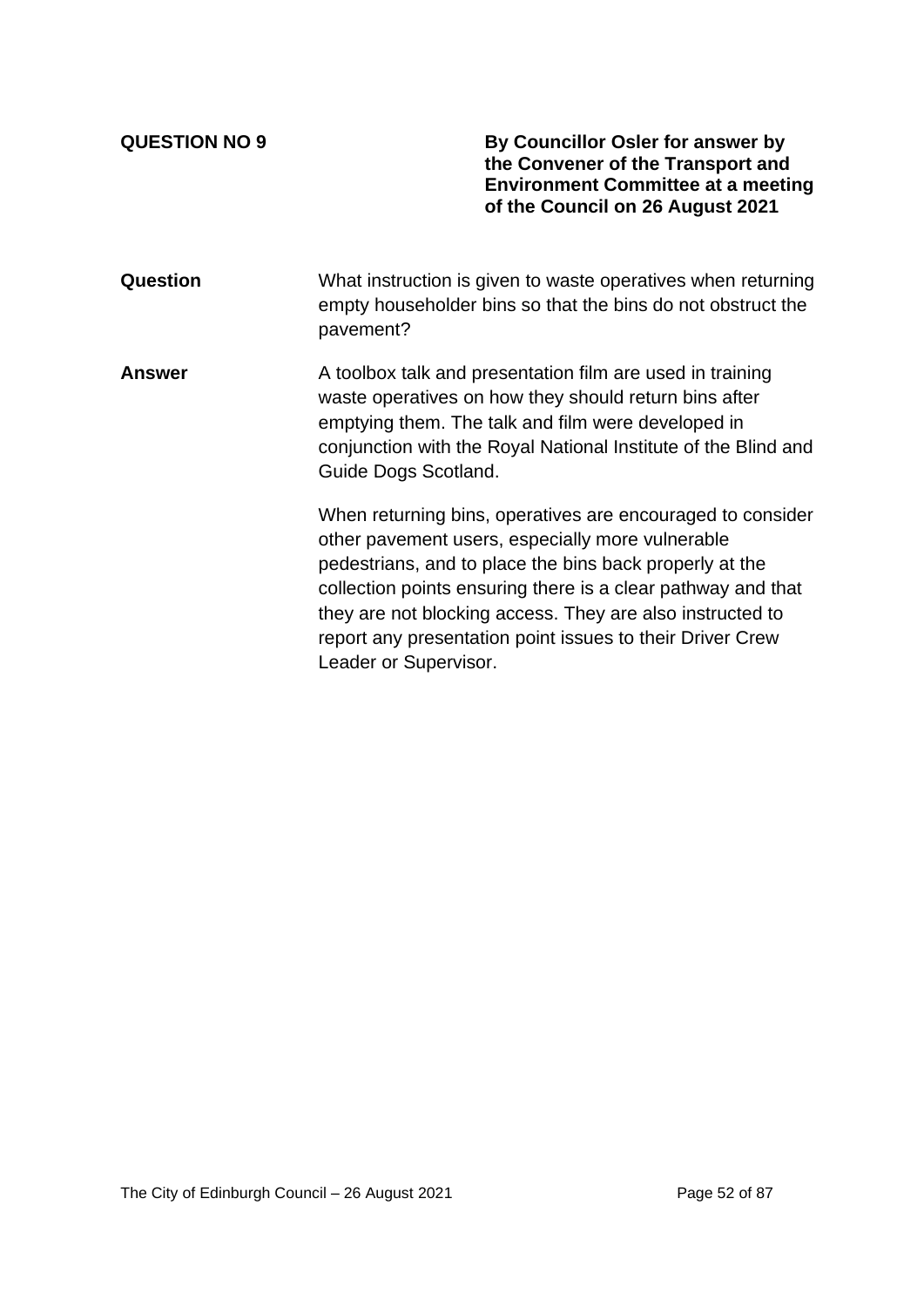| <b>QUESTION NO 10</b> | By Councillor Johnston for answer<br>by the Convener of the Transport and<br><b>Environment Committee at a meeting</b><br>of the Council on 26 August 2021                                                                                                                                                                                                                                      |  |  |  |
|-----------------------|-------------------------------------------------------------------------------------------------------------------------------------------------------------------------------------------------------------------------------------------------------------------------------------------------------------------------------------------------------------------------------------------------|--|--|--|
|                       | 'The 2021-31 Sustainable Capital Budget Strategy - Outturn<br>2021/21 and Revised Budget 2011/22 report, which was<br>presented to the Finance and Resources Committee on 12th<br>of August, states that as regards Trams to Newhaven there<br>has been out-turn slippage of £6.577m. This slippage is<br>partially attributed to 'utilities diversions being more onerous<br>than forecasted'. |  |  |  |
| Question              | Can the Convener advise                                                                                                                                                                                                                                                                                                                                                                         |  |  |  |
|                       | Which utility diversions are proving more onerous<br>than forecasted?<br>What problems have been encountered?<br>Whether she remains confident that the Trams to<br>Newhaven project will complete, on budget, by May<br>2023?                                                                                                                                                                  |  |  |  |
| <b>Answer</b>         | The report to Finance and Resources committee reported a<br>£6.577m underspend in year 2020/21 for the Trams to<br>Newhaven project. This was the result of programme<br>slippage, partially as a result of utility diversions taking<br>longer than programmed. The most significant additional<br>work was required to the following utilities:                                               |  |  |  |
|                       | Diversion of a gas main at Jane Street, which had<br>been diverted by the previous tram project but, when<br>uncovered, was found to be insufficiently deep and<br>therefore further work was required; and<br>Discovery of a Victorian sewer at Constitution Street,<br>which required a complete replacement.                                                                                 |  |  |  |
|                       | From the previous tram construction project, a key lesson<br>learned was the risk of utilities taking longer than<br>programmed and that the potential for associated cost<br>increases. Therefore, a significant risk allowance has been<br>made in the current Trams to Newhaven project to ensure                                                                                            |  |  |  |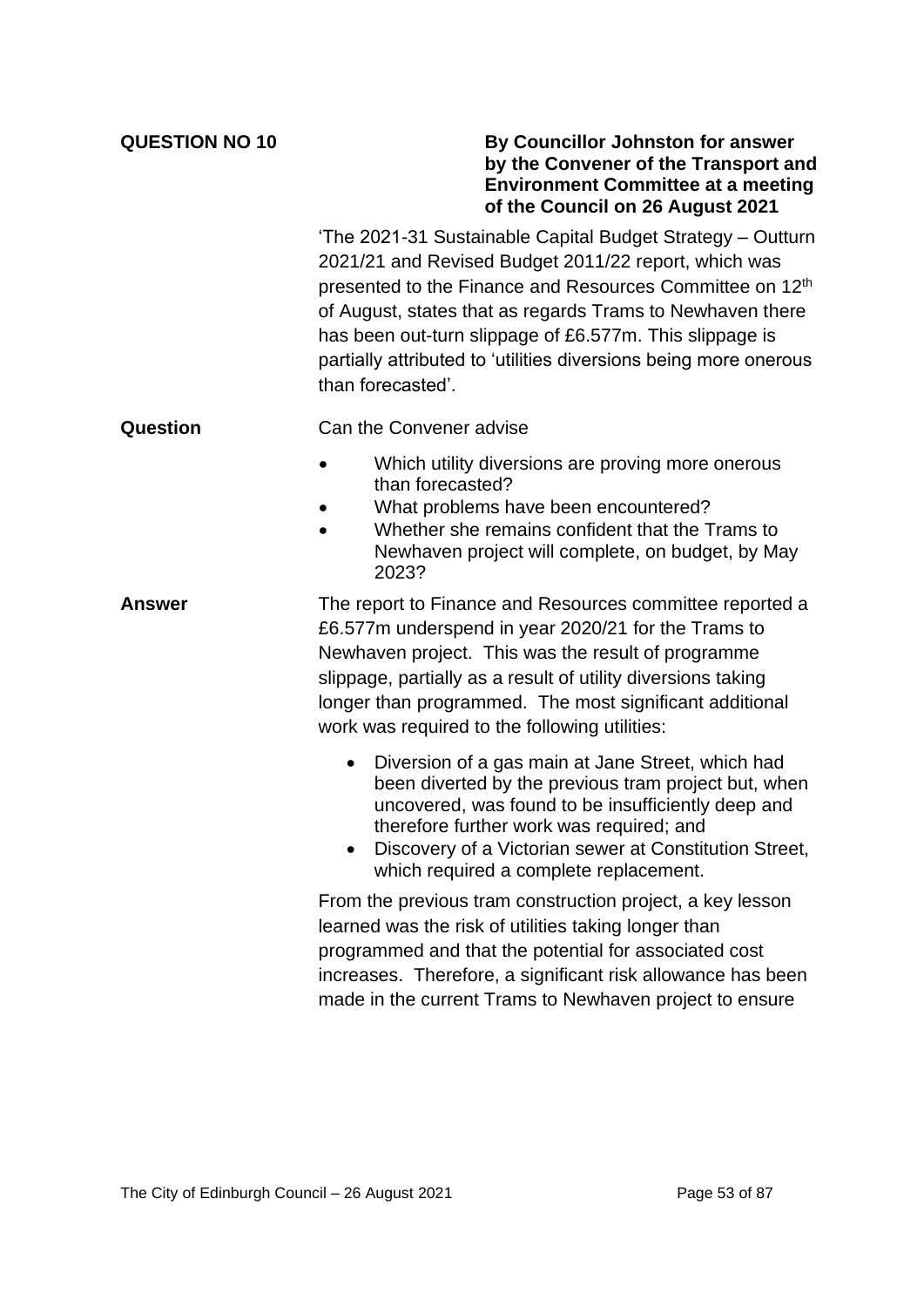|                                         | that any additional costs from utilities can be accommodated<br>within the project budget. In addition, the construction<br>strategy, which utilises large worksites so that work can<br>continue in different locations while difficult utility diversions<br>are completed, has proved effective in these instances.                                                                                                                                                    |
|-----------------------------------------|---------------------------------------------------------------------------------------------------------------------------------------------------------------------------------------------------------------------------------------------------------------------------------------------------------------------------------------------------------------------------------------------------------------------------------------------------------------------------|
|                                         | The project remains within budget and is working towards<br>'Open for Revenue' service in Spring 2023.                                                                                                                                                                                                                                                                                                                                                                    |
| <b>Supplementary</b><br><b>Question</b> | Can you please clarify what "working towards 'Open for<br>Revenue' service in Spring 2023" means? Does this mean<br>the Tram Extension will be fully operational, the project<br>concluded on time and on budget by Spring 2023?                                                                                                                                                                                                                                          |
| <b>Supplementary</b><br><b>Answer</b>   | It is currently anticipated that the line to Newhaven will be<br>complete and open for operation by Spring 2023. As with<br>any project, there are pressures on programme which have<br>to be mitigated, along with opportunities which can mean<br>that work completes more quickly than anticipated. This<br>means that the exact date of opening will become clearer as<br>the project progresses. The project is currently forecast to<br>be delivered within budget. |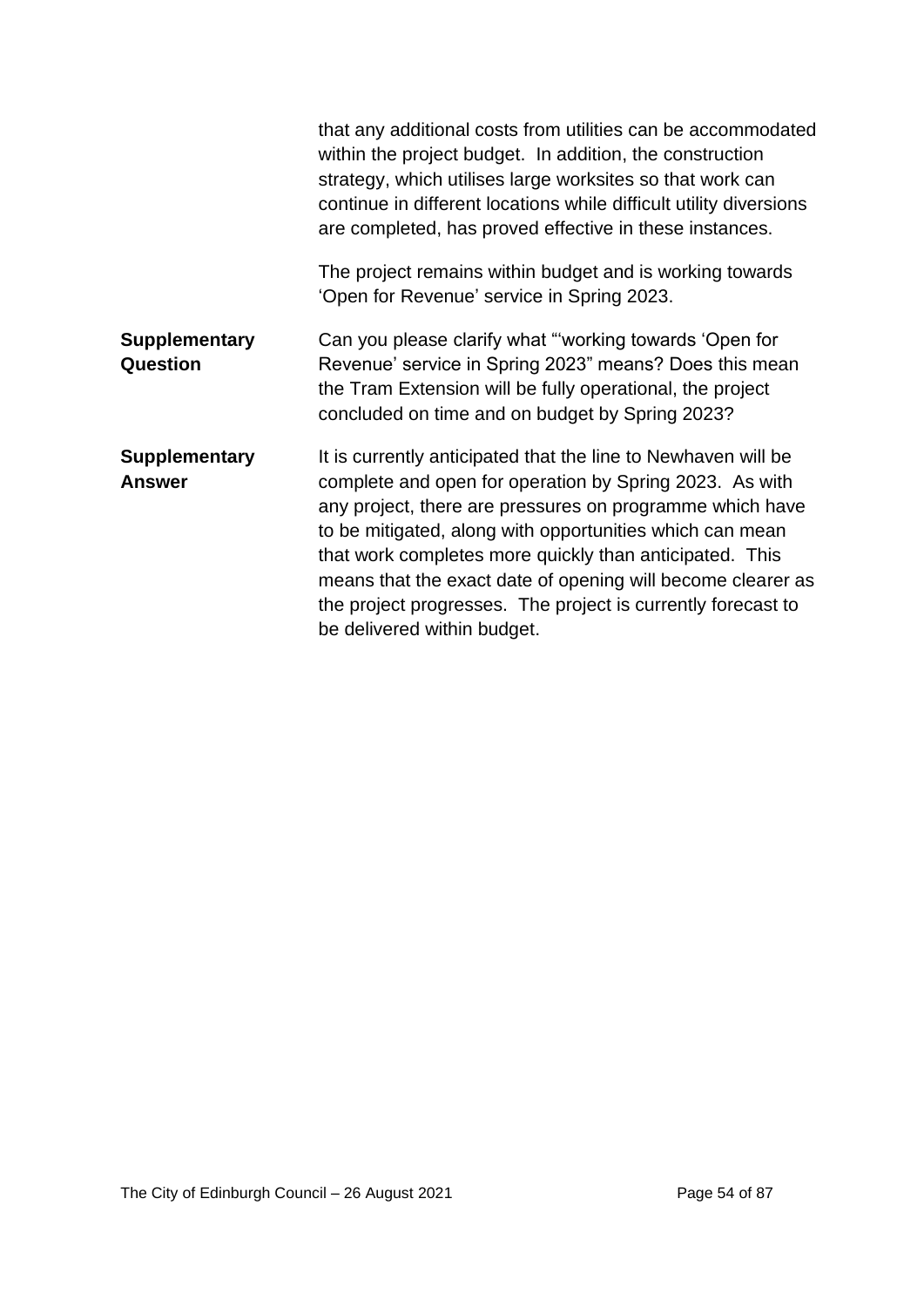**QUESTION NO 11 By Councillor Whyte for answer by the Convener of the Culture and Communities Committee at a meeting of the Council on 26 August 2021**

> The Council's Management Rules for Public Parks and Greenspace state, amongst other things, the following:

"BBQs, Fire and Camping The following acts are prohibited:

6.1 Lighting barbecues outwith designated barbecue sites, where these are provided, or in areas or in a manner likely to burn or scorch the ground or cause danger or nuisance to other Park users or neighbouring residents.

6.2 Failing to remove litter associated with BBQs and picnics"

Despite this, a number of parks have recently been provided with barbecue disposal bins.

Can the Convener answer the following:

- **Question (1)** How much did these bins cost and from which budget were they provided?
- **Answer (1)** Barbecue disposal bins have been purchased following the complete 'burn out' of a number of litter bin housing units where barbecues had been disposed of unsafely. In total, 30 bins have been purchased at a cost of £8,640. This cost has been met from the Waste and Cleansing budget.
- **Question (2)** Using the example of Leith Links what locations within the park exist where it is permitted to light a barbecue whilst remaining compliant with Rule 6.1?
- **Answer (2)** There are no dedicated barbecue locations at Leith Links. In total, there are 25 barbecue slabs on the Meadows and Bruntsfield Links and five slabs in Roseburn Park. The slab in Roseburn Park was funded by the Friends of Roseburn Park.
- **Question (3)** How is it envisaged that Rule 6.1 is enforced and how many times has this been undertaken in 2020 and 2021 by Council staff?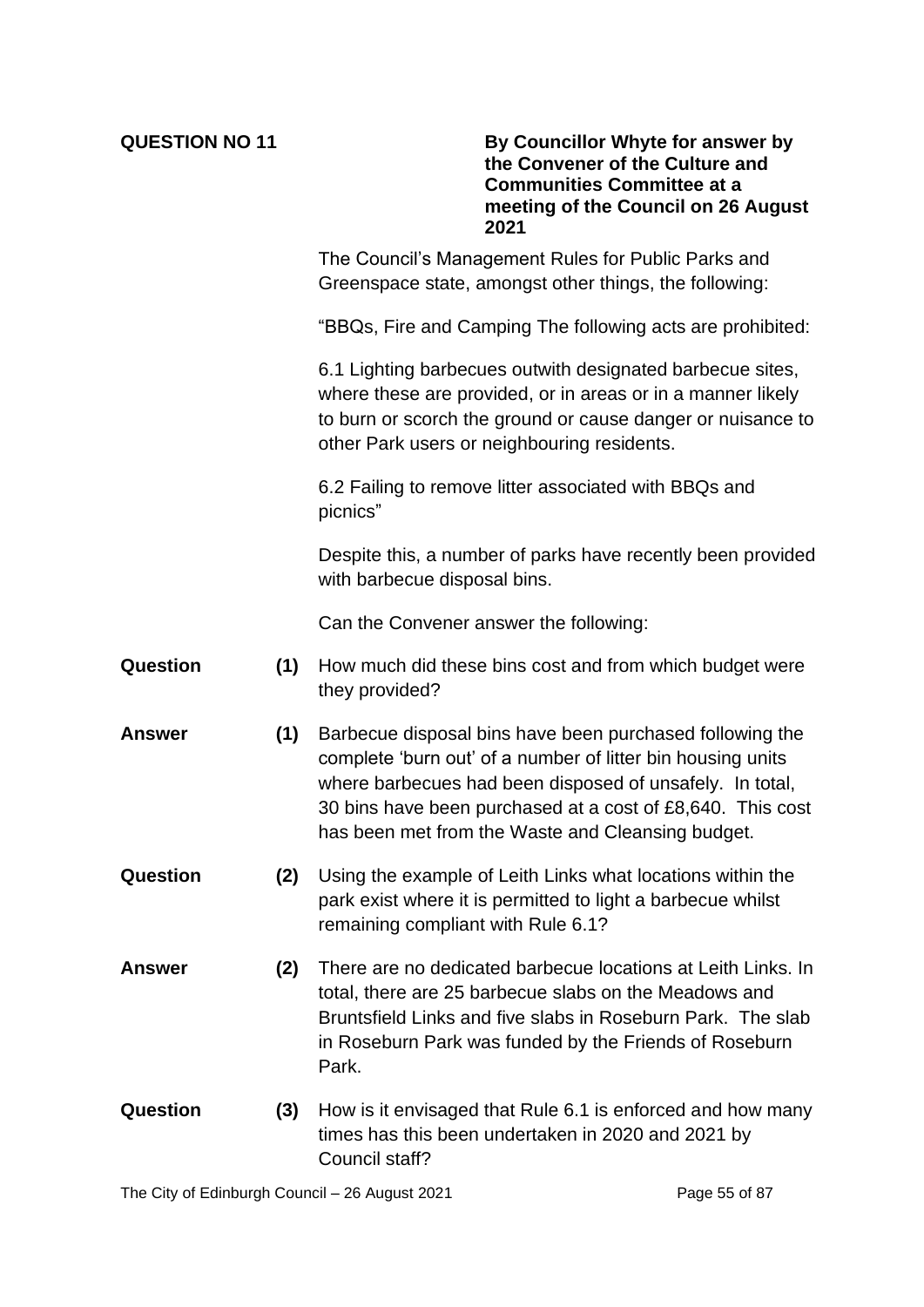**Answer (3)** Park Rangers monitor, provide advice, and enforce as appropriate in line with the relevant sections of the Civic Government (Scotland) Act 1982. Park Rangers do not log each interaction so although incidents have been managed over the last couple of years, officers do not hold a record of these interactions.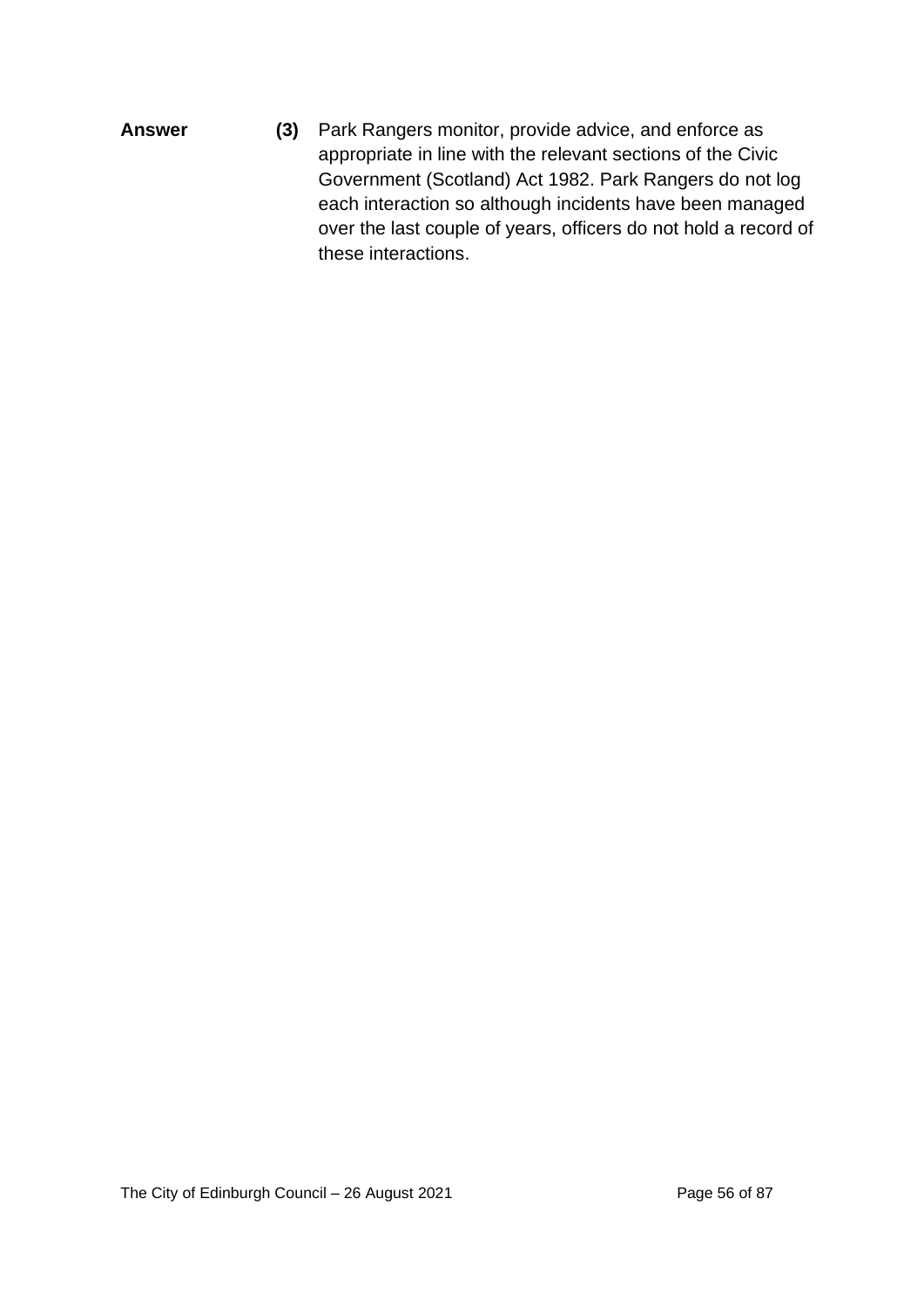**QUESTION NO 12 By Councillor Rust for answer by the Convener of the Finance and Resources Committee at a meeting of the Council on 26 August 2021**

**Question (1)** What sum has been received from UK Treasury in furlough payments in financial years 2020-21 and 2021 to date? **Answer (1)** £0.986m relating to the financial year 2020-21 and £0.238m relating to 2021-22 for period to June 21. Sums stated relate to Council employees with separate claims being made through the Council's ALEOs. **Question (2)** How many employees remain furloughed, both flexibly and in full? **Answer (2)** 31 employees are currently furloughed, comprising 11 employees who are fully furloughed and 20 employees who are flexibly furloughed. The use of furlough has reduced significantly during August to facilitate the resumption of Cultural Services and residential services at the Lagganlia Outdoor Centre. Further significant reductions are anticipated in early September as staff prepare for the resumption of services at the Benmore Outdoor Centre on 1

October.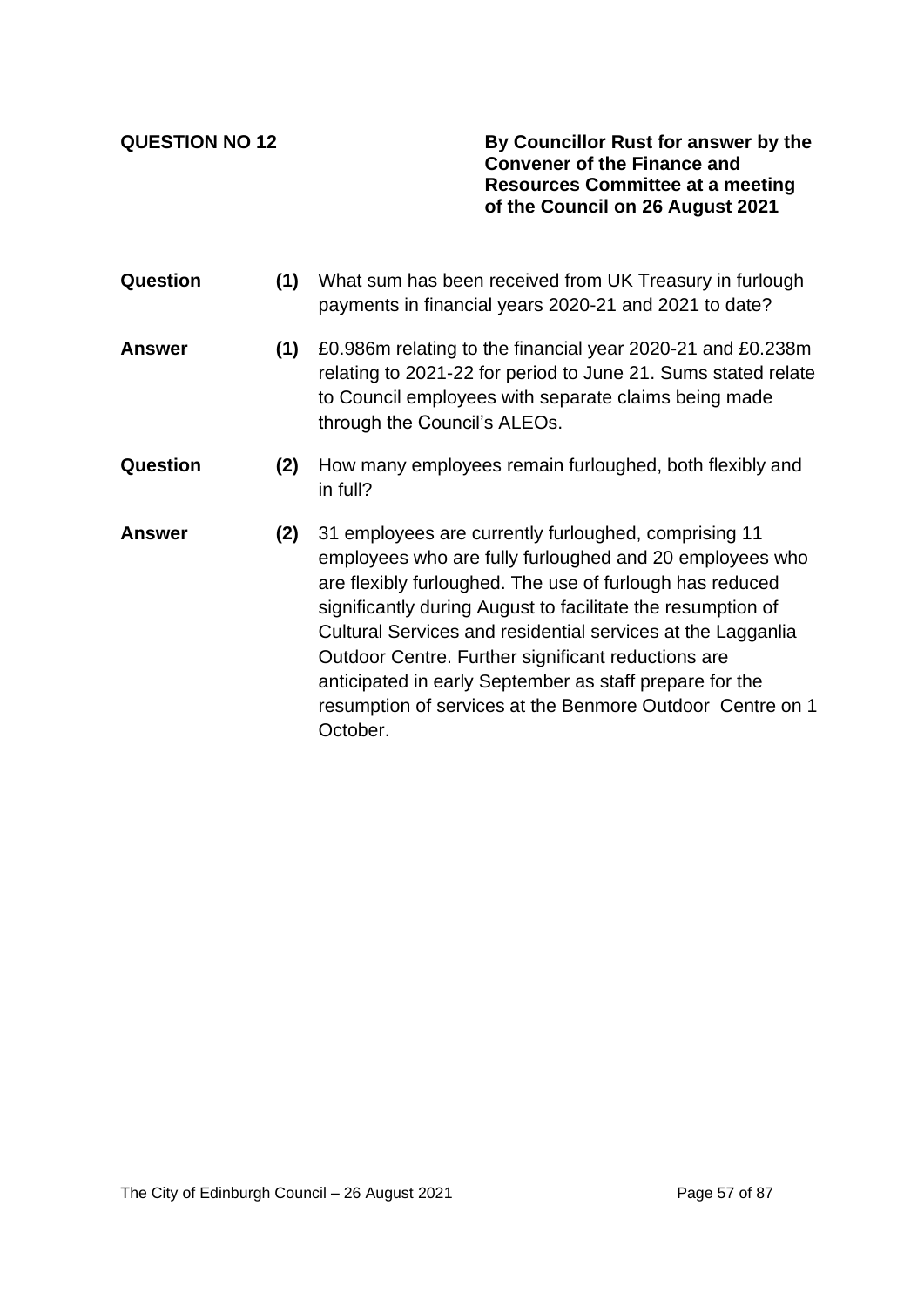### **QUESTION NO 13 By Councillor Rust for answer by the Convener of the Transport and Environment Committee at a meeting of the Council on 26 August 2021**

| Question                              | Where there are proposals for interventions in relation to<br>pedestrians (such as the subsequently refused pedestrian<br>crossing on Lanark Road) data is gathered. In relation to<br>the installation, adjustment and retention of cycle lanes what<br>data gathering on cycling is planned and please can you<br>provide details of |                                                                                                                                                                           |  |  |  |
|---------------------------------------|----------------------------------------------------------------------------------------------------------------------------------------------------------------------------------------------------------------------------------------------------------------------------------------------------------------------------------------|---------------------------------------------------------------------------------------------------------------------------------------------------------------------------|--|--|--|
|                                       | (a)                                                                                                                                                                                                                                                                                                                                    | location and                                                                                                                                                              |  |  |  |
|                                       | (b)                                                                                                                                                                                                                                                                                                                                    | dates of this data gathering and                                                                                                                                          |  |  |  |
|                                       | (c)                                                                                                                                                                                                                                                                                                                                    | which organisation(s) is/are undertaking this?                                                                                                                            |  |  |  |
| <b>Answer</b>                         | The report to the Council in June 2021 on the potential<br>retention of Spaces for People measures indicated that the<br>monitoring of measures will be reported to Transport and<br>Environment Committee prior to the implementation of the<br>associated Experimental Traffic Regulation Orders<br>(ETROs).                         |                                                                                                                                                                           |  |  |  |
| <b>Supplementary</b><br>Question      | I fear my question has not been answered. I asked what is<br>planned, not about what is to be reported? Please can I<br>have an answer to the question.                                                                                                                                                                                |                                                                                                                                                                           |  |  |  |
| <b>Supplementary</b><br><b>Answer</b> |                                                                                                                                                                                                                                                                                                                                        | Before implementation of the original scheme, the following<br>monitoring was commissioned by Sustrans and carried out<br>during October 2020 by Streetwise and TSP Data: |  |  |  |
|                                       | Volume of vehicle and cycle traffic across five working<br>days at two locations on Lanark Road (adjacent to<br>Redhall Bank Road, and adjacent to Hailes Gardens)<br>and one location on Longstone Road (adjacent to<br>Longstone Avenue); and                                                                                        |                                                                                                                                                                           |  |  |  |
|                                       | Speed of vehicle traffic at the same locations.                                                                                                                                                                                                                                                                                        |                                                                                                                                                                           |  |  |  |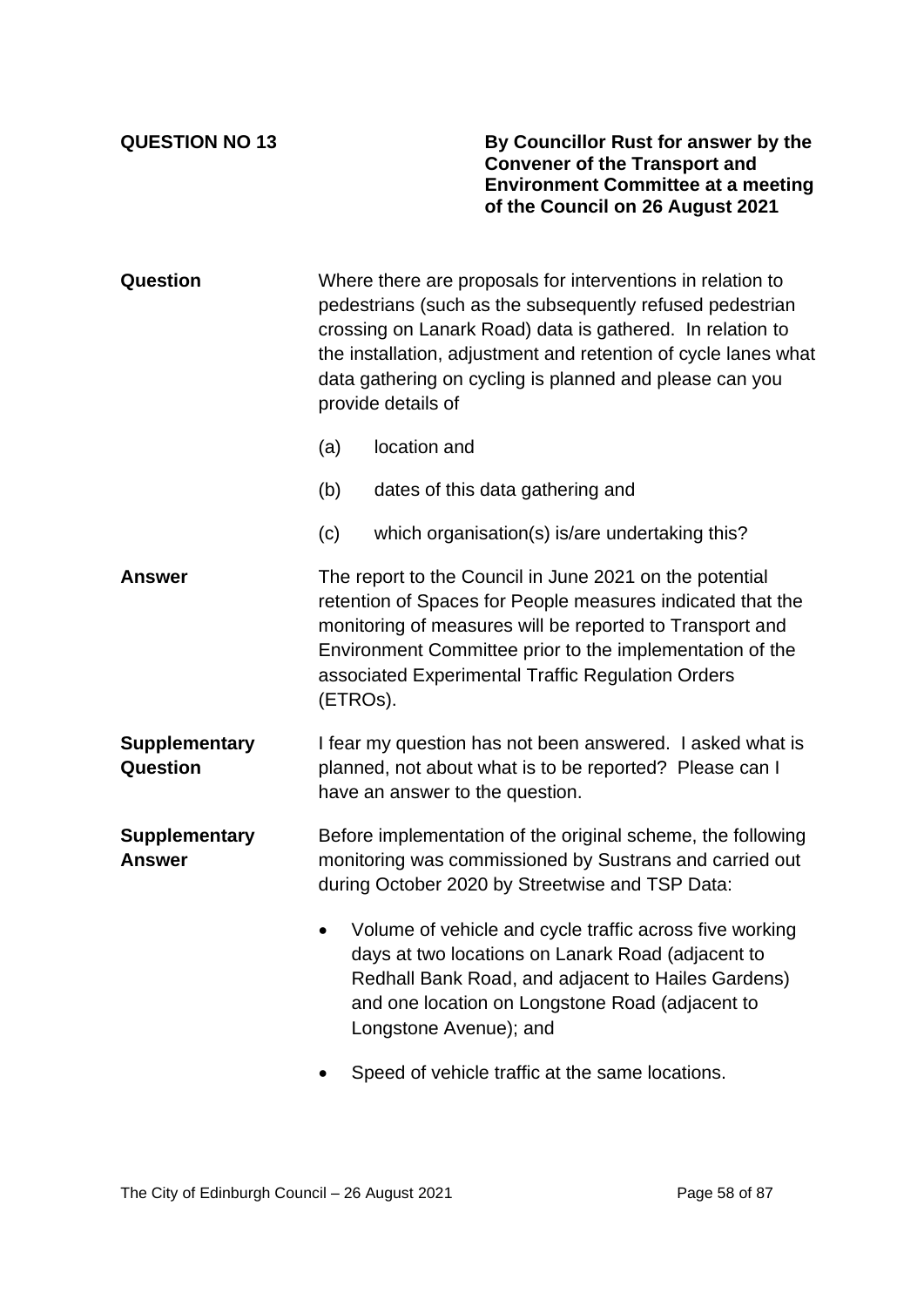Following the decision of Council in June 2021, monitoring was commissioned by the Council and carried out by Tracsis during Summer 2021 including:

In July 2021 (within School Holiday period):

- Volume of vehicle and cycle traffic monitoring was undertaken across five working days at two locations on Lanark Road (adjacent to Redhall Bank Road, and adjacent to Hailes Gardens) and one location on Longstone Road (adjacent to Longstone Avenue);
- Speed of vehicle and cycle traffic was monitored across the same period at the same locations; and
- A survey of parking occupancy was undertaken on full length of Lanark Road (from Inglis Green Road junction to Gillespie Road junction), along the full length of Inglis Green Road and on Longstone Road (from Lanark Road Junction to Murrayburn Road junction) on one full working day (05:00 – 20:00) during July 2021.

Monitoring was also carried out in August (outwith School Holiday period) on the volume of vehicle and cycle traffic across five working days at two locations on Lanark Road (adjacent to Redhall Bank Road, and adjacent to Hailes Gardens) and one location on Longstone Road (adjacent to Longstone Avenue).

No further monitoring is planned at this point.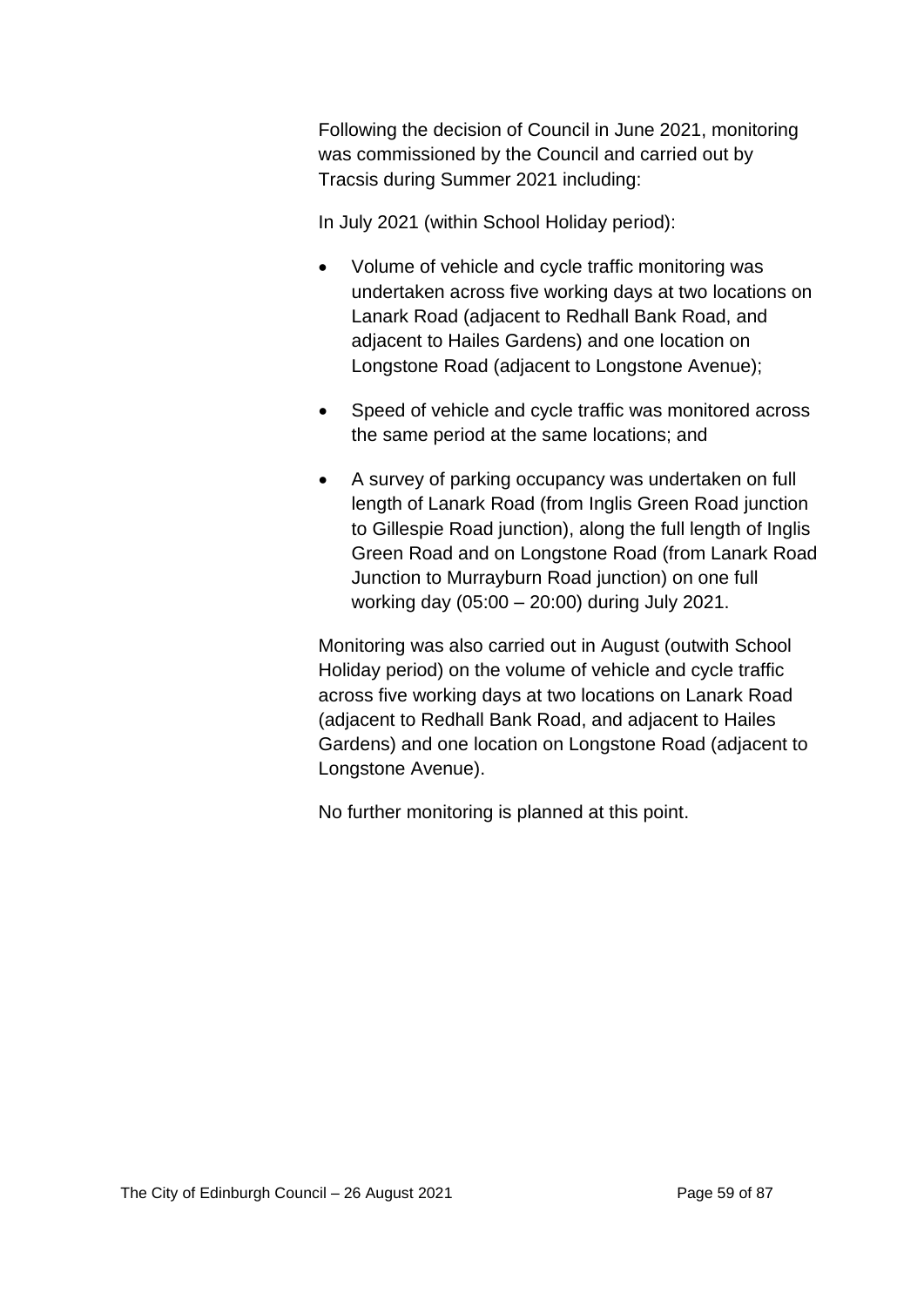**QUESTION NO 14 By Councillor Rust for answer by the Convener of the Transport and Environment Committee at a meeting of the Council on 26 August 2021**

- **Question (1)** Can the Convener please arrange for this table from November 2020 to be updated, including any new schemes since then, showing the breakdown of Spaces for People expenditure (incurred and scheduled), broken down by project.
- **Answer (1)** The table below is currently being updated and will be shared with Councillors as soon as possible.
- **Question (2)** Now all the Spaces for People schemes have been completed, please also add the estimate for removing each of the schemes and carrying out any extra road repairs for any damage caused by burning the road surface and attaching bollards etc.
- **Answer (2)** A breakdown of the cost for removing each scheme has not been prepared. However, a budget of £450,000 has been set aside for the removal of measures, if required.
- **Question (3)** Please confirm that funding is still ringfenced and available for this as required.
- **Answer (3)** As stated in the answer to Question 2, a budget has been set aside for the removal of measures.
- **Supplementary Question** Does the failure to provide a complete answer for Full Council demonstrate the audit report findings of an over reliance on key officers?
- **Supplementary Answer** Officers have confirmed that the delay in providing this updated table has been due to officer annual leave and that a cost reconciliation is currently underway on the individual schemes and the updated table will be provided when this reconciliation is complete.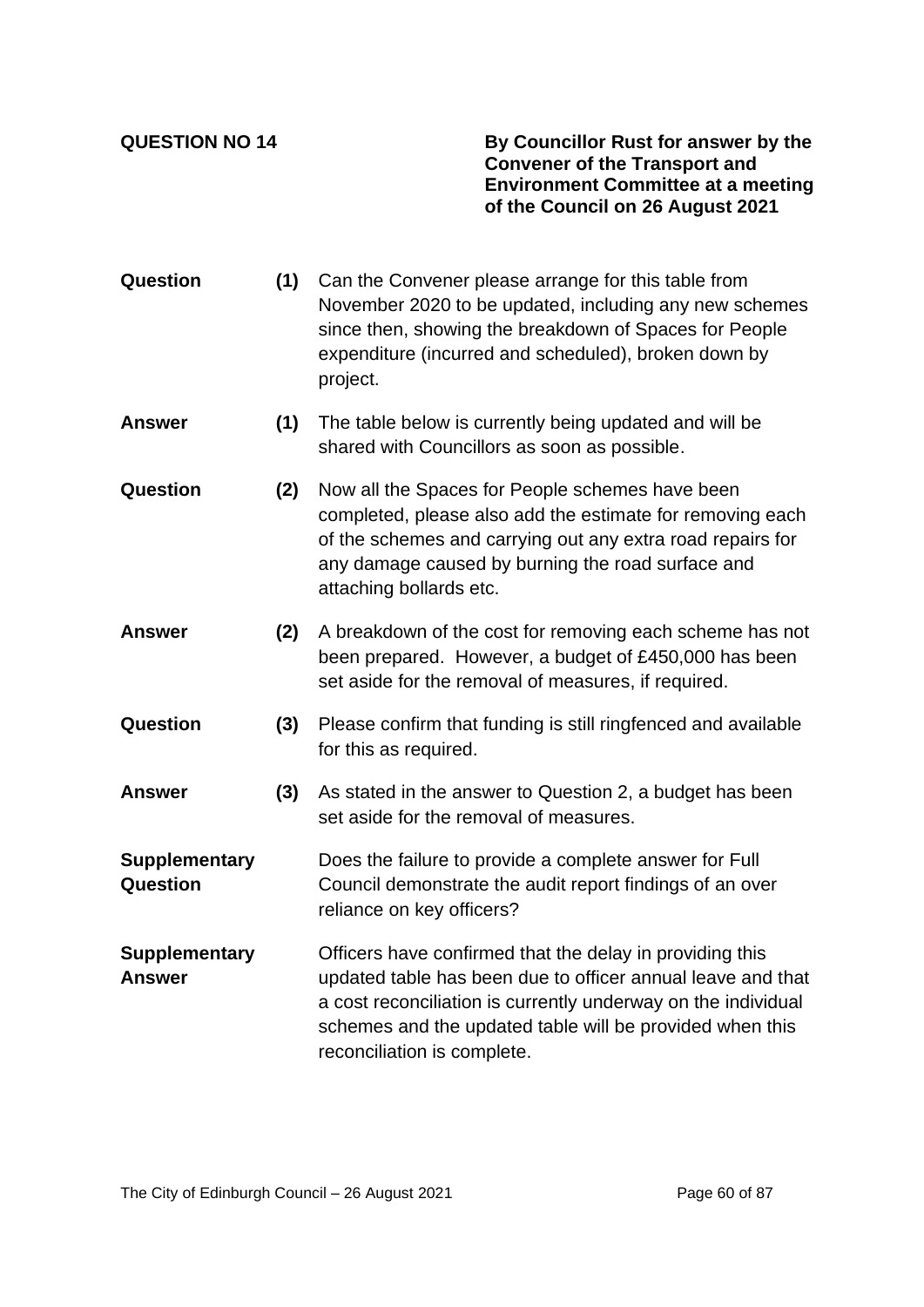| <b>Scheme</b>                  | <b>Status</b>               | <b>Cost</b>       | <b>Maintenance</b> | <b>Actual Cost to</b> | <b>Status</b>    |
|--------------------------------|-----------------------------|-------------------|--------------------|-----------------------|------------------|
|                                |                             | <b>Projection</b> | <b>Projection</b>  | <b>Date</b>           |                  |
|                                | On / Off                    |                   |                    |                       |                  |
| South Bridge                   | <b>Awaiting</b><br>decision | £117,683.55       | £12,033.17         | £1,369.75             | <b>Underway</b>  |
| <b>Waverley Bridge</b>         | On                          | £13,305.46        | £371.80            | £7,585.46             | <b>Underway</b>  |
| <b>Forest Road</b>             | On                          | £52,695.78        | £3,839.33          | £33,863.78            | <b>Underway</b>  |
| George IV Bridge               | On                          | £138,179.63       | £5,687.06          | £118,389.63           | <b>Installed</b> |
| The Mound                      | On                          | £148,331.72       | £2,669.17          | £148,088.37           | <b>Installed</b> |
| <b>Princes Street East End</b> | On                          | £100,375.96       | £2,469.90          | £95,282.23            | <b>Underway</b>  |
| <b>Victoria Street</b>         | On                          | £18,501.01        | £371.80            | £16,781.01            | <b>Installed</b> |
| Cockburn Street                | On                          | £13,638.45        | £371.80            | £12,716.00            | <b>Installed</b> |
| Chamber St / George IV         | On                          | £136,000.00       | £5,032.00          | £1,493.45             | <b>Underway</b>  |
| Non-allocated                  | On                          | £6,729.45         | £0.00              | £6,402.17             |                  |
| Expenditure                    |                             |                   |                    |                       |                  |
| <b>City Centre Phase 1</b>     |                             | £745,441.01       | £32,846.03         | £441,971.85           |                  |
| Queensferry High St            | On                          | £30,000.00        | £1,024.55          | £0.00                 |                  |
| <b>Great Junction St</b>       | On                          | £14,957.64        | £307.51            | £2,840.50             | Underway         |
| Stockbridge                    | On                          | £48,494.40        | £3,784.70          | £3,126.50             | <b>Underway</b>  |
| Portobello High Street         | On                          | £30,132.72        | £1,965.44          | £2,598.50             | <b>Underway</b>  |
| Newington                      | Off                         | £0.00             | £0.00              | £0.00                 |                  |
| Gorgie / Dalry Road            | On                          | £43,812.35        | £3,433.65          | £42,721.29            | <b>Installed</b> |
| Corstorphine                   | On                          | £43,060.40        | £2,953.17          | £3,243.50             | <b>Underway</b>  |
| <b>Bruntsfield</b>             | On                          | £31,983.48        | £2,389.81          | £29,998.69            | <b>Installed</b> |
| <b>Tolcross</b>                | On                          | £31,761.69        | £1,652.80          | £29,898.08            | <b>Installed</b> |
| Morningside                    | On                          | £63,081.17        | £4,229.95          | £56,188.81            | <b>Installed</b> |
| <b>Haymarket Terrace</b>       | Off                         | £0.00             | £0.00              | £0.00                 |                  |
| <b>Easter Road</b>             | Off                         | £0.00             | £0.00              | £0.00                 |                  |
| <b>Shopping Streets</b>        |                             | £337,283.85       | £21,741.58         | £170,615.87           |                  |
| <b>Telford Road</b>            | Off                         | £0.00             | £0.00              | £0.00                 |                  |
| <b>Carrington Road</b>         | On                          | £0.00             | £0.00              | £0.00                 |                  |
| Fountainbridge Dundee          | On                          | £61,858.64        | £4,980.14          | £0.00                 |                  |
| Ferry Road                     | On                          | £106,284.88       | £8,168.73          | £100,146.32           | <b>Installed</b> |
| <b>Melville Drive</b>          | Off                         | £0.00             | £0.00              | £0.00                 |                  |
| Teviot Pl / Potterrow          | On                          | £6,952.32         | £257.24            | £0.00                 |                  |
| Buccleuch St /                 | On                          | £46,185.52        | £3,537.28          | £37,378.44            | <b>Underway</b>  |
| Causewayside                   |                             |                   |                    |                       |                  |
| Crewe Toll Roundabout          | On                          | £28,995.00        | £1,880.20          | £0.00                 |                  |
| Meadowplace Road               | Off                         | £0.00             | £0.00              | £0.00                 |                  |
| <b>Duddingston Road</b>        | On                          | £48,320.48        | £3,805.36          | £0.00                 |                  |
| <b>Wester Hailes Road</b>      | Off                         | £0.00             | £0.00              | £0.00                 |                  |
| Craigmillar Park /<br>Liberton | On                          | £110,058.80       | £7,851.87          | £0.00                 |                  |
| <b>Gilmerton Road</b>          | On                          | £42,695.68        | £3,717.04          | £0.00                 |                  |
| <b>Crewe Road South</b>        | On                          | £88,222.63        | £5,116.01          | £85,216.63            | <b>Installed</b> |
| Old Dalkeith Road              | On                          | £78,008.98        | £3,056.52          | £75,002.98            | <b>Installed</b> |

The City of Edinburgh Council – 26 August 2021 Page 61 of 87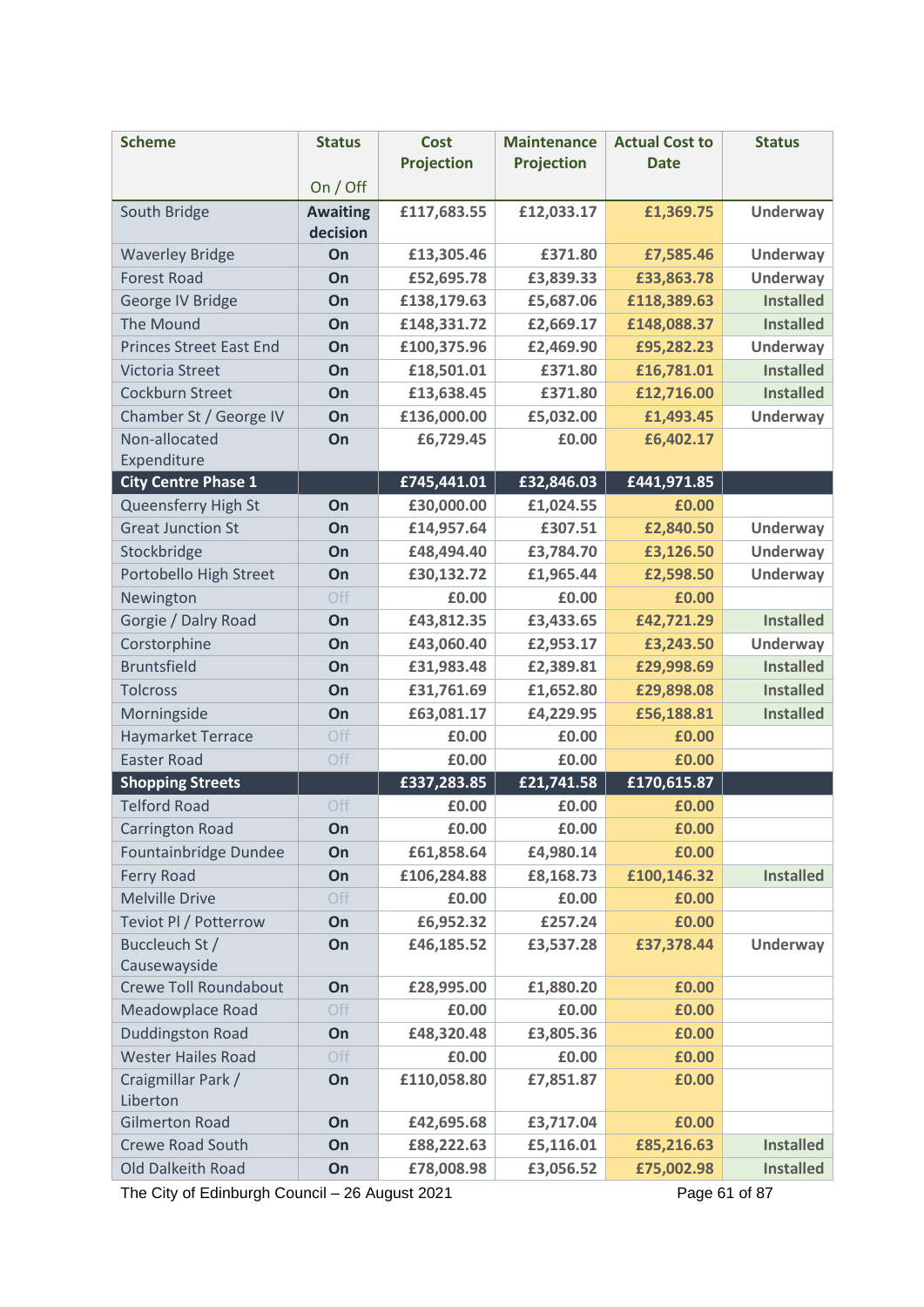The City of Edinburgh Council – 26 August 2021 Page 62 of 87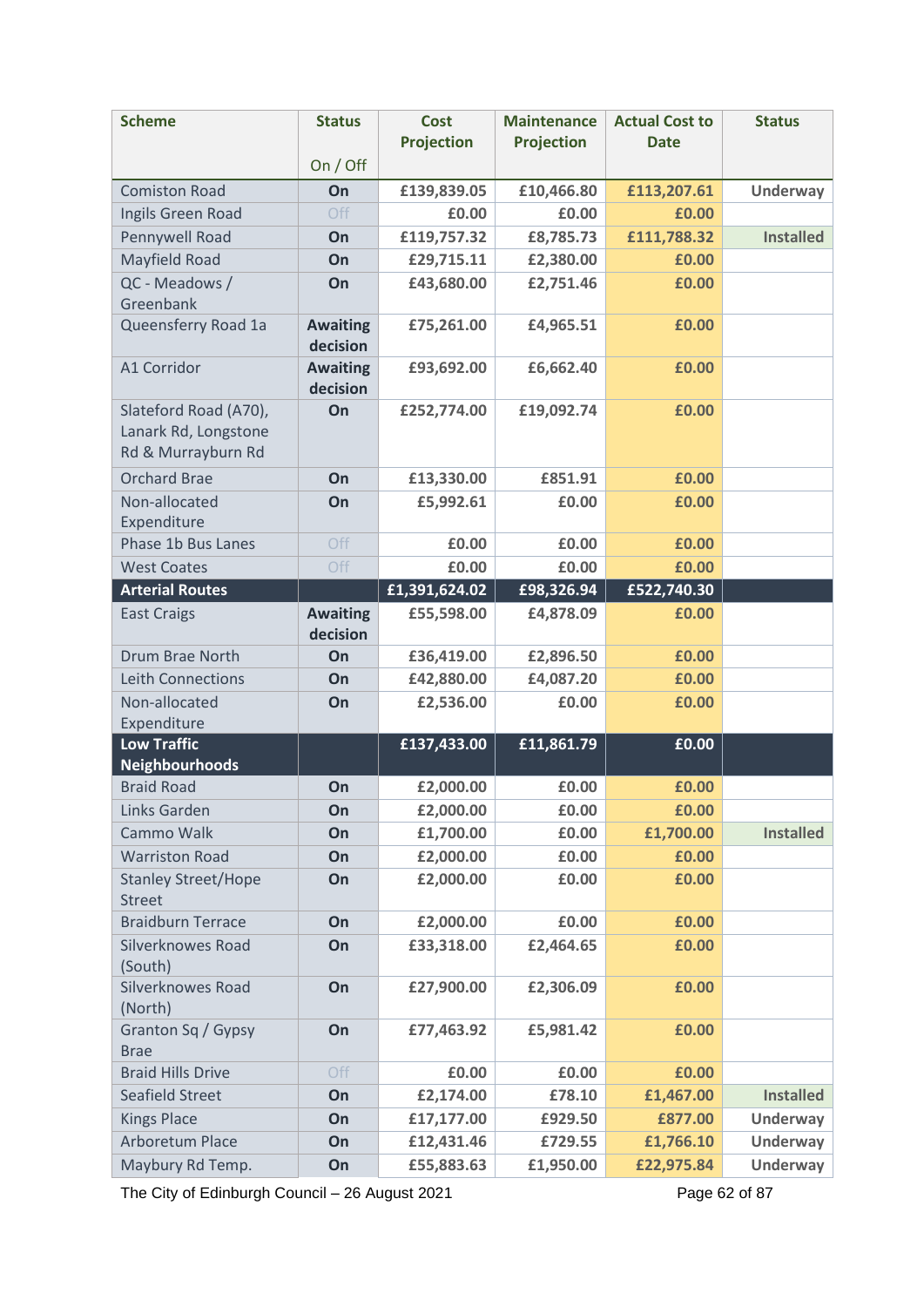| <b>Scheme</b>                                                          | <b>Status</b>               | <b>Cost</b><br><b>Projection</b> | <b>Maintenance</b><br><b>Projection</b> | <b>Actual Cost to</b><br><b>Date</b> | <b>Status</b> |
|------------------------------------------------------------------------|-----------------------------|----------------------------------|-----------------------------------------|--------------------------------------|---------------|
|                                                                        | On / Off                    |                                  |                                         |                                      |               |
| Crossing                                                               |                             |                                  |                                         |                                      |               |
| <b>Spaces for Exercise</b>                                             |                             | £238,048.01                      | £14,439.31                              | £28,785.94                           |               |
| <b>Broughton Street</b>                                                | <b>Awaiting</b><br>decision | £49,428.24                       | £4,939.08                               | £0.00                                |               |
| <b>Broughton St</b><br>Roundabout                                      | <b>Awaiting</b><br>decision | £50,624.20                       | £3,817.03                               | £0.00                                |               |
| Restalrig Rd South -<br>Opt. 2                                         | On                          | £6,920.00                        | £416.20                                 | £0.00                                |               |
| <b>West End of Princes</b><br><b>Street</b>                            | On                          | £3,763.00                        | £316.92                                 | £0.00                                |               |
| Musselburgh to<br>Portobello Opt. 1<br>Edinburgh section               | On                          | £55,399.20                       | £5,601.98                               | £0.00                                |               |
| <b>Duddingston Road West</b>                                           | Off                         | £0.00                            | £0.00                                   | £0.00                                |               |
| <b>Fillyside Road - Crossing</b>                                       | On                          | £30,000.00                       | £1,950.00                               | £0.00                                |               |
| <b>Fillyside Road</b>                                                  | On                          | £4,584.36                        | £411.93                                 | £0.00                                |               |
| <b>Glenlockhart Drive</b>                                              | On                          | £2,798.00                        | £103.53                                 | £0.00                                |               |
| <b>Starbank Road</b>                                                   | On                          | £12,608.40                       | £1,128.81                               | £0.00                                |               |
| Commonplace<br><b>Interventions</b>                                    |                             | £216,125.40                      | £18,685.48                              | £0.00                                |               |
| <b>Schools</b>                                                         |                             | £150,000.00                      |                                         | £20,625.49                           |               |
| Sub-total                                                              |                             |                                  | £3,413,856.42                           | £1,184,739.45                        |               |
| <b>Consultancy Support</b>                                             |                             |                                  | £300,000.00                             | £118,478.78                          |               |
| <b>Internal Management</b><br>Costs                                    |                             |                                  | £750,000.00                             | £504,759.07                          |               |
| Segregation units for<br>maintenance and<br>schemes to be<br>developed |                             |                                  | £171,292.00                             | £0.00                                |               |
| Monitoring &<br>Evaluation                                             |                             |                                  | £175,000.00                             | £86,410.00                           |               |
| <b>Removal Allowance</b>                                               |                             |                                  | £450,000.00                             | £0.00                                |               |
| <b>Street Cleaning Over</b><br>Winter Period 20/21/22                  |                             |                                  | £50,000.00                              | £0.00                                |               |
| <b>Removal of Street</b><br>Clutter                                    |                             |                                  | £50,000.00                              | £0.00                                |               |
| Uncertainty -<br>installation,<br>maintenance, removal                 |                             |                                  | £196,005.10                             | £0.00                                |               |
| <b>TOTAL PROJECTION</b>                                                |                             |                                  | £5,556,153.52                           | £1,894,387.30                        |               |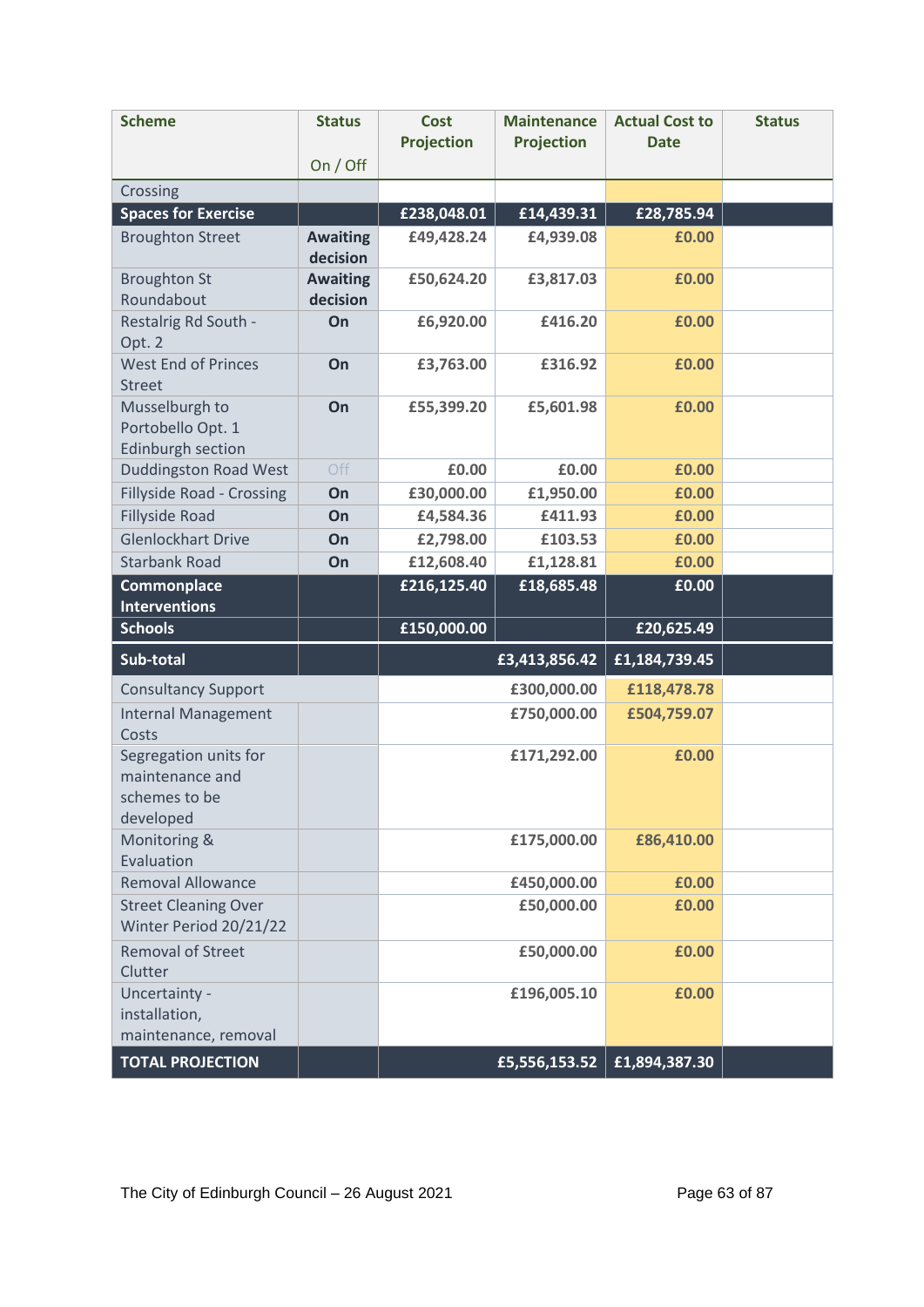### **QUESTION NO 15 By Councillor Jim Campbell for answer by the Lord Provost at a meeting of the Council on 26 August 2021**

Standing Order 22.3 required motions and amendments to be provided to the clerk no later than 2pm on the working day before Council. In the case of June Council, motions and amendments were not published so that Members and the public could view them until after 7pm at night.

- **Question (1)** Could the Lord Provost provide an explanation for this protracted delay?
- **Answer (1)** 35 motions and amendments were submitted for June Council, which is much more than usual, all of which needed to be checked for competency. 27 were received the day before Council with over half after 12 noon. Following the competency check, a number required to be amended involving engagement with the relevant elected members and group business managers. Further reformatting, adding to templates and the creation of PDF files, both individually and collectively, as well as sorting the bookmarks etc. was required. That is clearly a time-consuming process and the Committee Services staff managed this as quickly as possible, whilst working remotely.
- **Question (2)** Would the Lord Provost remind Council that Standing Orders applies to all Members?
- **Answer (2)** Standing Orders apply to all Elected Members.
- **Question (3)** Would it be in order for the Clerk to set out a timetable for the publishing of Motions and Amendments, and routinely include an explanation of any deviation from such a timetable?
- **Answer (3)** Motions and Amendments are published as soon as each has been deemed competent and administrative tasks are complete. Therefore, the additional workload this question proposes being placed upon the Clerk and Committee Services is not supported.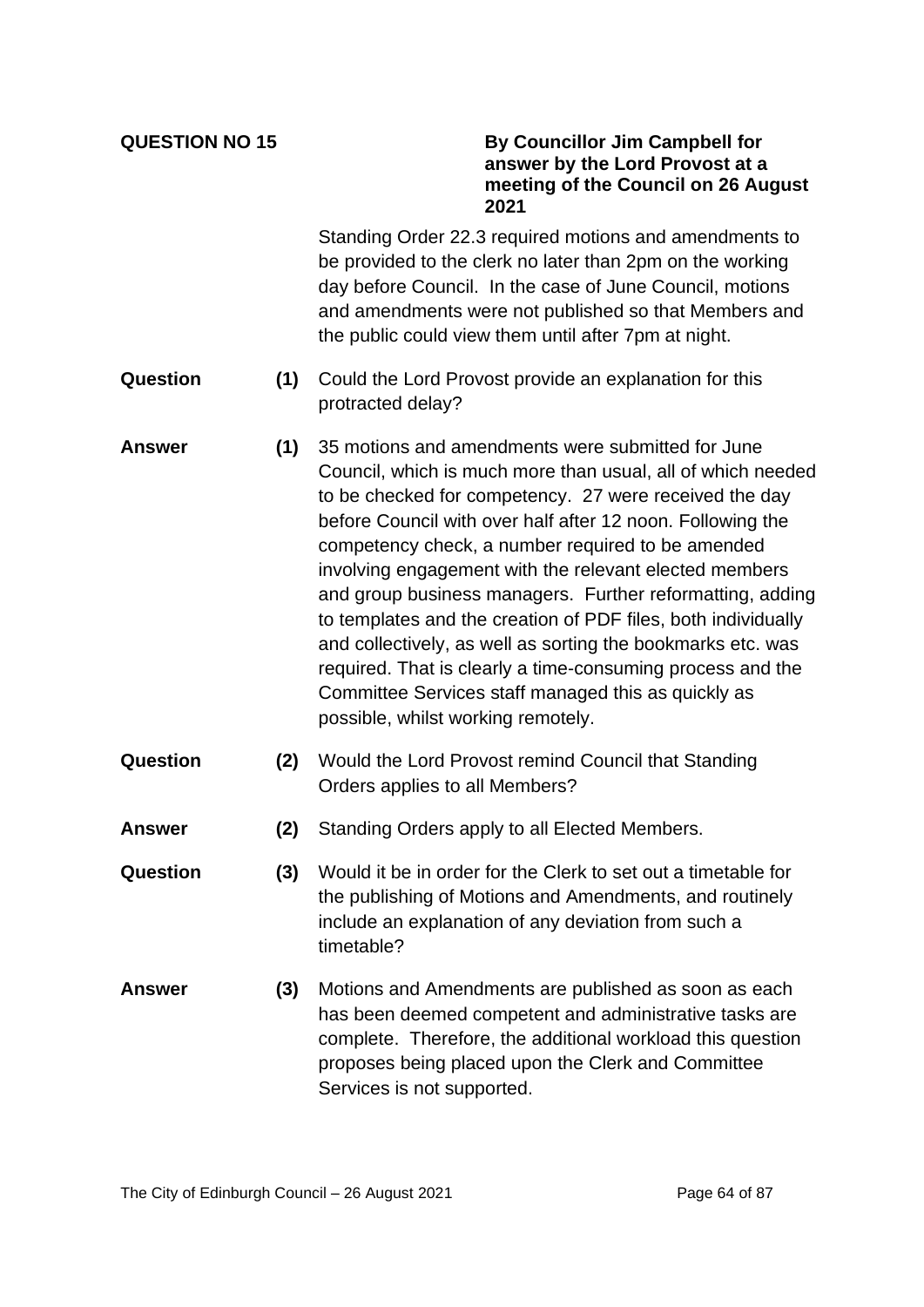**QUESTION NO 16 By Councillor Jim Campbell for answer by the Convener of the Transport and Environment Committee at a meeting of the Council on 26 August 2021**

> The Convener will be aware of recent localised flooding events in Edinburgh.

- **Question (1)** Between 1 July and 17 August, how many requests have been made to clear individual gullies on the roads of Edinburgh?
- **Answer (1)** There have been 2,597 requested received to clear individual gullies.
- **Question (2)** What was the average time between the request being made, and the first physical attendance to the gully?
- **Answer (2)** This information is not recorded. However, the average time from Enquiry Opened to Enquiry Closed for completed enquiries was 8.05 days in the time period 1 July to 17 August**.**
- **Question (3)** How many reports resulted in attendance to a gully that was not blocked or partially blocked?
- **Answer (3)** This information is not recorded.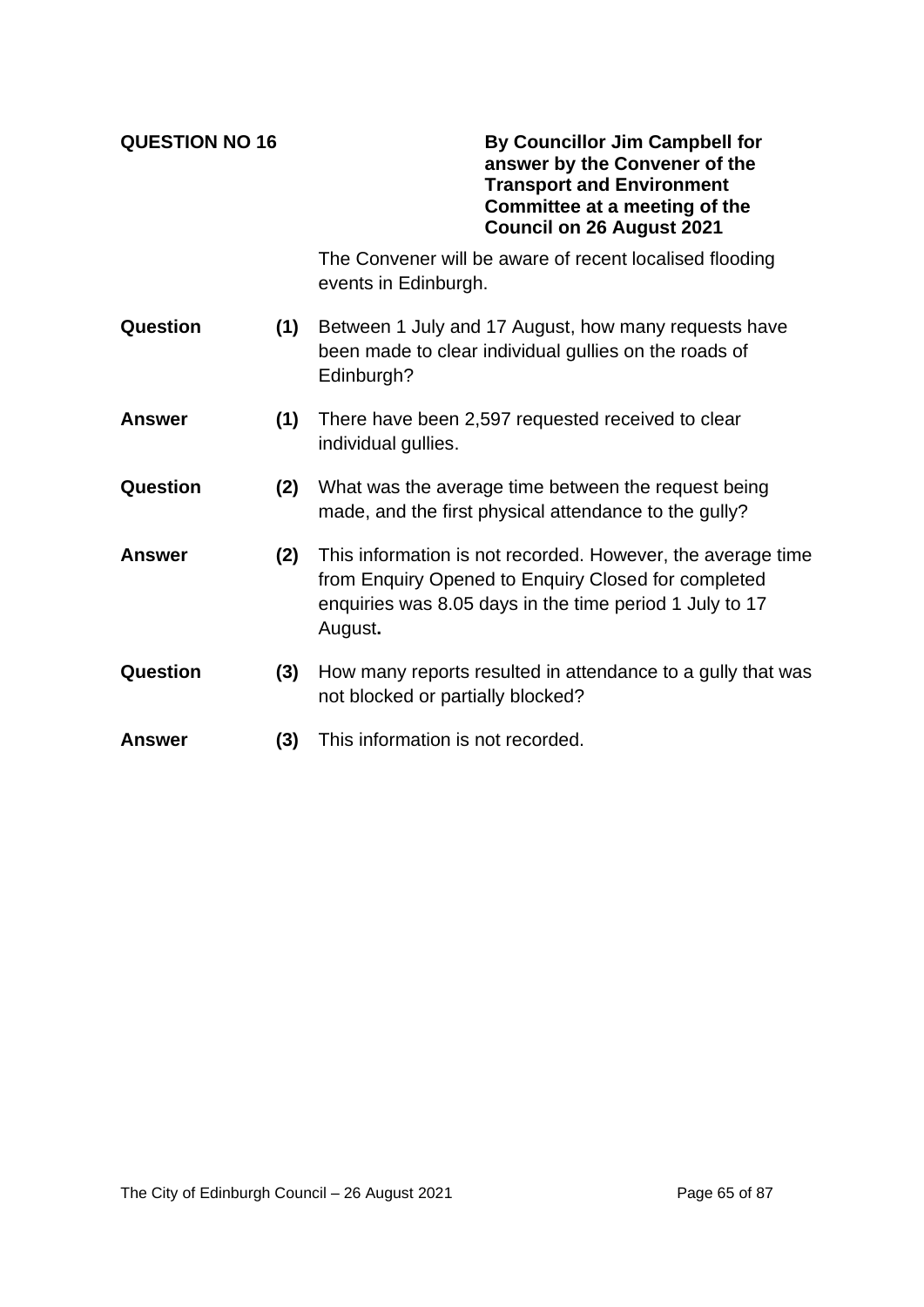| <b>QUESTION NO 17</b> |     | By Councillor McLellan for answer by<br>the Leader of the Council at a<br>meeting of the Council on 26 August<br>2021                                                                                                                                                                                                                         |
|-----------------------|-----|-----------------------------------------------------------------------------------------------------------------------------------------------------------------------------------------------------------------------------------------------------------------------------------------------------------------------------------------------|
|                       |     | June Council's expression of unanimous dismay at the slur<br>against Lothian Buses by SNP MSP James Dornan                                                                                                                                                                                                                                    |
| Question              | (1) | Can the leader copy the text of what he wrote to SNP MSP<br>James Dornan following the instructions of June Council,<br>agreed under item 8.10 (with addendum) by way of answer<br>to this question?                                                                                                                                          |
| Answer                | (1) | James Dornan MSP                                                                                                                                                                                                                                                                                                                              |
|                       |     | 30 <sup>th</sup> June 2021                                                                                                                                                                                                                                                                                                                    |
|                       |     | Dear James,                                                                                                                                                                                                                                                                                                                                   |
|                       |     | I note you recently passed on an apology to Edinburgh's<br>Transport Convenor after contacting you following the<br>comments made in relation to action Lothian Buses took<br>following serious violent<br>behaviour<br>against their<br>employees.                                                                                           |
|                       |     | These comments were also raised at our Council meeting on June 24 <sup>th</sup> .                                                                                                                                                                                                                                                             |
|                       |     | A motion was passed expressing dismay at the comments<br>and having engaged with our bus company since, I feel a<br>direct and public apology to the company is still merited<br>to draw a line under this issue. I very much hope you can<br>echo the sincere apology you issued to the Transport<br>Convenor to the Chair of Lothian Buses. |
| Question              | (2) | Can the leader copy any and all responses received as a<br>result of him writing as instructed?                                                                                                                                                                                                                                               |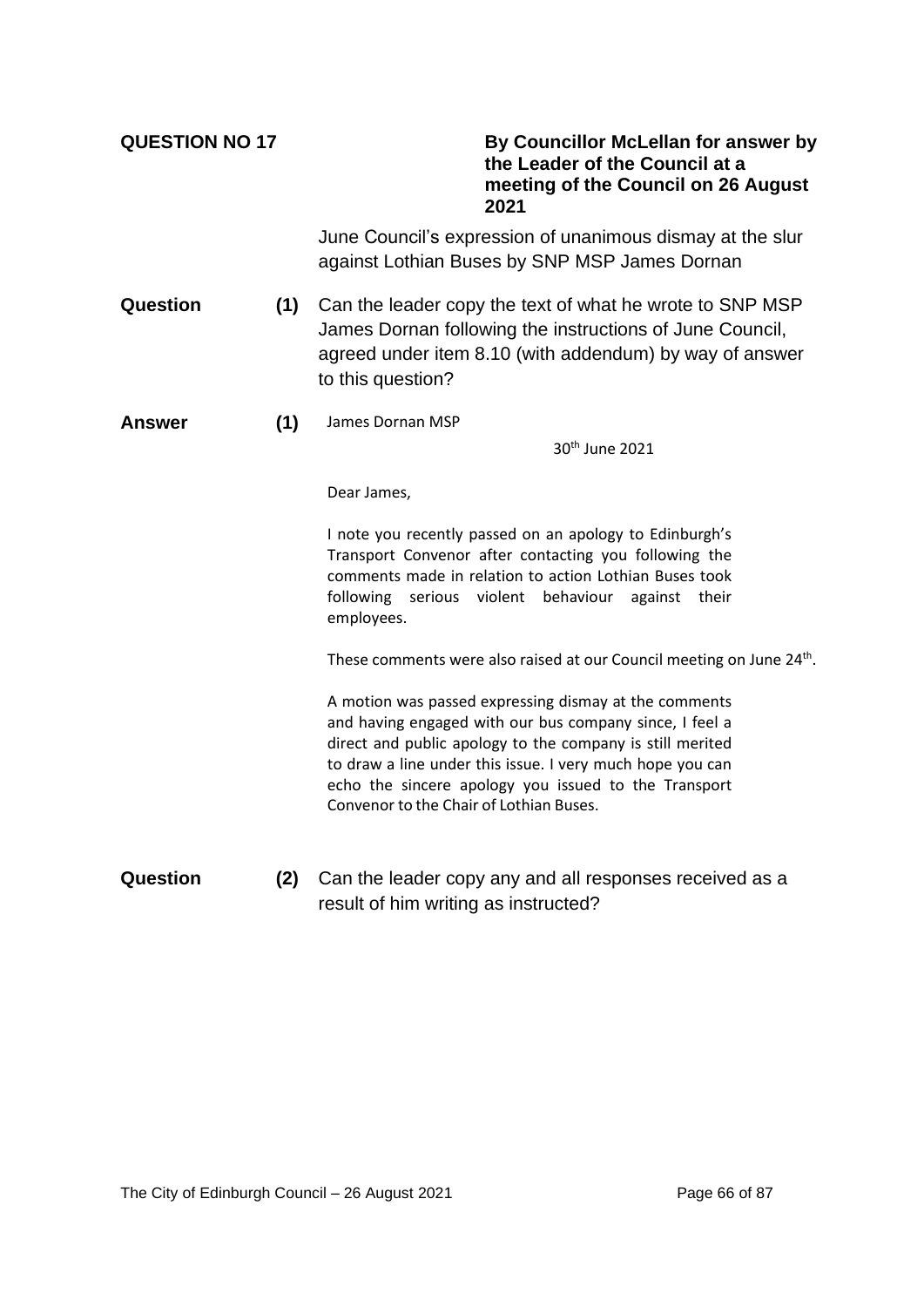**Answer (2)** On 15 Jun 2021, at 16:01, Dornan J (James), MSP [<James.Dornan.msp@parliament.scot>](mailto:James.Dornan.msp@parliament.scot) wrote:

> Dear Mr McFarlane, I've acknowledged my comments were poorly made and that there was no intention by Lothian Buses to target Irish or Catholics, I never considered there was. Of course I regret the misunderstanding, of my own making admittedly, but the point I was intending to make, and did in other parts of my speech was the lack of attention to a significant cultural day for Irish, which would not have been the case for other culturally significant days. This is in no way only the case at Lothian Buses but throughout Scottish business as a whole.

James Dornan MSP

Sent from my iPhone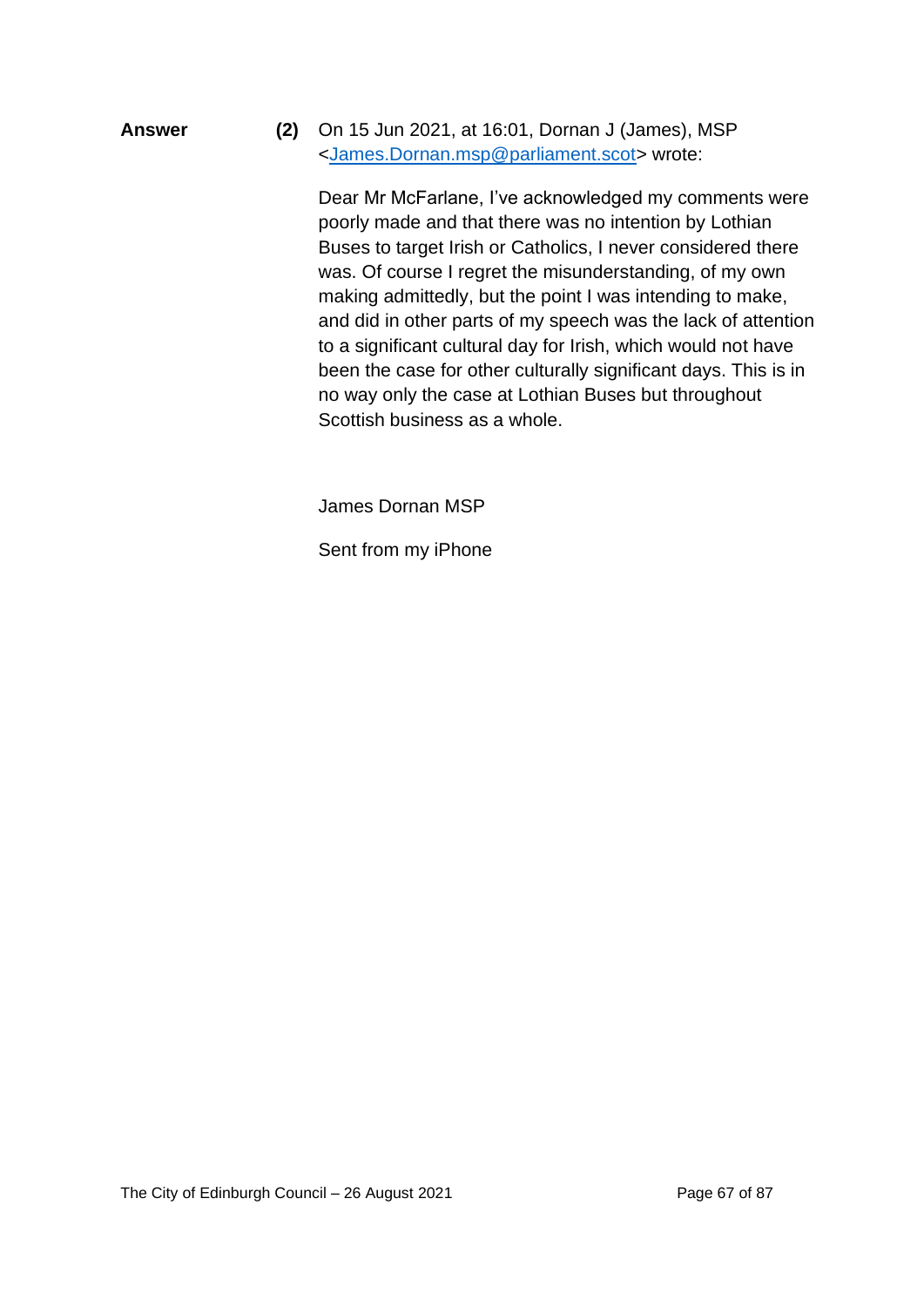### **QUESTION NO 18 By Councillor Brown for answer by the Convener of the Transport and Environment Committee at a meeting of the Council on 26 August 2021**

Many vulnerable / elderly residents across the city either have no on-line access, do not feel comfortable making card payments over the phone or sadly have no relatives or neighbours who can assist with doing so.

- **Question (1)** I understand a Working Group was set up to look the removal of cash and other options for residents for the future. What are the findings of this working group?
- **Answer (1)** The assessment completed by officers considered all Council services for payment options and the frequency with which payments needed to be made. This assessment reaffirmed the need for a range of payment options to support individual circumstances. These options vary depending on the nature and scale of the service and currently can include online payment, direct debit, standing order, BACs, automated payment lines, payment via a Contact agent or cash payments for Council Tax/Housing. In addition, when the current Council Resilience Centres revert to locality office service provision, individuals will be assisted by Council staff to make card payments via the Council's easy to use self-help machines.
- **Question (2)** As the Council no longer accept cash payments in our Local Offices, where can residents make cash payments if they don't have online access?
- **Answer (2)** There is currently no cash payment option for the service. The Garden Waste service has been an online or phone registration service since February 2020. This has proved successful with over 90% signing and paying online, with the remainder registered over the phone. This phone registration process is supported by a dedicated contact team who can support people through the registration and payment process. Further payment options will continue to be explored by the service.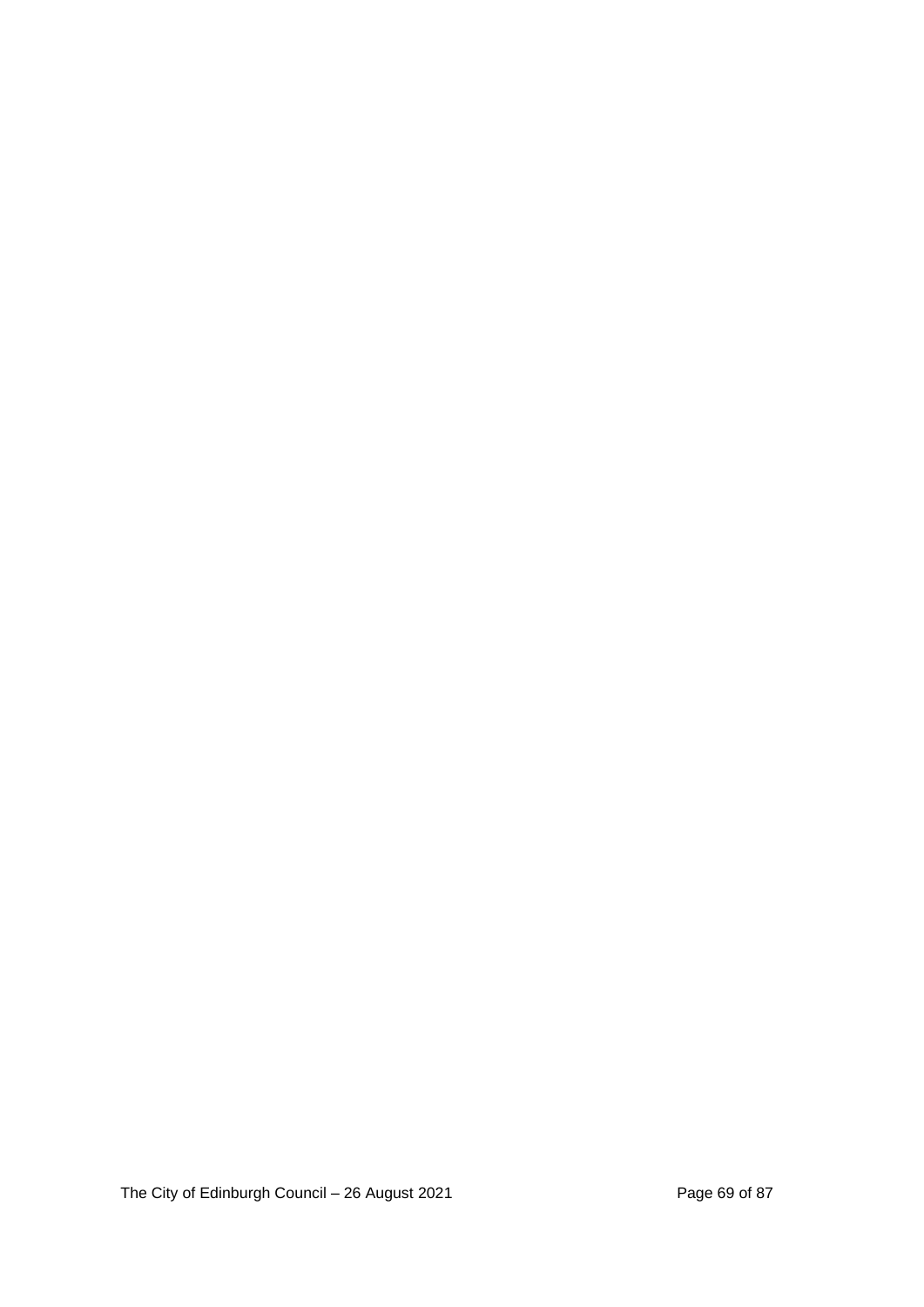**QUESTION NO 19 By Councillor Mitchell for answer by the Convener of the Transport and Environment Committee at a meeting of the Council on 26 August 2021**

**Question** Please could the convener confirm the number of injuries recorded by members of staff in each Ward, where applicable, over the course of the last five years whilst emptying:

- a) Grey bins
- b) Green bins
- c) Brown bins
- d) Blue boxes
- e) Red boxes
- f) Food caddies
- g) Gull proof sacks

**Answer** The SHE portal is the Council's incidents/accidents reporting system and the categories used are from the Health and Safety Executive's grouping for incident causations (e.g. manual handling, slips trips and falls etc). Therefore, as the information requested is not recorded, it is not possible to provide the breakdown requested. However, the table below provides a summary of the number of incidents recorded on the SHE portal relating to doorstep collection of recycling (including gull proof sacks).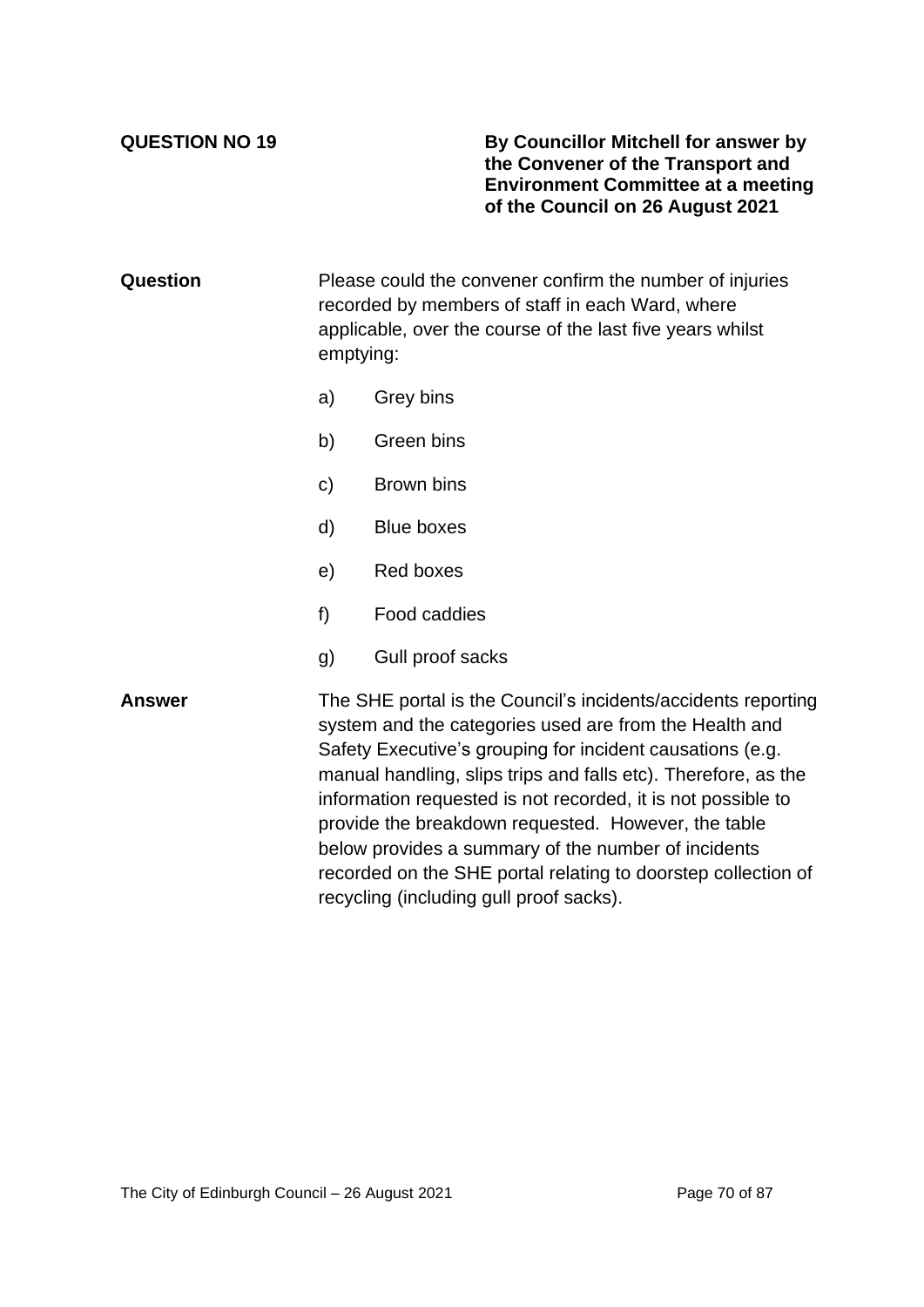| Year | Incidents from<br><b>GP</b> sacks<br>/Doorstep<br>collection of<br>recycling |  |
|------|------------------------------------------------------------------------------|--|
| 2016 | 2                                                                            |  |
| 2017 |                                                                              |  |
| 2018 | 4                                                                            |  |
| 2019 | 3                                                                            |  |
| 2020 | $\boldsymbol{\mathcal{P}}$                                                   |  |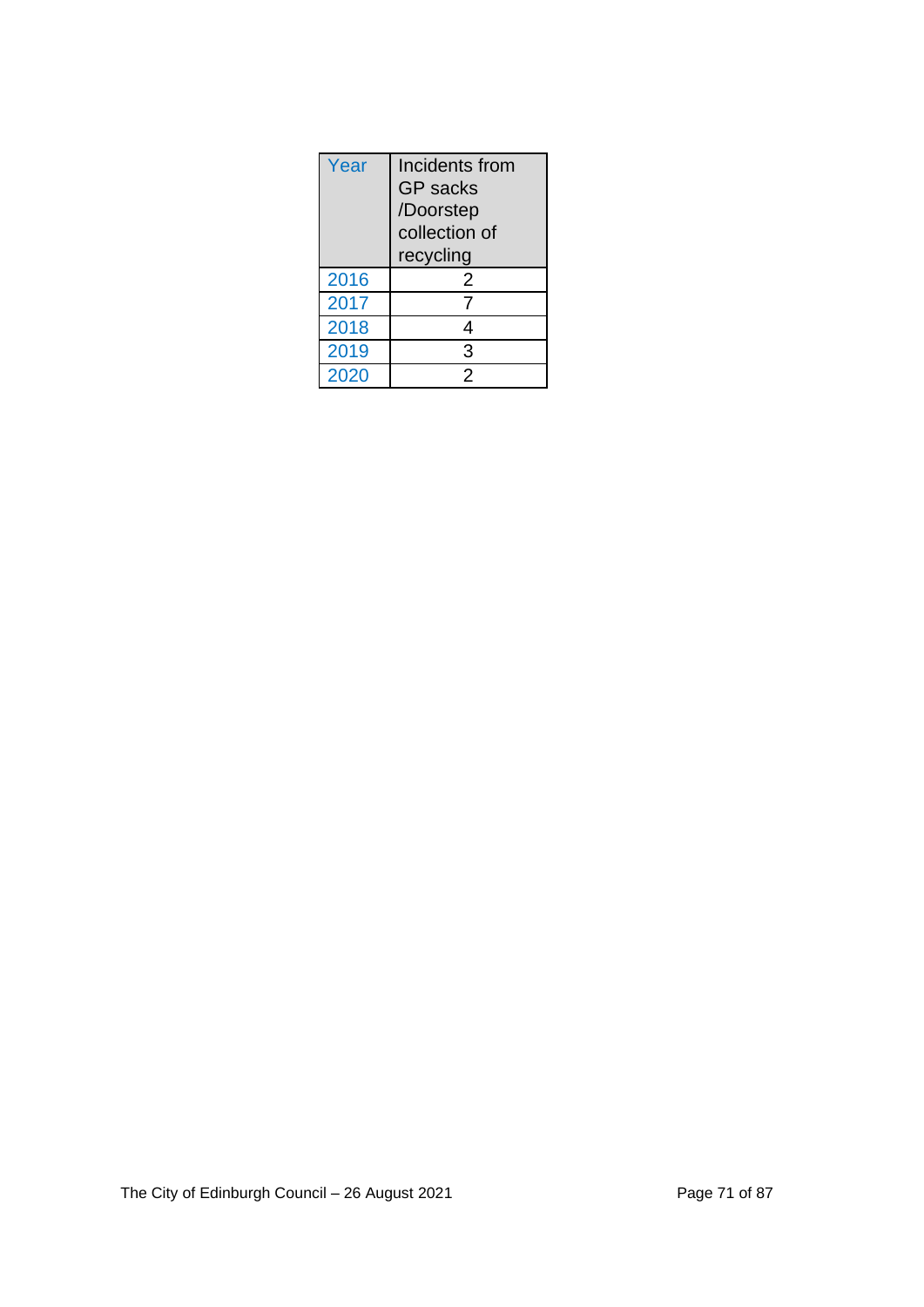**QUESTION NO 20 By Councillor Webber for answer by the Convener of the Transport and Environment Committee at a meeting of the Council on 26 August 2021**

| Question        | (1) | Who created the brand name "Spaces for People"                                                                                                                                                                                                                                              |
|-----------------|-----|---------------------------------------------------------------------------------------------------------------------------------------------------------------------------------------------------------------------------------------------------------------------------------------------|
| <b>Answer</b>   | (1) | In response to the outbreak of COVID-19, the Scottish<br>Government announced funding to enable physical<br>distancing and to improve conditions for walking, cycling and<br>wheeling in April 2020. This funding was titled 'Spaces for<br>People'.                                        |
| <b>Question</b> | (2) | Who designed the adverts for the retaining Spaces for<br>People consultation (used on lampposts and digital formats)<br>for Council to approve and implement?                                                                                                                               |
| <b>Answer</b>   | (2) | These were designed internally within the Council.                                                                                                                                                                                                                                          |
| Question        | (3) | Why is the programme, largely consisting of the same<br>schemes, being rebranded as "Travelling Safely"?                                                                                                                                                                                    |
| <b>Answer</b>   | (3) | As set out in Question 1, the Spaces for People initiative<br>was specifically to enable physical distancing and to<br>improve conditions for walking, cycling and wheeling in<br>response to COVID-19. These measures were introduced<br>using Temporary Traffic Regulation Orders (TTRO). |
|                 |     | In June 2021, the Council agreed to introduce Experimental<br>Traffic Regulation Orders (ETRO) in some areas where<br>measures which are currently in place under TTRO have the<br>potential support the Council's objectives in the longer term.                                           |
|                 |     | This is a new approach rather than a rebranding of the<br>programme.                                                                                                                                                                                                                        |
| Question        | (4) | When there have been so many accidents relating to<br>existing Spaces for People schemes, with a number of<br>personal injury claims, could the Council be accused of<br>misrepresentation by rebranding the programme "Travelling<br>Safely"?                                              |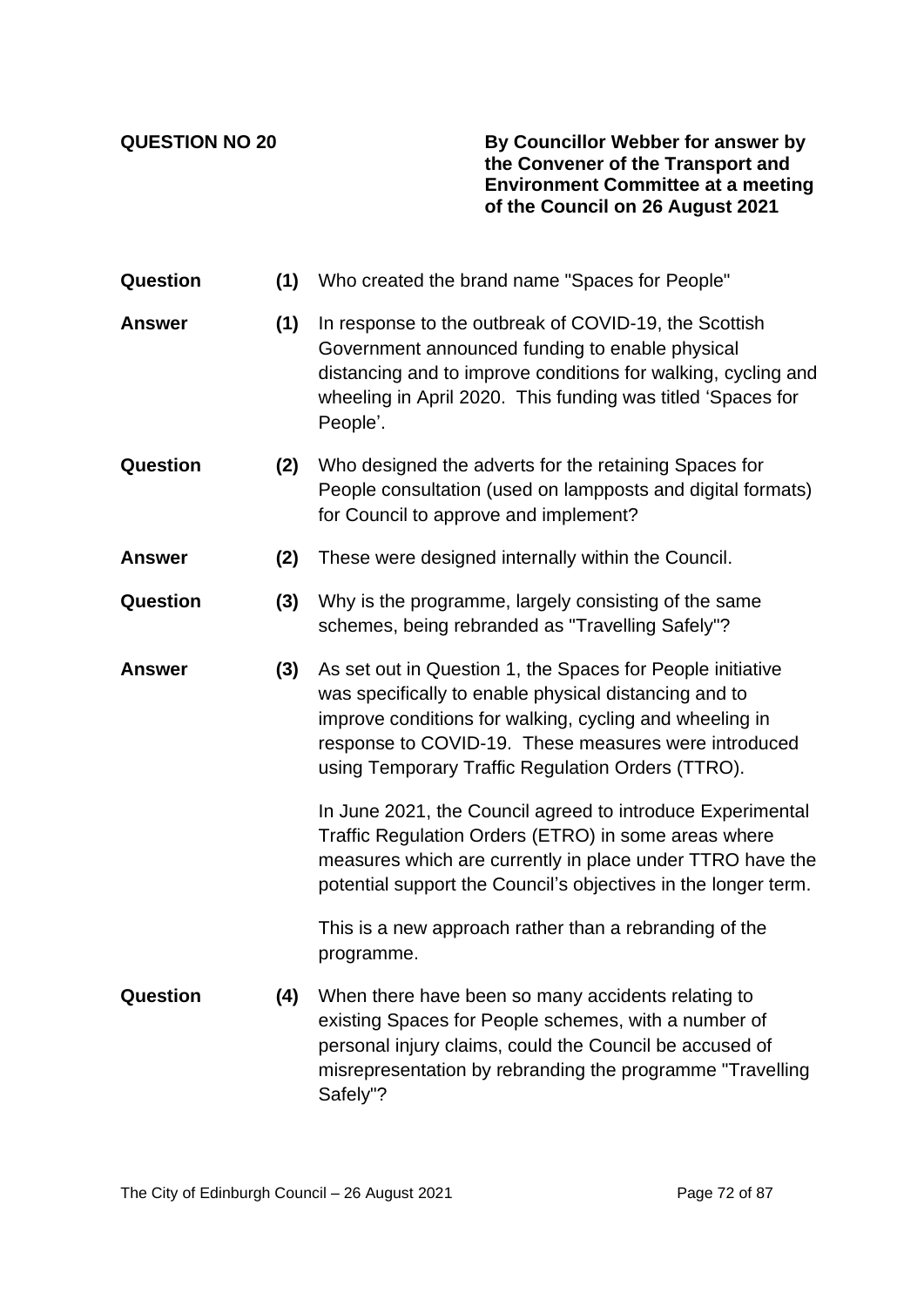| <b>Answer</b>                           | (4) | The schemes which have been approved to progress to<br>ETRO and those which are currently being reviewed are all<br>designed to improve connectivity and to link into other<br>schemes, therefore the new programme has been titled<br><b>Travelling Safely.</b>                                                                                             |  |
|-----------------------------------------|-----|--------------------------------------------------------------------------------------------------------------------------------------------------------------------------------------------------------------------------------------------------------------------------------------------------------------------------------------------------------------|--|
| <b>Question</b>                         | (5) | Why is the programme not more clearly being branded in<br>relation to the main aim of supporting the Net Zero target?                                                                                                                                                                                                                                        |  |
| <b>Answer</b>                           | (5) | The aim of supporting the Net Zero target was set out<br>clearly in the consultation and in the reports to Transport<br>and Environment Committee and the Council, alongside the<br>other strategic priorities which the new programme will<br>support moving forward.                                                                                       |  |
| Question                                | (6) | Please can you provide evidence of the exact dangers and<br>number of incidents in the last 5 years in Edinburgh that the<br>"Travelling Safely" programme is aiming to address broken<br>down by each road user group?                                                                                                                                      |  |
| <b>Answer</b>                           | (6) | The Travelling Safely programme is aiming to provide safer,<br>more desirable routes around the city as an alternative to<br>using motorised vehicles. The programme is designed to<br>encourage cycling and walking around the city for people<br>who do not feel safe with the current infrastructure or who<br>do not have access to a motorised vehicle. |  |
| <b>Question</b>                         | (7) | Please can you provide the target of reduced accidents by<br>category of road user group, that the "Travelling Safely"<br>programme is aiming to address, in what timescale, and<br>how that will be measured                                                                                                                                                |  |
| <b>Answer</b>                           | (7) | The priority of the Council is to make travelling around the<br>city as safe as possible, with the ultimate aim of there being<br>no accidents on the city's roads. The Travelling Safely<br>programme does not have specific targets attributed to it.                                                                                                      |  |
| <b>Supplementary</b><br><b>Question</b> |     | In answer to questions (3) it is stated this a new approach.<br>Why therefore, for clarity are we not starting again from<br>scratch?                                                                                                                                                                                                                        |  |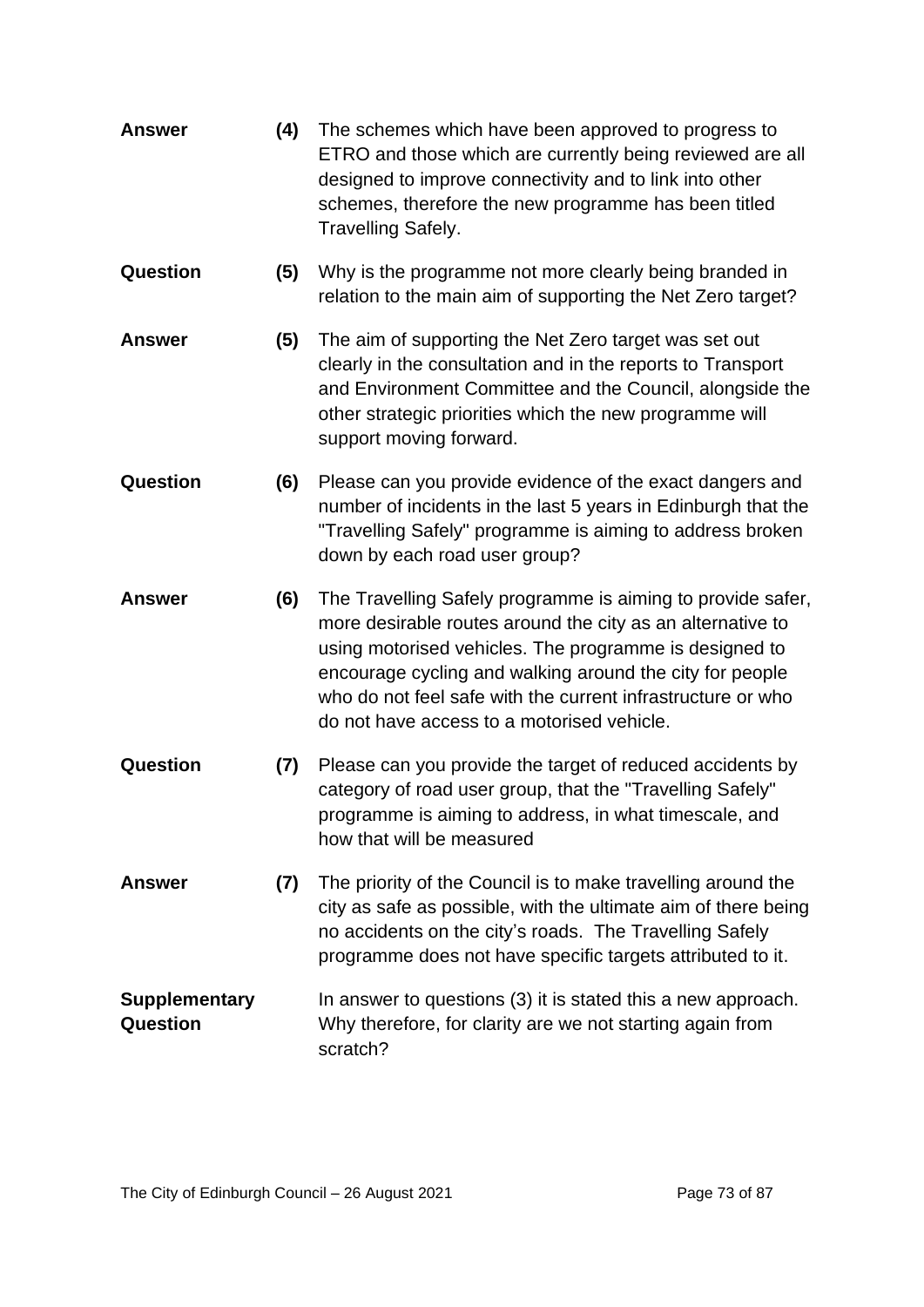| <b>Supplementary</b> | As discussed at Council in June and set out in answer (3) |
|----------------------|-----------------------------------------------------------|
| <b>Answer</b>        | above, there are some measures which are currently in     |
|                      | place under Spaces for People which have the potential to |
|                      | support the Council's objectives in the long term. The    |
|                      | approach to this new programme was set out in a report to |
|                      | Transport and Environment Committee on 19 August 2021.    |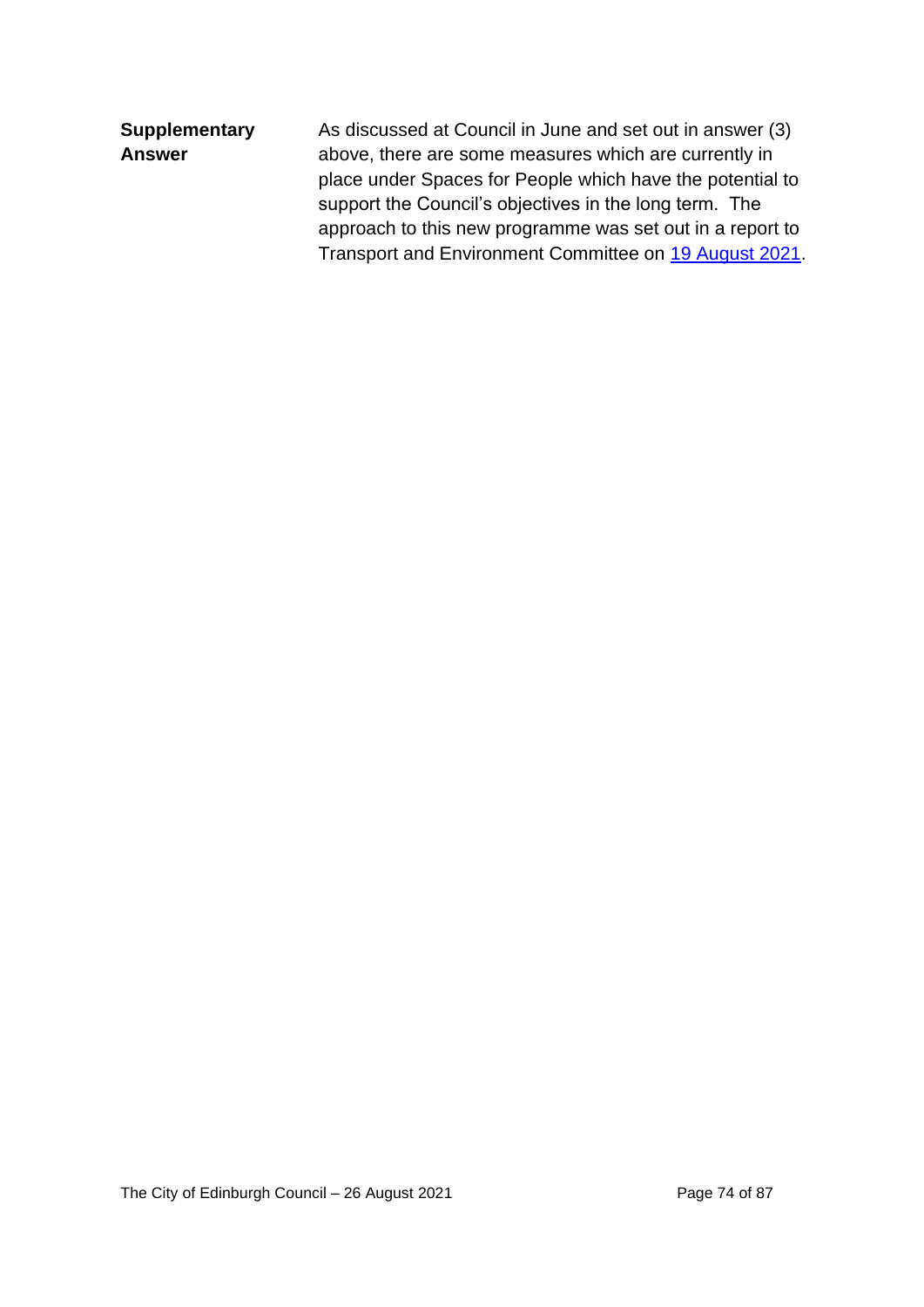**QUESTION NO 21 By Councillor Webber for answer by the Convener of the Finance and Resources Committee at a meeting of the Council on 26 August 2021**

| Question                              | As the cost of providing the service has increased by 40% to<br>£35, can the Convener please pinpoint and specify what is<br>driving such a significant increase?                                                                                                                                                                                                                                                                                           |  |  |  |
|---------------------------------------|-------------------------------------------------------------------------------------------------------------------------------------------------------------------------------------------------------------------------------------------------------------------------------------------------------------------------------------------------------------------------------------------------------------------------------------------------------------|--|--|--|
| <b>Answer</b>                         | The Council introduced a charge for the garden waste<br>collection service to assist in recovering some of the costs<br>associated with this non-statutory service.                                                                                                                                                                                                                                                                                         |  |  |  |
|                                       | Scottish Councils are limited by regulation to only recover<br>costs related to collection, but not disposal. The increase<br>from £25 to £35 enables the service to fully cover the<br>current garden waste collection costs and takes into account<br>overhead costs (e.g. fuel, labour, transportation) which have<br>increased since the charge was first introduced and allows<br>for investment to improve the registration process for<br>customers. |  |  |  |
| <b>Supplementary</b><br>Question      | I requested to "pinpoint and specify" yet I have been given<br>general high level statement. I have submitted a reasonable<br>request As local Clirs we are all accountable for this and<br>therefore can you please provide a detailed breakdown of<br>the relative costs?                                                                                                                                                                                 |  |  |  |
| <b>Supplementary</b><br><b>Answer</b> | The business case for the introduction of the charge in 2018<br>was based on a mix of known costs and predicted costs<br>based on assumptions such as sign up levels, subscription<br>management costs and system costs.                                                                                                                                                                                                                                    |  |  |  |
|                                       | The table below outlines the forecasted (or actual for<br>2019/20) cost of the service, projected income and<br>anticipated revenue budget allocation required between the<br>original business case to introduce the charge in 2018,<br>2019/20 collection year (used in the cost recovery business<br>case as the last full collection year before the proposal was                                                                                       |  |  |  |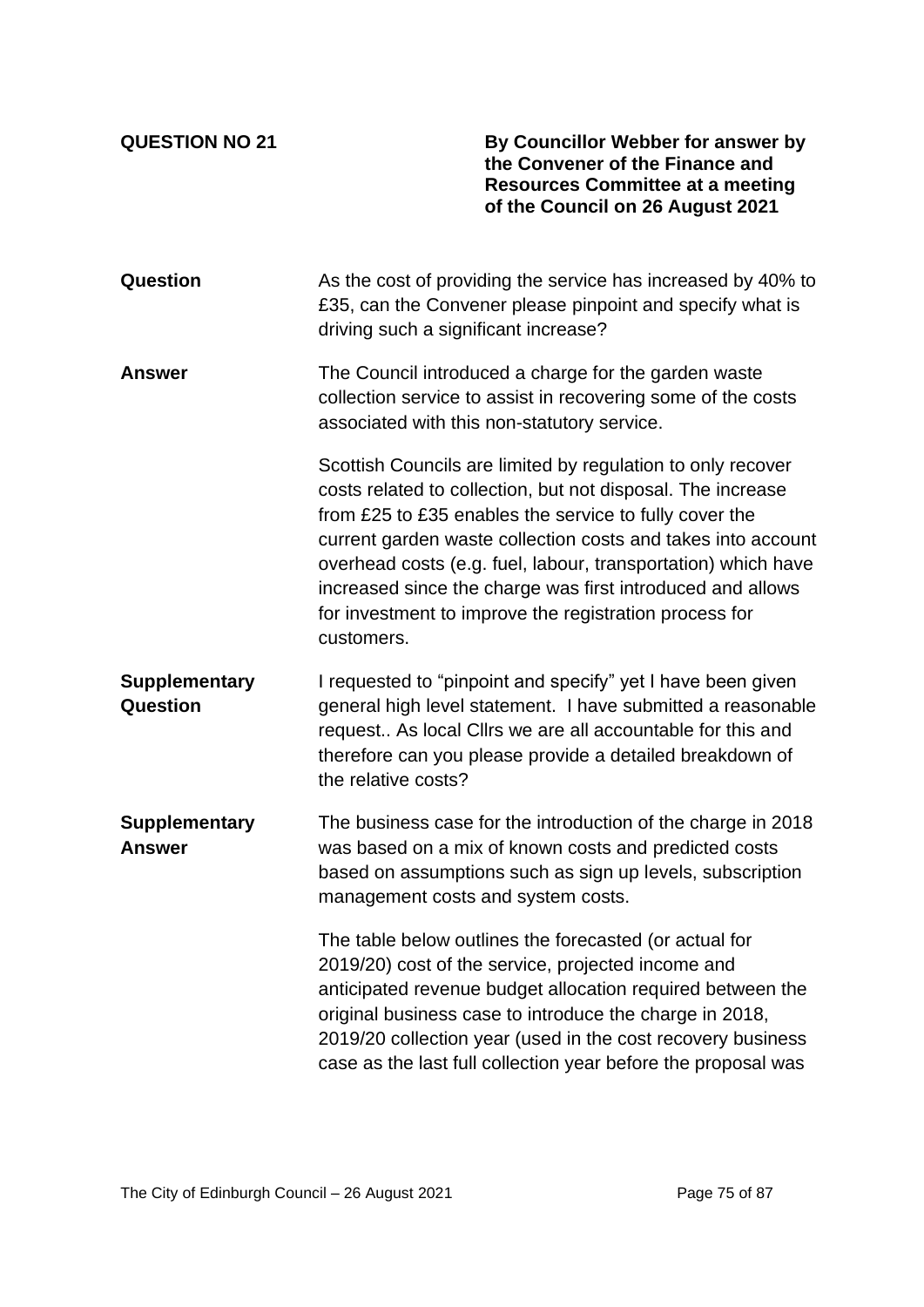developed); and the cost recovery and increased mid-year window business case:

|                                                                        | Cost of<br>Service | Income                       | <b>Budget</b><br>Requirement |
|------------------------------------------------------------------------|--------------------|------------------------------|------------------------------|
| <b>Business case</b><br>assumptions when<br>charges were<br>introduced | £1.8m              | £1.5m                        | £0.256m                      |
| <b>Actual 2019/20</b>                                                  | £2.5m              | £1.9m                        | £0.634m                      |
| <b>Updated business</b><br>case for 2021/22                            | £2.6m              | $£2.3 -$<br>2.5 <sub>m</sub> | £0.088m -<br>£0.341m         |

It is important to note that the service can only recover costs related to the garden waste collection service and cannot generate a surplus.

The £35 charge has been calculated on this basis, with the forecast income based on both projected high and low levels of resident sign up.

The increase in service collection costs from the original business case, and therefore increase required to the charge, has been caused by factors such as:

- The cost of vehicles  $-$  the number of vehicles required increased following the move from 5-day double shifts to 4-day collections (a cost increase of £0.215m);
- The cost of frontline staffing additional crew members were required and pay awards, pay steps and the pay changes from the move to 4-day week have led to an increase in the cost of frontline staffing (a cost increase of £0.294m);
- The cost of systems and administration  $-$  the original business case does not breakdown these costs in the same way as the cost recovery calculations so a direct comparison is not possible, however additional resources have been added to the subscription team

and funding identified for the system developments to<br>Page 76 of 87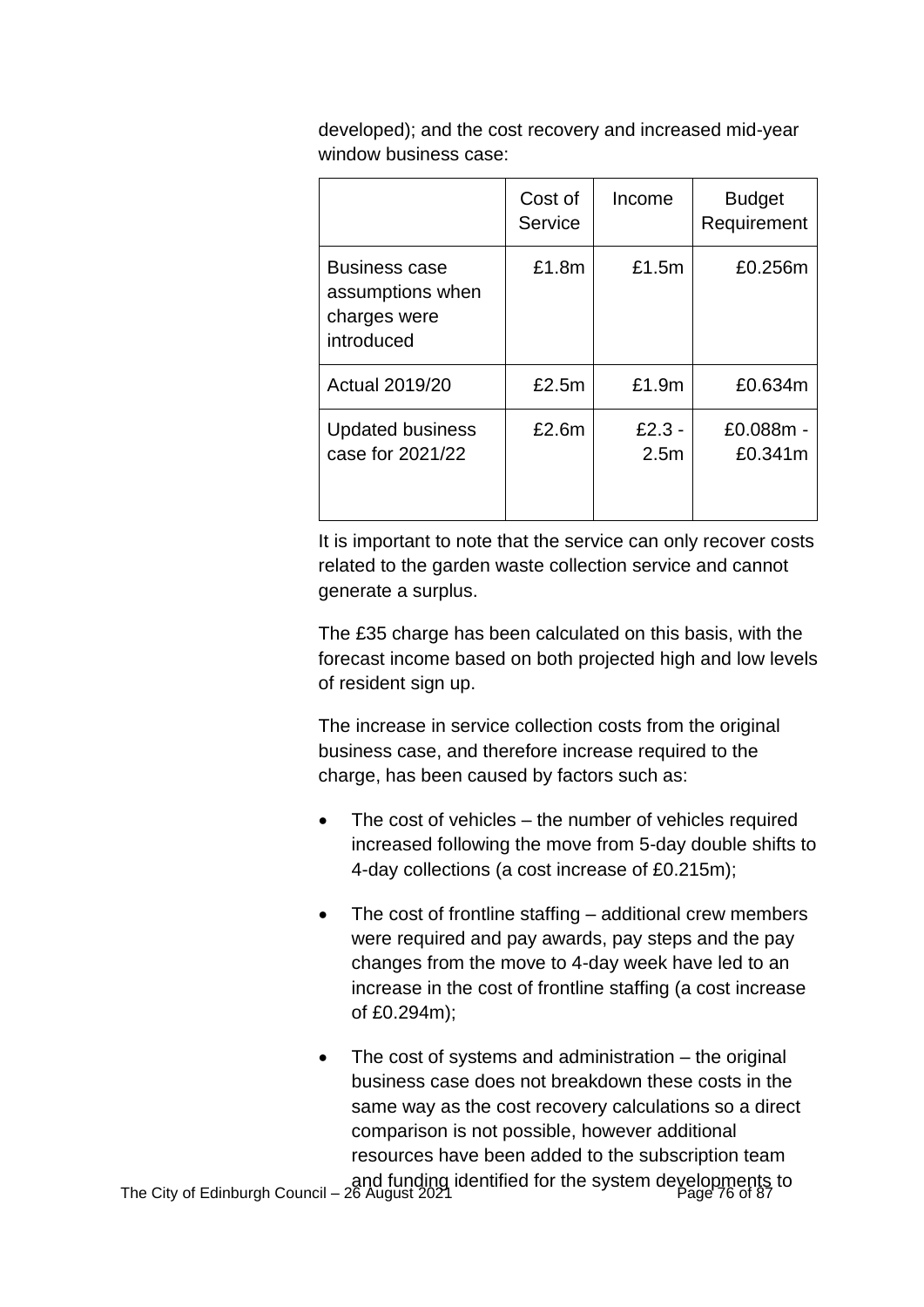improve the process and increase the period when sign up can be processed (a cost increase of £0.207m);

- Communications the ongoing need for a communication and marketing budget (including permit and mailing costs) has led to an annual budget being created for communications (the annual budget has increased by £0.065m);
- Provision of bins particularly for customers signing up at new developments or at addresses that have not been receiving the service (the cost of this has increased by £0.064m);
- Bank charges charges for transaction processing were not accounted for in the original business case. The charge is a percentage of the transaction cost and varies from bank to bank. This cost is met from the income received (this equates to a reduction in income of between £0.058m and £0.065m); and
- Achieving full cost recovery as outlined above, the service can only recover costs related to the collection service and cannot generate a surplus. The £35 charge is based on the cost of service delivery; however, the associated income was forecast on the basis of both high and low sign up levels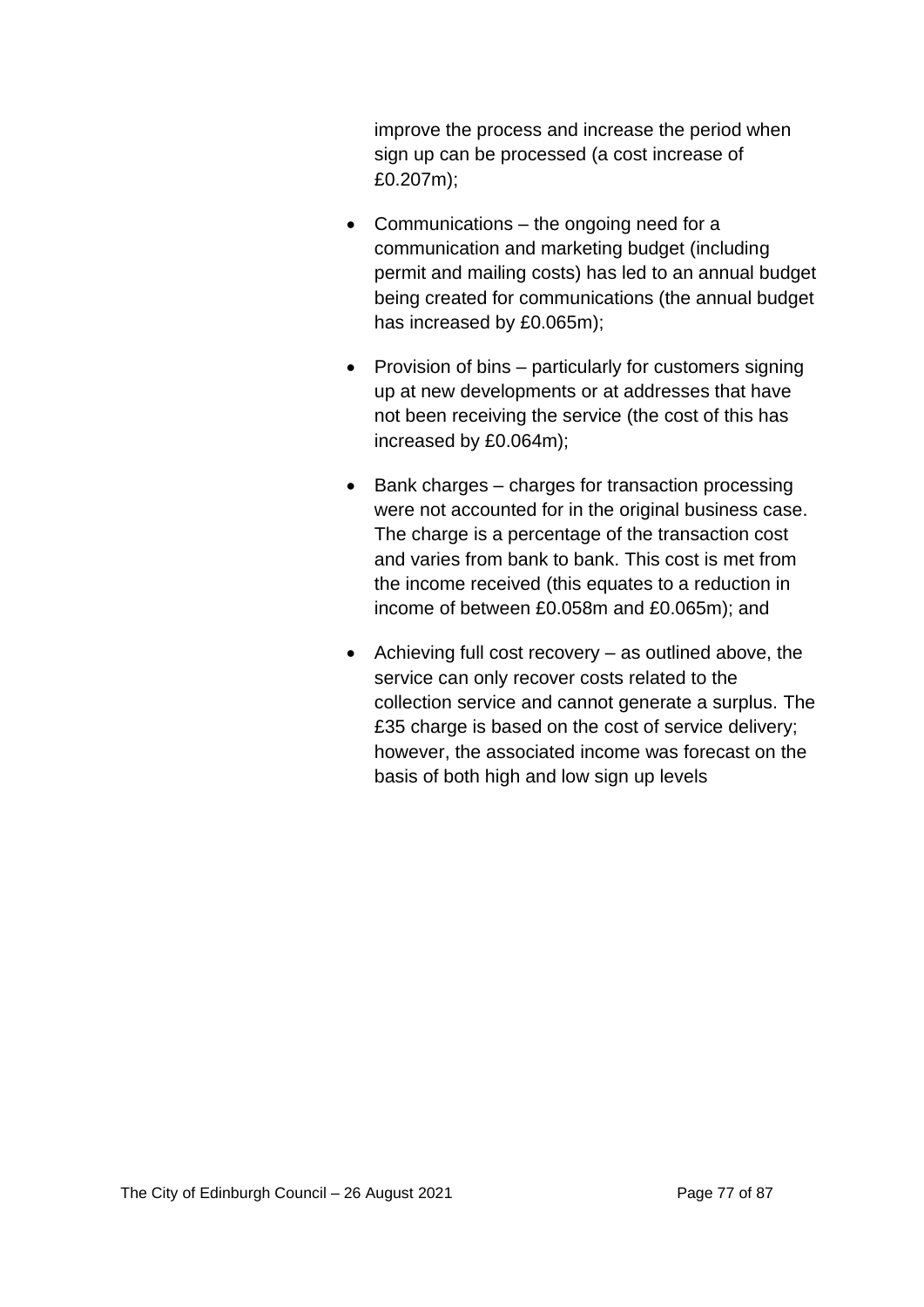**QUESTION NO 22 By Councillor Rust for answer by the Convener of the Transport and Environment Committee at a meeting of the Council on 26 August 2021**

| <b>Question</b>                         | Has the City Council reported to Scottish Government as<br>funder of Spaces for People through Sustrans about the red<br>audit finding and if not, does it intend to do so?                                                                                                                                                                                                                                                                    |  |  |  |
|-----------------------------------------|------------------------------------------------------------------------------------------------------------------------------------------------------------------------------------------------------------------------------------------------------------------------------------------------------------------------------------------------------------------------------------------------------------------------------------------------|--|--|--|
| <b>Answer</b>                           | No, the Council has not reported this to Sustrans as officers<br>do not believe that there is reason to do so.                                                                                                                                                                                                                                                                                                                                 |  |  |  |
| <b>Supplementary</b><br><b>Question</b> | I note that officers do not believe there is a reason to do so.<br>Given we have a councillor and administration led council<br>and the question was of the Convener, what does the<br>convener think?                                                                                                                                                                                                                                         |  |  |  |
| <b>Supplementary</b><br><b>Answer</b>   | The provision of Scottish government funding for the Spaces<br>for People pandemic response did not include any<br>conditions of grant relating to how the programme was<br>administered. There is therefore no specific reason to share<br>the findings of an internal audit with the Scottish<br>Government or with Sustrans. The internal audit is in the<br>public domain and could, of course, be shared with them if<br>they request it. |  |  |  |
|                                         | It should also be recognised, as it was in the internal audit<br>report, that, in the interim period between the internal audit<br>being undertaken and the report being published, there had<br>been significant management actions to meet concerns<br>expressed within the report.                                                                                                                                                          |  |  |  |
|                                         | 'Management had identified a number of areas where<br>improvement was required, and had either addressed them<br>(for example, retrospective publication of prioritisation<br>outcomes) or were implementing improvements (for<br>example, creating a programme risk register) during the<br>audit or as at our audit completion date.'                                                                                                        |  |  |  |
|                                         | The internal audit report also recognised 'the challenges<br>associated within urgent implementation of SfP initiatives to<br>support citizens during initial Covid-19 lockdown measures'.                                                                                                                                                                                                                                                     |  |  |  |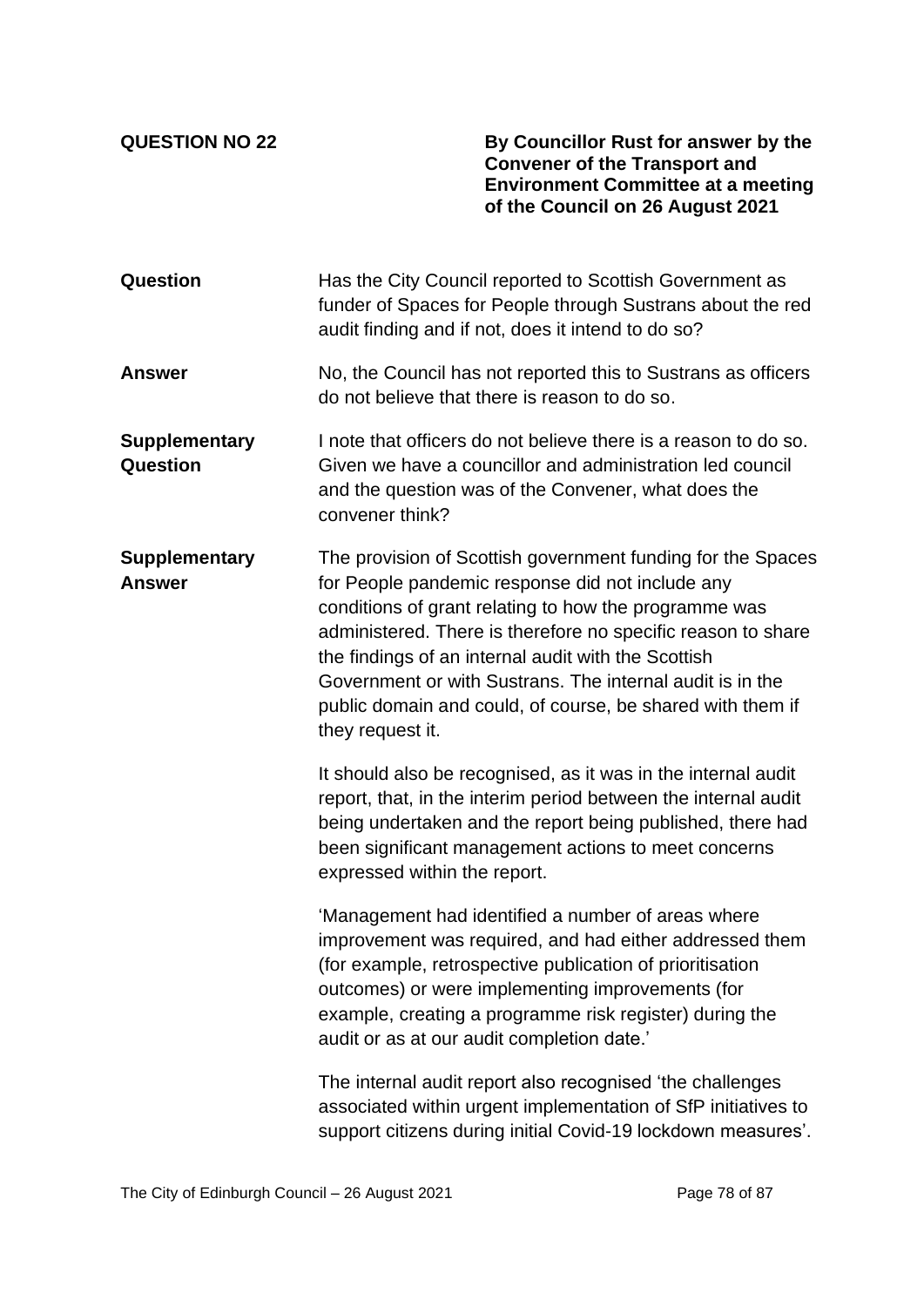The internal audit report is a very useful document which serves to provide guidance on this particular project and to provide lessons for future project implementation.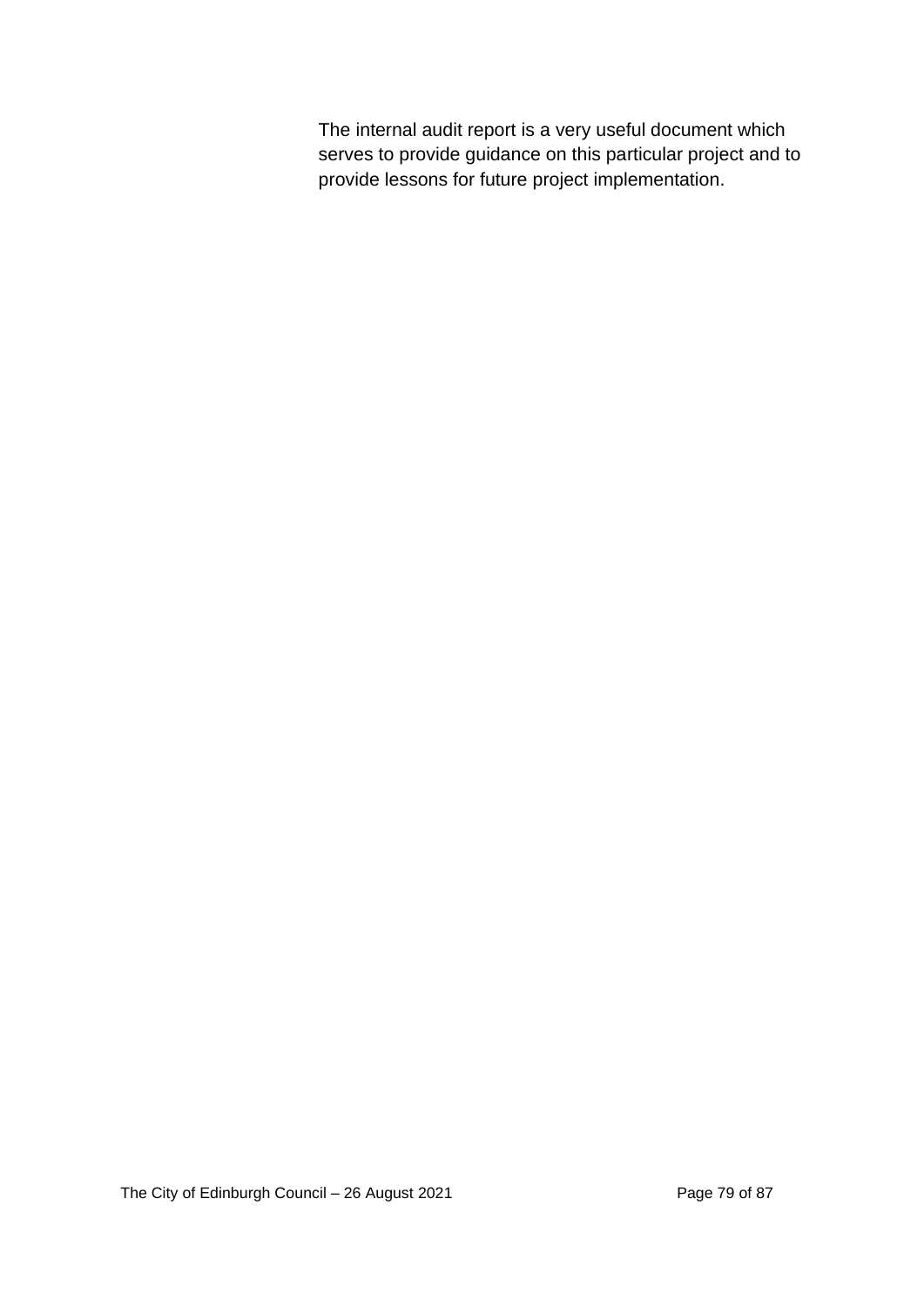## **QUESTION NO 23 By Councillor Whyte for answer by the Vice-Convener of the Transport and Environment Committee at a meeting of the Council on 26 August 2021**

On 21 January 2020 the Evening News reported that the Vice Convener of the Transport and Environment Committee, Councillor Doran would be "devastated" if she found out a loved-one's bench had been burned and that "she did not know how the scandal could have happened" and that "the person behind the decision must be held accountable". The article quotes Councillor Doran directly saying: ""I don't know how this would have happened and that is what we need to investigate. We need to find out who made that decision."

The article also notes the Council Leader as saying a full investigation was underway.

Can the Vice-Convener answer the following:

- **Question (1)** Has the investigation concluded?
- **Answer (1)** The investigation referred to by the Council Leader was concluded. This found that the person that was allegedly responsible for the burning of the benches is no longer employed by the Council.

However, further evidence has come to light in recent weeks which has caused this finding to be questioned and a new investigation is underway.

- **Question (2)** How did the incident happen?
- **Answer (2)** Given the new investigation that has commenced, it would not be appropriate to answer this question at this point.
- **Question (3)** Who made the decision?
- **Answer (3)** Given the new investigation that has commenced, it would not be appropriate to answer this question at this point.
- **Question (4)** Has anyone been held accountable?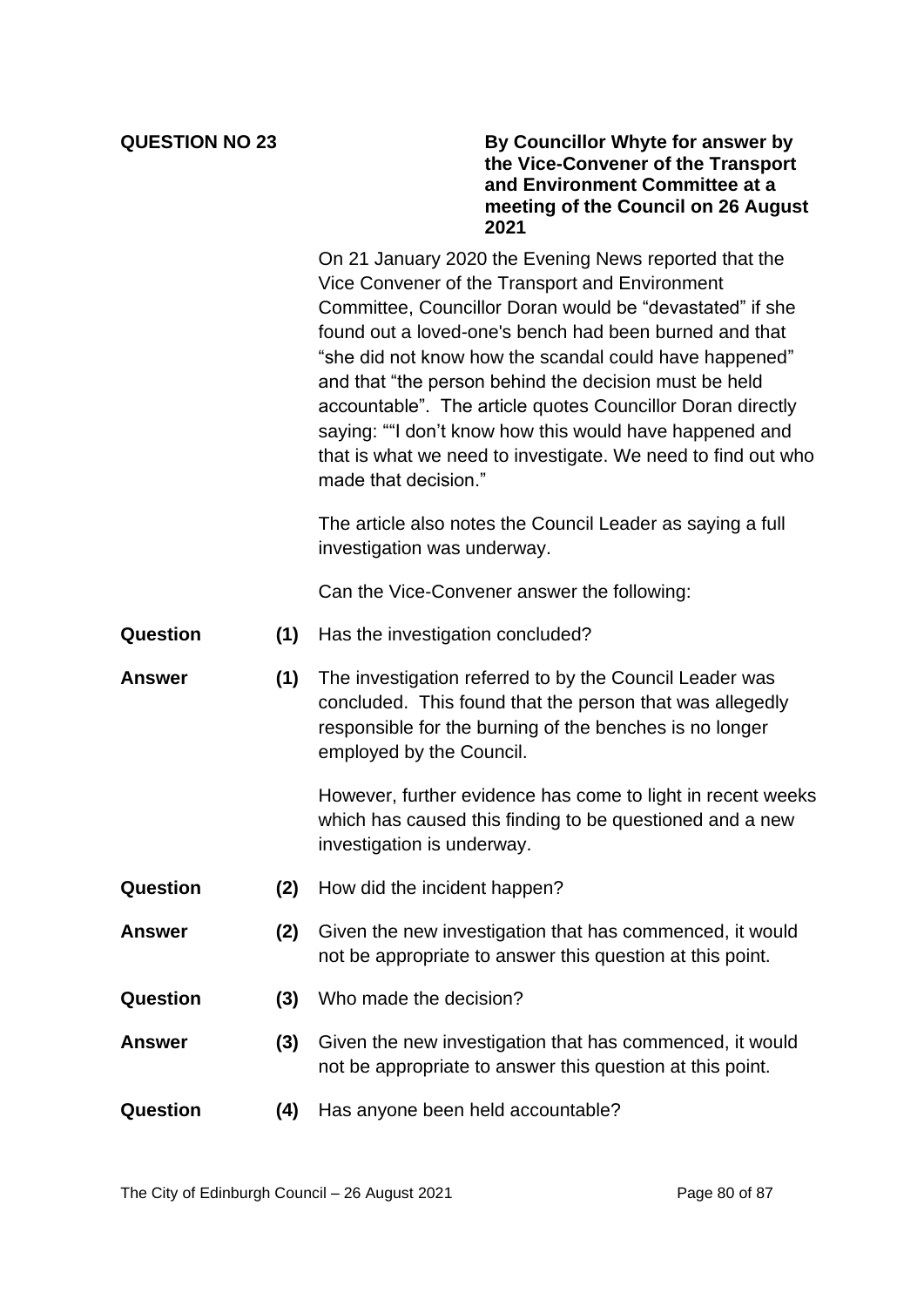**Answer (4)** Following the conclusion of the first investigation, no disciplinary action was taken as the individual that was alleged to be responsible had left the employment of the Council.

> As stated above, however, further evidence has become available and has led to a new investigation being commenced.

If it is the case that there is evidence that shows that there has been a breach of the Council's Disciplinary Code or Employee Code of Conduct, then the appropriate sanctions will be applied. However, it is not appropriate to pre-judge the outcome of this new investigation to ensure that it remains impartial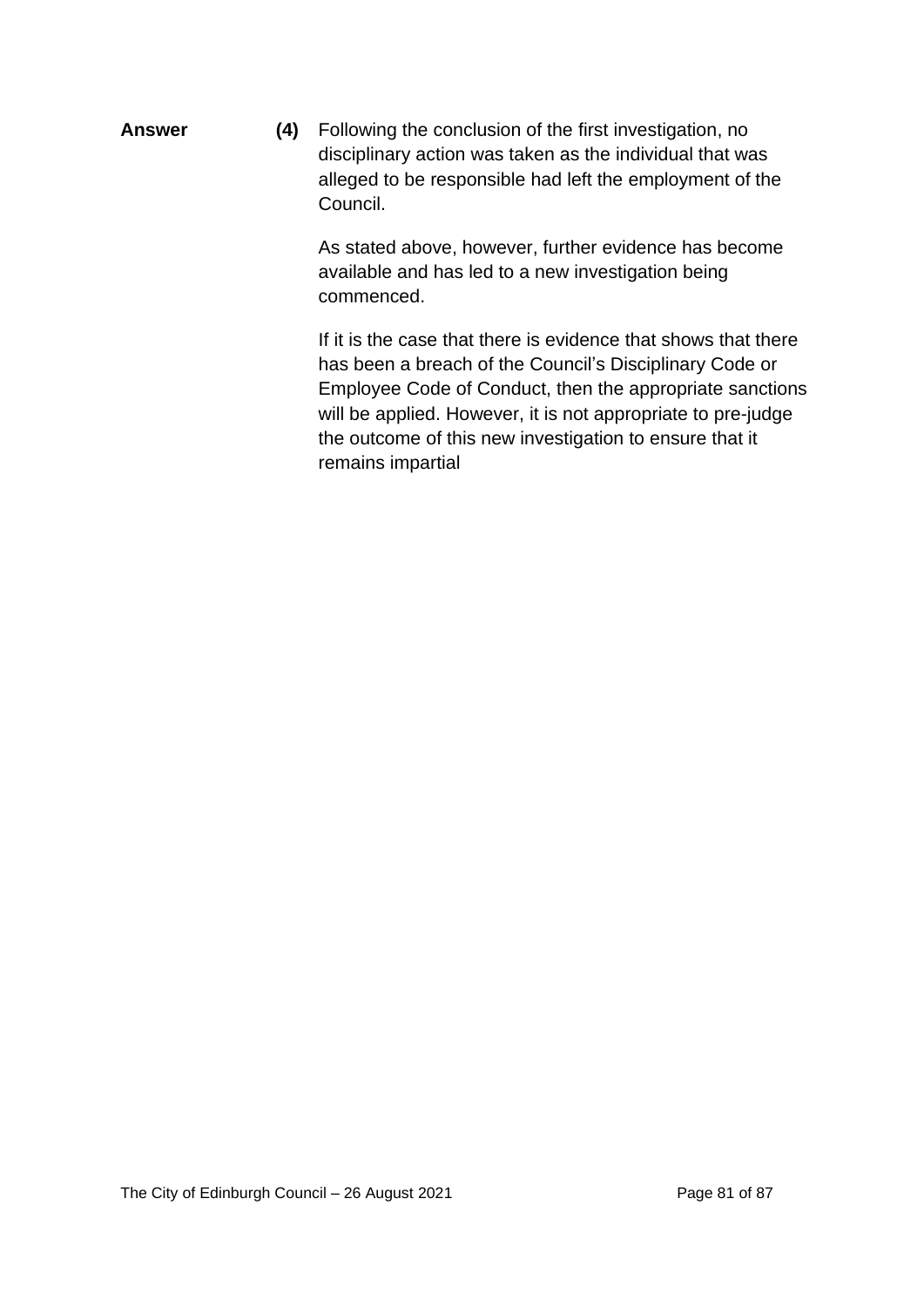**QUESTION NO 24 By Councillor Booth for answer by the Convener of the Education, Children and Families Committee at a meeting of the Council on 26 August 2021**

> Further to the letter sent to the Education Secretary by the Convenor and Vice-Convenor of Education on 12 August and circulated to GME parents, please could the Convener respond to the following points:

- **Question (1)** The letter mentions a table outlining site options the council has already explored for GME secondary. Will the council publish that table?
- **Answer (1)** The table is provided below in appendix
- **Question (2)** Have the following sites been considered for GME secondary? If they have been ruled out, what are the grounds for this?
	- a) Princess Alexandra Eye Pavilion
	- b) Old Royal High School
	- c) Old Tynecastle High School
	- d) Lothian Buses depot, Annandale Street
	- e) Russel Road Depot (former)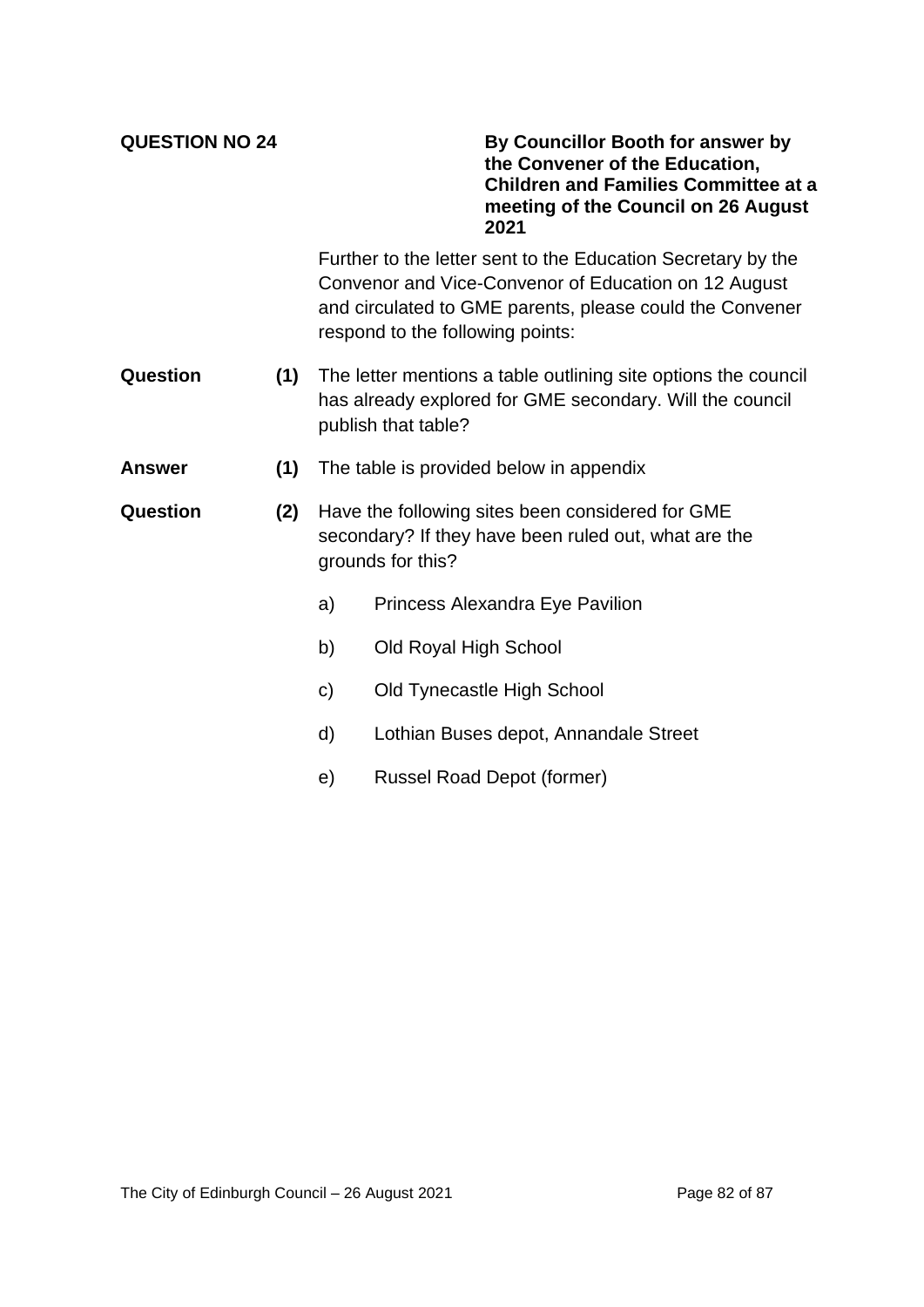| <b>Answer</b>   | (2) | Princess Alexandra Eye Pavilion<br>a)                                                                                                                                                                                                                                                                                                                                                                                                                      |                                                                                                                                                                                                                           |  |  |
|-----------------|-----|------------------------------------------------------------------------------------------------------------------------------------------------------------------------------------------------------------------------------------------------------------------------------------------------------------------------------------------------------------------------------------------------------------------------------------------------------------|---------------------------------------------------------------------------------------------------------------------------------------------------------------------------------------------------------------------------|--|--|
|                 |     | Not Council Owned. Still Operational and no date for<br>closure. Site too small for a High School                                                                                                                                                                                                                                                                                                                                                          |                                                                                                                                                                                                                           |  |  |
|                 |     | b)<br>Old Royal High School                                                                                                                                                                                                                                                                                                                                                                                                                                |                                                                                                                                                                                                                           |  |  |
|                 |     | Site too small and building not suitable for a modern<br><b>High School</b>                                                                                                                                                                                                                                                                                                                                                                                |                                                                                                                                                                                                                           |  |  |
|                 |     | $\mathsf{C}$                                                                                                                                                                                                                                                                                                                                                                                                                                               | Old Tynecastle High School                                                                                                                                                                                                |  |  |
|                 |     |                                                                                                                                                                                                                                                                                                                                                                                                                                                            | Not owned by Council. In the blast zone for the<br>brewery. Site too small.                                                                                                                                               |  |  |
|                 |     | d)                                                                                                                                                                                                                                                                                                                                                                                                                                                         | Lothian Buses depot, Annandale Street                                                                                                                                                                                     |  |  |
|                 |     |                                                                                                                                                                                                                                                                                                                                                                                                                                                            | It's an operational bus depot and no proposals by<br>LRT to relocate.                                                                                                                                                     |  |  |
|                 |     | e)                                                                                                                                                                                                                                                                                                                                                                                                                                                         | <b>Russel Road Depot (former)</b>                                                                                                                                                                                         |  |  |
|                 |     |                                                                                                                                                                                                                                                                                                                                                                                                                                                            | See table below.                                                                                                                                                                                                          |  |  |
| <b>Question</b> | (3) |                                                                                                                                                                                                                                                                                                                                                                                                                                                            | What steps are the council taking to ensure that demand for<br>GME within Edinburgh is met, and that the situation in<br>Glasgow, where parents are being refused places at GME<br>primary, is not repeated in Edinburgh? |  |  |
| <b>Answer</b>   | (3) | The draft statutory consultation paper outlining proposals for<br>the growth of GME in Edinburgh was considered by the<br>Education, Children and Families Committee on 28 May<br>2021. The proposal includes the intention to establish two<br>new dedicated GME teaching units, one in the south east of<br>the city and one in the west, initially within existing primary<br>schools but with a path for growth to full primary schools<br>identified. |                                                                                                                                                                                                                           |  |  |
| <b>Question</b> | (4) |                                                                                                                                                                                                                                                                                                                                                                                                                                                            | Will the council conduct a further informal consultation on<br>options for GME secondary before proceeding to a statutory<br>consultation? If so, when?                                                                   |  |  |
| <b>Answer</b>   | (4) |                                                                                                                                                                                                                                                                                                                                                                                                                                                            | No further informal consultation is planned.                                                                                                                                                                              |  |  |
|                 |     |                                                                                                                                                                                                                                                                                                                                                                                                                                                            |                                                                                                                                                                                                                           |  |  |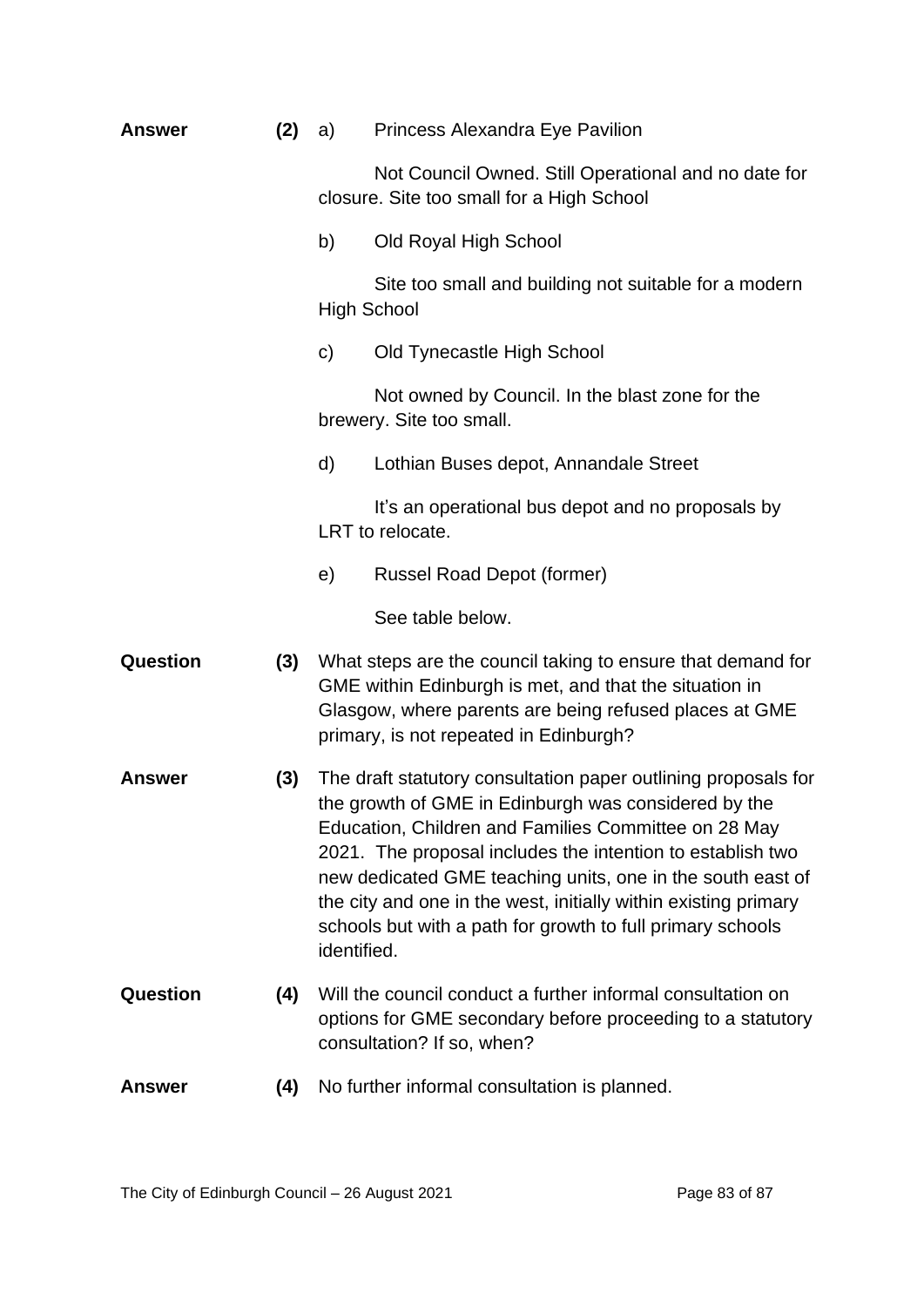| Question | (5) | Please can the Convenor clarify:                                                                                                                                                           |                                                                                                                                                                           |  |
|----------|-----|--------------------------------------------------------------------------------------------------------------------------------------------------------------------------------------------|---------------------------------------------------------------------------------------------------------------------------------------------------------------------------|--|
|          |     | whether the proposed consultation on GME<br>a)<br>Secondary is a 'discontinue' consultation in terms of<br>paragraph 1 of schedule 1 of the Schools (Consultation)<br>(Scotland) Act 2010? |                                                                                                                                                                           |  |
|          |     | b)<br>years?                                                                                                                                                                               | If so, and if the council consults and does not<br>proceed with its proposal, can the council consult again on<br>proposals to discontinue GME education at JGHS within 5 |  |
| Answer   | (5) | a)                                                                                                                                                                                         | Yes, it is a discontinue consultation.                                                                                                                                    |  |
|          |     | b)                                                                                                                                                                                         | Yes the 5 year rule would apply unless there was a<br>significant change in the school's circumstances.                                                                   |  |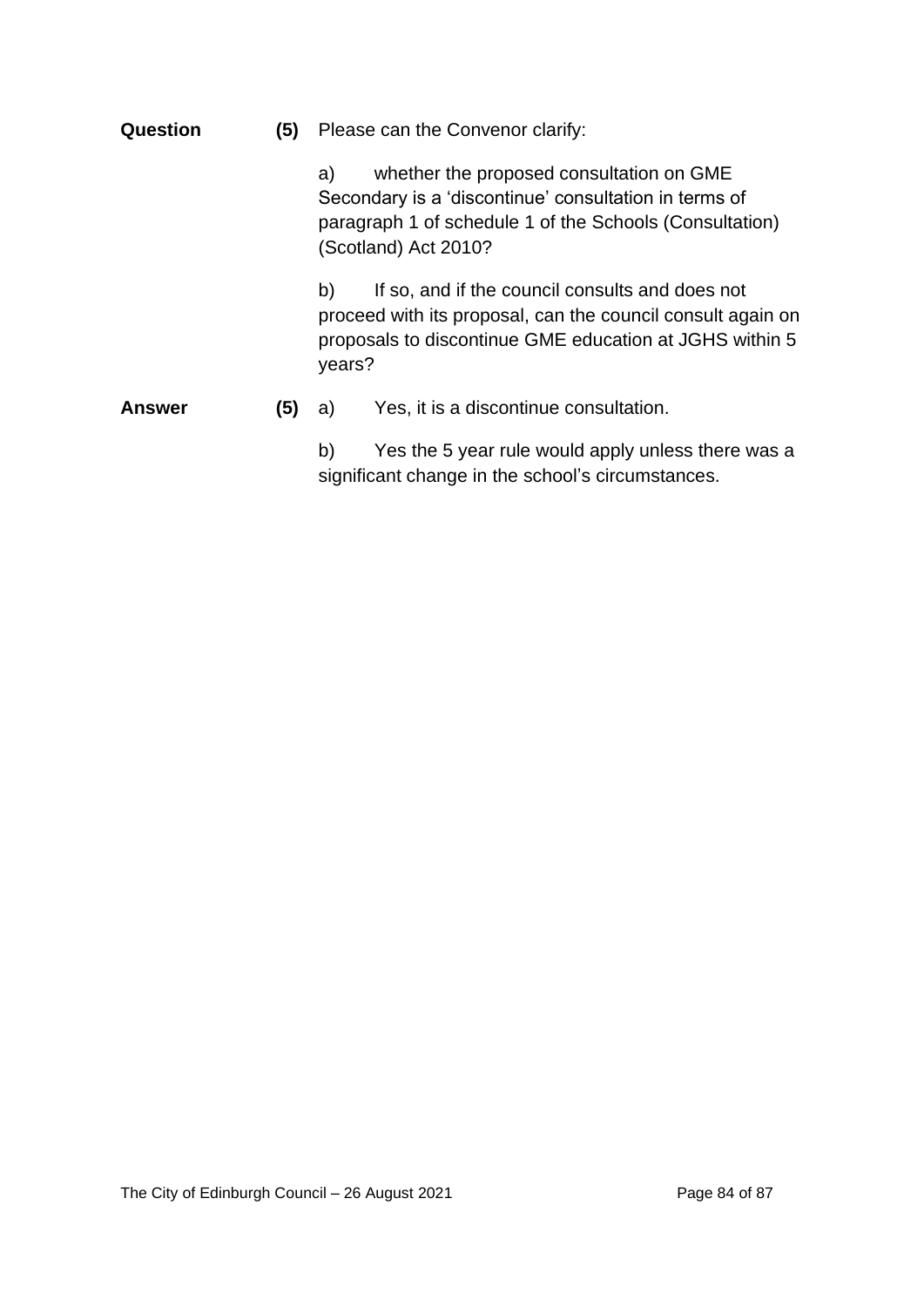| Opportunity<br>for<br>development<br>of GME<br><b>School</b>    | <b>Associated</b><br><b>School</b> | <b>Barriers to progression</b>                                                                                                                                                                                                                                                                          | <b>Estimated Site</b><br><b>Size</b><br>(for an $800$<br>capacity<br>secondary<br>school 14 acres<br>required -<br>although not<br>ideal 8 acres<br>for playing<br>fields can be<br>off site). | <b>Timescales</b>                                                                                                                       | <b>Implications for Statutory Consultation</b>                                                                                                                                                                                                                                                                                                                                                                                                                                                                |
|-----------------------------------------------------------------|------------------------------------|---------------------------------------------------------------------------------------------------------------------------------------------------------------------------------------------------------------------------------------------------------------------------------------------------------|------------------------------------------------------------------------------------------------------------------------------------------------------------------------------------------------|-----------------------------------------------------------------------------------------------------------------------------------------|---------------------------------------------------------------------------------------------------------------------------------------------------------------------------------------------------------------------------------------------------------------------------------------------------------------------------------------------------------------------------------------------------------------------------------------------------------------------------------------------------------------|
| Bus depot<br>site adjacent<br>to Drummond<br><b>High School</b> | Drummond<br>High<br>School         | Operational Lothian Buses depot.<br>Would be a small site for a high<br>school but might be possible if we<br>reduce some school building<br>standards and use off site playing<br>fields. There is also and efficiency<br>opportunity due to location directly<br>adjacent to Drummond High<br>School. | 6 acres                                                                                                                                                                                        | Could take a<br>significant<br>amount of<br>time to<br>relocate the<br>current<br>users as no<br>known plans<br>for this at<br>present. | Consultation could not proceed until site<br>availability confirmed.<br>Secondary GME would remain at JGHS in<br>interim.<br>If consultation proceeded in relation to<br>growth of primary GME only from August<br>2022 then new secondary school would<br>need to be deliverable by August 2029<br>There would be a significant risk in taking<br>forward growth of GME primary without a<br>confirmed secondary solution, because<br>Darroch annexe will only accommodate<br>current numbers until 2028-29. |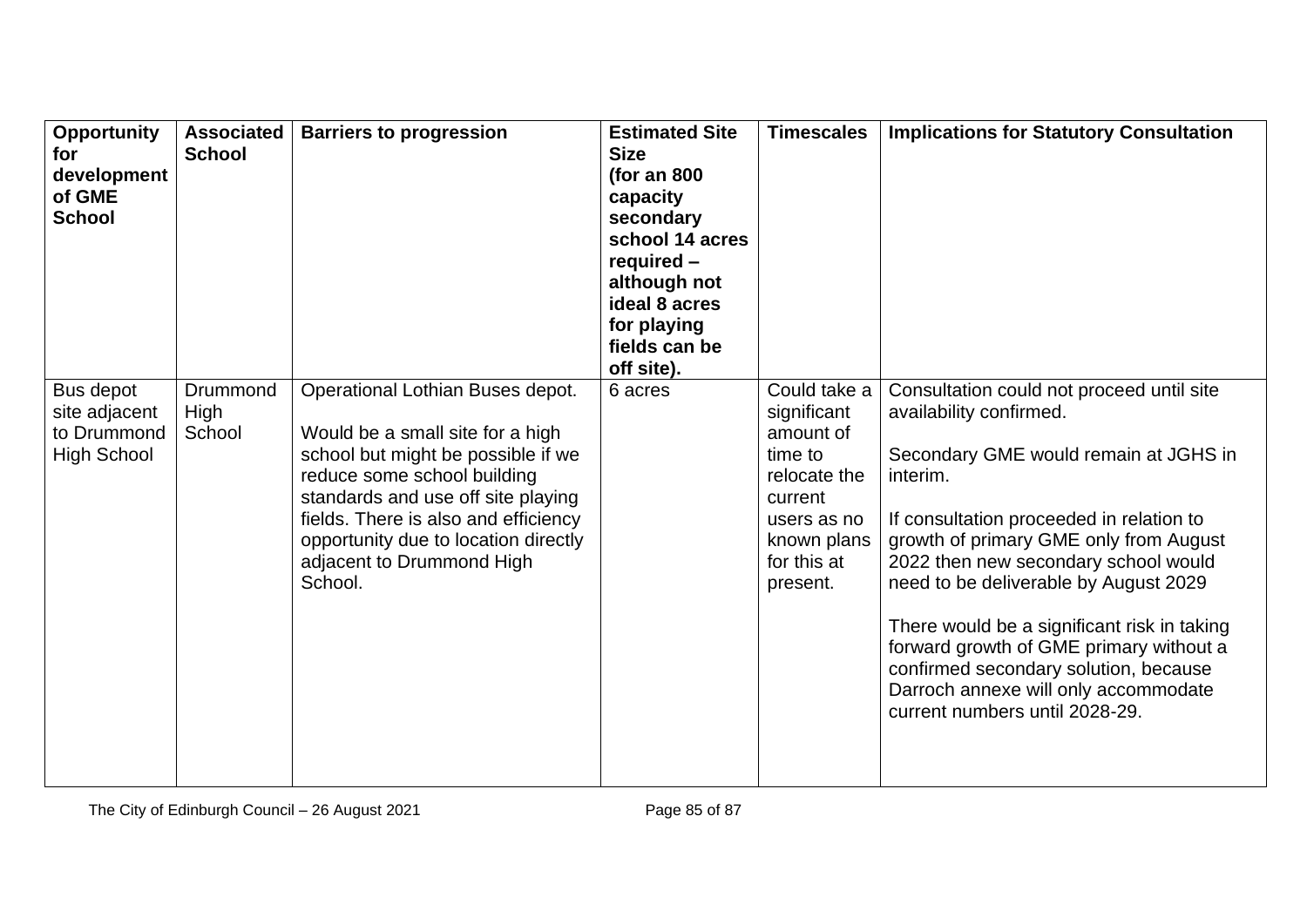| <b>Fettes Police</b><br><b>Station</b>           | <b>Broughton</b><br>High<br>School | Operational police station. Would<br>require Scottish Government<br>support to provide the site for the<br>school and additional funding.                                                                                                                                                 | 14 acres   | Could take a<br>significant<br>amount of<br>time to<br>relocate the<br>current<br>users as no<br>known plans<br>for this at<br>present. | As above                                                                                                                                                 |
|--------------------------------------------------|------------------------------------|-------------------------------------------------------------------------------------------------------------------------------------------------------------------------------------------------------------------------------------------------------------------------------------------|------------|-----------------------------------------------------------------------------------------------------------------------------------------|----------------------------------------------------------------------------------------------------------------------------------------------------------|
| Royal Victoria<br><b>Hospital Site</b>           | <b>Broughton</b><br>High<br>School | Site not owned by Council and<br>targeted for housing development.<br><b>Would require Scottish</b><br>Government support to provide the<br>site for the school and additional<br>funding.                                                                                                | 14.4 acres | Further<br>information<br>required<br>from NHS                                                                                          | As above                                                                                                                                                 |
| Council's<br>depot at<br><b>Russell</b><br>Road; | Tynecastle                         | Still operational. Would be a small<br>site for a high school but might be<br>possible if we reduce some school<br>building standards and use off site<br>playing fields. Council has wider<br>regeneration plans for the site and<br>is anticipating a capital receipt for<br>this site. | 6 acres    | Longer term<br>option due<br>to ongoing<br>operational<br>use and<br>wider<br>regeneration<br>plans.                                    | As above – except Council has ownership of<br>the site so easier to confirm site available for<br>this option before statutory consultation<br>proceeds. |